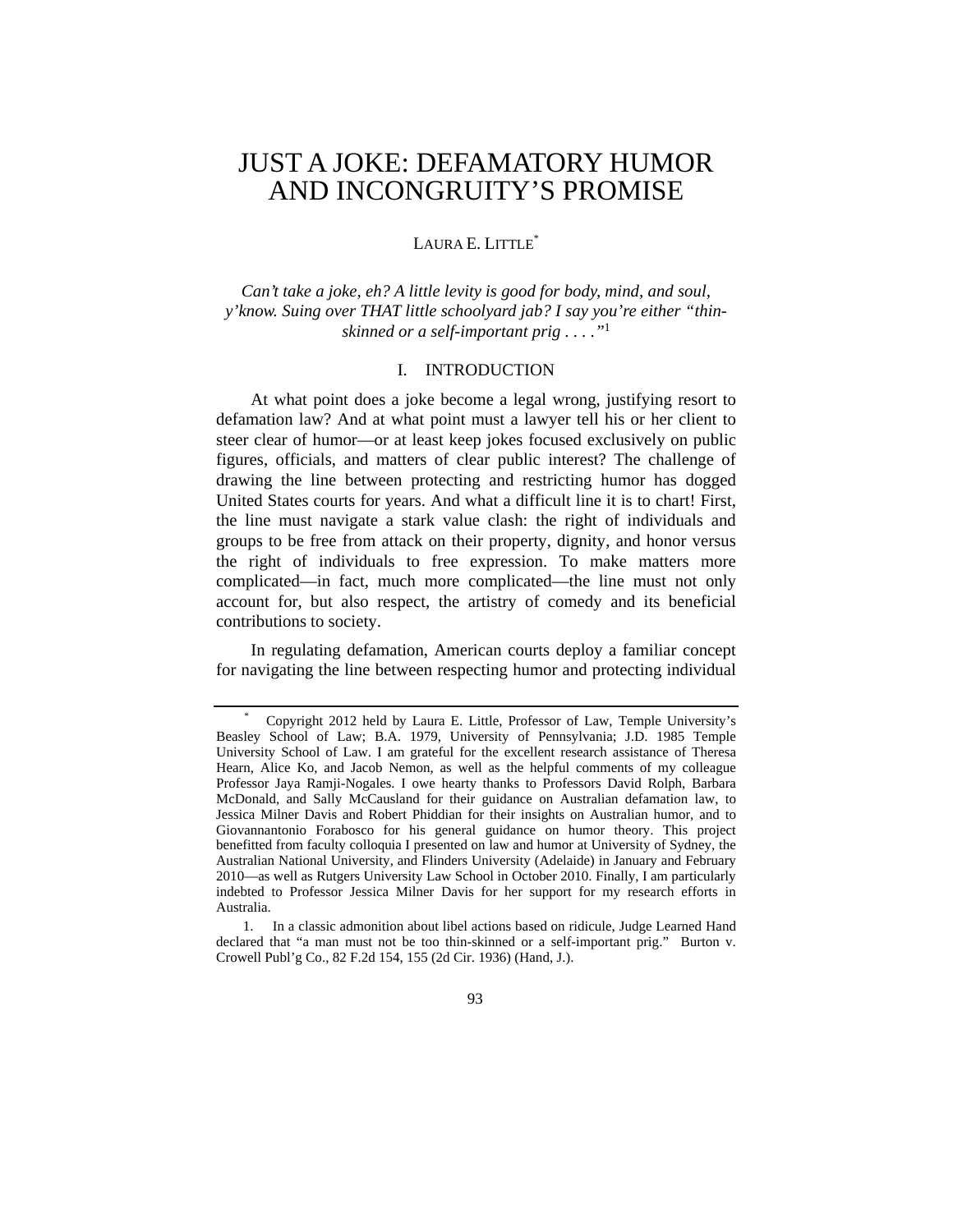reputations: the fact/opinion distinction. On one hand, if a joke can be sorted down the "opinion chute," then the humorist faces no civil liability. If, on the other hand, the joke suggests false facts unfavorable to the plaintiff, defamation liability can attach. Given the complexity and gravity of the value clash that the fact/opinion distinction seeks to govern, we should not be surprised that this distinction is not completely up to the task. While it is an appropriate starting point, the fact/opinion concept needs to be augmented to accomplish the required balance.

So, what are we to do? There is no quick fix for this problem, and we need to keep working on it. In the meantime, however, insight comes from a remote—and arguably unlikely—place: Australia. The remoteness is only geographic, which provides little problem in today's high-technology world. The unlikelihood derives instead from Australia's ties to the law of Great Britain, and Australia's decision so far not to protect or formalize free speech values to the same extent as the United States. Several factors, however, make meaningful guidance from Australia possible, not the least of which is the confluence of two cherished Australian cultural traditions: plain speaking and a great sense of humor. But I should not overstate the case here. The Australian cases sometimes yield results that the United States does not promote. Nonetheless, Australian cases provide a vehicle for understanding what is at stake in defamatory humor cases and a foil for identifying a valuable analytical approach.<sup>2</sup> In addition, most of the Australian cases reach a result quite similar to that reached in cases in the United States—minus the sometimes distracting and oversimplifying language of First Amendment exceptionalism. In other words, qualities of the Australian cases, particularly their straightforward candor and approach to humor, provide a useful message for U.S. courts.

 <sup>2.</sup> The citations to Australian cases throughout this article are formatted pursuant to Table 2.2 in The Bluebook. *See* THE BLUEBOOK: A UNIFORM SYSTEM OF CITATION 280–81 tbl.T.2.2 (Columbia Law Review Ass'n et al. eds., 19th ed. 2010). However, where The Bluebook fails to provide guidance—particularly with unreported Australian cases—the citations are formatted according to the Third Edition of the Australian Guide to Legal Citation, published by the Melbourne University Law Review Association. AUSTRALIAN GUIDE TO LEGAL CITATION 52–55 (Melbourne University Law Review Ass'n ed., 3d ed. 2010), *available at* http://mulr.law.unimelb.edu.au/go/AGLC3. Pursuant to the Australian Guide to Legal Citation, pinpoint citations for unreported Australian opinions refer to the paragraph in the opinion, not a page number implemented by an unofficial reporter such as WestLaw or LexisNexis; thus if the cited material appears in the first paragraph of the opinion, the proper pinpoint citation is: "[1]." *See id.* at 53. Accordingly, an *id.* citation referring an unreported Australian case is formatted as: "*Id.* [1]." In addition, when quotations employ the Australian or British spellings, we have simply left the spelling as in the original source rather than Americanizing it or noting the difference with "[sic]."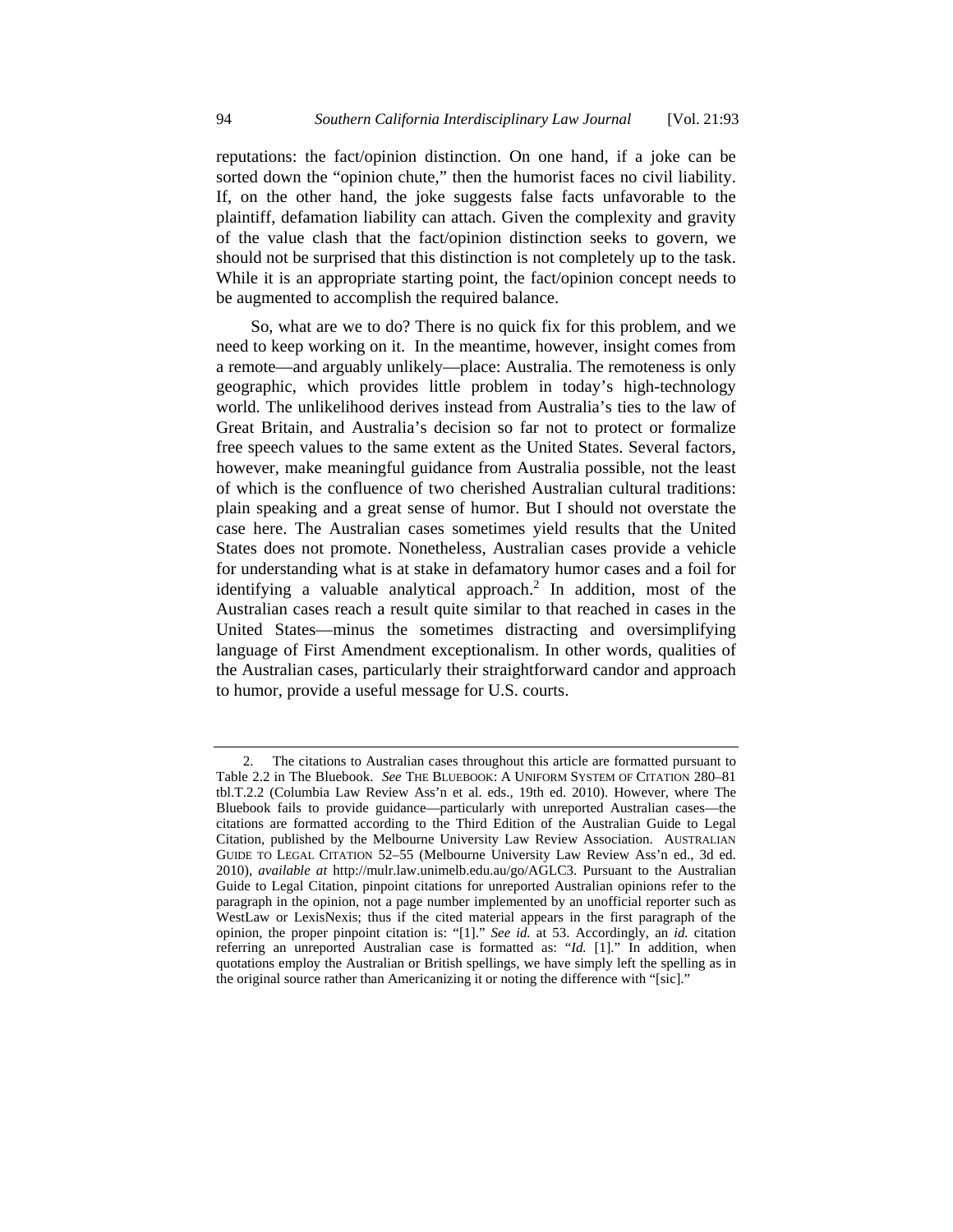Happily, there is another, entirely separate source of guidance for charting the line between reputation and humor protection: interdisciplinary research on the humor process. Humor scholars have for centuries identified important characteristics that tend to make a communication funny.<sup>3</sup> This scholarship sheds light on when courts tend to use defamation law to regulate humor, and provides normative guidance on when they should regulate humor.

Before I get started with the task of mining Australian case law and interdisciplinary scholarship for insights into how defamation law should regulate comedy, I should lay on the table certain presumptions and values that informed my research for this project. The first is my premise that humor is presumptively beneficial to human society and should be celebrated. The second premise—a related point—is that humor is intimately tied to the creative process, which also should be celebrated and fostered.

While these two premises are uncontroversial as a starting point, they yield three more contestable, subsidiary presumptions. First is the idea that the imagination necessary to create humor has a special moral force. I embrace philosopher John Dewey's statement that "[i]magination is the chief instrument of the good... [and] is more moral than moralities."<sup>4</sup> Imagination allows individuals to reach beyond themselves. When combined with the genuine honesty often imbedded in humor, imagination can allow humans to achieve a degree of selfless commentary that benefits both the individual and the collective. My second presumption concerns the creative source for humor, which I accept as derived from recognition and appreciation of incongruity.<sup>5</sup> Humor theorists debate this proposition in

 <sup>3.</sup> See Laura E. Little, *Regulating Funny: Humor and the Law*, 94 CORNELL L. REV. 1235 (2009) for my study using this interdisciplinary work to analyze contract, trademark, and employment law. Expanding on the study, this Article extends the interdisciplinary thinking about humor into several new contexts: defamation law, First Amendment protections, and transnational/comparative law analysis.

 <sup>4.</sup> JOHN DEWEY, ART AS EXPERIENCE 348 (1934).

 <sup>5.</sup> *See, e.g.*, PAUL R. MCGHEE, HUMOR: ITS ORIGIN AND DEVELOPMENT 166–67 (1979) (stating "the production of humorous incongruities in fantasy probably fosters development of creative thinking"); AVNER ZIV, PERSONALITY AND SENSE OF HUMOR 132 (1984) ("Correlations between humor and creativity are positive and statistically significant.") (internal citations omitted); Michael K. Cundall, Jr., *Humor and the Limits of Incongruity*, 19 CREATIVITY RES. J. 203, 204 (2007) ( "[A]s is the case for creativity, originality is a prerequisite for good humor."); Tony Veale, *Figure-Ground Duality in Humour: A Multi-Modal Perspective*, 4 LODZ PAPERS PRAGMATICS 63, 64 (2008) [hereinafter *Figure-Ground Duality in Humour*] (noting that the "cathartic effect" of separating "layers of meaning" in the creative process "is . . . most keenly experienced and appreciated in the realm of humorous creativity").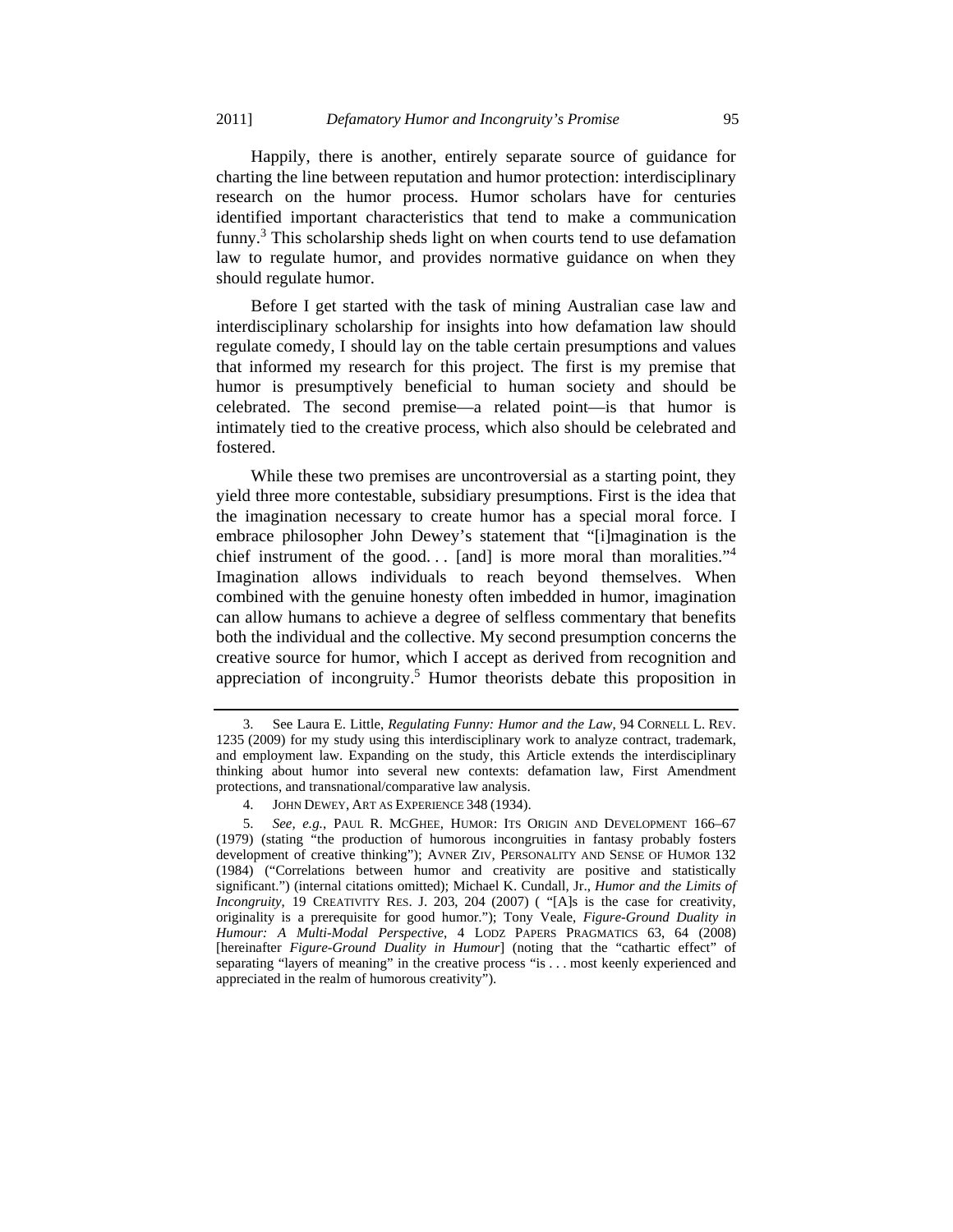their work, which I survey in Part II.<sup>6</sup> Finally, it is my belief that judicial decisionmaking by necessity requires a court to make choices among value preferences and that an important mechanism for regulating that process is maintaining rules and mechanisms that foster judicial candor. When a court is asked to regulate something as subjective as humor, justice can come about only through the full disclosure of competing concerns.

American and Australian cases have long recognized the defamatory potential of jokes. These cases have weaved into their analyses the classic admonition from an 1831 Irish case: "If a man in jest conveys a serious imputation, he jests at his peril."<sup>7</sup> Apparently taking their cue from this admonition, plaintiffs have energetically pursued defamation remedies for injuries resulting from diverse types of humor, ranging from cartoons, songs, and news stories to offhand quips.<sup>8</sup> After a spate of U.S. decisions in the 1980s dealing with defamatory humor, legal scholars produced several articles trying to untangle the doctrines courts invoked.<sup>9</sup> Although a steady flow of the defamatory humor cases continue to make their way into U.S.

 8. *See infra* notes 119–128 and accompanying text for a survey of United States cases and notes 231–250 and accompanying text for a survey of Australian cases.

 <sup>6.</sup> *See infra* notes 41–79 and accompanying text for a discussion of the debates about the role of incongruity in producing humor.

 <sup>7.</sup> Donoghue v. Hayes, (1831) Hayes Ir. Exch. Rep. 265, 266. *See also* Triggs v. Sun Printing & Publ'g Ass'n*,* 71 N.E. 739, 742 (N.Y. 1904) (citing *Donoghue*'s proposition on jesting at one's peril); Salomone v. Macmillan Publ'g Co., 411 N.Y.S.2d 105, 109 (Sup. Ct. 1978) (same), *rev'd on other grounds*, 429 N.Y.S.2d 441 (App. Div. 1980); *Entienne Pty Ltd. v Festival City Broads. Pty Ltd.* (2001) 79 SASR 19, 29 (Austl.) (same).

 <sup>9.</sup> *See, e.g.*, Harriette K. Dorsen, *Satiric Appropriation and the Law of Libel, Trademark, and Copyright: Remedies Without Wrongs*, 65 B.U. L. REV. 923 (1985) (focusing on particular problems of regulating satire); Donna Stricof Kramer, *Drawing Fire: The Proliferation of Libel Suits Against Cartoonists*, 5 CARDOZO ARTS & ENT. L.J. 573 (1986) (surveying suits and suggesting protections for cartoonists); Robert C. Lind, *The Visual Artist and the Law of Defamation*, 2 UCLA ENT. L. REV. 63 (1995) (reviewing legal doctrines governing the visual artist as a defendant and a plaintiff); Catherine L. Amspacher & Randel Steven Springer, Note, *Humor, Defamation, and Intentional Infliction of Emotional Distress: The Potential Predicament for Private Figure Plaintiffs*, 31 WM. & MARY L. REV. 701, 703–04 (1990) (reviewing tort suits based on humor and suggesting "an analytical method by which courts can hold liable media defendants who, in the name of humor, egregiously harass, humiliate, or falsely portray private figure plaintiffs"); Kenneth M. Fitzgerald, Comment, *Humor and the Law of Libel: Serious Protections for Attacks Made in Jest*, 40 FED. COMM. L.J. 377, 378 (1988) (outlining ways in which the author believes that humor has achieved "near immunity from the law of libel"); Cary Dee Glasberg, Case Note, *Who Has the Last Laugh? A Look at Defamation in Humor*, 9 LOY. L.A. ENT. L. REV. 381 (1989) (evaluating the decision in *Mendelson v. Carson* and proposing standard for evaluating defamation in humor cases); Leslie Kim Treiger, *Protecting Satire Against Libel Claims: A New Reading of the First Amendment's Opinion Privilege*, 98 YALE L.J. 1215 (1989) (exploring how current First Amendment protections for humor are inadequate to protect satire).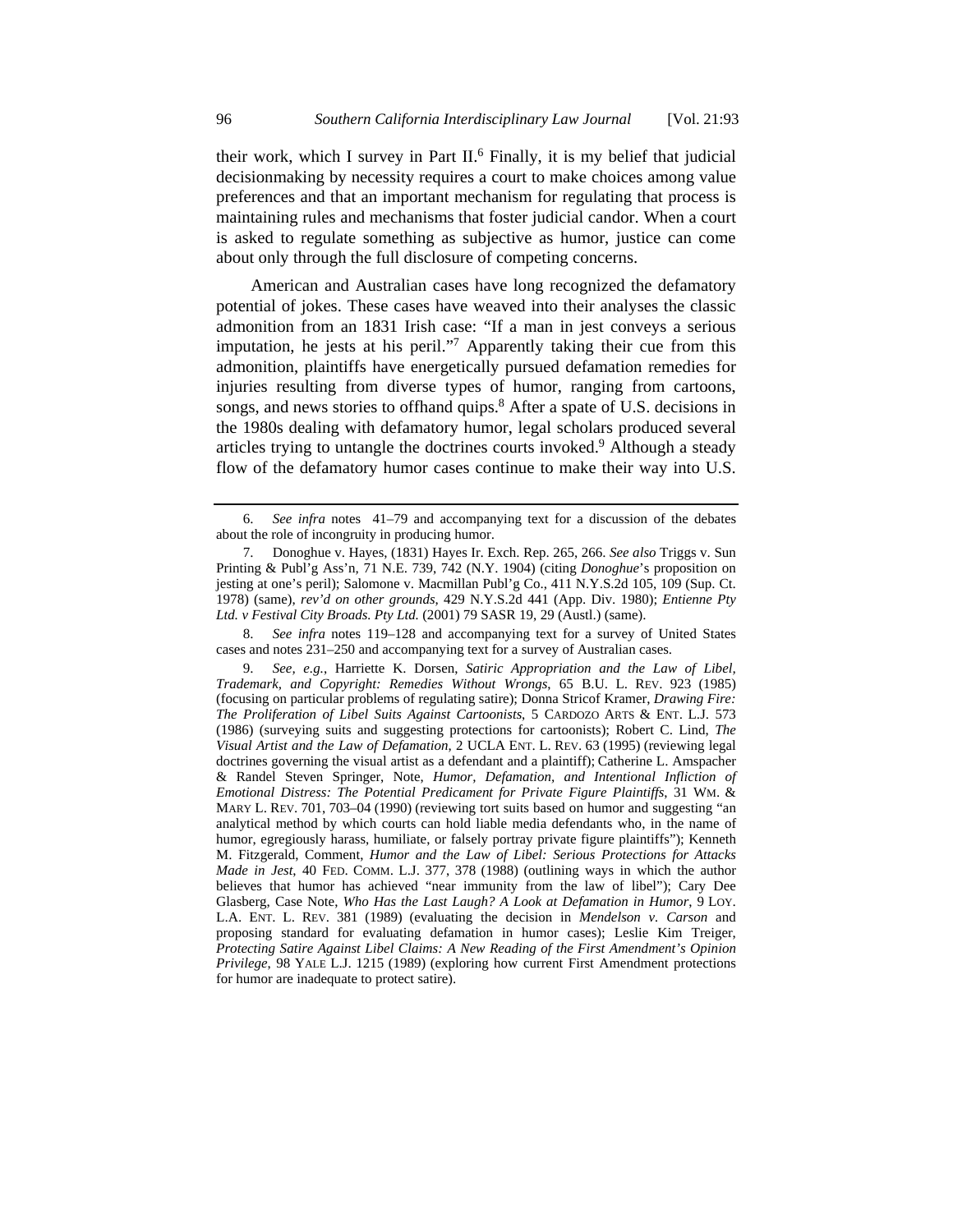courts, new legal scholarship on the issue—doctrinal or otherwise—has dwindled during the new millennium.<sup>10</sup>

This Article tries to fill the scholarship gap, using lessons from interdisciplinary learning on humor and comparative analysis of Australian cases. To lay the groundwork for the thesis that the fact/opinion distinction is insufficient for the task of regulating defamatory humor in the United States, the Article begins with a review of the interdisciplinary scholarship. It then turns to American legal doctrine, which is grounded in both common law defamation and First Amendment principles. Next, it reviews the work of Australian courts, which have navigated the challenges of defamatory humor largely without resort to any sort of fact/opinion distinction. Rather, Australian courts have focused on the plaintiff's harm, essentially asking whether a jest sufficiently disparages the plaintiff as to call for civil liability. While certainly not free from problems, this approach, I conclude, is forthrightly consistent with the central goal of tort law: repairing a wrong done.<sup>11</sup> As for the important First Amendment values that need to be balanced against this goal, guidance comes from a core concept found in interdisciplinary humor scholarship—incongruity. The end of this Article explores how the incongruity concept helps to calibrate an optimal balance of First Amendment concerns and the values of human dignity, property, and honor reflected in defamation law. I ultimately conclude that courts deciding whether to restrict defamation liability for a particular communication are well served to evaluate the communication's presentation of incongruities.

 <sup>10.</sup> Notable exceptions include: Lauren Gilbert, *Mocking George: Political Satire as "True Threat" in the Age of Global Terrorism*, 58 U. MIAMI L. REV. 843 (2004) (examining attempts to regulate satire under legal provisions designed to protect national security); Joseph H. King, *Defamation Claims Based on Parody and Other Fanciful Communications Not Intended to be Understood as Fact*, 2008 UTAH L. REV. 875 (proposing a four-part test for determining whether a parody is protected opinion); Eric Scott Fulcher, Note, *Rhetorical Hyperbole and the Reasonable Person Standard: Drawing the Line Between Figurative Expression and Factual Defamation*, 38 GA. L. REV. 717 (2004) (reviewing case law and proposing a strategy for courts to determine whether a statement qualifies as "rhetorical hyperbole").

<sup>11</sup>*. See, e.g.*, John Gardner, *What is Tort Law for? Part 1: The Place of Corrective Justice*, U. OF OXFORD LEGAL RES. PAPER SERIES 6–7 (Jan. 2010), *available at*  http://papers.ssrn.com/sol3/papers.cfm?abstract\_id=1538342 (arguing that corrective justice is a necessary but not sufficient justification for tort law); John C.P. Goldberg & Benjamin C. Zipursky, *Torts as Wrongs*, 88 TEX. L. REV. 917, 918–19 (2010) (arguing that the goal of tort suits is to provide plaintiffs with an avenue for getting redress from those who have inflicted a wrong on them).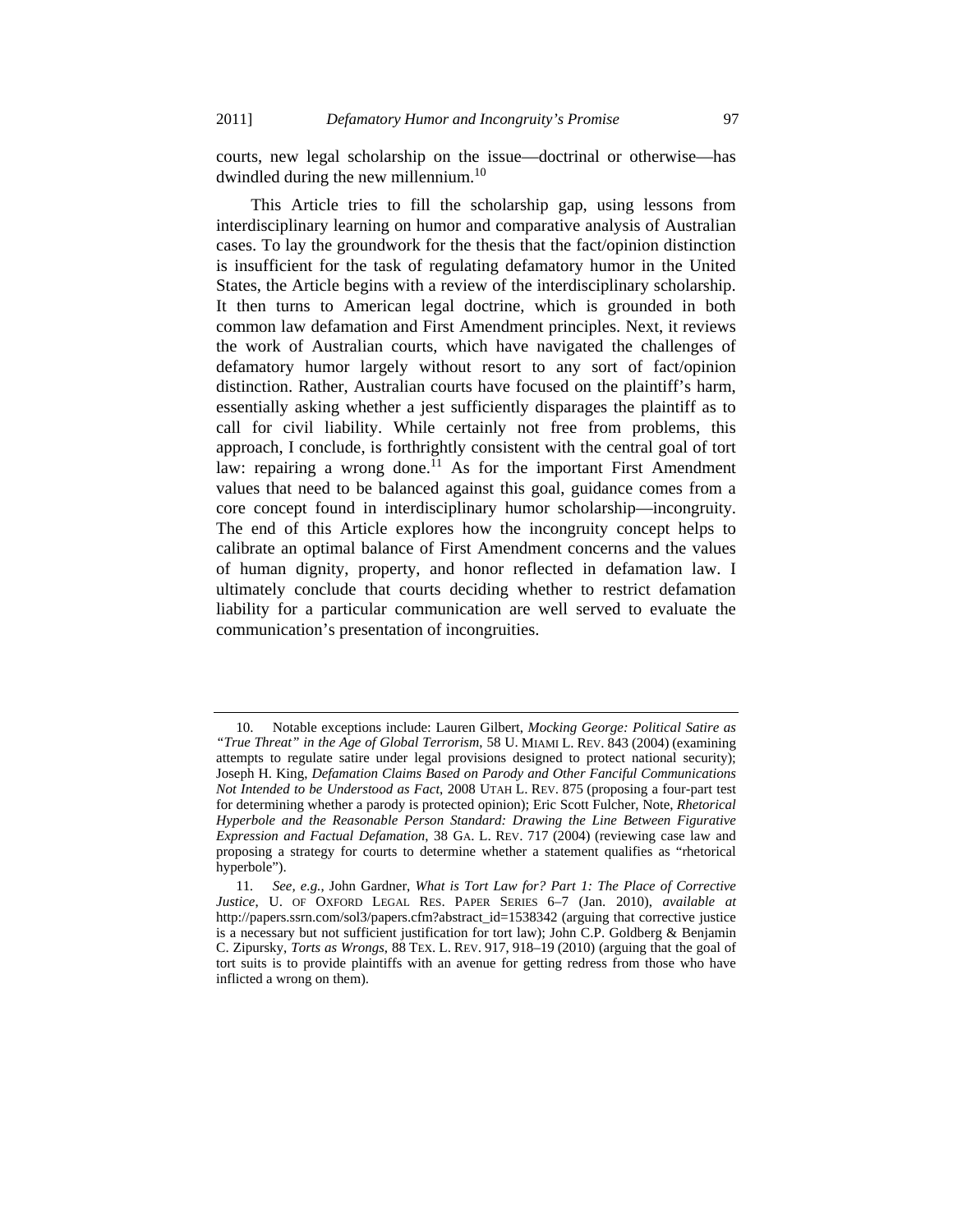### II. INTERDISCIPLINARY HUMOR SCHOLARSHIP

Humor scholarship spans a myriad of disciplines, with philosophy, literary theory, sociology, and psychology perhaps best represented. For analyzing defamatory humor, three components of interdisciplinary humor scholarship are particularly relevant: (1) inventories of humor types, (2) theories of how humor operates, and (3) studies of humor's instrumental consequences (both beneficial and detrimental). I consider these components in turn.

#### A. A HUMOR INVENTORY

Scholars have invested considerable effort in categorizing varieties of humor,<sup>12</sup> with major categories including formal jokes, wit, satire, sarcasm, parody, puns, and practical joking.13 Formal jokes, practical jokes, satire, and parody most often serve as the vehicles for alleged defamation. Formal jokes are "prepackaged humorous anecdotes that people memorize and pass on to one another  $\dots$ <sup>14</sup> Practical jokes are normally defined as unkind "tricks" played on a person.<sup>15</sup>

Most commonly occurring in the defamation context are satire and parody, two forms of humor that scholars often consider together. Both tend to be aimed at derision,<sup>16</sup> to include ridicule, to operate without subtlety,<sup>17</sup> and to have a "symbiotic relationship."<sup>18</sup> As a matter of formal definition, however, the two are quite separate: parody is "a manipulation of pre-existing works, usually for comic effect[,]" while satire is "[an] attack on some irritating aspect of the world."19 As these two definitions suggest, joviality more often accompanies parody than satire, which is often perceived as having a sharper edge than parody. Another important

 <sup>12.</sup> Scholars have identified as many as twenty-one varieties of humor. Little, *supra* note 3, at 1235–81 (surveying interdisciplinary humor scholarship and analyzing regulation of humor through contract, trademark infringement, and employment discrimination principles).

 <sup>13.</sup> JON E. ROECKELEIN, THE PSYCHOLOGY OF HUMOR 13 (2002).

 <sup>14.</sup> ROD A. MARTIN, THE PSYCHOLOGY OF HUMOR 11 (2007) [hereinafter THE PSYCHOLOGY OF HUMOR].

 <sup>15.</sup> *Id.* at 126.

 <sup>16.</sup> ROECKELEIN, *supra* note 13, at 59–61.

 <sup>17.</sup> *See* Nicholas Garland, *Political Cartooning*, *in* LAUGHING MATTERS: A SERIOUS LOOK AT HUMOUR 76 (John Durant & Jonathan Miller eds., 1988).

 <sup>18.</sup> Conal Condren et al., *Defining Parody and Satire: Australian Copyright Law and its New Exception*, 13 MEDIA & ARTS L. REV. 273, 279 (2008) [hereinafter Condren 1].

 <sup>19.</sup> *Id.*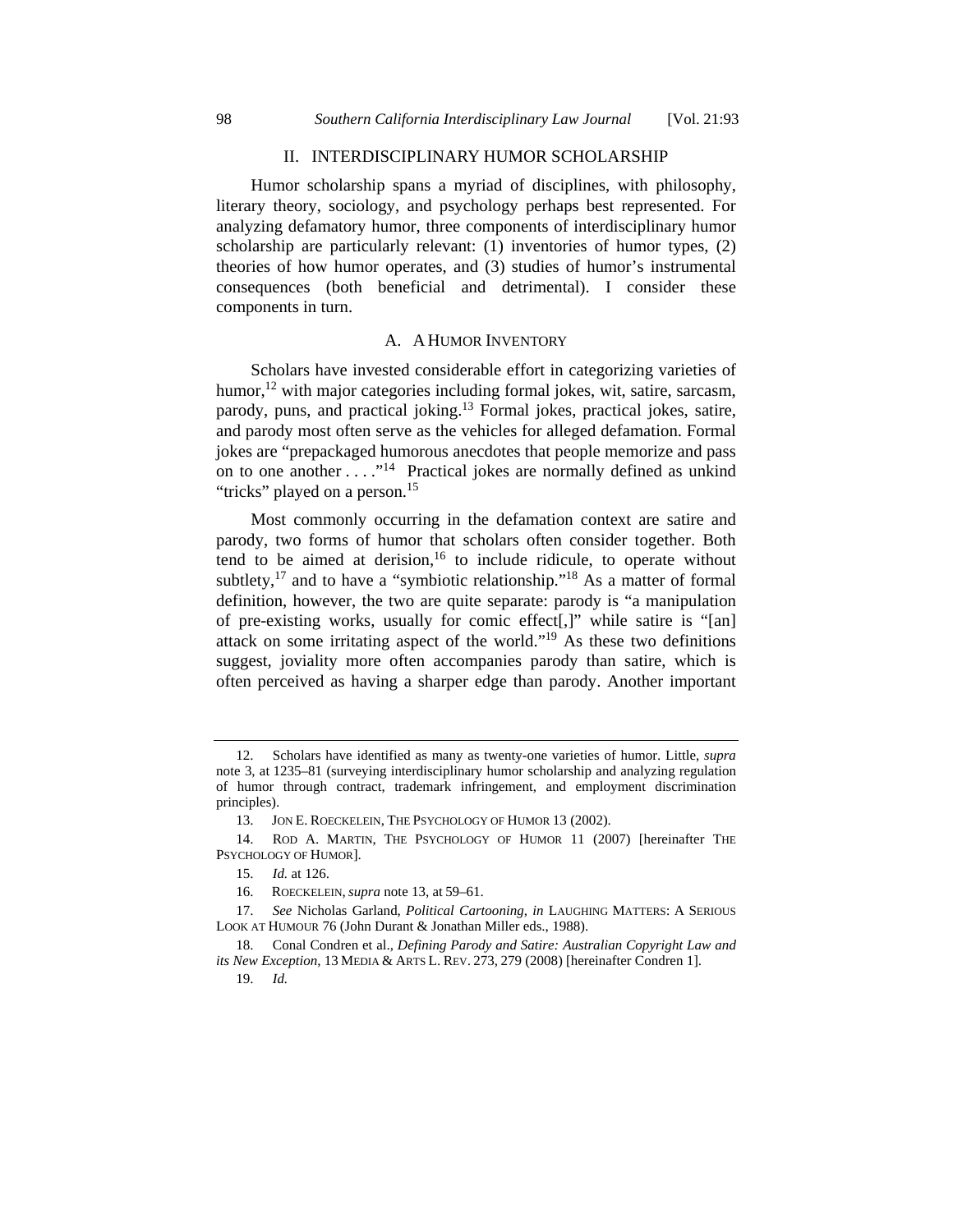distinction between parody and satire is "intertextuality."20 Unlike satire, parody overlaps with the text serving as the parody's object. This overlap, which allows the audience to recognize the original text within the parody,  $2<sup>1</sup>$  can occur in characteristics such as the qualities of a particular genre (for example, poetry or popular song lyrics), or in specific words, characters, or plot lines (for example, a character that resembles the *Star Wars* character Jar Jar Binks, the plot of *Goldilocks and the Three Bears*, or words that track Little Bear's exclamation upon seeing Goldilocks in his bed).<sup>22</sup> Yet despite parody's distinctive intertextual quality, many works exhibit both "parodic form and satiric purpose."<sup>23</sup> For example, "Jonathan Swift's *Gulliver's Travels* parodies travel books while also satirising British politics and European civilisation[,]" and *The Simpsons* "parodies TV situation comedy in general while also satirising middle America."<sup>24</sup>

#### B. MAJOR THEORIES OF HUMOR

For years the gold standard for explaining what constitutes humor has had a tripartite structure: superiority, release, and incongruity theories.<sup>25</sup> Scholars have recently expended considerable effort developing new approaches to explaining why a communication is funny, but the three classic theories retain considerable dominance. Each possesses a unique heritage, yet the three are not mutually exclusive, and one can easily

The Renaissance brought Hobbes's superiority theory (laughter marks the sudden attainment of power over someone else), which gave way first to Kant's incongruity theory (laughter occurs when perceptions don't conform to logical expectations), and, finally, to Freud's release theory (laughter releases pent-up nervous energy.)

Emily Eakin, *If It's Funny, You Laugh, But Why?*, N.Y. TIMES, Dec. 9, 2000, at B7.

SALVATORE ATTARDO, HUMOROUS TEXTS: A SEMANTIC AND PRAGMATIC ANALYSIS 71, 87 (Victor Raskin & Willibald Ruch eds., 2001) (describing parody's connection to intertextualism and defining the term: "A text [T1] will be said to have an intertextual relation to another text [T2] when the processing of T1 would be incomplete without a reference to T2."); Peggy Zeglin Brand, *Parody*, *in* 3 ENCYCLOPEDIA OF AESTHETICS 441, 442 (Michael Kelly ed., 1998) (describing intertextualism); Jerry Palmer, *Parody and Decorum: Permission to Mock*, *in* BEYOND A JOKE 79, 81 (Sharon Lockyer & Michael Pickering eds., 2005) [hereinafter *Parody and Decorum*] (referring to parody's quality of intertextuality).

<sup>21</sup>*. See Parody and Decorum*, *supra* note 20, at 82.

 <sup>22.</sup> ARTHUR ASA BERGER, BLIND MEN AND ELEPHANTS 74 (1995) (discussing style of "authorship," "genre," and "specific text").

 <sup>23.</sup> Condren 1, *supra* note 18, at 279.

 <sup>24.</sup> *Id.* at 280.

<sup>25</sup>*. See, e.g*., Tad Friend, *What's So Funny?*, THE NEW YORKER, Nov. 11, 2002, at 78, 93 (describing three different theories, and identifying them as "history's three favorite comedy theories"). The following is a recent summary of the three theories: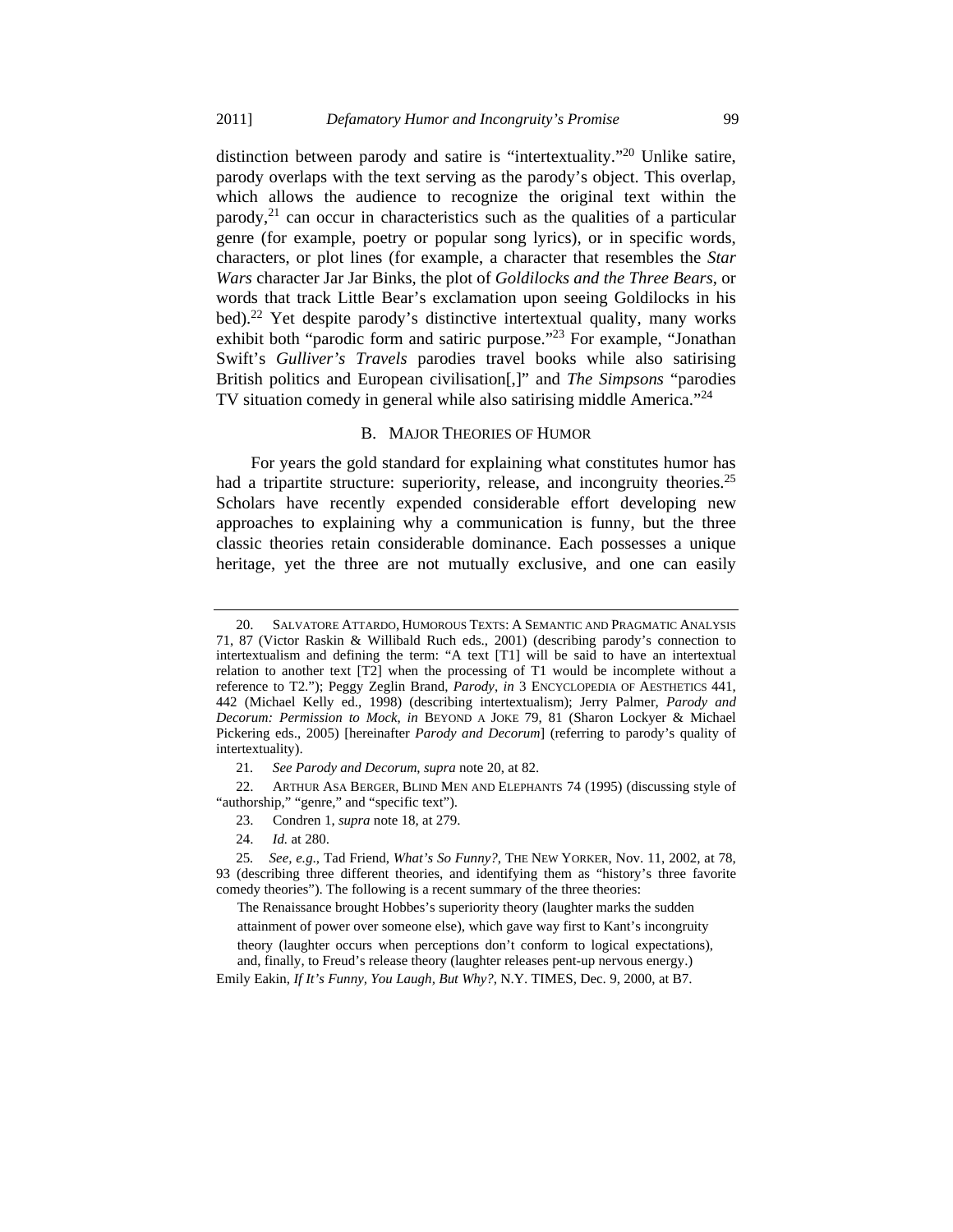combine them in explaining why a communication is funny. Indeed, as the defamation case law reveals, a particular quip or joke often does not parse naturally into distinct humor categories. Nonetheless, the three categories of humor remain useful heuristics for analysis. For the purpose of clarity I describe them separately immediately below.

As shown below, incongruity is a quality that is consistent throughout humorous communications.<sup>26</sup> If, as I maintain below, the humorous quality of a communication is relevant to whether the law should expose the communication to defamation liability, then identifying incongruity in a communication can play a key role for evaluating whether the communication is funny and, thus, should be insulated from (or exposed to) defamation liability. Superiority and release theories also have unique contributions to understanding humor that focuses on different parts of human experiences. Contemporary humor theorist Marta Dynel helpfully explains: whereas incongruity theory focuses on cognitive processing of jokes, superiority theory highlights social qualities of humor, and release theory focuses on psychoanalytical phenomena.27 Accordingly, superiority and release theory both can shed light on whether humans would perceive a communication as funny and—ultimately—worthy of insulation from (or exposure to) legal regulation. Yet because funny communications do not necessarily always exhibit qualities of superiority or release humor, the theories take secondary importance to incongruity theory. I explore all three theories in this section.

#### 1. Superiority Theory

Superiority theory derives from ancient thinkers (Aristotle, Plato, Socrates, and Cicero) who associated humor with the process of aggressively disparaging others in order to enhance oneself.<sup>28</sup> Not

 <sup>26.</sup> *See infra* notes 42–47 for further discussion of this proposition.

 <sup>27.</sup> MARTA DYNEL, HUMOROUS GARDEN-PATHS: A PRAGMATIC-COGNITIVE STUDY 42 (2009) [hereinafter HUMOROUS GARDEN-PATHS].

 <sup>28.</sup> *See, e.g.*, Antony J. Chapman & Hugh C. Foot, *Introduction* to HUMOUR AND LAUGHTER: THEORY, RESEARCH AND APPLICATIONS 1, 1 (Antony J. Chapman & Hugh C. Foot eds., 1976) (observing that Cicero and Aristotle believed that laughter derives from "shabbiness or deformity," is "degrading" and has no place in the lives of civilized men); Rod A. Martin, *Humor and Laughter*, *in* 4 ENCYCLOPEDIA OF PSYCHOL. 202, 202–03 (Alan E. Kazdin ed., 2000) [hereinafter *Humor and Laughter*]. Socrates advocated for society to control laughter that "mocks authority" and "notions of truth and beauty." MICHAEL BILLIG, LAUGHTER AND RIDICULE: TOWARDS A SOCIAL CRITIQUE OF HUMOUR 41–42 (2005). As for Plato, he took the view that humor was a weapon deployed by weak individuals when they perceived themselves unlikely to face counterattack. Dolf Zillman & Joanne R. Cantor, *A Disposition Theory of Humour and Mirth*, *in* HUMOR AND LAUGHTER: THEORY, RESEARCH AND APPLICATIONS 94 (Antony J. Chapman & Hugh C. Foot eds., 1976) [hereinafter *A*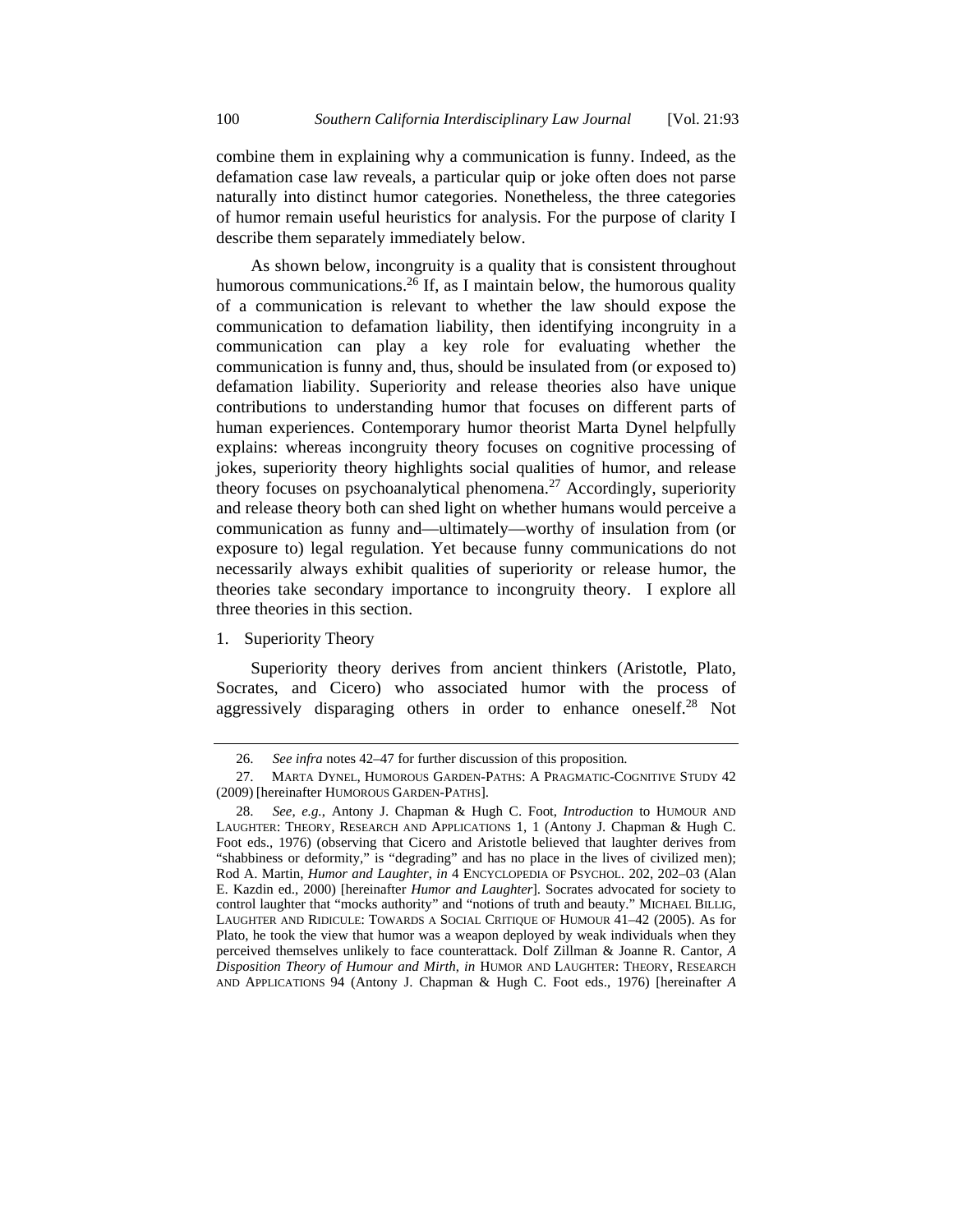surprisingly, English philosopher Thomas Hobbes propounded an equally negative view of humor; he is often named as the progenitor of superiority theory itself.<sup>29</sup> Hobbes focused on humor's association with egocentricity and power, suggesting that a person finds amusement only if the communication makes them feel personally successful or superior to another.30 Hobbes states in an oft-quoted passage: "*Sudden Glory*, is the passion which maketh those *Grimaces* called LAUGHTER; and is caused either by some sudden act of their own, that pleaseth them; or by the apprehension of some deformed thing in another, by comparison whereof they suddenly applaud themselves."31

2. Release Theory

Release theory identifies repressed pleasure<sup>32</sup> or anxiety<sup>33</sup> as humor's sources. Scholars credit Sigmund Freud and two English philosophers, Alexander Bain and Herbert Spencer, with developing the theory.<sup>34</sup> Bain and Spencer focused on humor's ability to release nervous energy.<sup>35</sup> As Bain explained, release results from humor's embrace of "degradation" or the "personal pleasure in naughtiness."36 Freud imported to this observation his theory that jokes express taboo desires.<sup>37</sup> Particularly salient to understanding defamatory humor is the connection Freud draws between jokes and dreams. Freud hypothesized that both joking and dreaming work by analogy or allusion, thereby sidestepping logic and literal meaning in

*Disposition Theory of Humour and Mirth*] (describing Plato's observation about the usefulness of the "the weak and helpless" as a "target of ridicule and a risk-free source of social gaiety").

 <sup>29. 2</sup> THOMAS HOBBES, LEVIATHAN 48 (G.A.J. Rogers & Karl Schuhmann eds., Thoemmes Continuum 2003) (1651).

 <sup>30.</sup> *Id.* 

 <sup>31.</sup> *Id.* According to Hobbes, one commonly finds this tendency in humans who discern few "abilities in themselves" and "who are forced to keep themselves in their own favour, by observing the imperfections of other men." *Id.*

 <sup>32.</sup> SIGMUND FREUD, THE JOKE AND ITS RELATION TO THE UNCONSCIOUS (Joyce Crick trans., Penguin Classics 2003) (1905).

 <sup>33.</sup> JOHN LIMON, STAND-UP COMEDY IN THEORY, OR, ABJECTION IN AMERICA 39 (2000) (observing that a joke can release anxiety and fear about such matters as miscegenation and homoeroticism). S*ee also* BILLIG, *supra* note 28, at 86 (referring to humor's role in releasing pressure).

 <sup>34.</sup> Michael Billig traces the theory to a dispute between Bain and Spencer. BILLIG, *supra* note 28, at 86 (referring to humor's role in releasing pressure). *See also* MURRAY S. DAVIS, WHAT'S SO FUNNY? 7 (1993) (identifying Freud and Spencer with the theory).

 <sup>35.</sup> BILLIG, *supra* note 28, at 91.

 <sup>36.</sup> *Id.* at 93–97.

 <sup>37.</sup> *See* FREUD, *supra* note 32.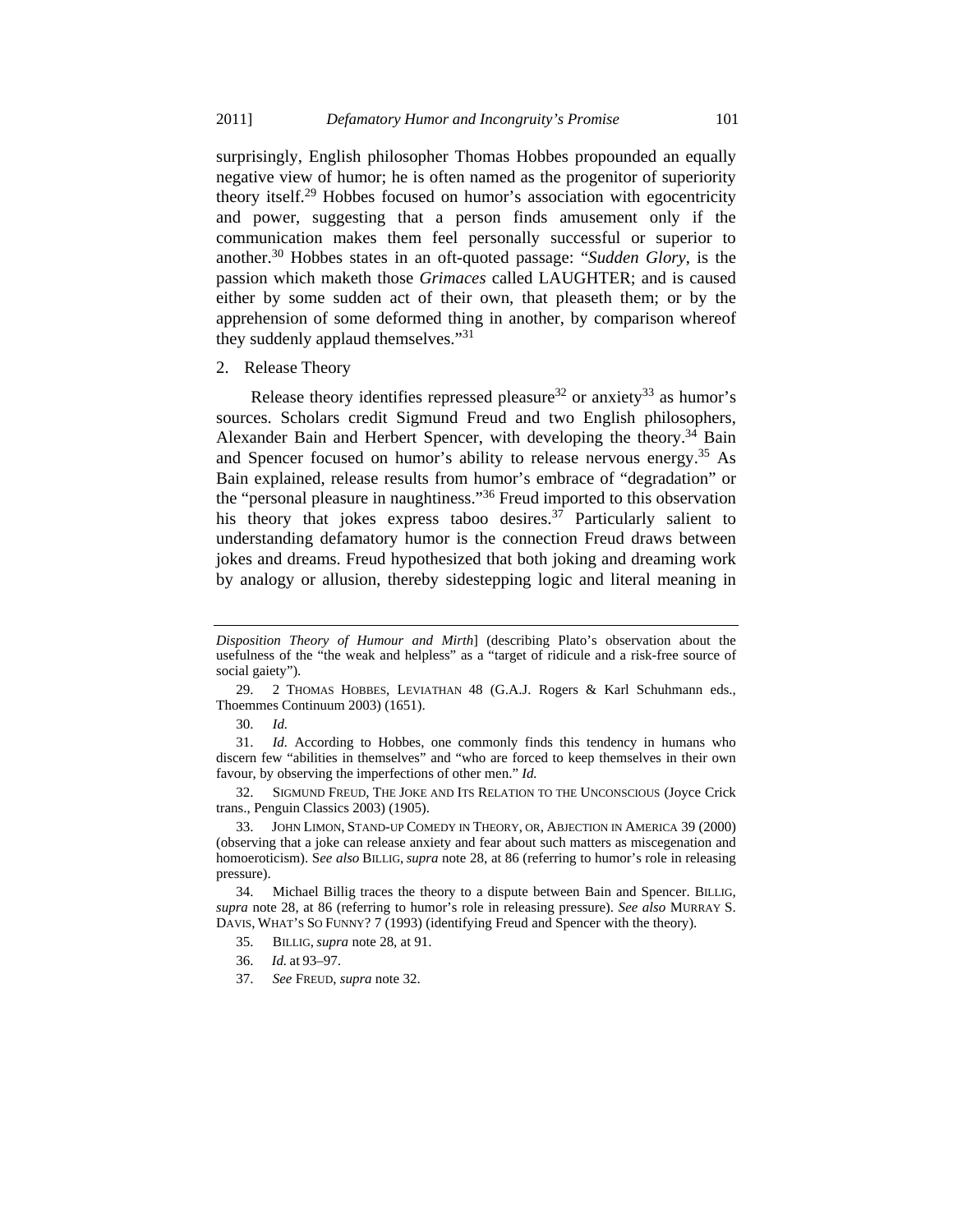order to elude our conscious minds' censors.<sup>38</sup> Freud noted jokes' tendency to focus on "bawdry" or "sexual facts and relations."39 Scholars building on his work expanded the taboo, or sensitive topics, targeted by release humor to include excretion, death, disability, and other negative aspects of the human condition.<sup>40</sup>

3. Incongruity Theory

A particular funny communication may or may not exhibit the humorist's need to relieve anxiety or express superiority. Yet nearly all humor theorists agree that incongruity is a necessary condition for a communication to be humorous.<sup>41</sup> For this reason, incongruity theory is by far the most important of the three theories for identifying whether a communication is funny and for evaluating whether its humor justifies insulating it from legal liability.

Philosophers and other thinkers have long connected humor and incongruity, $42$  tracing the connection to Aristotle's view of the comic as derived from surprise and deception, $43$  and finding the theory's intellectual

 <sup>38.</sup> FREUD, *supra* note 32, at 154 (observing that the technique of jokes includes similar processes as "dream-work": "the processes of condensation . . . displacement, representation by absurdity or by the opposite, indirect representation").

<sup>39</sup>*. Id.* at 92.

 <sup>40.</sup> *See, e.g.*, JAMES M. COX, MARK TWAIN: THE FATE OF HUMOR vii, xv (Univ. of Mo. Press 2002) (1966) (arguing that humorists make possible the release of "repressed tension" by exposing "the *absence of meaning* in existence"); Vassilis Saroglou & Lydwine Anciaux, *Liking Sick Humor: Coping Styles and Religion as Predictors*, 17 HUMOR: INT'L J. HUMOR RES 257, 257– 66 (2004) (demonstrating a correlation between coping styles and appreciation of jokes about disability, deformity, disease, and death).

 <sup>41.</sup> *See infra* notes 42–47 and accompanying text for further discussion of this proposition.

 <sup>42.</sup> As of 1955, at least forty-six authors used the concept of incongruity in describing and explaining humor. Giovannantonio Forabosco, *Is the Concept of Incongruity Still a Useful Construct for the Advancement of Humor Research?*, 4 LODZ PAPERS PRAGMATICS 45, 46 (2008) [hereinafter *Concept of Incongruity*] (citing Wilma H. Grimes, *A Theory of Humor for Public Address: The Mirth Experience*, 22 SPEECH MONOGRAPHS 217, 218 (1955)).

 <sup>43.</sup> Marta Dynel, *Introduction to the Special Issue on Humour: A Modest Attempt at Presenting Contemporary Linguistic Approaches to Humour Studies*, 4 LODZ PAPERS PRAGMATICS 1, 1 (2008) (observing that psychological, philosophical, and linguistic literature observes that humor "invariably arises from *incongruity*"); *Concept of Incongruity*, *supra* note 42, at 46 (citing Aristotle's definition of comic and explaining the connection with the concept of incongruity). Incongruity theory is also attributed to the rhetorical question posed by Roman poet Horace:If a painter chose to join a human head to the neck of a horse, and to spread feathers of many a hue over limbs picked up now here now there, so that what at the top is a lovely woman ends below in a black and ugly fish, could you, my friends, if favoured with a private view, refrain from laughing? ROBERT L. LATTA, THE BASIC HUMOR PROCESS: A COGNITIVE SHIFT THEORY AND THE CASE AGAINST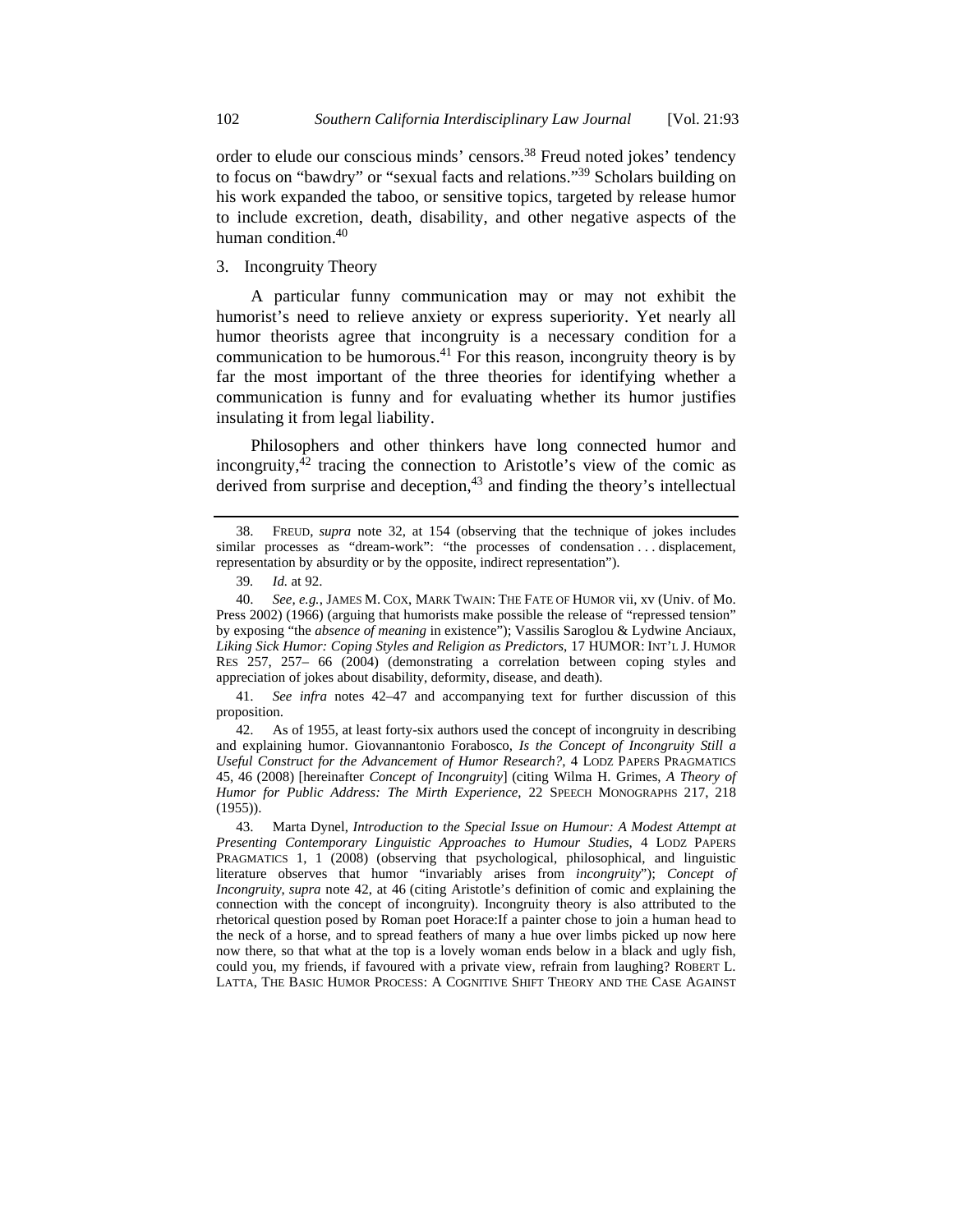pedigree in the work of philosophers Immanuel Kant and Arthur Schopenhauer.<sup>44</sup> Although theorists propose a number of incongruity definitions, they all share a common theme: the notion of joining two or more otherwise diverse or contrary phenomenon. One theorist, for example, describes incongruity as "something unexpected, out of context, inappropriate, unreasonable, illogical, exaggerated,<sup>145</sup> while others emphasize joinder of opposites, concluding that incongruity suggests "a conflict between what we perceive and our expectations."<sup>46</sup> Despite some variety in the approach and discussion of subcategories of incongruity, humor theorists generally embrace the "terminological uniformity" provided by the words "incongruity theories."<sup>47</sup>

Humorous incongruity manifests in a variety of ways. First, incongruity can emerge simply because the familiar is placed in a foreign, unfamiliar context.48 More commonly, incongruity results from a sudden altering of a point of view, such as where a humorous setting reflects both the profound and the mundane<sup>49</sup> or where characters engage in role reversal.50 In a related manner, incongruity may result from confusion about the context in which a term is used. This confusion, coupled with the process of resolving it, often results in a fun or satisfying mental exercise. Theorists suggest that the comedy in these techniques derives from surprise (unforeseen insight), fulfilled expectations, or both. $51$ 

 46. John Morreall, *Funny Ha-Ha, Funny Strange, and Other Reactions to Incongruity*, *in* THE PHILOSOPHY OF LAUGHTER AND HUMOR 188, 188–89 (John Morreall ed., 1987). *See also* JOHN ALLEN PAULOS, MATHEMATICS AND HUMOR 9 (1980) (infusing the idea of opposites into defining the element of incongruity in humor).

47. HUMOROUS GARDEN-PATHS, *supra* note 27, at 45.

 48. HENRI BERGSON, LAUGHTER: AN ESSAY ON THE MEANING OF THE COMIC 112 (Cloudesley Brereton & Fred Rothwell trans., Macmillan 1911) (1900).

 49. Issac Asimov suggests that humor readily results where the alteration creates an "anticlimax." ISAAC ASIMOV, TREASURY OF HUMOR 1 (1971).

50. BERGSON, *supra* note 48, at 94.

INCONGRUITY 101 (1999) (quoting HORACE: SATIRES, EPISTLES AND ARS POETICA (G.P. Goold, ed., H. Rushton Fairclough trans., Harvard Univ. Press 1991) (1926)).

 <sup>44.</sup> Little, *supra* note 3, at 1245 (describing connection of the incongruity theory with Kant and Schopenhauer).

 <sup>45.</sup> MCGHEE, *supra* note 5, at 10. *See also* Henry W. Cetola, *Toward a Cognitive-Appraisal Model of Humor Appreciation*, 1 HUMOR: INT'L J. HUMOR RES. 245, 245–46 (1988) (opining that "things that we find funny have to be somewhat unexpected, ambiguous, illogical, or inappropriate").

 <sup>51.</sup> Mathematician John Allen Paulos created a taxonomy of "opposites" that are contained in various humorous incongruities: expectation/surprise; mechanical/spiritual; superiority/incompetence; balance/exaggeration; propriety/vulgarity. PAULOS, *supra* note 46, at 9. *See also* Patricia Ewick & Susan S. Silbey, *No Laughing Matter: Humor and Contradictions*, *in Stories of Law,* 50 DEPAUL L. REV. 559, 561 (2000) (reasoning that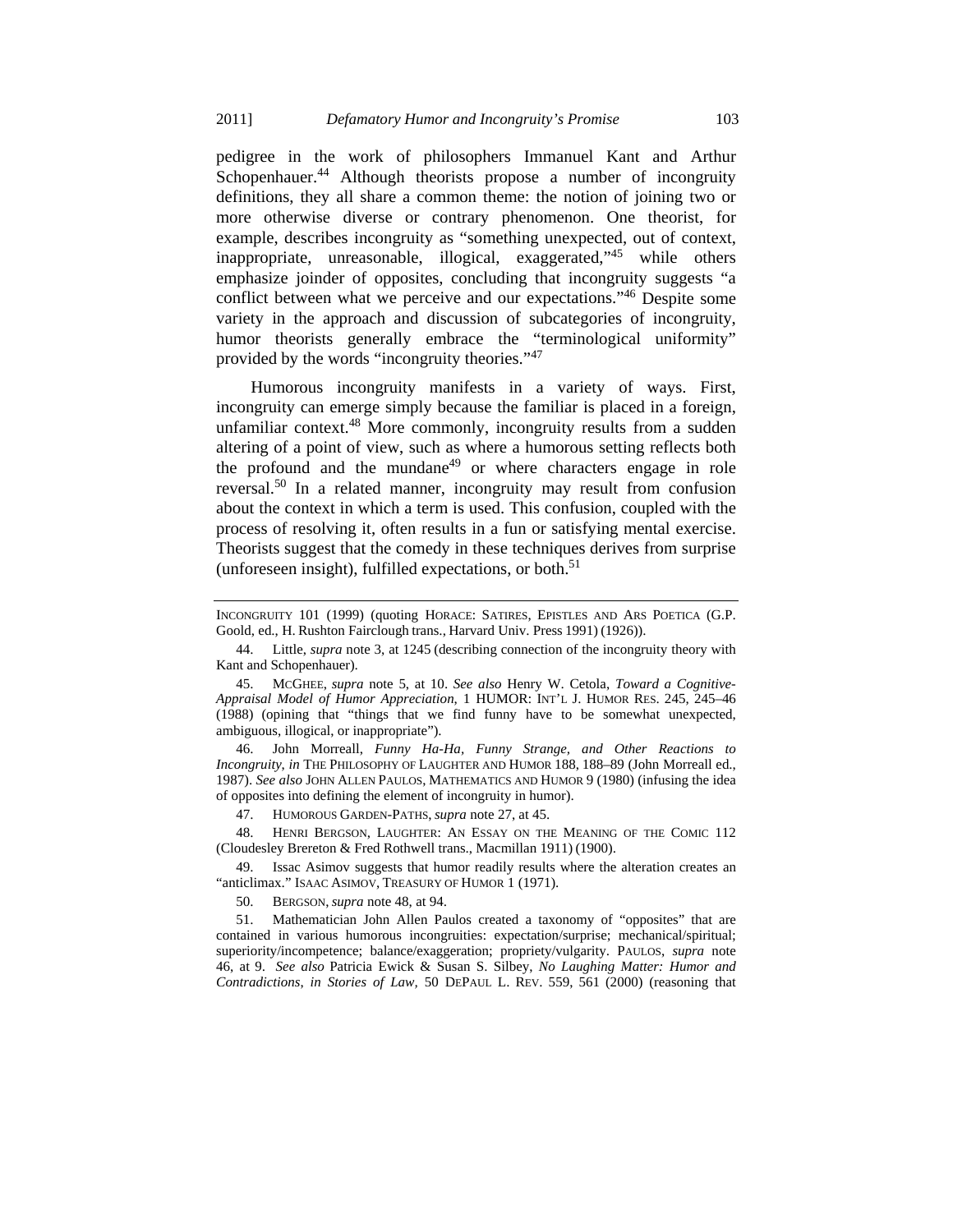Building on the notion that incongruity works together with both surprise and fulfilled expectations, several scholars have sought to identify a general theory of verbal humor based on priming.<sup>52</sup> The priming theory suggests that humor occurs when a listener is primed with a "script" and tricked into applying the script in an incongruous situation. This creates an interpretative difficulty that the listener may resolve only by replacing the original script with a less obvious or salient one. Take, for example, the following light bulb joke: "How many X's does it take to change a light bulb? 100—one to hold the bulb and ninety-nine to spin the room around."53 In this joke, life experience informs the "primed" script (the process of twisting a light bulb) and the joke inspires a reformulated script (the process of twisting the room).<sup>54</sup> Twisting the room appears incongruous because twisting is generally paired with the light bulb function.

Thus emerges an important—albeit arguably ironic—insight: incongruity operates as humor by reference to congruity. Professor Giovannantonio Forabosco explains that the humor process requires an "attention-shift . . . in which the project passes from the perception of congruence to the perception of incongruity and, sometimes, vice versa, with several shifts."<sup>55</sup>

Professor Tony Veale further explains how incongruity must work within a field of congruity in order to yield humor using the following example: "Consider . . . the four most primitive and fundamental drives guiding the instinctive [behavior] of mammals . . . commonly known as the

humor's "quality of suspense" results from placing "disparate elements . . . in competition"); Victor Raskin & Salvatore Attardo, *Non-Literalness and Non-Bona Fide in Language: An Approach to Formal and Computational Treatments of Humor*, 2 PRAGMATICS AND COGNITION 31, 35–37 (1994) [hereinafter *Non-Literalness and Non-Bona-Fide in Language*] (discussing a recoil effect and how listeners participate in joke telling by anticipating and searching for joke ingredients in the speaker's words).

 <sup>52.</sup> *See, e.g.*, Salvatore Attardo & Victor Raskin, *Script Theory Revis(it)ed: Joke Similarity and Joke Representational Model*, 4 HUMOR: INT'L J. HUMOR RES. 293, 331 (1991); *Figure-Ground Duality in Humour*, *supra* note 5, at 74. Theorist Marta Dynel describes at least two different uses of incongruity humor that could be tied to the priming theory. One approach, she maintains, ends with a "surprising red light." HUMOROUS GARDEN-PATHS, *supra* note 27, at 25. This is reflected in the following quip: "War does not determine who is right but who is left." *Id.* at 27. In another example, the priming takes place in an "ambiguous lead up," such as in the following example: "She has her looks from her father. He's a plastic surgeon." *Id.* at 51.

 <sup>53.</sup> *Figure-Ground Duality in Humour*, *supra* note 5, at 75.

 <sup>54.</sup> *Id.*

 <sup>55.</sup> Giovannantonio Forabosco, *Cognitive Aspects of the Humor Process: The Concept of Incongruity*, 5 HUMOR: INT'L J. HUMOR RES. 45, 60 (1992).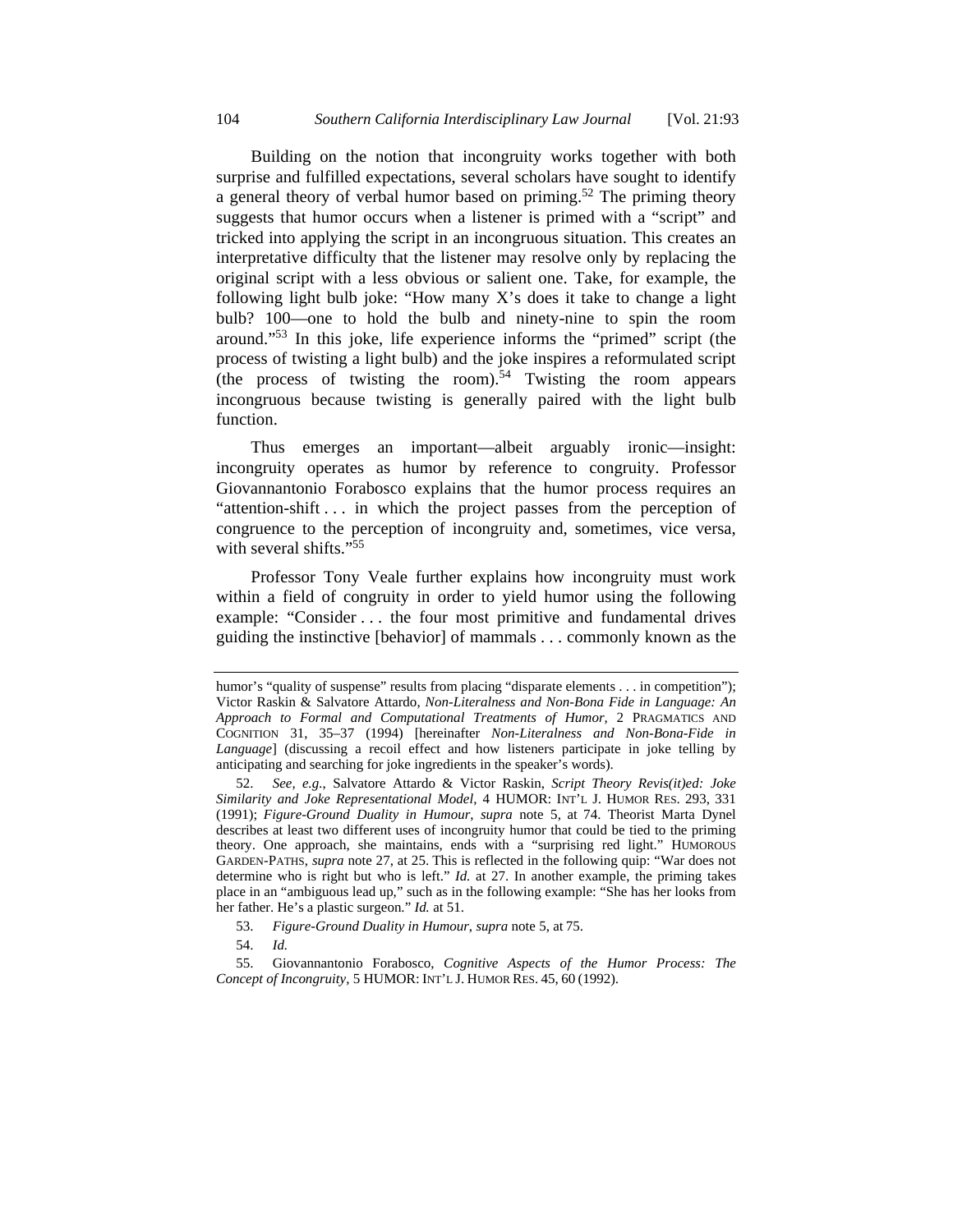*four F's,* namely *Fight, Flight, Feeding* and *Mating*. "56 The incongruity here is that "mating" is not an "F-word." Yet the word choice "mating" is relevant, since it is, after all, a polite term for another F-word that would fit quite aptly in the list. According to Veale, "We thus see past the foregrounded *Mating* to grasp the backgrounded F-word that lies underneath, and in doing so, preserve the validity of the phrase *four F's*."57 Furthermore, Veale explains that the joke "relies on the complicity of the audience, both in their understanding of the speaker's desire to avoid any mention of a vulgar word and in their desire to enjoy the frisson generated by this four-letter Anglo-Saxon expletive."58 Consequently, Veale continues, "the phrasing seems clever and cheeky, making the speaker (and the audience) simultaneously innocent *and* guilty of violating a commonplace taboo."<sup>59</sup>

The process described by Veale and Forabosco was also identified by earlier thinkers, who characterized humor as making "sense in nonsense" (Freud's phrase) $^{60}$  or as containing a sort of "limited logic"<sup>61</sup> or "local logic."<sup>62</sup> Some thinkers further argue that in order for humor to succeed, the listener needs to at least partially resolve the incongruities set up in a humorous statement. The argument posits that without resolution—a return to congruity after experiencing the joke's incongruity—the listener's discomfort interferes with her perception of the communication as funny.<sup>63</sup> Several empirical studies suggest, however, that incongruity resolution is not always essential for listeners to find a joke funny and satisfying,<sup>64</sup> particularly listeners with a high tolerance for ambiguity.<sup>65</sup>

 61. Norman R.F. Maier, *A Gestalt Theory of Humor*, 23 BRIT. J. PSYCHOL. 69, 72 (1932).

 62. ZIV, *supra* note 5, at 90. For a description of the mental discomfort inspired by incongruity, see Benedict Carey, *How Nonsense Sharpens the Intellect*, N.Y. TIMES, Oct. 5, 2009, at D1.

 63. Forabosco, *Cognitive Aspects*, *supra* note 55, at 57 (arguing that without resolution, "incongruity cannot be . . . used in the humor context" and the listener "would remain perplexed, confused, disoriented, and perhaps in extreme cases even frightened").

 64. THE PSYCHOLOGY OF HUMOR, *supra* note 14, at 68–73 (describing various studies regarding the effect of incongruity resolution).

65*. See, e.g.*, Willibald Ruch & Franz-Josef Hehl, *A Two-Mode Model of Humor Appreciation: Its Relation to Aesthetic Appreciation and Simplicity-Complexity of Personality*, *in* THE SENSE OF HUMOR: EXPLORATIONS OF A PERSONALITY CHARACTERISTIC 109, 127 (Willibald Ruch ed., 1998) (finding that tolerance for ambiguity correlates

 <sup>56.</sup> *Figure-Ground Duality in Humour*, *supra* note 5, at 73.

 <sup>57.</sup> *Id.*

 <sup>58.</sup> *Id.* at 73–74.

 <sup>59.</sup> *Id.* at 74.

 <sup>60.</sup> FREUD, *supra* note 32, at 3–4.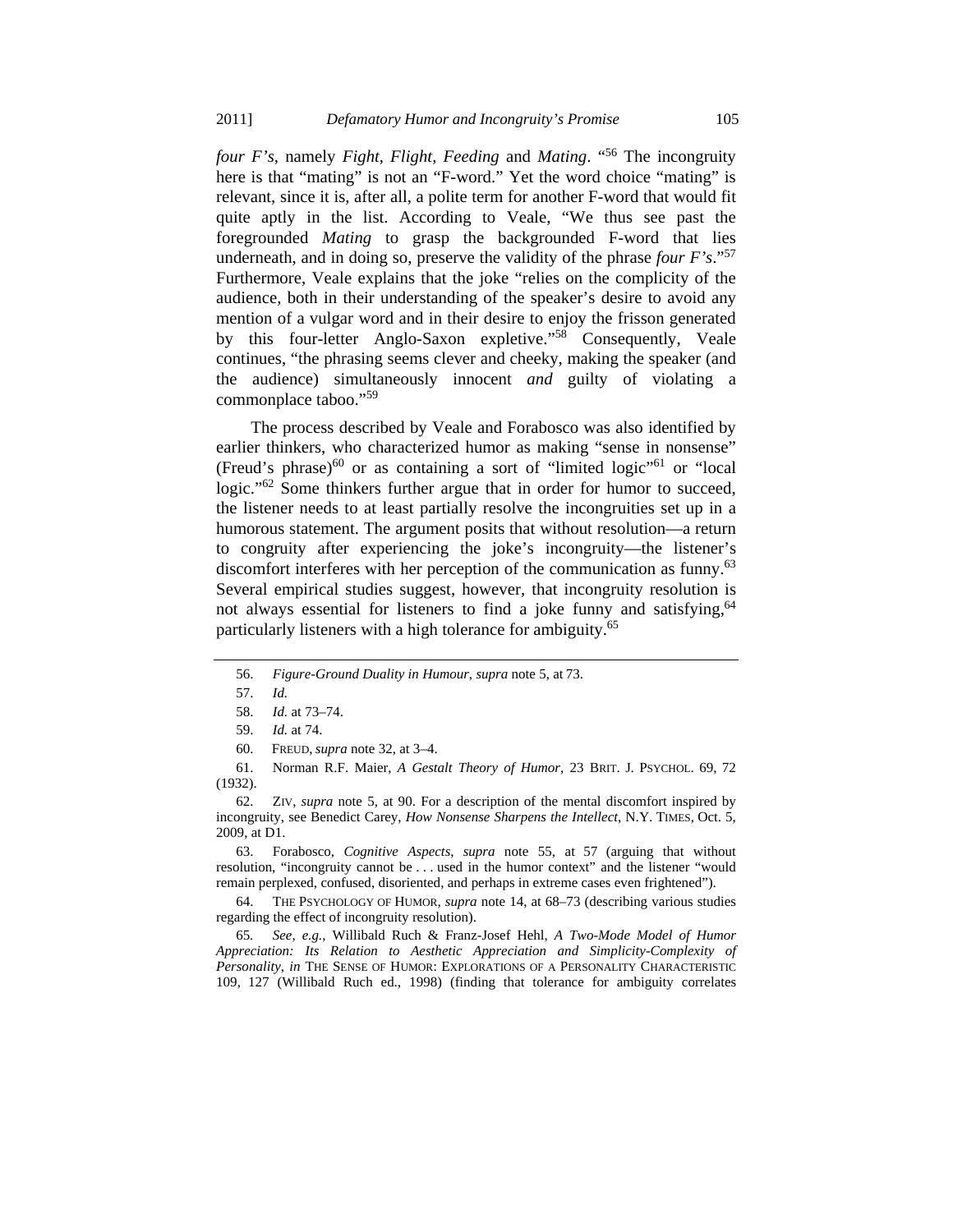A handful of thinkers who are skeptical of incongruity's essential relationship to humor provide further discord in contemporary scholarship.<sup>66</sup> Despite the stridency of their work, the overwhelmingly dominant view continues to hold that in order for a communication to have humor potential it needs incongruity.<sup>67</sup> Moreover, a consensus also exists about a specific, curious aspect of incongruity: some incongruity is simply not funny. In other words, incongruity may be a necessary condition for humor, but it is not a sufficient condition. Thus, some incongruities, such as randomly connected concepts, "poetic metaphors, [and] magic tricks,"68

 67. *See, e.g.*, THE PSYCHOLOGY OF HUMOR, *supra* note 14, at 72 (summarizing current research and concluding that "some sort of incongruity (however defined) seems to be necessary for all types of humor").

 68. Tony Veale, *Incongruity in Humor: Root Cause or Epiphenomenon?*, 17 HUMOR: INT'L J. HUMOR RES. 419, 424 (2004).

positively with appreciation for humor with unresolved incongruity, bizarreness, and absurdity, while conservative and authoritarian personality traits correlate positively only with appreciating jokes that resolve incongruity); Willibald Ruch, *Assessment of Appreciation of Humor: Studies with the 3 WD Humor Test*, *in* 9 ADVANCES PERSONALITY ASSESSMENT 27, 67 (Charles D. Spielberger & James N. Butcher eds., 1992) (finding that tolerance for ambiguity correlates positively with appreciation for humor with unresolved incongruity, bizarreness, and absurdity, while conservative and authoritarian personality traits correlate positively only with appreciating jokes that resolve incongruity).

 <sup>66.</sup> The most prominent challenge to incongruity's essential role in the humor process comes from Professor Gabriella Eichinger Ferro-Luzzi. Although asserting that incongruity occurs frequently in humor, she maintains that it is not essential to producing humor. Gabriella Eichinger Ferro-Luzzi, *On Necessary Incongruities*, 10 HUMOR: INT'L J. HUMOR RES. 117 (1997) [hereinafter *On Necessary Incongruities*]; Gabriella Eichinger Ferro-Luzzi, *Tamil Jokes and the Polythetic-Prototype Approach to Humor*, 3 HUMOR: INT'L J. HUMOR RES. 147, 152 (1990). Other humor scholars take her work very seriously, but believe it to be insufficiently theorized and insufficiently supported by examples. *See, e.g*, ELLIOTT ORING, ENGAGING HUMOR 8–10 (2003) (arguing that Eichinger Ferro-Luzzi's analyses of jokes seem "incomplete or off the mark" and that her examples are "questionable"); *Concept of Incongruity*, *supra* note 42, at 55 (criticizing Eichinger Ferro-Luzzi's use of a standard "dictionary-based . . . definition" of incongruity rather than a theory-dependent use of the term). Robert Latta also launched a broad-ranging attack on incongruity theory. LATTA, *supra* note 43, at 99–234. But other humor theorists have vigorously criticized his work as well. *Concept of Incongruity*, *supra* note 42, at 55 (stating that Latta's "case against incongruity" has "been radically criticized in a close and tough analysis"); Elliott Oring, Book Review, 12 HUMOR: INT'L J. HUMOR RES. 457, 457–59 (1999) (reviewing ROBERT L. LATTA, THE BASIC HUMOR PROCESS: A COGNITIVE SHIFT THEORY AND THE CASE AGAINST INCONGRUITY) (arguing that Latta's alternative theory is not firmly grounded in psychological literature and that Latta's attempt to impose "a strict logical standard" on incongruity is at odds with the nature of humor). For an intermediate position on the incongruity debate, see Cundall, *supra* note 5, at 211 (acknowledging that humor perception does require "recognition of an incongruity," but also arguing that incongruity theory "leaves too much of the act of perceiving humor unexplained").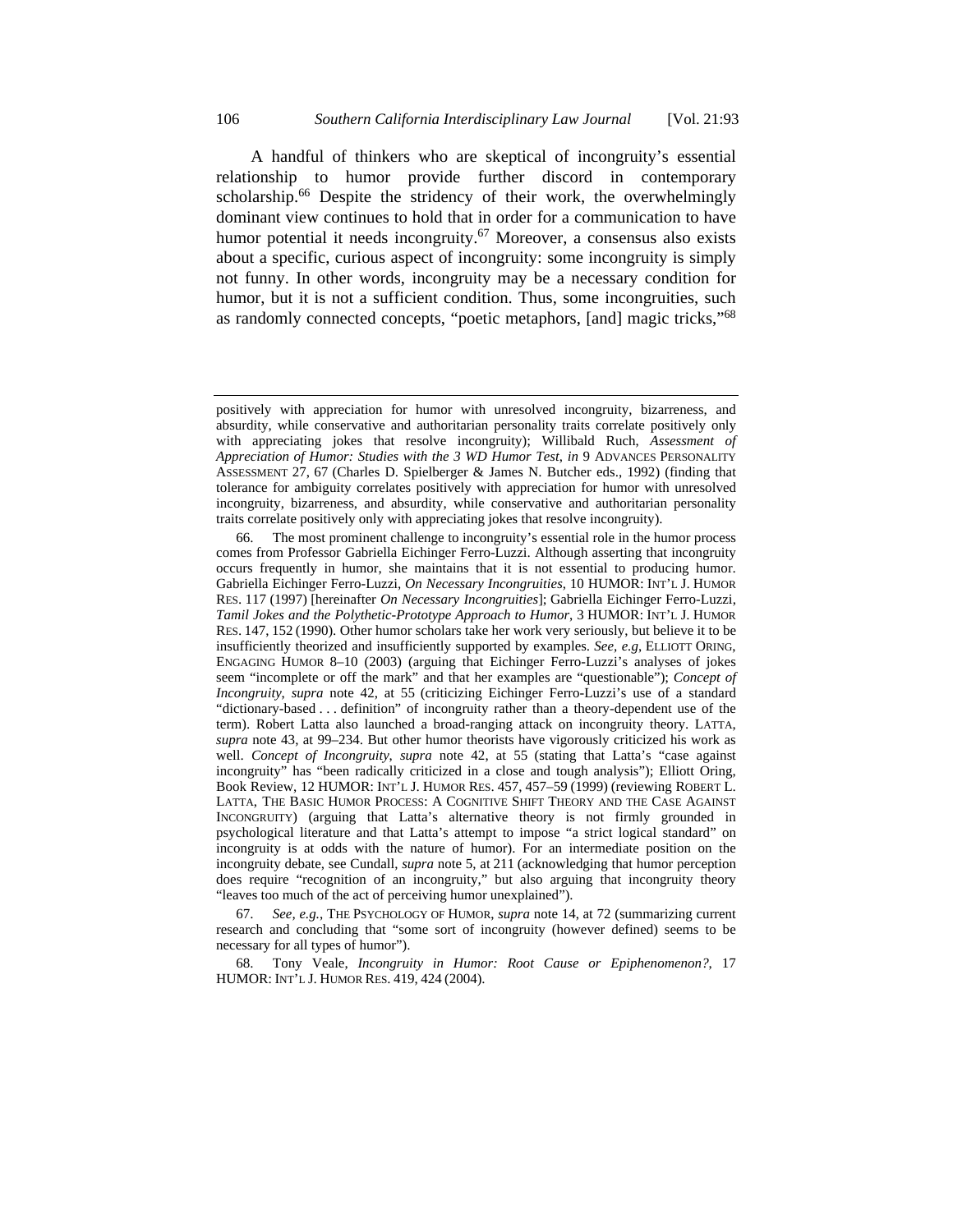may be insightful, quirky, illogical, or "irredeemably absurd,"69 but not funny. Take for example the concept of "being hit by a car while walking on the sidewalk"70 or arbitrary word pairings such as "tomato/carburetor." Incongruous? Yes. Funny? Hardly.

Even so, precisely what makes some incongruities funny and what makes others not is elusive. Given that identifying incongruity is a key step in segregating humor from non-humor, the process of trying to pinpoint what makes certain incongruities funny is important both in a legal context as well as nonlegal contexts where one might benefit from understanding the operation of humor. As a starting point, one might say that—to be funny—incongruities must be "motivated by, and understandable within, the context of their use."71 Scholars have also long identified two other conditions enabling humor to emerge from incongruity: the incongruity "take[s] place in a playful and non-threatening context" or "occur[s] suddenly."<sup>72</sup> Yet another quality known to enhance comedic effect derives from the social quality of humor. A listener often knows from a joke teller's cue that the joke teller seeks to make them laugh. Through symbiotic mental cooperation with the joke teller, the listener anticipates that a punch line is coming, doesn't know what it will be, and experiences both fulfillment and surprise when it arrives.<sup>73</sup> Where such conditions are established, even the most mundane incongruity may give rise to pleasurable comedic appreciation.

A recently articulated theory argues that humor results from incongruity where a joke's "engagement of the incongruity and search for

 <sup>69.</sup> *Figure-Ground Duality in Humour*, *supra* note 5, at 73 (explaining how "incongruity alone does not automatically produce either creativity or humour"). *Cf.* BILLIG, *supra* note 28, at 76 (observing that one might conclude that incongruity often accompanies comedy, but this alone does not "explain why the perception of incongruity should be followed by a sense of pleasure and laughter").

 <sup>70.</sup> THE PSYCHOLOGY OF HUMOR, *supra* note 14, at 64.

 <sup>71.</sup> *Figure-Ground Duality in Humour*, *supra* note 5, at 73 (citing ORING, *supra* note 66).

 <sup>72.</sup> THE PSYCHOLOGY OF HUMOR, *supra* note 14, at 64–65 (summarizing literature on what "something extra" enables incongruity to be humor).

 <sup>73.</sup> *Non-Literalness and Non-Bona-Fide in Language*, *supra* note 51, at 35–37 (analyzing how listeners participate in joke telling by anticipating and searching for joke ingredients in the joke teller's words). *See also* TED COHEN, JOKES: PHILOSOPHICAL THOUGHTS ON JOKING MATTERS 28 (1999) (explaining that shared knowledge or experience between joke teller and listener can provide a "foundation of the intimacy" that develops if a joke "succeeds").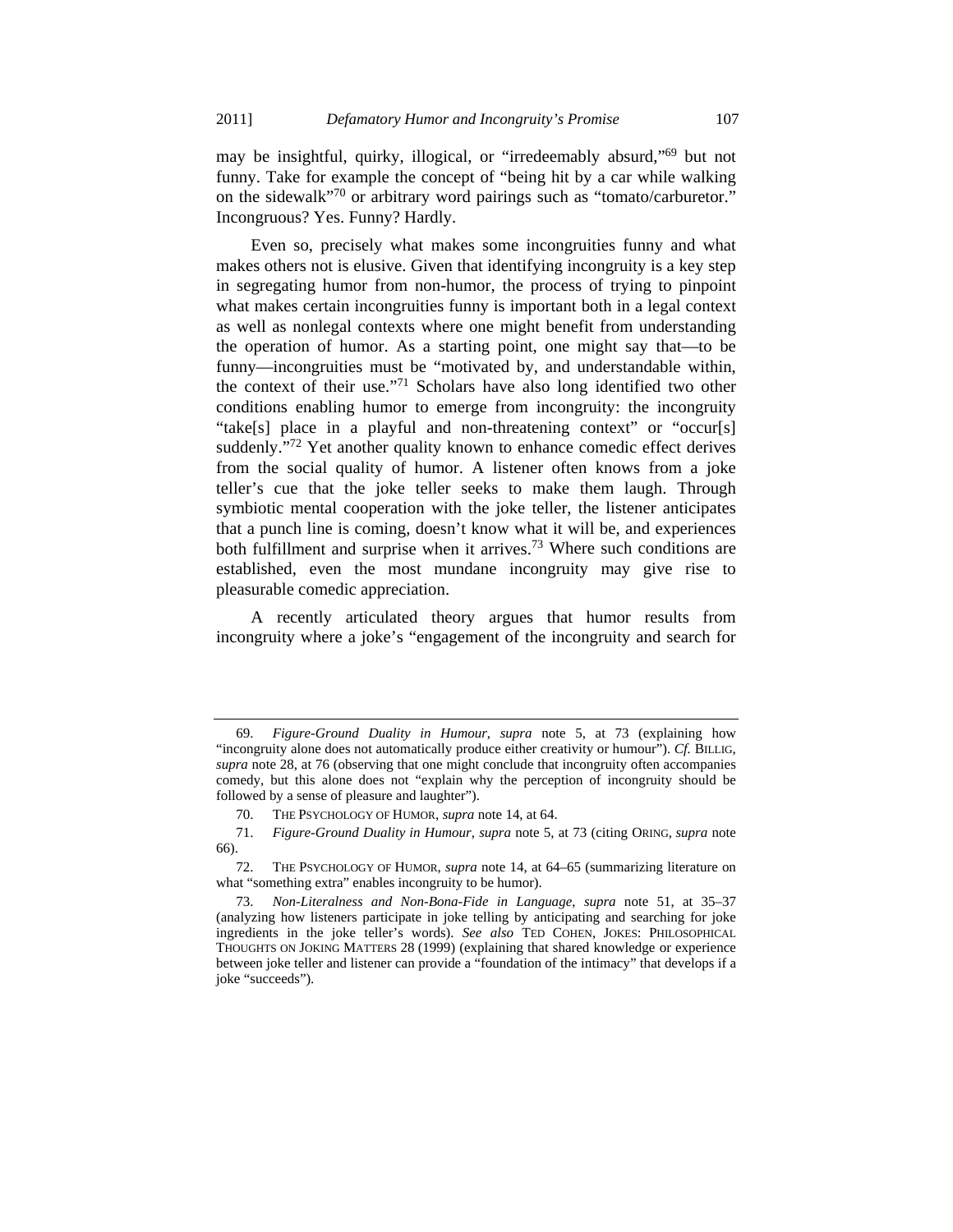its appropriateness is *spurious* rather than *genuine*."74 Professor Elliot Oring, the proponent of this view, uses the following riddle to explain:

Q: Why should you always wear a watch in the desert?

A: Because a watch has springs (water sources) in it.75

According to Oring, "springs" and "the desert" have an appropriate relation because both are characterized by water (or lack of it). In the riddle, however, the relation is linguistic only—and not legitimate—since the type of springs that watches have do not give water.<sup>76</sup> If, on the other hand, the juxtaposition of watch springs and the desert sought to demonstrate some kind of genuine connection—as in a metaphor—it would be wholly lacking in humor. That is not to say that this riddle is kneeslappingly hilarious. The humor is in the nature of a pun, a type of humor in which "the spuriousness of an ... incongruity is ... obvious and transparent."77 This obviousness is why, Oring explains, "puns often elicit groans rather than laughter."78 According to Oring, "Groans register the recognition of the humor while devaluing it socially and intellectually."<sup>79</sup>

#### C. INSTRUMENTAL CONSEQUENCES OF HUMOR: HIGH PRAISE

Times are good for the joke. And no wonder—jokes have special communicative potency and therapeutic effect, and foster human organization. A good joke can build a human relationship and provide a great deal of fun, pleasure, and happiness. Indeed, in this atomistic, sometimes alienating era, humor (and its beneficial consequences) has a particularly significant role to play for both individuals and collective entities.<sup>80</sup> This potential is not lost on the world's thinkers. They do, however, measure their praise carefully. With some exceptions, social and natural scientists as well as humanities theorists find the greatest value in humor that is high in incongruity, mixed value for jokes associated with

 <sup>74.</sup> ORING, *supra* note 66, at 5.

 <sup>75.</sup> *Id.* at 3 (quoting MCGHEE, *supra* note 5, at 131–33).

 <sup>76.</sup> *Id.* at 6.

 <sup>77.</sup> *Id.* at 7.

 <sup>78.</sup> *Id.*

 <sup>79.</sup> *Id.* Oring further suggests that humor is labeled corny where it "flagrantly displays its spurious devices." *Id.* at 7.

 <sup>80.</sup> *See generally* ROBERT D. SACK, SACK ON DEFAMATION: LIBEL, SLANDER & RELATED PROBLEMS § 5:5.2[G][1] (3d ed. 1999) ("Humor is an important medium of legitimate expression and central to the well-being of individuals, society, and their government").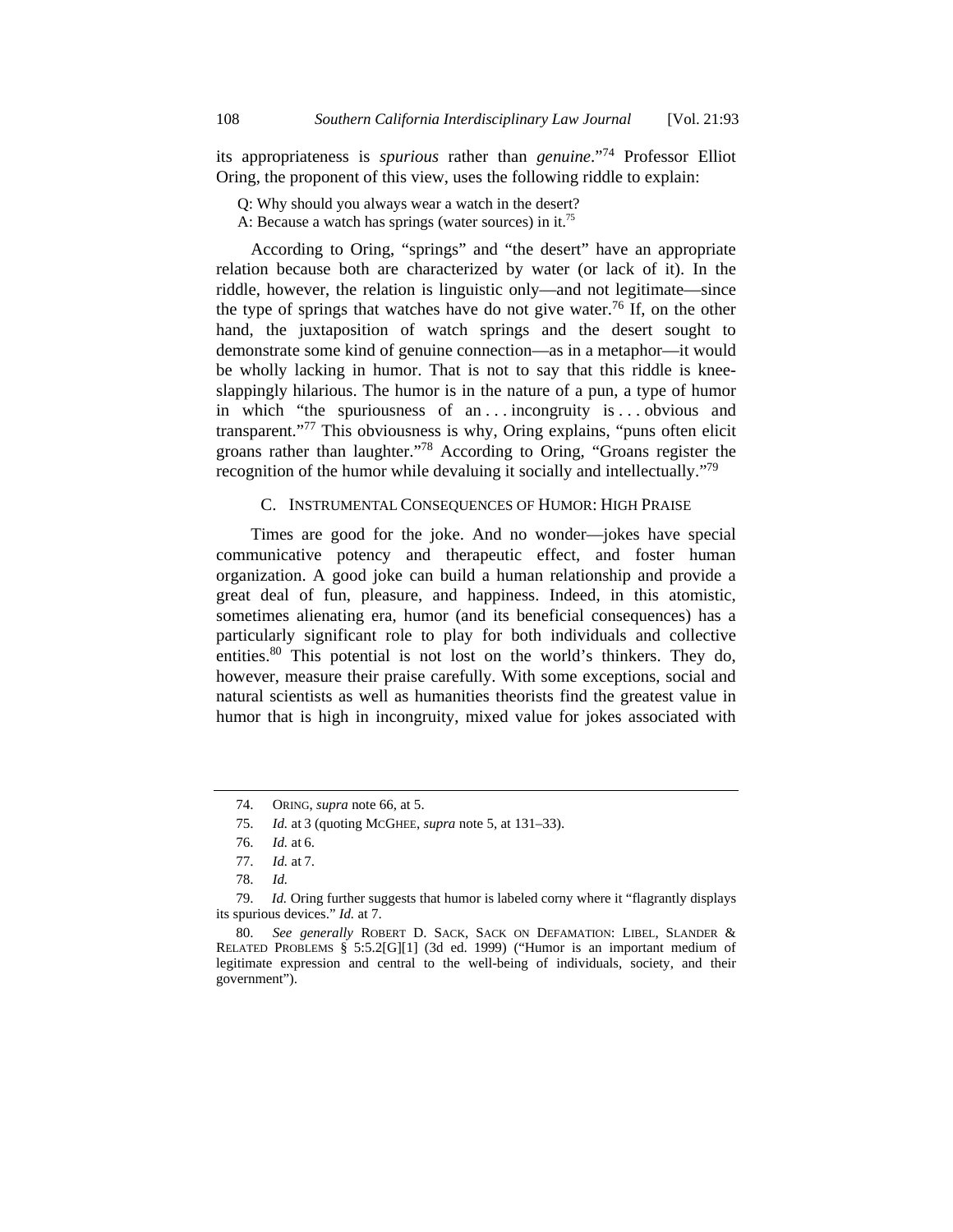release humor, and frequent problems with superiority humor.<sup>81</sup> Scholars scrutinize humor's double-edged quality, but expend most of their effort cataloguing its positive consequences.<sup>82</sup>

Why does all this matter to defamation cases? To begin, the primary enterprise of law is of course to regulate human interaction. Within the specific context of defamation, this regulation must account for sometimes conflicting individual liberties (freedom of expression versus reputation and human dignity) as well as collective social benefits of criticism that might clash with individual reputational rights. I explore these matters in detail in the Part IV below. As I will illustrate, the task of balancing the various interests is particularly challenging in the context of humorous communications that are alleged defamatory. As preparation for understanding the interests relevant to this balance, we must heed the work of nonlegal scholars in identifying humor's individual and social consequences.

## 1. Humor*'*s Consequences for Individuals

For individual well-being, scholars cast humor as an effective coping device, which can afford altered and empowering perspectives to persons confronting fearful, sad, or angry situations.<sup>83</sup> Studies document that humor reduces stress by moderating stress-related emotions and physiological changes.<sup>84</sup>

 <sup>81.</sup> *See, e.g.*, MICHAEL BILLIG, LAUGHTER AND RIDICULE: TOWARDS A SOCIAL CRITIQUE OF HUMOUR 57–85, 158-68 (2005) (describing connections among incongruity humor, high social rank, education, and "gentlemanly laughter" and explaining both benefits and dangers that Freud identified in "tendentious" humor concerning taboo topics); Nicholas H. Kuiper et al., *Humor s Not Always the Best Medicine: Specific Components of Sense of Humor and Psychological Well-Being,* HUMOR:INT'L J. HUMOR RES. 135, 139–41 (2004) (describing psychological analysis of humor based on superiority, which tends to be "boorish," based on a "mean-spirited and sarcastic style of poking fun at others," and "maladaptive").

 <sup>82.</sup> *See* Little, *supra* note 3, at 1252–54 (reviewing interdisciplinary scholarship analyzing beneficial aspects of humor).

 <sup>83.</sup> Kimberlianne Podlas, *Respect My Authority!* South Park's *Expression of Legal Ideology and Contribution to Legal Culture*, 11 VAND. J. ENT. & TECH. L. 491, 512 (2009) ("'Comic relief' can reduce anxiety associated with disconcerting topics and provide a safe harbor in which to reaction to them."); COHEN, *supra* note 73, at 40–41 (arguing that laughing allows us to accept our limitations and to process "devastating and incomprehensible matters"); *Humor and Laughter*, *supra* note 28, at 203 (noting how humor alters perspective and increases coping abilities).

 <sup>84.</sup> *Humor and Laughter, supra* note 28, at 204 (describing physiological and emotional changes resulting from humor); ROECKELEIN, *supra* note 13, at 58 (describing how comedians transform tragedy into something pleasant and funny).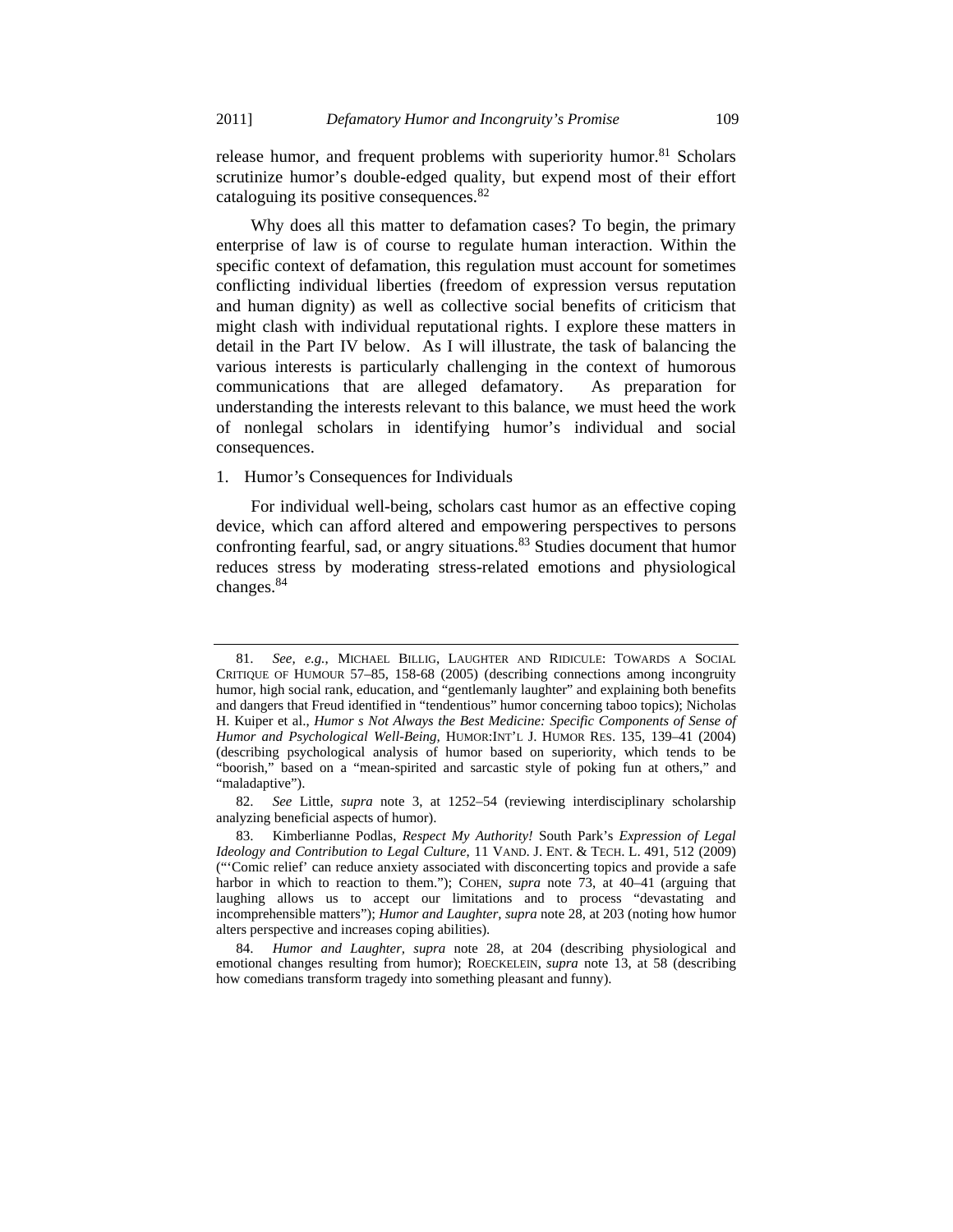One particularly positive consequence is humor's role in forging social bonds among people. As described above, the joke-telling process links the joke teller with the listener as they experience the joke unfold.<sup>85</sup> Moreover, shared humor often inspires a feeling that one is part of an "intellectual in-crowd," making listeners feel less defensive and more positive about themselves.<sup>86</sup> This is particularly true for humor based on previously shared experiences, or inside jokes.<sup>87</sup> Analysis of parody suggests that a similar process occurs for collective audiences before whom parody is performed or published; true parody works only with that part of the audience that possesses preexisting knowledge of the parody's object.<sup>88</sup>

The verdict is more mixed for humor's health effects, with studies revealing an uncertain link between robust health and humor. Scholars for many years proposed that laughter promoted beneficial emotional states and decreased stress, <sup>89</sup> yet actual empirical support for a positive link between humor and good physical health could be stronger.<sup>90</sup> One problem in establishing the connection is the difficulty of distinguishing between the

 87. COHEN, *supra* note 73, at 40–41 (explaining that where a joke teller and listener share a joke's background, a "foundation of intimacy" can develop between them).

 88. *See, e.g.*, ATTARDO, *supra* note 20, at 87 (describing parody's connection to a preexisting text); Brand, *supra* note 20, at 442 (describing the interrelationship between parody and preexisting text); *Parody and Decorum*, *supra* note 20, at 81.

 89. Rod A. Martin, *Sense of Humor and Physical Health: Theoretical Issues, Recent Findings, and Future Directions*, 17 HUMOR: INT'L J. HUMOR RES. 1, 4–5 (2004). For a more detailed review of this literature and its nuances, see THE PSYCHOLOGY OF HUMOR, *supra* note 14, at 309–33.

 <sup>85.</sup> *See supra* footnotes 73 and accompanying text for discussion of the dynamic between joke teller and listener.

 <sup>86.</sup> Katrina Triezenberg, *Humor Enhancers in the Study of Humorous Literature*, 17 HUMOR: INT'L J. HUMOR RES. 411, 413 (2004). *See also* Cundall, *supra* note 5, at 210 (explaining a joke-transaction theory under which jokes require "shared knowledge of the subject matter and the notion of community").

<sup>90</sup>*. See* Nicholas Kuiper & Sorrel Nicholl, *Thoughts on Feeling Better? Sense of Humor and Physical Health*, 17 HUMOR: INT'L J. HUMOR RES. 37, 38 (2004) (reporting that empirical evidence is "surprisingly weak" for the hypothesis that a greater sense of humor is linked to better health). Significant support does exist, however, for the proposition that humor increases pain tolerance. *See, e.g*, Karen Zweyer, Barbara Velker & Willibald Ruch, *Do Cheerfulness, Exhilaration, and Humor Production Moderate Pain Tolerance? A FACS Study*, 17 HUMOR: INT'L J. HUMOR RES. 85, 86–92 (2004) (describing past literature on the correlation and reporting the results of a study in which pain tolerance increased after watching a "funny film"); THE PSYCHOLOGY OF HUMOR, *supra* note 14, at 331 ("[O]f all the health benefits claimed for humor and laughter, the most consistent research support has been found for the hypothesized analgesic effects.").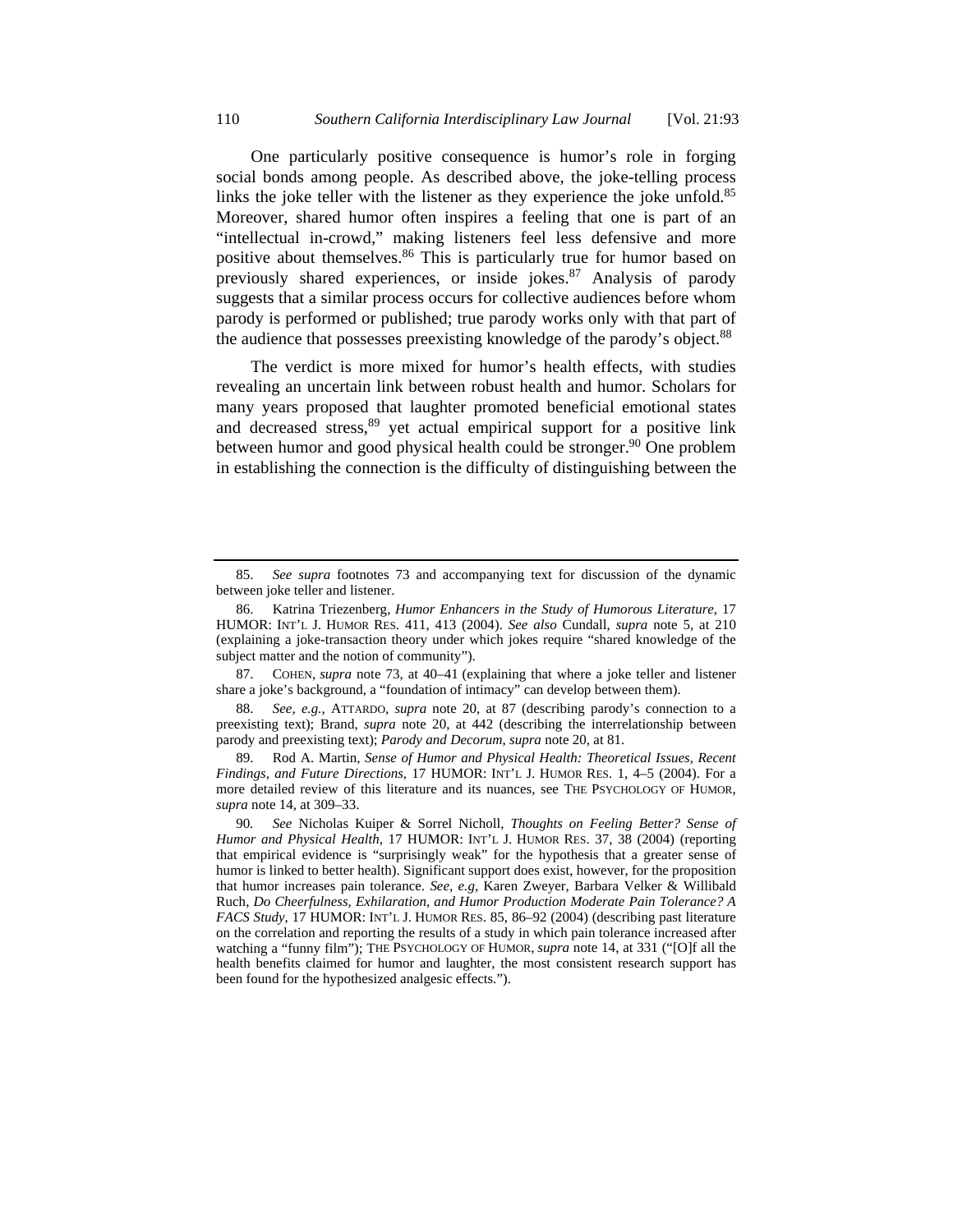effects of humor and the effects of other positive emotions or effects, such as mirth, playfulness, and optimism, which often accompany humor.<sup>91</sup>

A common approach to the literature on the humor/health connection distinguishes among humor styles, often using a binary matrix separating "adaptive" humor styles from "maladaptive" humor styles.<sup>92</sup> Not surprisingly, scholars often denominate superiority humor as maladaptive, associating it with depression, anxiety, and aggressiveness.  $93$  By contrast, they correlate socially adaptive humor with reduced anxiety and depression, as well as increased self-esteem.<sup>94</sup> Empirical findings are nuanced, however, suggesting that the effects of different humor vary according to context. Thus, lighthearted humor (such as incongruity humor and witticisms) might best enable the staff of a mental health facility to deal with the challenges of the mentally ill.<sup>95</sup> By contrast, aggressive superiority humor may be a more effective survival mechanism for concentration camp prisoners.<sup>96</sup> As such, the adaptive/maladaptive formula may be oversimplistic, since negative or superiority humor can result in positive consequences, such as relieving one's own stress<sup>97</sup> and bolstering one's own self-esteem,<sup>98</sup> while at the same time destroying personal relationships and eliminating social support structure.<sup>99</sup>

 98. Lawrence La Fave, Jay Haddad & William A. Maesen, *Superiority, Enhanced Self-Esteem, and Perceived Incongruity Humour Theory*, *in* HUMOUR AND LAUGHTER:

 <sup>91.</sup> *See, e.g.*, Jaak Panksepp & Jeff Burgdorf, *"Laughing" Rats and the Evolutionary Antecedents of Human Joy?*, 79 PHYSIOLOGY & BEHAV. 533 (2003) (noting that positive emotions such as joy and love may share the same brain circuits as humor).

 <sup>92.</sup> *See, e.g.*, *Sense of Humor and Physical Health*, *supra* note89, at 14 (describing a "multidimensional approach" that differentiates aspects of humor that "are potentially beneficial to well-being" from "those that are potentially detrimental").

 <sup>93.</sup> *See, e.g.*, Nicholas A. Kuiper et al., *Humor is Not Always the Best Medicine: Specific Components of Sense of Humor and Psychological Well-Being*, 17 HUMOR: INT'L J. HUMOR RES. 135, 135, 139–141 (2004).

 <sup>94.</sup> *Id.* at 135–36, 160–62.

 <sup>95.</sup> *See, e.g.*, Joan Sayre, *The Use of Aberrant Medical Humor by Psychiatric Unit Staff*, 22 ISSUES MENTAL HEALTH NURSING 669, 672 (2001) (suggesting that aggressive humor toward patients may "create a nontherapeutic distancing from patient" and promote cynicism and morale problems among psychiatric staff).

 <sup>96.</sup> THE PSYCHOLOGY OF HUMOR, *supra* note 14, at 288–306 (2007) (summarizing studies of context dependency on mental health effects of different humor types, including report on humor evidenced in World War II concentration camps). The prevalence of aggressive humor in the context of severe hardship, such as a concentration camp, may be explained by the need to develop a form of hard-heartedness or a "suspension of sensibility" necessary to cope with "the hostile and cruel content of many funny stories." C*oncept of Incongruity*, *supra* note 42, at 56.

 <sup>97.</sup> This is, after all, the underpinning of Freud's theory of tendentious wit. FREUD, *supra* note 32, at 91–106 (cataloguing the function of "tendentious" jokes to release tension about sex and excrement, hostilities toward others, and cynicism about social forces).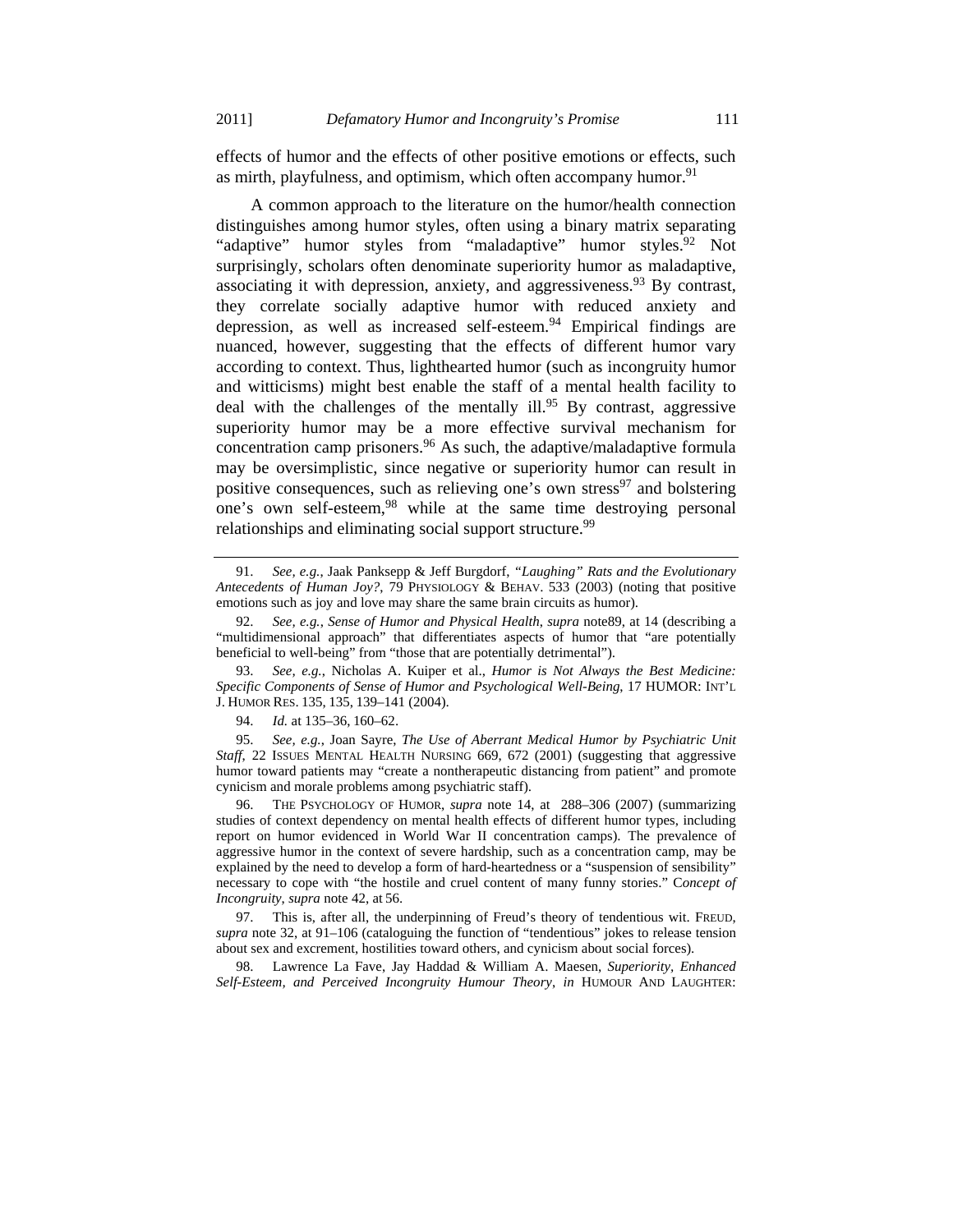#### 2. Humor*'*s Consequences for Groups

Thinkers from many disciplines herald humor's potential to contribute to civilization on an aggregate level, enhancing both society and culture. Throughout society, we celebrate humor as an art form and important expressive mode.<sup>100</sup> Sociologists, anthropologists, folklorists, and others find the raw material of humor crucial for studying and understanding cross-cultural differences.101 And, of course, humor has a key role in regulating social norms, enabling powerful expressions of disapproval and approval through gradations of wit ranging from sugar-coated quips to acid barbs. In this way, humor provides a mechanism for social commentary allowing a commentator to "tell[] the truth with a laugh." $102$ 

As it does with individuals, negative humor can have subtle and apparently contradictory effects on groups. Sharing or observing a humorous repartee over words can assist a group in establishing or exchanging their identity.<sup>103</sup> A group can reinforce its own identity by sharing negative humor about its superiority to others, often at the expense of others.104 Likewise, humor can perform the apparently inconsistent role of enabling "collaborative"105 resolution of social tensions, while also

 101. Examples are legion. Recent works spanning many different cultures include CHRISTIE DAVIES, JOKES AND THEIR RELATION TO SOCIETY (1998) (exploring jokes in a number of cultures, including Polish, Chinese, Japanese, Irish, British, Australian, and Palestinian); GISELINDE KUIPERS, GOOD HUMOR, BAD TASTE: A SOCIOLOGY OF THE JOKE (2006) (exploring jokes in the context of primarily Dutch and United States culture).

THEORY, RESEARCH, AND APPLICATIONS 63, 86 (Anthony J. Chapman & Hugh C. Foot eds., 1976).

 <sup>99.</sup> *Sense of Humor and Physical Health*, *supra* note89, at 16 (discussing the doubleedged relationship between humor and health).

 <sup>100.</sup> Folklorist Elliott Oring, for example, describes his view on humor as follows: I consider jokes and other forms of humorous expression to be meaningful and sometimes significant communications. I also believe humorous expressions to be art. Some jokes are truly beautiful, and those who create them, reshape them, and orally purvey them are often genuine artists . . . . Humor and laughter are cultural universals. They are a condition of humanity. Humor could be considered trivial only from a perspective that holds humanity itself to be trivial. ORING, *supra* note 66, at ix–x.

 <sup>102.</sup> HORACE, SATIRES § I.1.25–26 (P. Michael Brown trans., Aris & Phillips 1993).

 <sup>103.</sup> Beth A. Quinn, *The Paradox of Complaining: Law, Humor, and Harassment in the Everyday Work World*, 25 LAW & SOC. INQUIRY 1151, 1165 (2000) (observing how the insider humor resulting from a "common history of word play" can help establish group solidarity).

 <sup>104.</sup> *See id.* at 1165 (noting how a group can define itself by "degrading those who are *outside*") (emphasis added).

 <sup>105.</sup> MICHAEL MULKAY, ON HUMOUR: ITS NATURE AND PLACE IN MODERN SOCIETY 152–53 (1988) (analyzing humor and social structure).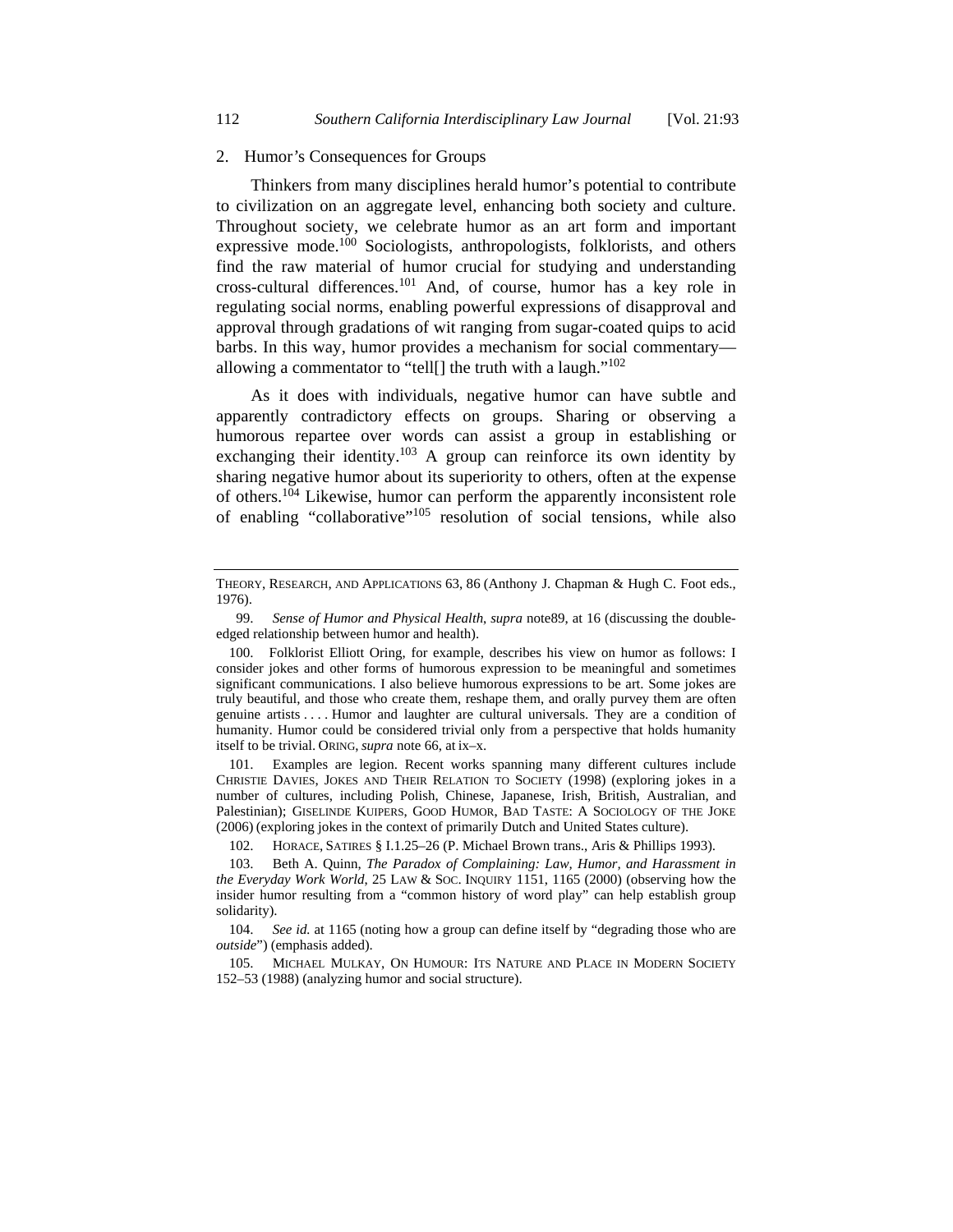damaging community structure by providing a platform for communal "inconsistencies and irrationalities."106

This contradictory potential provides an especially challenging puzzle in understanding the group dynamics of stereotype and discrimination. One can easily imagine how humorous taunting based on racial, ethnic, or gender characteristics can libel an entire group. Yet the taunting can backfire by either overplaying or undermining the stereotypes that it trades on.107 Additionally—as in the circumstance where a group appropriates for itself a derogatory term used by others to name the group—humor can suck the power out of stereotypes. Humor can release inhibition or tension related to group differences. As such, even negative humor is a positive instrument for members of a disempowered group to assert themselves.<sup>108</sup> How does humor accomplish this? At least a partial explanation lies in humor's invitation for people to let down their guards and to reduce their cognitive and emotional resistance to what others are saying.<sup>109</sup> As a result of its defense-lowering potential, humor can provide a "safe harbor" for individuals and groups to process sensitive subject matter. $110$ 

Examples of two group contexts where scholars recognize humor's significant positive potential are education and the workplace. Recent trends in education promote humor to raise student interest and reduce anxiety about learning. Although empirical studies on the actual effect of humor on learning are relatively sparse, research does suggest that moderated humor in the classroom increases student interest, enjoyment level, and perception of how much they learn.<sup>111</sup> As for joking in the workplace, scholars recognize that superiority humor can damage

 <sup>106.</sup> *Id.*

 <sup>107.</sup> JOSEPH BOSKIN, REBELLIOUS LAUGHTER: PEOPLE'S HUMOR IN AMERICAN CULTURE 38 (1997) (describing humor's apparently contradictory potential of reinforcing "pejorative images" and inverting stereotypes).

 <sup>108.</sup> *See, e.g.*, Charles Winick, *The Social Contexts of Humor*, 26 J. COMM. 124, 126– 28 (1976) (describing how groups use humor to manage power conflicts); COHEN, *supra* note 73, at 44 (describing how the disempowered often joke about their oppressors).

 <sup>109.</sup> Podlas, *supra* note 83, at 512 (arguing that humor lowers "emotional (and intellectual) defenses, thereby avoiding resistance" of listeners).

 <sup>110.</sup> *Id.* (suggesting that humor creates this "safe harbor" by reducing anxiety).

 <sup>111.</sup> Melissa Bekelja Wanzer & Ann Bainbridge Frymier, *The Relationship Between Student Perceptions of Instructor Humor and Students' Reports of Learning*, 48 COMM. EDUC. 48, 55 (1999) (reporting on positive correlation between humor on one hand and student enjoyment and learning perception on the other hand); Stephen B. Fortson & William E. Brown, *Best and Worst University Instructors: The Opinions of Graduate Students*, 32 C. STUDENT J. 572, 573 (1998) (identifying correlation between teacher humor and student opinions of their effectiveness).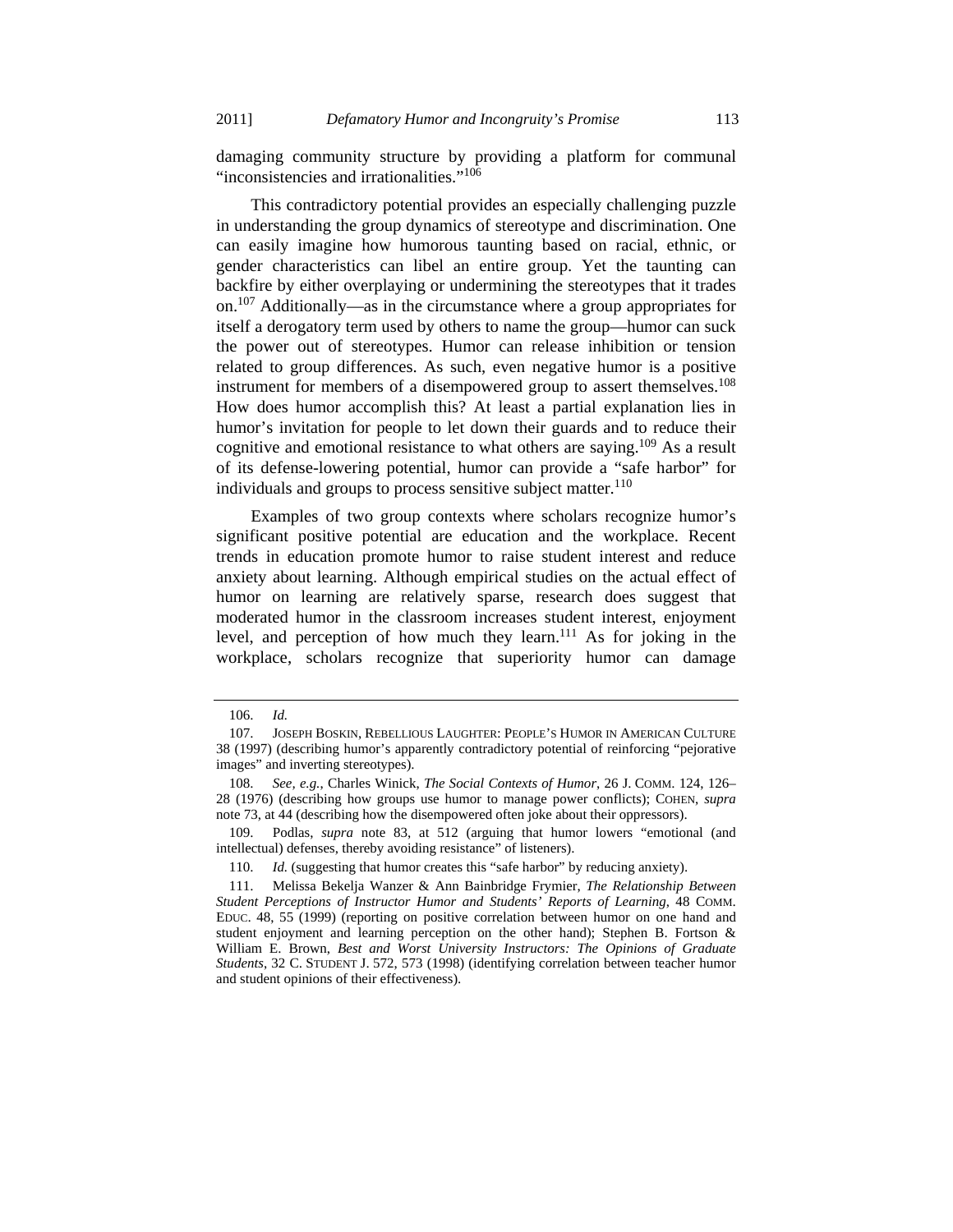cohesiveness and—when egregious—significantly damage employment conditions for minority group members and women.<sup>112</sup> Nonetheless, scholars identify humor's substantial contributions to forging bonds between coworkers, developing organizational identity, and enabling employees to negotiate hierarchical relationships.<sup>113</sup>

Lawsuits based on defamatory humor appear to occur more often in the workplace<sup>114</sup> than in the educational context.<sup>115</sup> Even so, the results of all defamatory humor suits that make their way into the court system send an important message about the limits of appropriate humor deployed in all group settings, including education and employment. I, thus, turn to a general review of defamation suits that have the effect of regulating humor.

# III. DEFAMATION LAW, THE FIRST AMENDMENT, AND HUMOR REGULATION

Courts regulate humor all the time. The most obvious examples are the criminal cases where courts decide whether to punish for joking about

 <sup>112.</sup> For example, sexual harassment employment discrimination claims under 42 U.S.C. § 2000e-2(a) (2006) (Title VII) are often premised on a pattern of harassing humor. In fact, the United States Department of Labor released a pamphlet admonishing that actionable discrimination can result where a coworker's sexual jokes make it hard for a plaintiff to work. *Sexual Harassment: Know Your Rights*, U.S. DEP'T OF LABOR (1994), *available at* http://www.empowermentzone.com/harass.txt. For a critique of the social ramifications of this pamphlet, see DAVID E. BERNSTEIN, YOU CAN'T SAY THAT! THE GROWING THREAT TO CIVIL LIBERTIES FROM ANTIDISCRIMINATION LAWS 26 (2003) (describing the aforementioned pamphlet and taking the position that the hostile environment sexual harassment law violates free speech principles); Eugene Volokh, *What Speech Does "Hostile Work Environment" Harassment Law Restrict?*, 85 GEO. L.J. 627, 633–37 (1997) (citing the pamphlet and arguing that sexual harassment law suppresses "core protected speech").

 <sup>113.</sup> *See, e.g.*, JERRY PALMER, TAKING HUMOUR SERIOUSLY 59 (1994) [hereinafter TAKING HUMOUR SERIOUSLY] (observing that humor "functions to ease tensions caused by the contradiction between hierarchy and collegiality"); Joseph Alan Ullian, *Joking at Work*, 26 J. COMM. 129, 129 (1976) (analyzing how banter and joking help organizations remain stable in the face of change); *Humor and Laughter*, *supra* note 28, at 203 (noting humor's ability to strengthen human relationships and provide enhanced feelings of closeness within working environments).

 <sup>114.</sup> For a review of cases, see John Bruce Lewis & Gregory V. Mersol, *Opinion and Rhetorical Hyperbole in Workplace Defamation Actions: The Continuing Quest for Meaningful Standards*, 52 DEPAUL L. REV. 19, 56–73 (2002).

 <sup>115.</sup> Possible liability arising out of social networking sites may provide fertile ground for such defamatory humor cases related to the school environment. In the meantime, there are plenty of non-humor defamation cases arising in the context of education—with *Milkovich v. Lorain Journal Co.*, 497 U.S. 1 (1990), being a prominent example. *Milkovich*  was a defamation suit based on alleged perjury by a high school wrestling coach.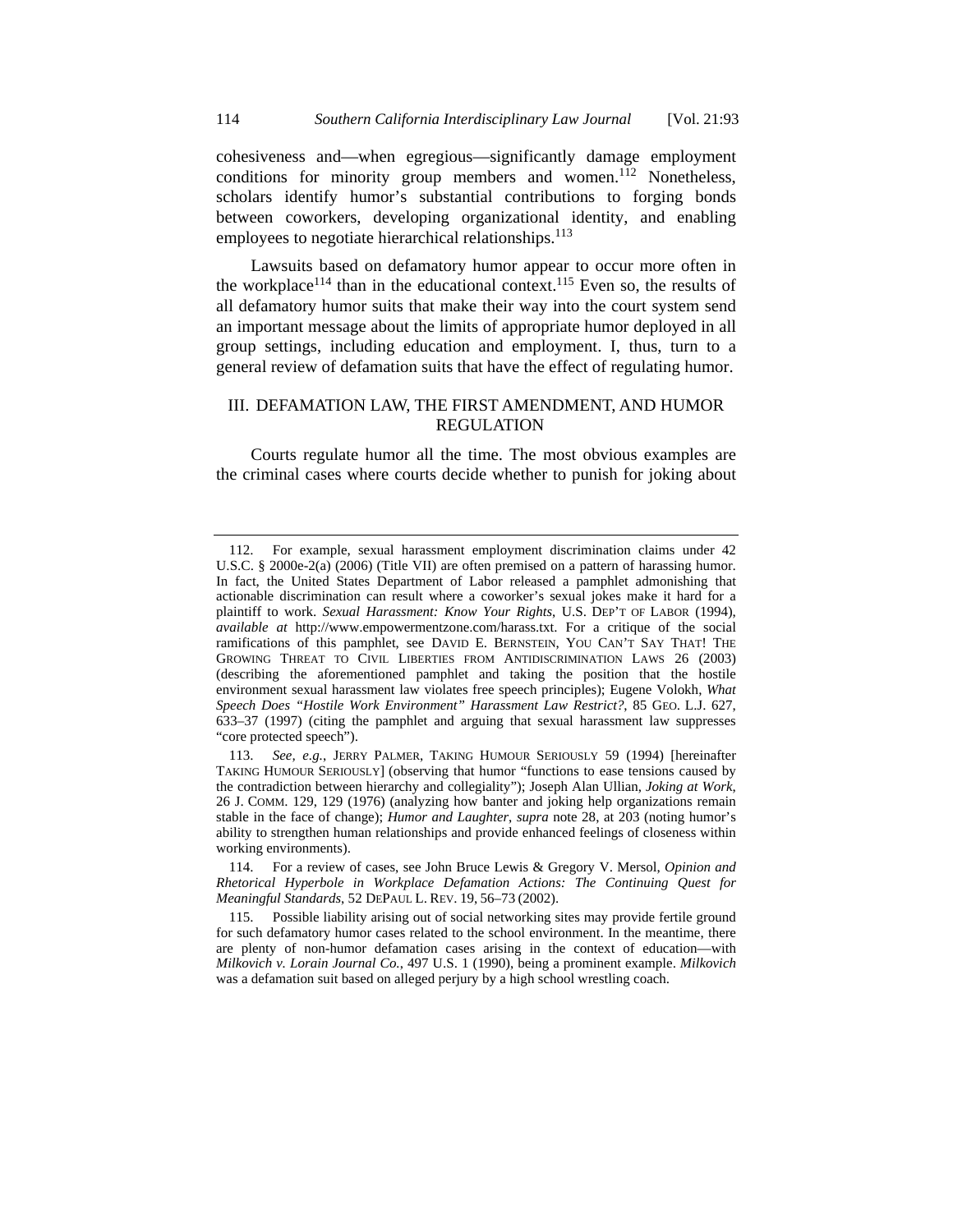such matters as shooting the president<sup>116</sup> or bombing an airplane.<sup>117</sup> Courts also regulate humor directly when asked to enjoin communication, such as a song parody.118 More indirectly, courts regulate humor when evaluating civil liability claims, which can derive from humor-inflicted injury in a broad range of contexts, such as contract, trademark infringement, and employment discrimination, to name a few. Where a court endorses civil liability, the resulting damage verdict sends a deterrent message to others who consider making a similar joke. Tort actions to remedy dignitary harms is one context in which plaintiffs frequently request that courts impose damages and thereby send this deterrence message for hurtful jokes.<sup>119</sup> Of all the dignitary harms, defamation is probably the most common theory plaintiffs invoke to remedy hurt flowing from a joke.

When asked to regulate humor in the civil justice context, United States courts occasionally acknowledge humor's individual and social benefits, which a damage judgment could discourage or undermine.<sup>120</sup> In

 118. *See, e.g.*, *Austl. Broad. Corp. v Hanson* [1998] QCA 306 (28 September 1998) (Austl.) (enjoining as defamatory a song parody of a Member of the Queensland House of Representatives).

 119. Dignitary harms in which humor is frequently at issue include defamation, false light, and invasion of privacy. Sometimes, right of publicity (which concerns a person's right to protect the commercial value of her or his own name) is also included in the list of dignity harms. This right also arises in the humor context, particularly in the context of parody and satire.

 <sup>116.</sup> *See* 18 U.S.C. § 871 (2006) (criminalizing threats against the President); Watts v. United States, 394 U.S. 705, 706–08 (1969) (finding that the defendant's remarks did not violate 18 U.S.C. § 871, and stressing the context of the remarks and that listeners reacted with laughter).

 <sup>117.</sup> *See* 49 U.S.C. § 46507 (2006) (criminalizing false information and threats in the context of aviation); United States v. Cothran, 286 F.3d 173, 176 (3d Cir. 2002) (finding that "[a] bad joke" could violate 49 U.S.C. § 46507). *See generally* Gilbert, *supra* note 10, at 864–66 (describing jokes ridiculing the Bush Administration that were subject to Secret Service investigation).

 <sup>120.</sup> *See, e.g.*, White v. Samsung Elecs. Am., Inc., 989 F.2d 1512, 1519 (9th Cir. 1993) (asserting that "[p]arody, humor, irreverence are all vital components of the marketplace of ideas"); L.L. Bean, Inc. v. Drake Publishers, Inc.*,* 811 F.2d 26, 32 (1st Cir. 1987) (stating that parody is "deserving of substantial freedom—both as entertainment and as a form of social and literary criticism" (quoting Berlin v. E.C. Publ'ns, Inc., 329 F.2d 541 (2d Cir. 1964))); Elsmere Music, Inc. v. Nat'l Broad. Co.*,* 623 F.2d 252, 253 (2d Cir. 1980) (per curiam) (rejecting a copyright infringement claim, and proclaiming the belief "that, in today's world of often unrelieved solemnity, copyright law should be hospitable to the humor of parody"); McIntyre v. Manhattan Ford, Lincoln-Mercury, Inc., 669 N.Y.S.2d 122, 124 (App. Div. 1997) (noting in the context of an employment discrimination case that "good-natured [humor] . . . may relieve the tensions imposed by the pressures of daily life"); Salomone v. Macmillan Publ'g Co., 411 N.Y.S.2d 105, 109 (Sup. Ct. 1978), *rev'd on other grounds*, 429 N.Y.S.2d 441 (App. Div. 1980) (declaring that "[w]ithout humor[—]the ability to recognize the ridiculous in any situation[—]there can be no perspective").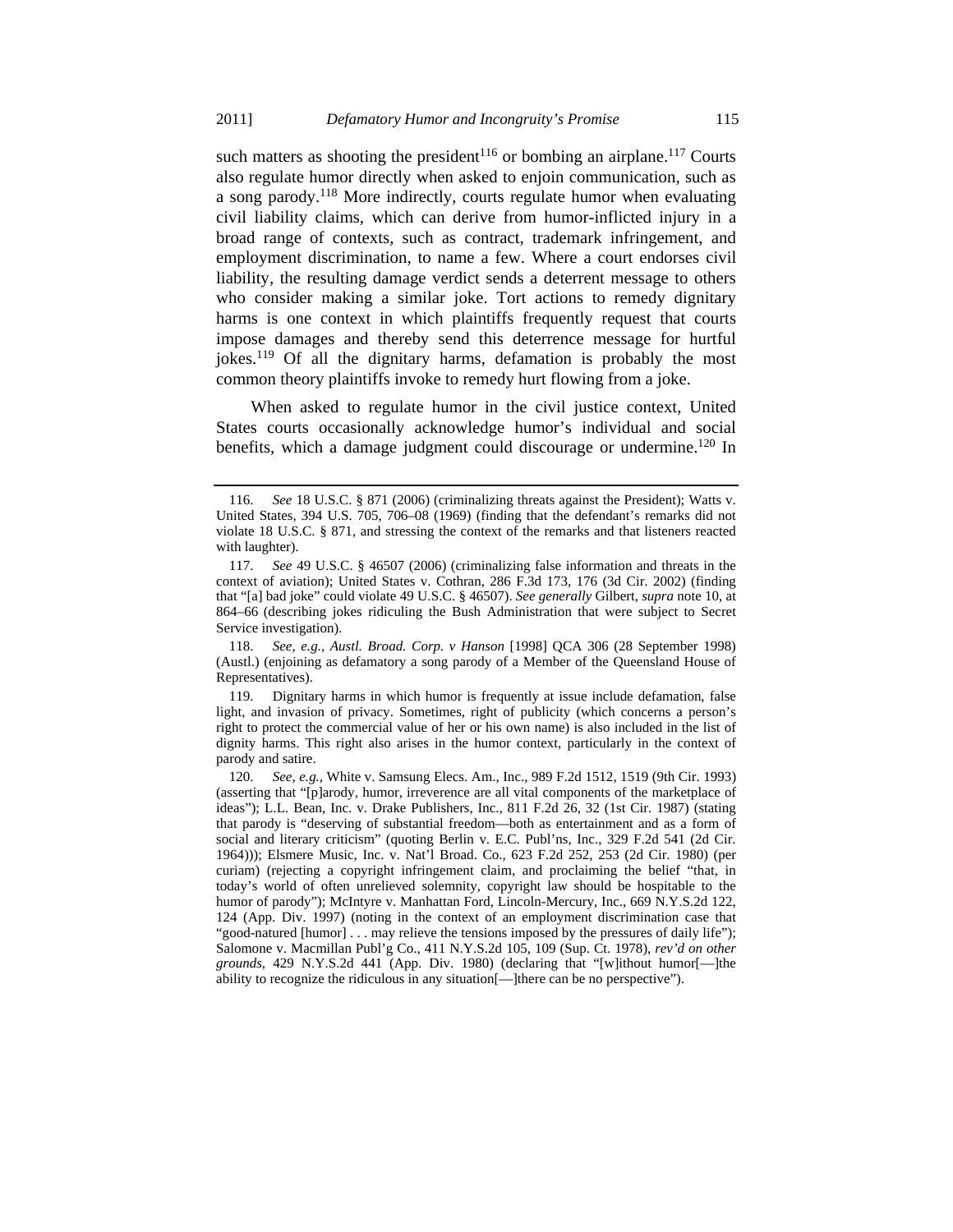connection with discussing humor's advantages, courts sometimes (but not always) frame their concerns in terms of free speech values. One area where freedom of expression consistently features prominently in United States cases, however, is defamation. This is unsurprising, given the long established linkage between the First Amendment and defamation law, and the repeated efforts of the United States Supreme Court to calibrate a careful balance between reputational and free speech values.<sup>121</sup>

In this section, I review efforts in the United States to use First Amendment doctrine to limit the reach of state defamation actions regulating humor, starting first with the basics of defamation liability and then moving on to First Amendment case law. I critique the primary doctrinal technique that United States courts use to accomplish this task, specifically the fact/opinion distinction, and show its limitations. I then survey Australian defamatory humor cases and glean lessons for United States courts.

### A. UNITED STATES DEFAMATION LAW

Defamation is a tort theory designed to protect an individual's interest in preserving personal reputation.<sup>122</sup> As it is formally defined under state common law in the United States, a defamatory statement "tends so to harm the reputation of another as to lower him in the estimation of the community or to deter third persons from associating or dealing with him."<sup>123</sup> The standard elements of the defamation cause of action, however, require not only that the plaintiff show that a statement is defamatory, but

 <sup>121.</sup> While not the first case concerning defamation and the First Amendment, *New York Times Co. v. Sullivan*, 376 U.S. 254 (1964), stands as the beginning of the Court's contemporary efforts to strike this balance. *See generally* ERWIN CHEMERINSKY, CONSTITUTIONAL LAW: PRINCIPLES AND POLICES 1045 (3d ed. 2006) (citing *NewYork Times Co. v. Sullivan* as the beginning of the Court's effort to "balance the need to protect reputation . . . with the desire to safeguard expression").

 <sup>122.</sup> In an influential law review article, Robert Post observed that reputation is a complex concept and that defamation law has sought to protect a least three aspects: "reputation as property, as honor, and as dignity." Robert C. Post, *The Social Foundations of Defamation Law: Reputation and the Constitution*, 74 CALIF. L. REV. 691, 693 (1986).

 <sup>123.</sup> RESTATEMENT (SECOND) OF TORTS § 559 (1977). The state law landscape of defamation law is relatively uniform. To the extent that variation exists in this area, the law of New York and California is most pertinent to this paper, since these two entertainment capitals generate the most defamatory humor opinions. Sometimes, states provide a fuller picture of what constitutes defamation than the bare-boned Restatement defamation. *See, e.g.*, Frank v. Nat'l Broad. Co., 506 N.Y.S.2d 869, 871 (App. Div. 1986) (stating that defamatory speech tends to expose the plaintiff "to public contempt, ridicule, aversion or disgrace, or induce an evil opinion of him in the minds of right-thinking persons, and to deprive him of their intercourse in society" (quoting Sydney v. MacFadden Newspaper Publ'g Corp., 151 N.E. 209, 210 (N.Y. 1926))).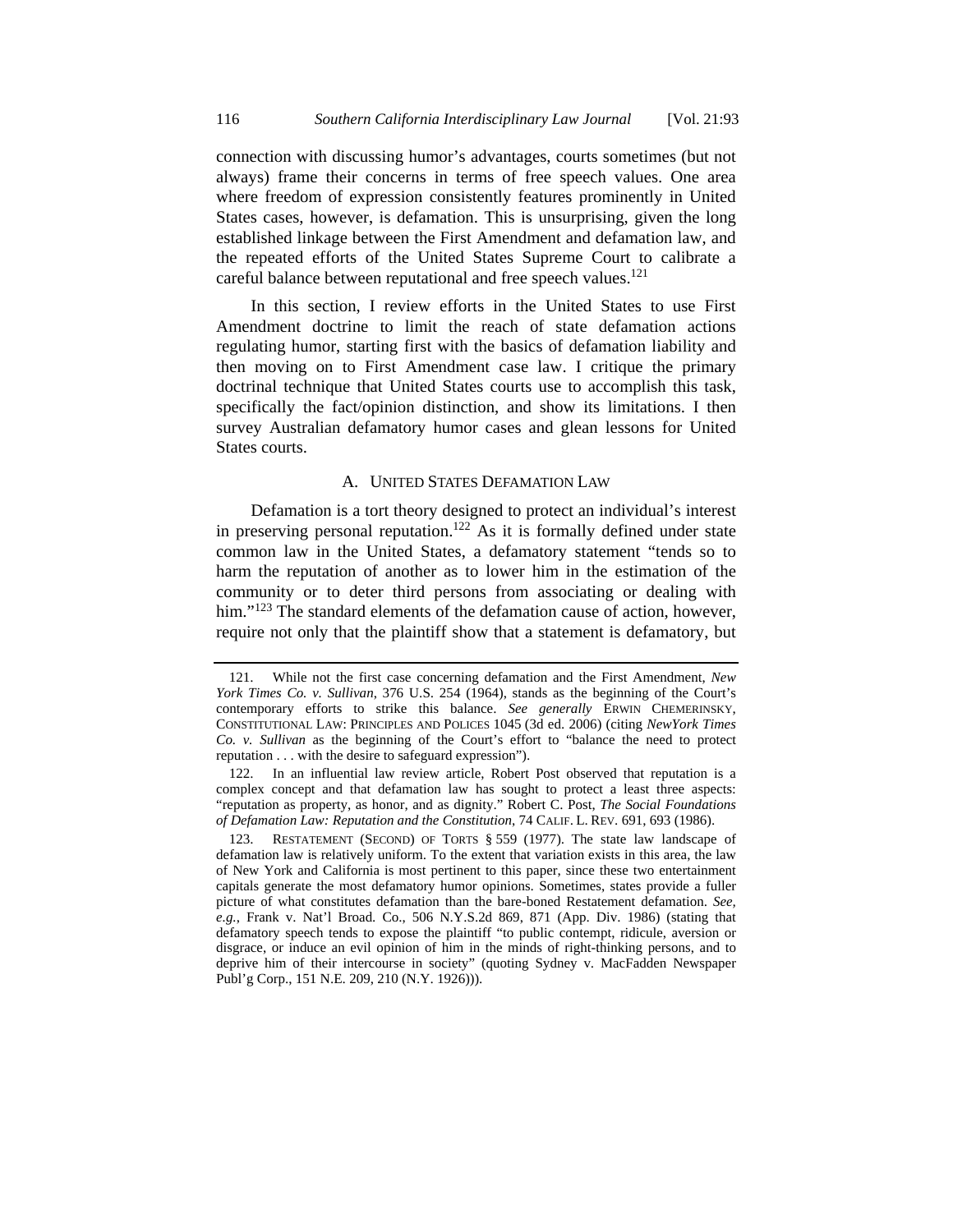also that the statement is false.<sup>124</sup> Here lies the problem with regulating defamatory humor: it does not fit easily into the paradigm of truth and falsity. Humor is by definition not "serious," thus suggesting that it operates outside the realm of anything one could verify. Yet—as a society—we also know that "many a truth is said in jest."

United States courts and commentators have taken a variety of approaches to the problem of fitting the round peg of humor into the square hole of defamation. Some have said that at least one type of humor parody—is not capable of being defamatory, reasoning that defamation is "mutually exclusive of parody."<sup>125</sup> Some have alluded to the notion that all humor deserves immunity from liability.<sup>126</sup>

(b) an unprivileged publication to a third party;

(c) fault amounting at least to negligence on the part of the publisher; and

RESTATEMENT (SECOND) OF TORTS § 558 (1977).

 125. 50 AM. JUR. 2D *Libel and Slander* § 156 (2011). Here is the full statement of this position:

By definition, defamation requires a false statement of fact; parody, to the degree it is perceived as parody by its intended audience, conveys the message that it is not the original and, therefore, cannot constitute a false statement of fact . . . . If a parody could be actionable because, while recognizable as a joke, it conveyed an unfavorable impression, very few journalistic parodies could survive. It is not for the court to evaluate a parody as to whether it went too far, for the purposes of a libel claim; as long as it is recognizable to the average reader as a joke, it must be protected or parody must cease to exist.

*Id.* (footnotes omitted). The Indiana Court of Appeals specifically adopted this approach in *Hamilton v. Prewett*, 860 N.E.2d 1234, 1244 (Ind. Ct. App. 2007). The court first acknowledged that a humorous statement could be defamatory. *Id.* at 1245 ("A defendant who couches a defamatory imputation of fact in humor *cannot* simply avoid liability by dressing his wolfish words in humorous sheep's clothing."). The court nonetheless identified parody as "another beast that goes beyond mere humor"). *See also* Garvelink v. Detroit News, 522 N.W.2d 883, 887 (Mich. Ct. App. 1994) (stating that "even if the writer is motivated by hatred or ill" a parody is still not to be actionable because it is "in the area of public debate concerning public officials").

126. For example, Robert Sack argues:

Although perhaps annoying or embarrassing, humorous statements will typically have no substantial and permanent impact on reputation and therefore ought not to be held to be defamatory. Incidental jibes and barbs may be humorous forms of epithets or "mere name-calling" and are not actionable under settled law governing such communications. And it is on these bases that most humor cases are decided. Humor is usually understood to be humor and to convey no serious, objective factual allegations about its target. Although perhaps annoying or embarrassing, humorous

 <sup>124.</sup> The Second Restatement sets forth the actual elements of defamation as follows:

To create liability for defamation there must be:

<sup>(</sup>a) a false and defamatory statement concerning another;

<sup>(</sup>d) either actionability of the statement irrespective of special harm or the existence of special harm caused by the publication.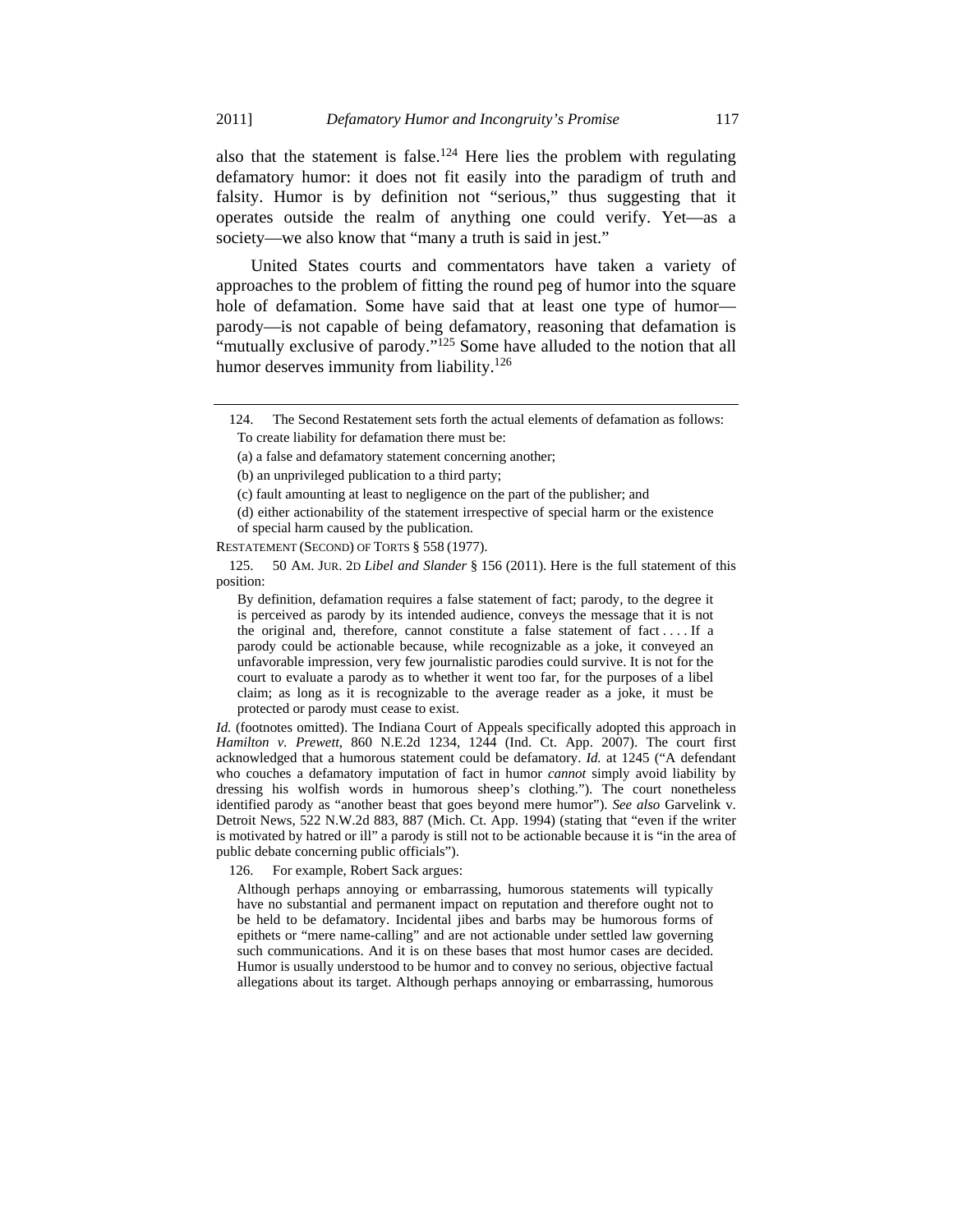The more common approach, however, has been for courts to differentiate humor that merits defamation liability from humor that does not. The common law privilege of fair comment long performed this sorting process, insulating criticism relating to "matters of public concern" from liability.<sup>127</sup> As lower courts applied this privilege, they also made a distinction between humorous assertions that were based on fact (which were actionable) and assertions based on opinion (which were not actionable). The distinction developed into an important common law concept. Courts further refined the concept, and the Restatement (Second) of Torts now provides that "'[a] defamatory communication may consist of a statement in the form of an opinion, but a statement of this nature is actionable only if it implies the allegation of undisclosed defamatory facts as the basis of the opinion.'"128

The United States Supreme Court also found use for the distinction in First Amendment doctrine; indeed, it is likely neither possible nor fruitful to segregate constitutional and common law sources of the fact/opinion distinction.<sup>129</sup> For common law purposes, however, it is important to note that the comments to Restatement (Second) section 566 specifically apply the fact/opinion distinction to humor, stating that "[h]umorous writings, verses, cartoons or caricatures that carry a sting and cause adverse rather

 127. RESTATEMENT (FIRST) OF TORTS § 606 (1938). Although the First Restatement provides a uniform standard, lower courts varied in how they applied the fair comment privilege. King, *supra* note 10, at 883–84. In his comprehensive study of parody cases, Professor King reports that the Second Restatement's section 566 provides an approach to defamation that "subsume[s] the prior rule for fair comment, essentially obviating the need for it." *Id.* at 891–92.

statements will have no substantial impact on reputation and therefore ought not to be held to be defamatory. Incidental jibes and barbs may be humorous forms of epithets or "mere name-calling" and are not actionable under settled law governing such communications. And it is on these bases that most humor cases are decided.

SACK, *supra* note 80, § 5:5.2[G][1] (footnotes omitted). *See also* Salomone v. Macmillan Publ'g Co., 411 N.Y.S.2d 105, 108 (Sup. Ct. 1978), *rev'd on other grounds*, 429 N.Y.S.2d 441 (App. Div. 1980) ("Is there a recognized exception from the laws of libel when words otherwise defamatory are uttered in a humorous context? Of course, common sense tells us there must be."); Freedlander v. Edens Broad., Inc., 734 F. Supp. 221, 228 & n.13 (E.D. Va. 1990) (concluding that song parody amounted to "comedic expression" and "a protected form of free speech" whether or not the song constituted "protected opinion").

 <sup>128.</sup> King, *supra* note 10, at 891–92 (quoting RESTATEMENT (SECOND) OF TORTS § 566 (1977)).

 <sup>129.</sup> *Id.* at 882 (noting that the common law and constitutional sources for the distinction are "intertwined"). S*ee also* SACK, *supra* note 80, at § 5:5.2[G][1] ("Much humor is a form of opinion or criticism protected under the common-law defense of 'fair comment' or the doctrines suggested by the Supreme Court cases: that there are 'constitutional limits on the type of speech which may be the subject of state defamation actions . . . .'").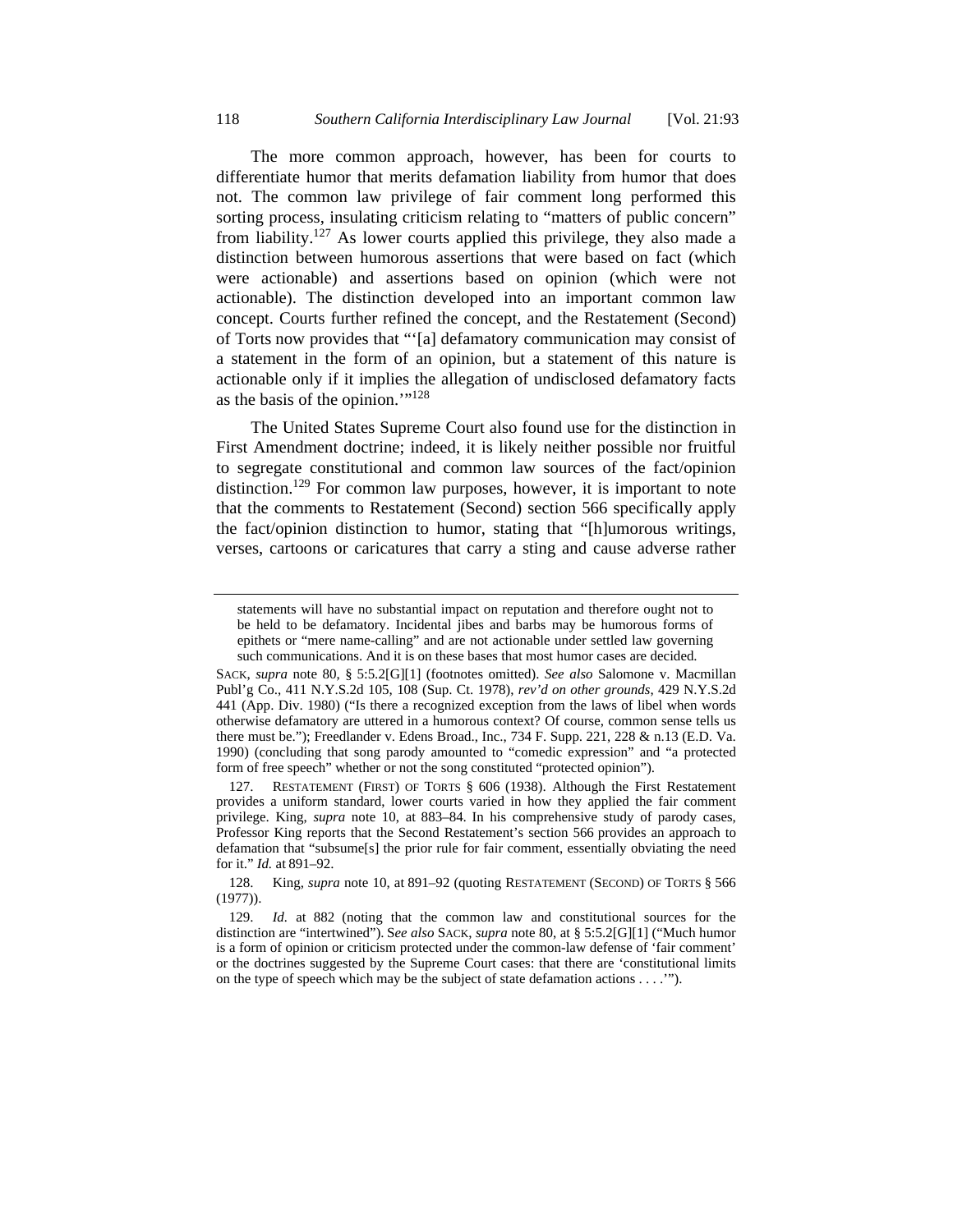than sympathetic or neutral merriment may be defamatory."130 Expanding on this point, the comments to section 566 also state that no defamation occurs where a communication evinces "a harsh judgment upon known or assumed facts," since—in that event—the communication "is no more than an expression of opinion of the pure type  $\dots$ ."<sup>131</sup>

#### B. FIRST AMENDMENT DOCTRINE

The central challenge of regulating defamation actions is calibrating the appropriate balance of reputational and free expression values. In developing the First Amendment's role in this balance, the Supreme Court first targeted the identity of the defamation plaintiff, reasoning that the United States' commitment to robust debate on public issues justified restricting defamation laws' protection for public officials<sup>132</sup> and public figures.133 The Court then turned its focus to the subject matter of defamation actions, holding that the First Amendment restricted defamation actions by private figures based on "matters of public concern."134 For similar reasons, the Court also excised expressions of "opinion" from defamation liability.135

Articulating a marketplace of ideas rationale in *Gertz v. Robert Welch, Inc.*, the Supreme Court counterposed to "opinion" the concept of false factual statements.136 The *Gertz* Court famously declared: "However pernicious an opinion may seem, we depend for its correction not on the conscience of judges and juries but on the competition of other ideas."<sup>137</sup> After lower courts struggled with the scope of constitutional protection of opinions for fifteen years, the Court took up the concept again in *Milkovich v. Lorain Journal Co.*138 While refusing to articulate a one-size-fits-all definition of opinion or to create "an artificial dichotomy between 'opinion' and fact," the Court found First Amendment "protection for statements that cannot 'reasonably [be] interpreted as stating actual

 <sup>130.</sup> King, *supra* note 10, at 893 (quoting RESTATEMENT (SECOND) OF TORTS § 566 cmt. c (1977)).

<sup>131.</sup> *Id.* (quoting RESTATEMENT (SECOND) OF TORTS § 566 cmt. d (1977)).

 <sup>132.</sup> *See e.g.,* N.Y. Times Co. v. Sullivan, 376 U.S. 254, 270, 279–80 (1964) (defamation action by public official).

 <sup>133.</sup> *See e.g.,* Curtis Publ'g Co. v. Butts, 388 U.S. 130 (1967) (defamation action by public figure).

 <sup>134.</sup> Dun & Bradstreet, Inc. v. Greenmoss Builders, Inc., 472 U.S. 749 (1985).

 <sup>135.</sup> Gertz v. Robert Welch, Inc., 418 U.S. 323 (1974).

 <sup>136.</sup> *Id.* at 340.

 <sup>137.</sup> *Id.* at 339–40.

 <sup>138.</sup> Milkovich v. Lorain Journal Co., 497 U.S. 1 (1990).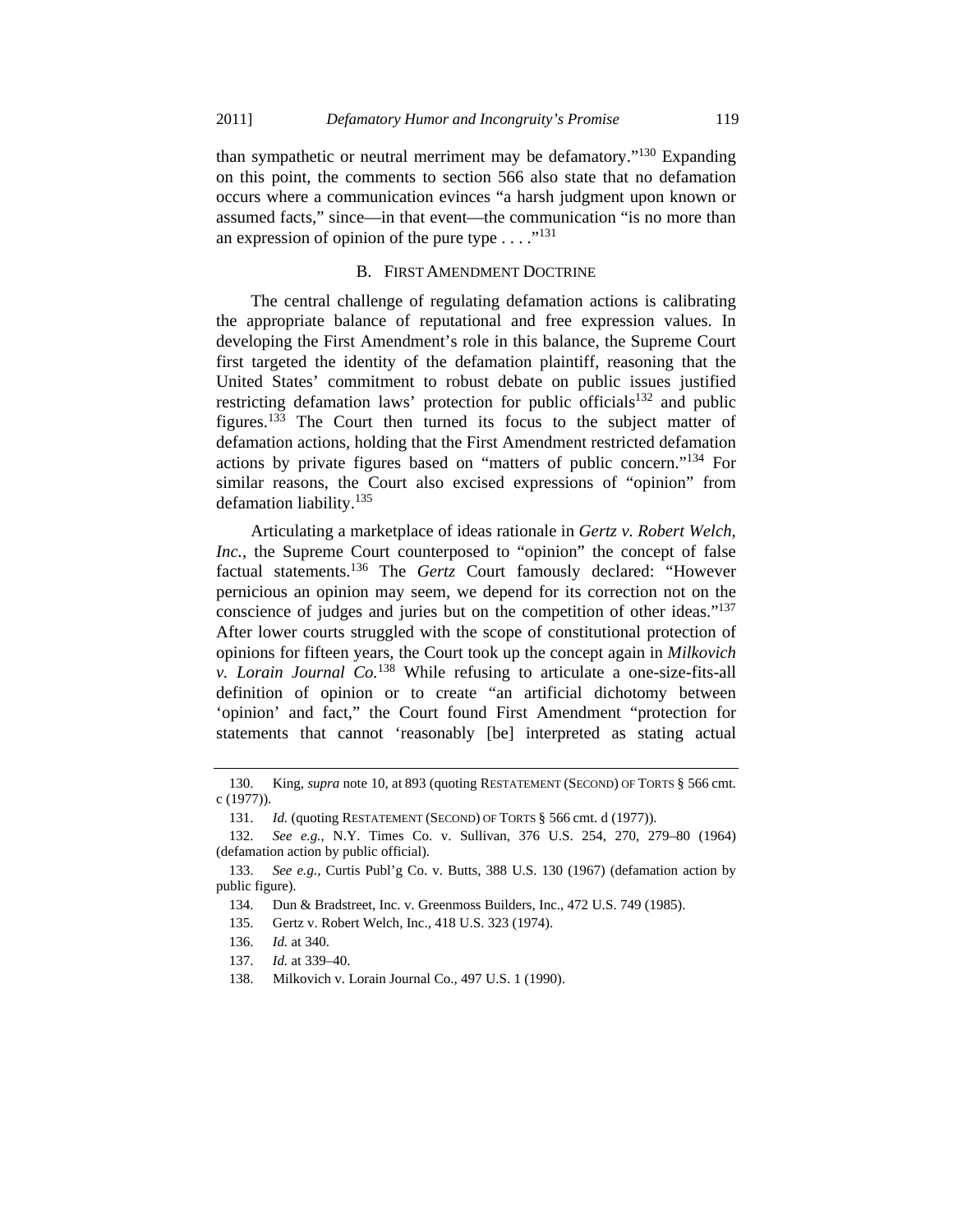facts.'"139 One scholar has explained that, although the Court professed to reject the fact/opinion dichotomy, the Court merely substituted that "dichotomy . . . with a new dichotomy between 'fact and non-fact.'"140

A review of the core values animating the First Amendment sheds light on what the Supreme Court was trying to achieve with these dichotomies. Received wisdom suggests that in protecting free expression, the First Amendment promotes truth seeking, democratic self-governance, social tolerance, and individual autonomy.<sup>141</sup> On a simplistic level, one can appreciate how courts can serve these values by protecting opinions (or non-facts), whereas in some cases one can undermine the values by allowing false facts to flourish in public debate. While opinions can be countered with debate, the dissemination of known false facts does not facilitate society's search for truth. Likewise, expression of opinions can assist voters in making informed electoral choices and governmental officials in making well-considered policy decisions.142

False facts, however, can hinder wise governmental choices. Allowing the free flow of all opinions models open-mindedness; similarly, expression of personal opinion also advances individual autonomy and a robust sense of personhood. While allowing communication of false facts may also foster personal autonomy and tolerance of the speaker, the false facts impose a countervailing toll on both autonomy and tolerance of the individual about whom the facts concern. The damage to reputation expresses intolerance toward the individual and detracts from the individual's sense of personhood.<sup>143</sup>

 <sup>139.</sup> *Id.* at 20 (quoting Hustler Magazine v. Falwell, 485 U.S. 46, 50 (1988)). The focus on factual accuracy in defamation is somewhat unique for First Amendment analysis. Indeed, Frederick Schauer has forcefully and persuasively argued that First Amendment doctrine is too tolerant of factual inaccuracy. Frederick Schauer, *Facts and the First Amendment*, 57 UCLA L. REV. 897, 918–19 (2010) (bemoaning tolerance of First Amendment theory and doctrine for "widespread public factual falsit[ies]"). Outside of the defamation context, the First Amendment protects factual falsity—particularly in the area of public debate. *See id.* at 915 (concluding that, given the extension of the *New York Times Co. v. Sullivan* actual malice standard to public figures, the current state of constitutional doctrine does not allow governmental regulation of statements of "public non-commercial factual falsity"); Brown v. Hartlage, 456 U.S. 45, 61 (1982) (holding that the only remedies available against false or misleading campaign speech would be those that satisfied the *New York Times Co. v. Sullivan* actual malice standard).

 <sup>140. 1</sup> RODNEY SMOLLA, LAW OF DEFAMATION § 6:21 (2d ed. 2011).

 <sup>141.</sup> CHEMERINSKY, *supra* note 121, at 925–30 (reviewing various interests animating First Amendment doctrine).

<sup>142.</sup> *Id.* at 926 (discussing free speech's role in ensuring a functioning democracy).

 <sup>143.</sup> *See id.* at 929–30 (discussing the complexities of free speech's role in advancing "personhood and autonomy" as well as "promoting tolerance"). Alluding to the conflicting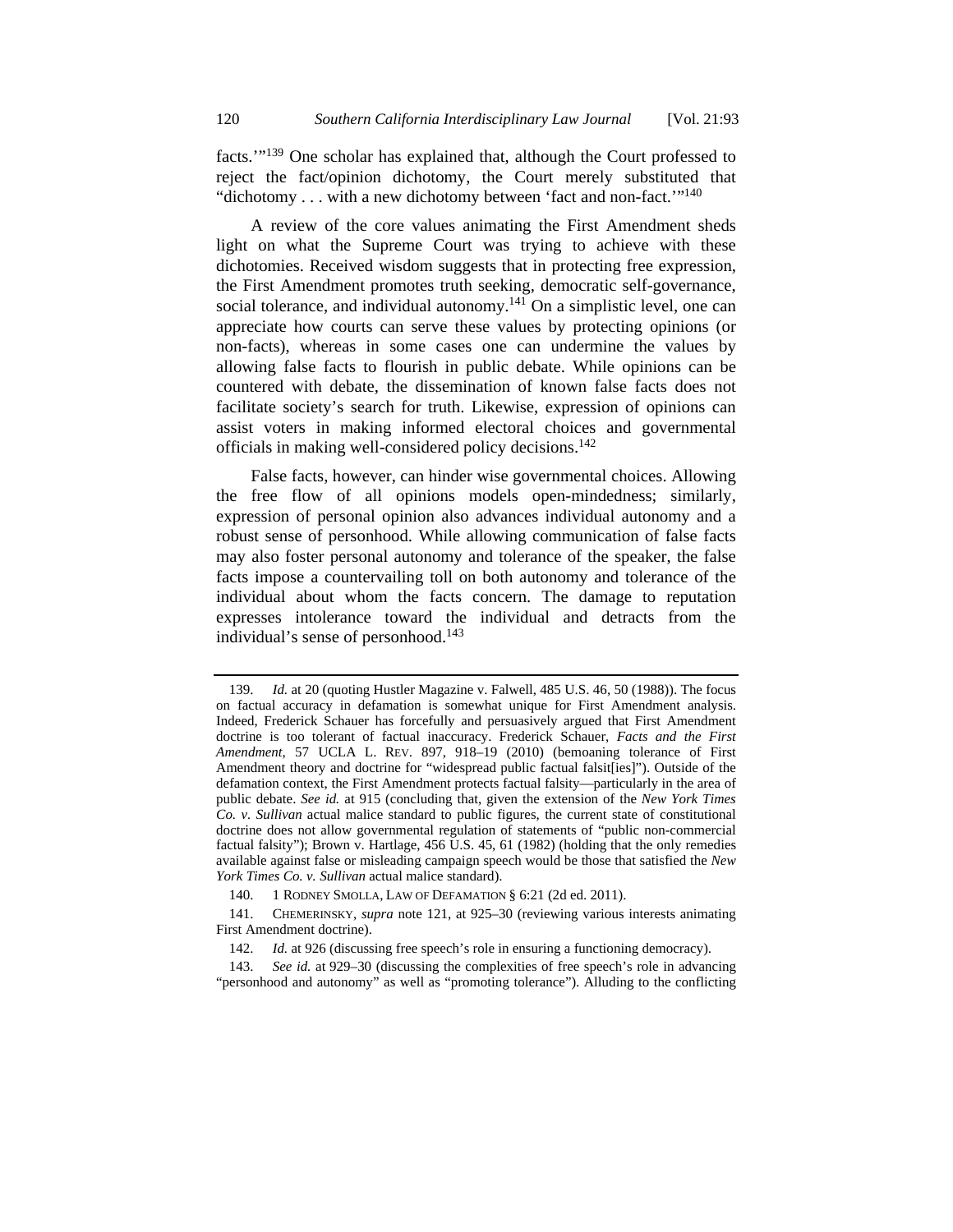Concomitantly with its efforts to demarcate the scope of opinion protection, the Supreme Court also tracked concern with First Amendment values in reckoning with the appropriate level of protection for colorful language. The first cases in this area dealt with name-calling rather than jokes.144 Nonetheless, the cases directly wrestled with the type of vivid language jokesters often use. First, in *Greenbelt Cooperative Publishing Assocationn v. Bresler,* the Court held that that a newspaper story alleging "blackmail" could not be the basis for defamation liability because "even the most careless reader must have perceived that the word was no more than rhetorical hyperbole, a vigorous epithet  $\dots$ <sup>145</sup> Likewise, the Court in *Old Dominion Branch No. 496, National Association of Letter Carriers v. Austin* found First Amendment protection for the description "scab" as applied to nonunion members, explaining that the term is "merely rhetorical hyperbole, a lusty and imaginative expression of the contempt  $\ldots$  ."<sup>146</sup>

Finally, in a case that explicitly grappled with humor, *Hustler Magazine v. Falwell,* the Court found that Reverend Jerry Falwell could not recover in tort for a parody, unless he showed that the defendant acted with knowledge of the falsity of facts asserted in the communication or with reckless disregard for the truth or falsity of any facts asserted.<sup>147</sup> In the course of its reasoning, the Court celebrated the role of parodies in our cultural tradition, noting that our national "political discourse would have been considerably poorer without them."<sup>148</sup> Drawing from earlier First Amendment precedent focusing on the relationship between defamation and falsehoods, the Court held that the parody in the case could not have reasonably been interpreted as asserting "actual facts about [Falwell] or

148. Hustler, 485 U.S. at 55.

interest of the speaker and the subject of the speech, Rodney Smolla argues that an "intelligent argument concerning the fact/opinion distinction cannot be marshalled without resort to discussion" of the distinction's attempt to protect reputation, while preserving an opportunity for robust criticism. SMOLLA, *supra* note 140, at § 6:21.

 <sup>144.</sup> Greenbelt Coop. Publ'g Ass'n v. Bresler, 398 U.S. 6, 13–14 (1970).

 <sup>145.</sup> *Id.* at 13–14.

 <sup>146.</sup> Old Dominion Branch No. 496, Nat'l Ass'n of Letter Carriers v. Austin, 418 U.S. 264, 286 (1974).

 <sup>147.</sup> Hustler Magazine v. Falwell, 485 U.S. 46, 56 (1988). *Hustler* concerned the tort of intentional infliction of emotional distress, but the Court treated the First Amendment issues as one would have expected it to in a defamation case. *Cf.* Snyder v. Phelps, 131 S. Ct. 1207 (2011) (confirming First Amendment obstacles to recovery for intentional infliction of emotional distress involving a matter of public concern rather than a public figure).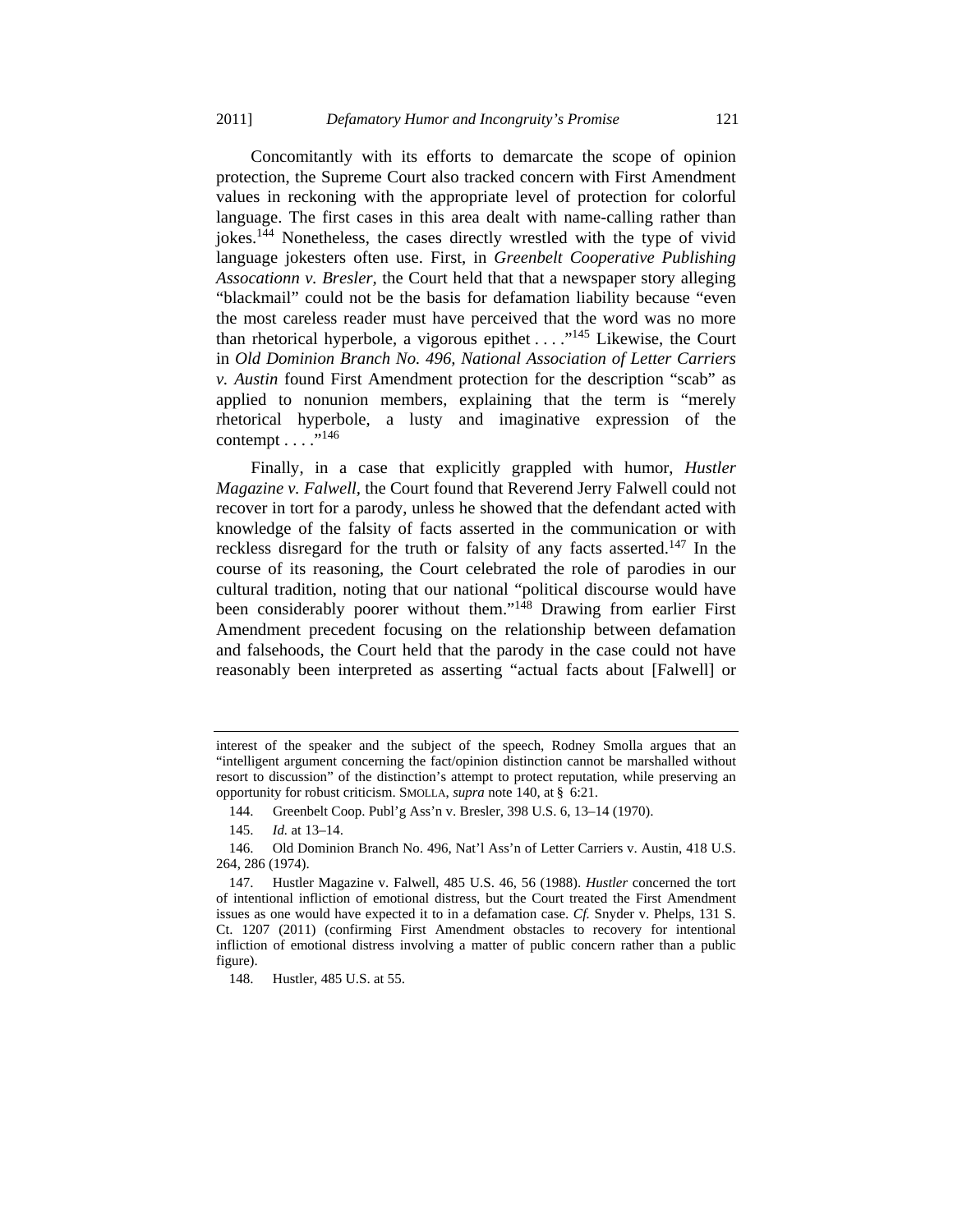actual events in which he participated."149 The Court thus reinforced the principle that the First Amendment shields from liability communications that are not reasonably interpreted as factual in nature.

## C. THE FACT/OPINION DISTINCTION

## 1. Lower Court Experience

Following the lead of the Supreme Court, as well as common sense notions of good judging, lower courts generally go out of their way to avoid making an explicit value judgment about the humor at issue in defamation suits. Courts protest that they are not deciding whether a putative joke works as comedy,<sup>150</sup> and that the First Amendment does not cast them in the role of "polic[ing] bad taste."151 Explaining this hands-off approach, one court cited humor's "intensely subjective" nature and observed that "[b]lank looks or even active loathing may be engendered by a statement or cartoon that evokes howls of laughter from another. What is amusing or funny in the eyes of one person may be cruel and tasteless to someone else."<sup>152</sup>

Given these limitations, lower courts in the United States evaluate allegedly defamatory humor with the eyeglasses of the reasonable reader or fact finder, a hypothetical entity whose virtues are routinely celebrated by courts.153 In deciding whether a reasonable reader or fact finder would

 151. New Times, Inc.*,* 146 S.W.3d at 166. *See* S.F. Bay Guardian, Inc. v. Superior Court*,* 21 Cal. Rptr. 2d 464, 468 (Ct. App. 1993) (stating that the court's role is not to decide whether a joke "went 'too far'").

152. Salomone, 411 N.Y.S.2d at 109.

 153. As the court explained in *Patrick v. Superior Court*, a reasonable reader "[i]s no dullard. He or she does not represent the lowest common denominator, but reasonable

 <sup>149.</sup> *Id.* at 52, 57.

<sup>150</sup>*. See, e.g.*, Polygram Records, Inc. v. Superior Court, 216 Cal. Rptr. 252, 259 (Ct. App. 1985) (explaining that the "proper focus of judicial inquiry . . . is not whether the allegedly defamatory statement succeeds as comedy, nor whether its audience thought it to be humorous . . ."); New Times, Inc. v. Isaacks*,* 146 S.W.3d 144, 158 (Tex. 2004) (explaining that the proper legal question is not whether "all readers actually . . . 'got the joke'"); Salomone v. MacMillan Publ'g Co., 411 N.Y.S.2d 105, 109 (Sup. Ct. 1978) (adopting the proposition in a defamation action that judges should not act as "literary . . . critic[s]"), *rev'd on other grounds,* 429 N.Y.S.2d 441 (App. Div. 1980). *Cf.* Campbell v. Acuff-Rose Music, Inc*.,* 510 U.S. 569, 583 (1994) (observing in the context of a copyright claim that the "*First Amendment* protections do not apply only to those who speak clearly, whose jokes are funny, and whose parodies succeed"); Univ. of Notre Dame Du Lac v. Twentieth Century-Fox Film Corp.*,* 256 N.Y.S.2d 301, 307 (App. Div.) (observing in the context of an unfair competition action that judges should "not import the role of literary or dramatic critic into our functioning as Judges in this case . . . . Whether [the humor] is good burlesque or bad, penetrating satire or blundering buffoonery, is not for us to decide"), *aff'd by order,* 207 N.E.2d 508 (N.Y. 1965).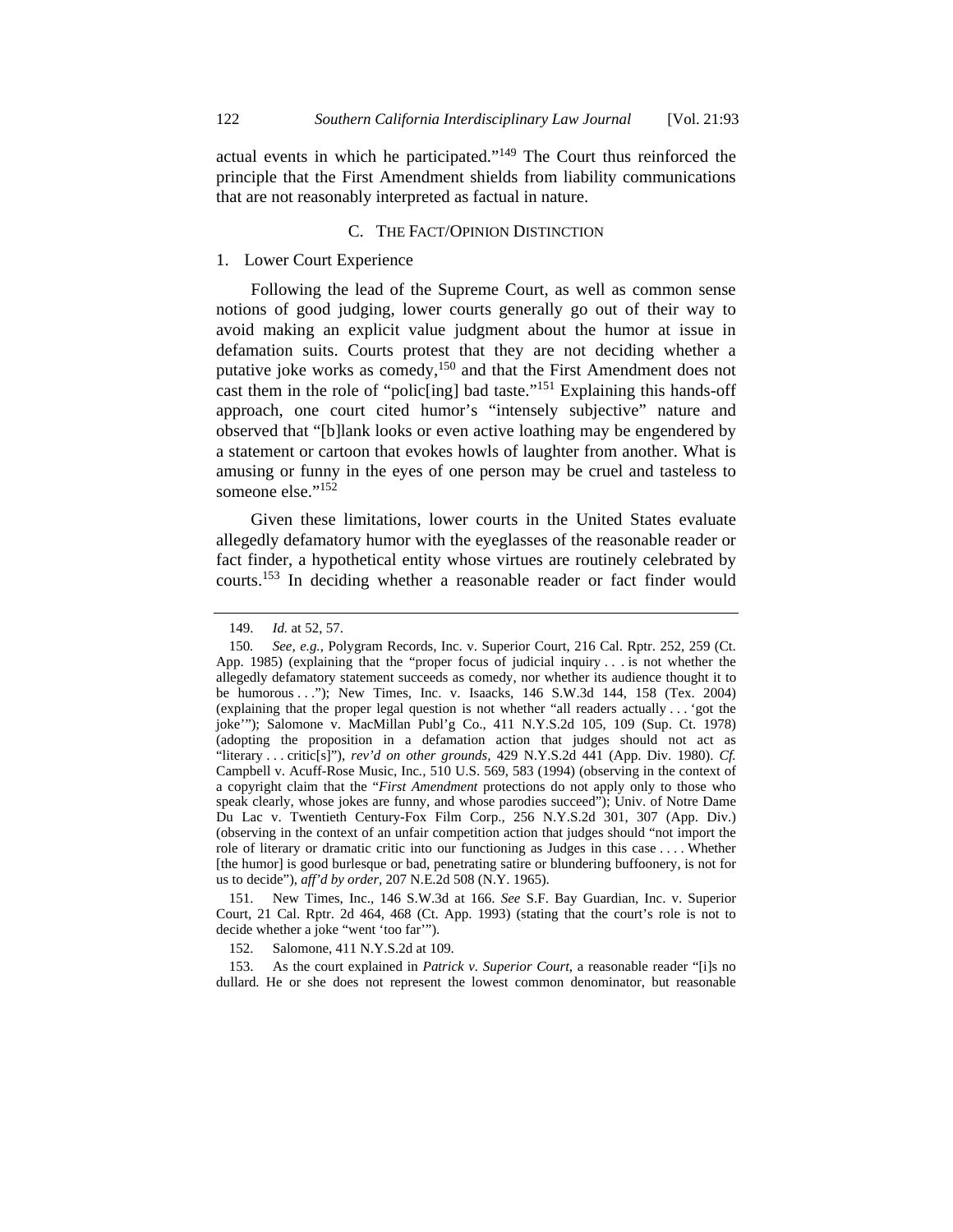interpret the communication as suggesting actual facts, lower courts often rely on the line of Supreme Court cases dealing with exaggeration, deciding whether to assign the label "rhetorical hyperbole" or "vigorous epithet" to the putative joke.<sup>154</sup> Sometimes, however, lower courts focus on the fact/opinion distinction, without reliance on either the hyperbole or epithet characterization.<sup>155</sup> In at least one instance, a court concluded that a song parody contained sufficient rhetorical hyperbole and indication of comedic expression that it merited protection from liability, whether or not it constituted protected opinion.<sup>156</sup>

When drawing from the fact/opinion distinction, courts ask whether the humor contains material that a reasonable reader or fact finder could interpret as suggesting actual facts.<sup>157</sup> The notion is that humor suggests

155*. See, e.g.*, Couch v. San Juan Unified Sch. Dist., 39 Cal. Rptr. 2d 848 (Ct. App. 1995) (deciding that mock examination in a student newspaper could not be interpreted as suggesting actual fact or anything other than parody); McKimm v. Ohio Elections Comm'n, 729 N.E.2d 364, 371–72 (Ohio 2000) (evaluating whether election literature cartoons could be interpreted by reasonable reader as asserting facts); New Times, 146 S.W.3d at 158 (evaluating whether a newspaper spoof was subject to defamation liability by analyzing whether the publication could reasonably be understood as describing real facts).

 156. Freedlander v. Edens Broad., Inc., 734 F. Supp. 221, 228 n.13 (E.D. Va. 1990) ("Having found that the song is a comedic expression based on fact, the Court deems it unnecessary to pursue defendant's argument that the song constitutes protected opinion.").

 157. *See, e.g.*, Knievel v. ESPN, 393 F.3d 1068, 1071, 1077–78 (9th Cir. filed Jan. 4, 2005) (finding that a photograph with the caption "Evel Knievel proves that you're never too old to be a pimp" could not reasonably be interpreted as actual fact); Dworkin v. Hustler Magazine Inc.*,* 867 F.2d 1188, 1193–94 (9th Cir. 1989) (dismissing a defamation claim by an anti-pornography advocate depicted in a Hustler cartoon because a reasonable reader

intelligence and learning. He or she can tell the difference between satire and sincerity." *Patrick v. Superior Court*, 27 Cal. Rptr. 2d 883, 887 (Ct. App. 1994). *See also* New Times, Inc.*,* 146 S.W.3d at 158 (describing a reasonable reader as one who exercises care and prudence, and explaining that "[i]ntelligent, well-read people act unreasonably from time to time, whereas the hypothetical reasonable reader . . . does not").

 <sup>154.</sup> *See, e.g.*, Keller v. Miami Herald Publ'g Co., 778 F.2d 711, 716 (11th Cir. 1985) (evaluating an editorial cartoon referring to a nursing home as a haunted house by reference to the fact/opinion dichotomy as well as by reference to "hyperbole, exaggeration, and caricature"); Pring v. Penthouse Int'l, Ltd., 695 F.2d 438, 441 (10th Cir. 1982) (evaluating a beauty contest spoof by reference to rhetorical hyperbole case law and deciding that the spoof could not be interpreted as providing actual facts since the spoof presented "impossibility and fantasy within a fanciful story"); Hamilton v. Prewett, 860 N.E.2d 1234, 1245–47 (Ind. Ct. App. 2007) (deciding whether parody is protected as hyperbole and asserting that parody "is speech that one cannot reasonably believe to be fact because of its exaggerated nature"); Newman v. Delahunty, 681 A.2d 671, 683–84 (N.J. Super. Ct. Law Div. 1994) (evaluating campaign literature for defamation liability by reference to whether it expressed facts or was "rhetorical hyperbole" or a "vigorous epithet"); Ferreri v. Plain Dealer Publ'g Co., 756 N.E.2d 712, 721–22 (Ohio Ct. App. 2001) (explaining that a cartoon may be defamatory only if a "reasonable person" would conclude that it contained a factual assertion rather than "exaggeration and hyperbole").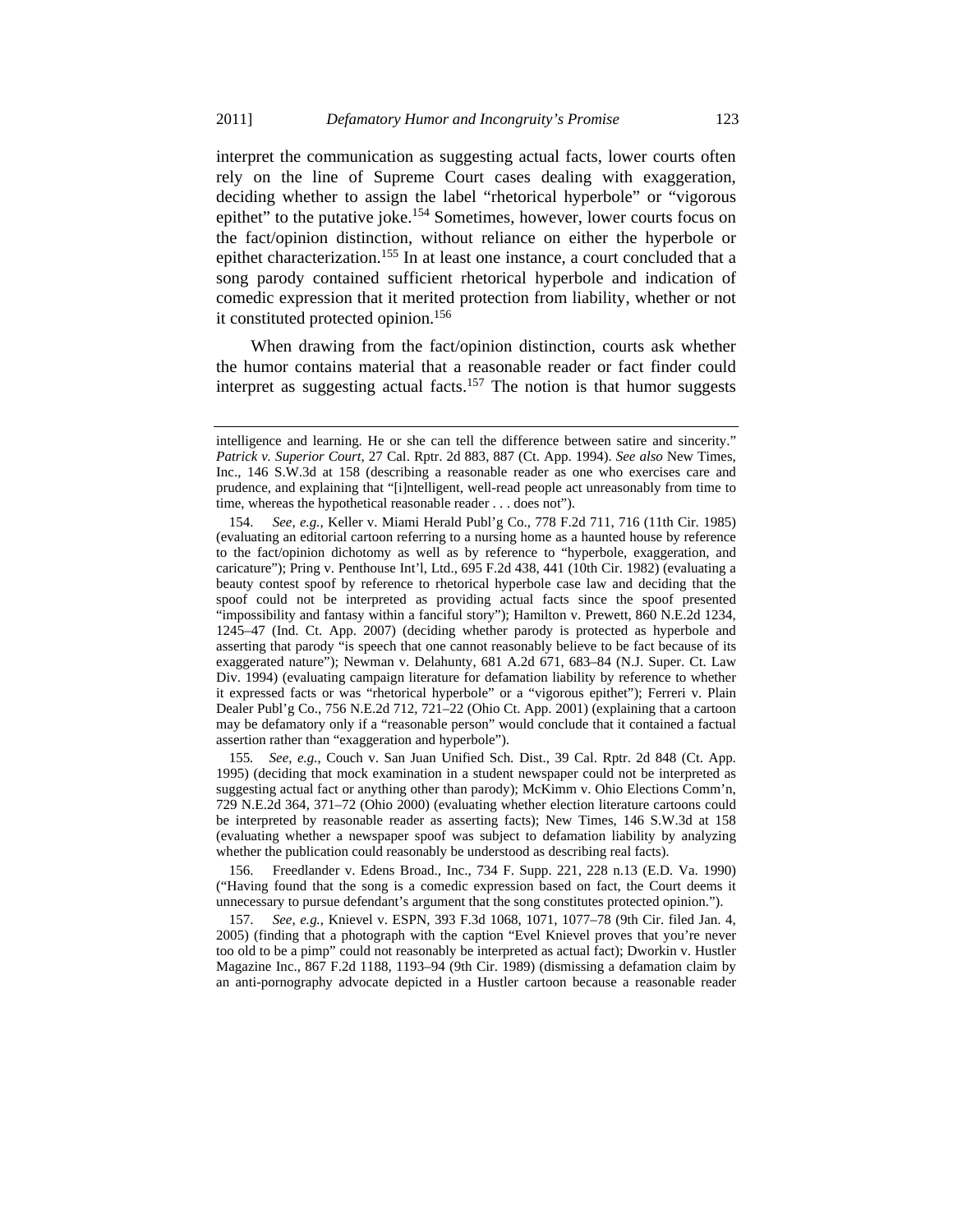real facts and is thus capable of defamatory meaning and threatening reputational values. A contrary conclusion, that humor does not suggest real facts, brings the communication into the opinion realm, which is more clearly protected by free expression values.

## 2. The Limitations of the Fact/Opinion Distinction

So we see that the fact/opinion dichotomy is not only well-intended, but also reflects an intelligent effort to accommodate First Amendment values. Nonetheless, courts are having a devil of a time trying to chart a predictable line between fact and opinion. Indeed, one scholar proclaims that there are "as many tests for identifying opinion as there are home remedies for hiccups."158 Although the Supreme Court's instruction that courts evaluate whether an assertion includes provably false facts seems relatively straightforward,<sup>159</sup> lower courts have indulged an impulse to develop complicated multifactor tests.<sup>160</sup>

Understandably, courts are drawn to determinate doctrines that appear definitional and well designed for consistent application. No doubt the tests that have emerged in this area reflect that impulse. Yet—as in all matters related to defining truth—analysis becomes highly abstract and contested as soon as one puts sincere intellectual effort into the inquiry. To provide just one example of the crystalline distinctions that have emerged, much ink has been poured over whether the First Amendment protects only

could not interpret the cartoon as conveying a statement of fact); Sagan v. Apple Computer, Inc., 874 F. Supp. 1072, 1075–76 (C.D. Cal 1994) (explaining in a defamation action based on changing computer code name from "Carl Sagan" to "Butt-Head Astronomer" that using "the figurative term 'Butt-Head'" undermines the possibility that "a reasonable fact finder could conclude that the published statements imply a provably false factual assertion"); Filippo v. Lee Publ'ns, Inc., 485 F. Supp. 2d 969, 980 (N.D. Ind. 2007) (stating that under Indiana law a cartoon can be defamatory only if a reasonable factfinder could conclude that it implies "*objectively verifiable or testable* facts"); Ferreri v. Plain Dealer Publ'g Co., 756 N.E.2d 712, 721–22 (Ohio Ct. App. 2001) (explaining that a cartoon may be defamatory only if a reasonable person would conclude that it contained a factual assertion rather than "exaggeration and hyperbole"). *Cf.* Collins v. Creative Loafing Savannah, Inc., 592 S.E.2d 170, 174–75 (Ga. Ct. App. 2003) (stating in the context of a defamatory cartoon that a court should inquire as to how "the average reader" would construe the communication).

 <sup>158.</sup> SMOLLA, *supra* note 140, at § 6:1.

 <sup>159.</sup> *Id.* § 6:21 (describing the Supreme Court's "rather single-minded emphasis on whether the assertions that give rise to the suit are 'provable as false'" as "a relatively narrow and mechanistic formula").

 <sup>160.</sup> For reviews of various tests, see Gregory G. Sarno, Annotation, *Libel or Slander: Defamation by Statement Made in Jest*, 57 A.L.R.4TH 520 §§ 5, 7 (1987 & Supp. 2011) (humor cases); Fulcher, *supra* note 10, at 737–44 (primarily humor cases); King, *supra* note 10, at 913–29 (general defamation cases and parody cases); Treiger, *supra* note 9, at 1221– 26 (general defamation cases and satire cases).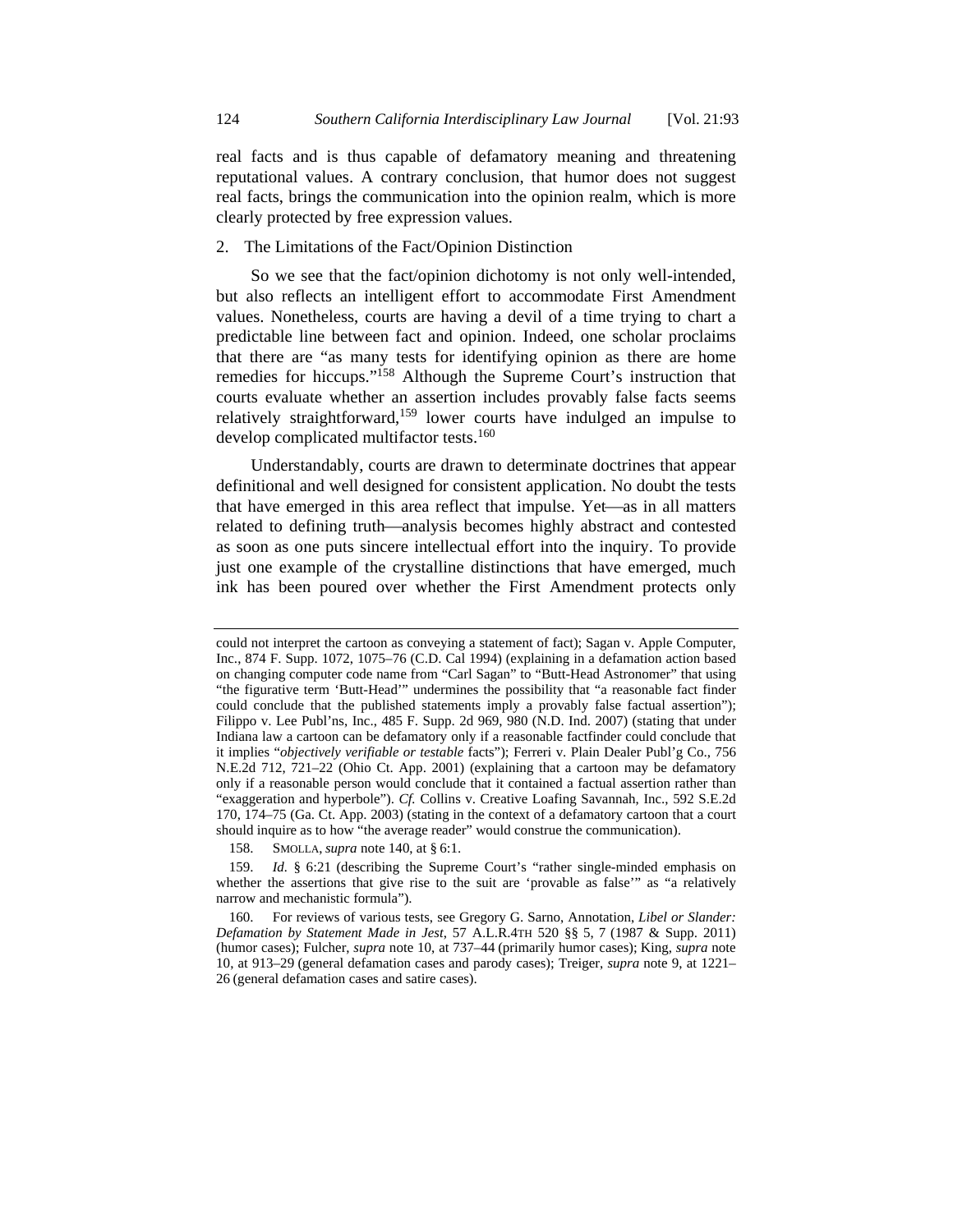"pure, *evaluative* opinion" and not "pure, *deductive* opinion, which is provable as true or false on the basis of objective evidence  $\dots$ <sup>161</sup>

The problem gets even worse in humor cases. Following the same methodology as in non-humor contexts, lower courts examine a putative joke to determine whether it meets the *Milkovich* standard: whether the joke could "reasonably be interpreted as stating actual facts."162 Yet complications arise because humor is better than other modes of communication at concealing the possible truthfulness of its message. Why? To begin with, humor's technique does not operate in the realm of fact; it operates in the realm of laughter. More specifically, humor works through incongruity, and by definition, incongruity does not reflect the constellation of facts and circumstances we readily experience but instead presents a reality we do not anticipate.<sup>163</sup> As philosopher Immanuel Kant said, "Jest must contain something that is capable of deceiving for a moment."<sup>164</sup>

Parody presents a particularly difficult challenge when it comes to the problem of segregating fact from non-fact. Although definitions of parody differ, theorists generally agree that a parody must resemble the object of

Although perhaps annoying or embarrassing, humorous statements will have no substantial impact on reputation and therefore ought not to be held to be defamatory. Incidental jibes and barbs may be humorous forms of epithets or 'mere namecalling' and are not actionable under settled law governing such communications. And it is on these bases that most humor cases are decided.

SACK, *supra* note 80, at § 5.5.2.7.1:5.2 (internal citation omitted).

 <sup>161.</sup> *See, e.g.*, Kathryn Dix Sowle, *A Matter of Opinion:* Milkovich *Four Years Later*, 3 WM. & MARY BILL RTS. J. 467, 474 (1994).

 <sup>162.</sup> Milkovich v. Lorain Journal Co., 497 U.S. 1, 2 (1990). *See* King, *supra* note 10, at 915 (reasoning that the various lower court tests in parody cases "ultimately" focus on this *Milkovich* test). For a similar argument about the difficulties of applying *Milkovich* in the context of sexual innuendo and teasing of women, see Lisa R. Pruitt, *Her Own Good Name: Two Centuries of Talk about Chastity*, 63 MD. L. REV. 401, 523–28 (2004).

 <sup>163.</sup> One humor theorist explained the matters as follows: humor needs an element of the ridiculous, and the "ridiculous is logical only within the bounds of certain facts. It appears logical in a certain setting, but as soon as we get out of the setting and take other facts into consideration, the logic is lost. Humour, therefore, may be inconsistent with reality as a whole." Maier, *supra* note 61, at 72. Of course, for the incongruity to work as humor, it must build on a shared understanding of the world. *See supra* notes 48–60and accompanying text.

 <sup>164.</sup> IMMANUEL KANT, THE CRITIQUE OF JUDGMENT 225 (J.H. Bernard trans., Prometheus Books 2000) (1892). *See also* Gregory R. Naron, Note, *With Malice Toward All: The Political Cartoon and the Law of Libel*, 15 COLUM.-VLA J.L. & ARTS 93, 100 (1991) (observing that given that a cartoonist works in the realm of "truthful misrepresentation," the notion of evaluating the truth of a cartoon is inherently questionable (quoting BOHUN LYNCH, A HISTORY OF CARICATURE 2 (1927))). In his treatise, Judge Robert Sack paints a picture of humor as largely lacking serious, factual content: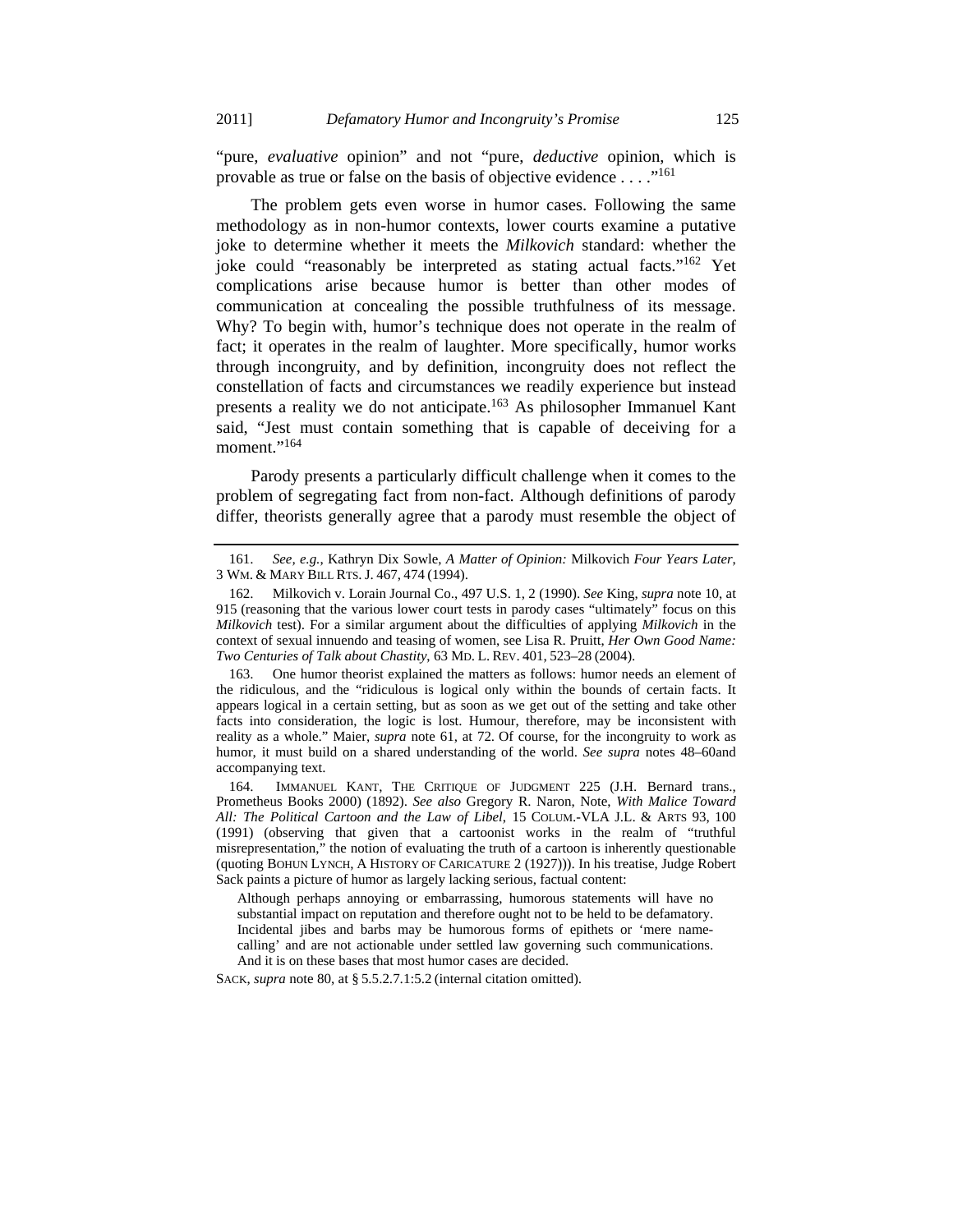the parody (the "original"), yet deviate sufficiently from the original, to cue the reader that a spoof is at play. Thus, parody skirts the line between the "fact" of the original, and the "opinion" represented by the ultimate message of the spoof. Artful parodies do this in a sneaky way: "The very nature of parody . . . is to catch the reader off guard at first glance, after which the 'victim' recognizes that the joke is on him to the extent that it caught him unaware."<sup>165</sup>

One prominent theory is particularly helpful in delineating the parameters of this problem of identifying facts underlying or suggested in humor. This theory is known as the semantic script theory identified by humor scholar Victor Raskin.<sup>166</sup> According to Raskin, a text is humorous if it is compatible with "two different scripts," which are "opposite."<sup>167</sup> A term of art in semantics, the concept of a "script" is illustrated in the following joke: "'Is the doctor at home?' the patient asked in his bronchial whisper. 'No,' the doctor's young and pretty wife whispered in reply. 'Come right in.'"168

Raskin identifies two scripts that are compatible with the joke (the script of "doctor" and the script of "lover"), explaining that the scripts are opposite in the sense that one presents a sexual inference and the other does not.169 Although the joke clearly implicates release theory, Raskin's interpretation of the joke also evokes incongruity theory, because the interpretation suggests that "opposite" scripts are necessary conditions for the humor. For example, one could explain the joke using incongruity theory by pointing out that the patient would not need to enter the doctor's home if the doctor were not present to provide for treatment.<sup>170</sup>

 <sup>165.</sup> S.F. Bay Guardian, Inc. v. Superior Court, 21 Cal. Rptr. 2d 464, 466 (Ct. App. 1993). *See, e.g.*, Louis Vuitton Malletier S.A. v. Haute Diggity Dog, LLC, 507 F.3d 252, 260 (4th Cir. 2007) ("A parody must convey two simultaneous—and contradictory messages: that it is the original, but also that it is *not* the original and is instead a parody." (internal quotation marks omitted)); Andrew Watt, *Parody and Post-Modernism: The Story of Negativland*, 25 COLUM. J.L. & ARTS 171, 187 (2002) (noting that a judge evaluating parody must decide "what the original work represented and what the parody was saying about the original work").

 <sup>166.</sup> ATTARDO, *supra* note 20, at 1 (citing VICTOR RASKIN, SEMANTIC MECHANISMS OF HUMOR 99 (D. Reidel Publ'g Co. 1985) (1944)).

 <sup>167.</sup> *Id.* (quoting RASKIN, *supra* note166, at 99).

 <sup>168.</sup> *Id.* at 21 (citing RASKIN, *supra* note166, at 117–27).

 <sup>169.</sup> *Id.* at 1 (citing RASKIN, *supra* note166, at 21–22).

 <sup>170.</sup> As support for the proposition that the script theory of opposites is aligned with incongruity theory, consider the following explanation of incongruity in humor offered by Professor John Allen Paulos: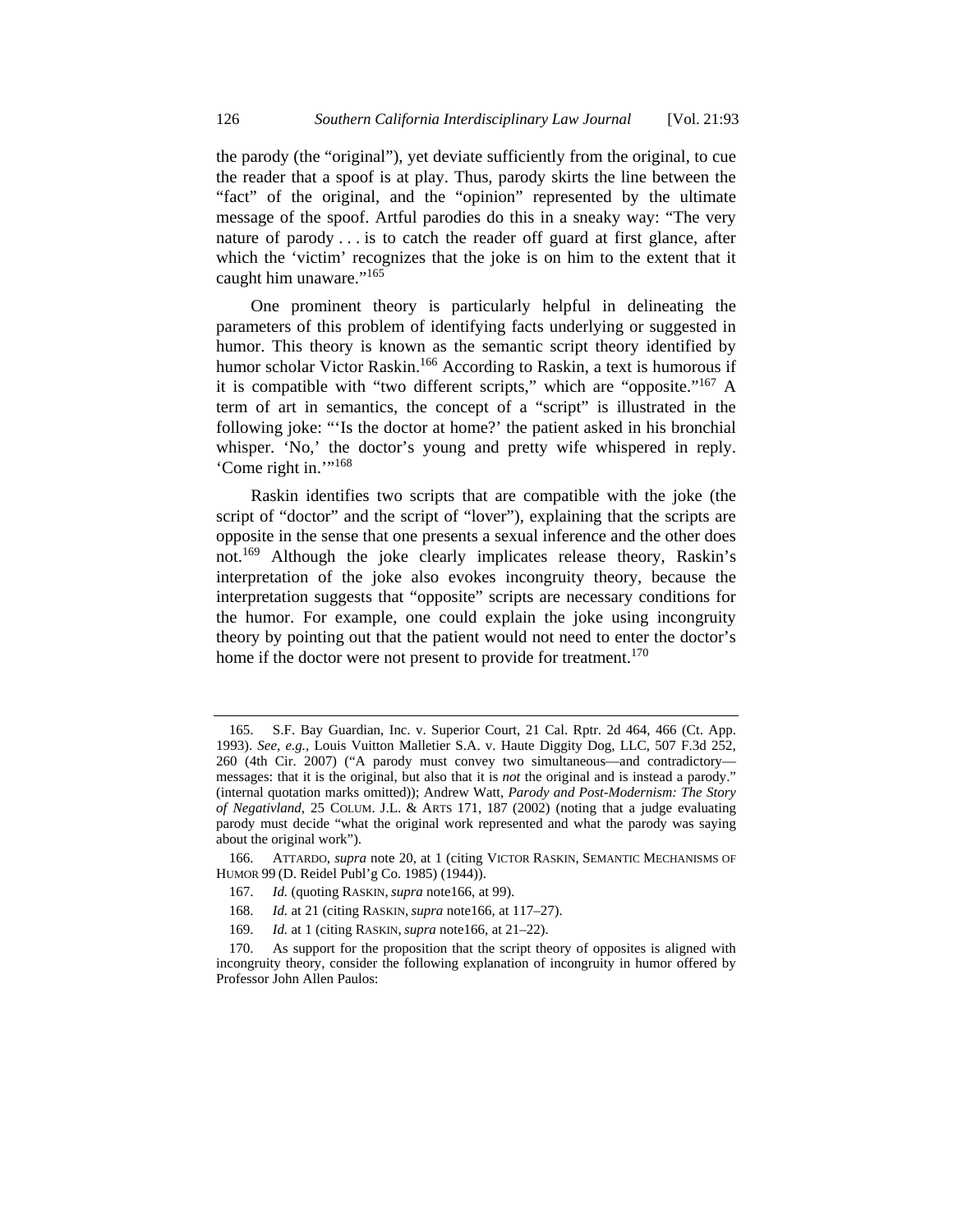Why do the opposite scripts present a problem for mining "facts" in a joke? The humor works only to the extent that there are two sufficiently plausible, dueling realities at play in the joke. As we hear the joke, we ponder whether the jokester really means to suggest that the doctor's wife wishes to have sex with the patient.

Having pointed out the significant amount of untruth present in humor, I acknowledge that humor often serves as a medium for providing a highly factual message. Indeed, humor sometimes pitches a potent message that speaks truth to power or could not otherwise be easily delivered in a serious way.<sup>171</sup> The tricky part is that this factual message is often covert: the nugget of truth may be hidden as a kind of time-release barb or embedded in an ambiguous joke that is subject to a considerable range of interpretations.172 In the doctor joke above, for example, one suspects that the true message is the doctor's wife's attempt at infidelity. But is this just a joke?

PAULOS, *supra* note 46, at 9.

*Id.* at 513 (internal citation omitted).

<sup>[</sup>A] necessary ingredient of humor is that two . . . incongruous ways of viewing something (a person, a sentence, a situation) be juxtaposed. In other words, for something to be funny, some unusual, inappropriate, or odds aspects of it must be perceived together and compared. We have seen that different writers have emphasized different oppositions: expectation versus surprise, the mechanical versus the spiritual, superiority versus incompetence, balance versus exaggeration, and propriety versus vulgarity.

 <sup>171.</sup> Salomone v. MacMillan Publ'g Co*.*, 411 N.Y.S.2d 105, 108 (Sup. Ct. 1978), *rev'd on other grounds*, 429 N.Y.S.2d 441 (App. Div. 1980) ("Laughter can soften the blows dealt by a cruel world, or can sharpen the cutting edge of truth."). Moreover, the actual humor in a communication may derive from its naughtiness in pointing out something hurtfully hurtful and true about an individual. In one study, scholars argued that the hurtfulness is capable of humor because of circumstances that allow it to operate as a benign violation of some sort of norm. *See* A. Peter McGraw & Caleb Warren, *Benign Violations: Making Immoral Behavior Funny*, 20 PSYCHOL. SCI. 1 (2010) (suggesting three conditions that can make a norm violation capable of humor: "(a) the presence of an alternative norm suggesting that the situation is acceptable, (b) weak commitment to the violated norm, and (c) psychological distance from the violation.").

<sup>172</sup>*. See* Maier, *supra* note 61, at 72 (explaining that humor operates in the realm of the ridiculous and "[b]ecause the ridiculous has only a limited logic, it is easy for us to take it lightly"). As Professor Kimberlianne Podlas thoughtfully explains, humor can act as a "Trojan Horse," which possesses "communicative abilities that serious commentary lacks." Podlas, *supra* note 83, at 511–12. She further explains:

<sup>[</sup>B]ecause a joke is subject to interpretation, it can disguise a comedian's true meaning. Depending on the context, the same comment can be funny or mean, insightful or inappropriate. As a result, it can be difficult to see where humor ends and ridicule begins. This provides a joke with a degree of insulation. Consequently, and somewhat ironically, humor enables one to make serious points that could not be made in a serious tone.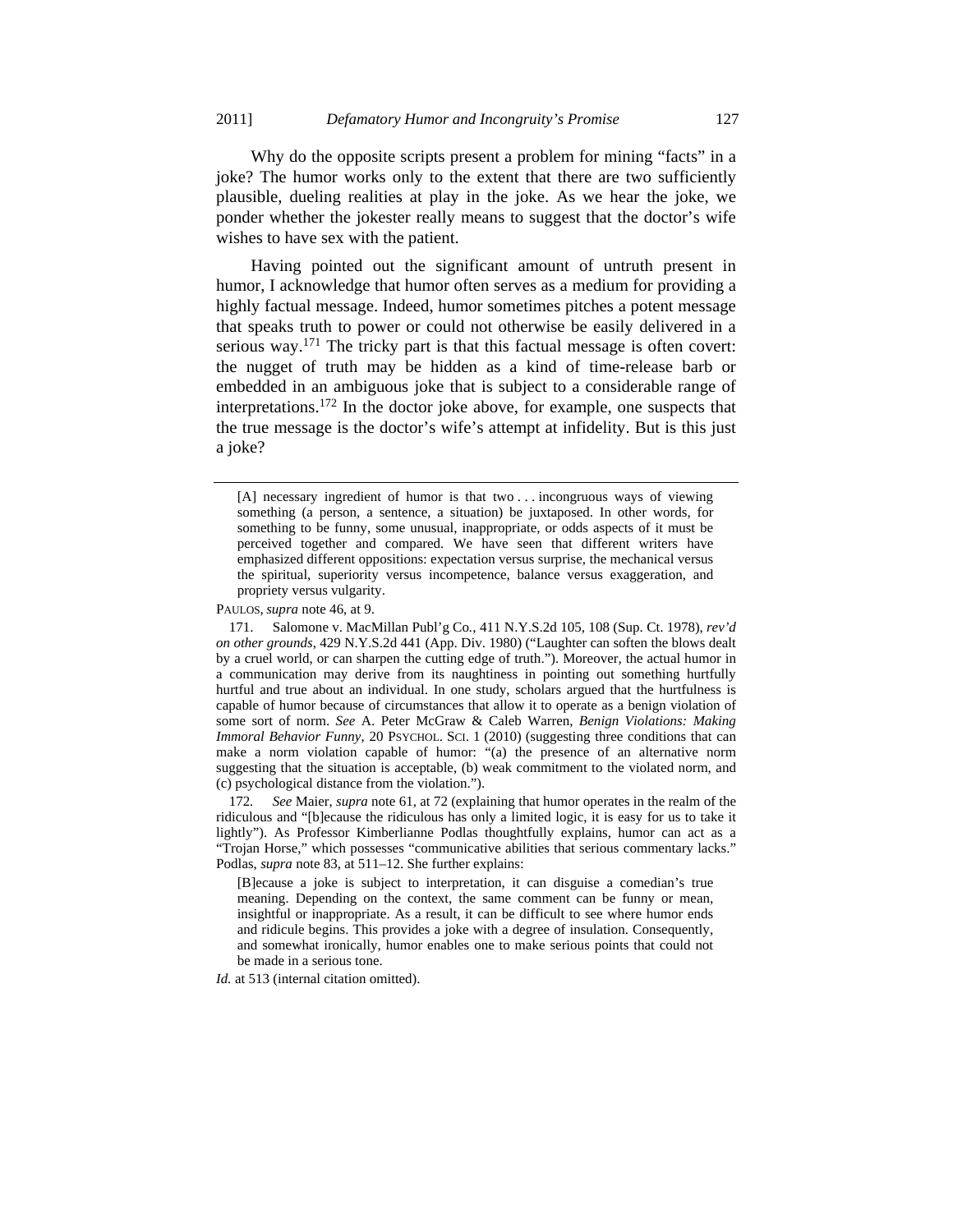Matters do not get any better if we cast aside this notion of humor's dueling scripts. Indeed, whether humor is in the picture or not, determining whether something is "a fact" invariably presents a metaphysical challenge. In some theoretical circles, even suggesting that hard "facts" exist in counterpoise to something like "values" is cause for a snicker.<sup>173</sup> Leaving that debate aside, one can see that some phenomena can comfortably be asserted as fact—"there are more people in China than in New Jersey ... Elvis Presley is dead ... the square root of eighty-one is nine"174—while other phenomena depend on questions of social construction that quickly muddy the characterization.<sup>175</sup> Although some humor does play off the first category of fact, humor often involves the latter category—which is difficult to characterize.

The philosophical challenges of defining "fact" are not unique to the humor context. Yet at least two reasons suggest that humor enhances the challenge. The first is humor's tendency to work by obfuscation, metaphor, and stealth.176 This is a point that Freud emphasized in his analysis of humor's connection with dreaming.<sup>177</sup> Freud hypothesized that both joking and dreaming work by analogy or allusion, thereby sidestepping logic and literal meaning in order to elude the censors of our conscious minds.<sup>178</sup> When operating in this context, humor works outside the bipolar world of fact/non-fact. Other times, of course, humor actually works within the realm of fact, albeit concealing or disguising its factual message. While the fact/opinion paradigm is better suited to this use of humor, the challenge is, nonetheless, great where the disguise is particularly effective or the apparently truthful message is ambiguous.

 <sup>173.</sup> Schauer, *supra* note 139, at 900 (observing that embracing a distinction between fact and value would "[i]n some circles . . . be an embarrassing thing to admit"). *See generally* HILARY PUTNAM, *The Collapse of the Fact/Value Dichotomy*, *in* THE COLLAPSE OF THE FACT/VALUE DICHOTOMY AND OTHER ESSAYS 7, 28–30 (2004) (arguing that something could be both a fact and a value—and that both share overlapping realms); MARTIN HEIDEGGER, BEING AND TIME 125 (Joan Stambaugh trans., SUNY Press 1996) (1927) (rejecting a distinction between facts and values).

 <sup>174.</sup> Schauer, *supra* note 139, 900–01(listing examples of facts).

 <sup>175.</sup> JOHN R. SEARLE, THE CONSTRUCTION OF SOCIAL REALITY 1–2 (Penguin Books 1996) (1995); Lawrence Lessig, *The Regulation of Social Meaning*, 62 U. CHI. L. REV. 943, 949 n.19 (1995) (reviewing various approaches to social meaning construction).

 <sup>176.</sup> *Cf.* FREUD, *supra* note 32, at 154.

 <sup>177.</sup> *Id.*

<sup>178</sup>*. Id.* (observing that the technique of jokes includes similar processes as "dreamwork": "the processes of condensation . . . displacement, representation by absurdity or by the opposite, indirect representation").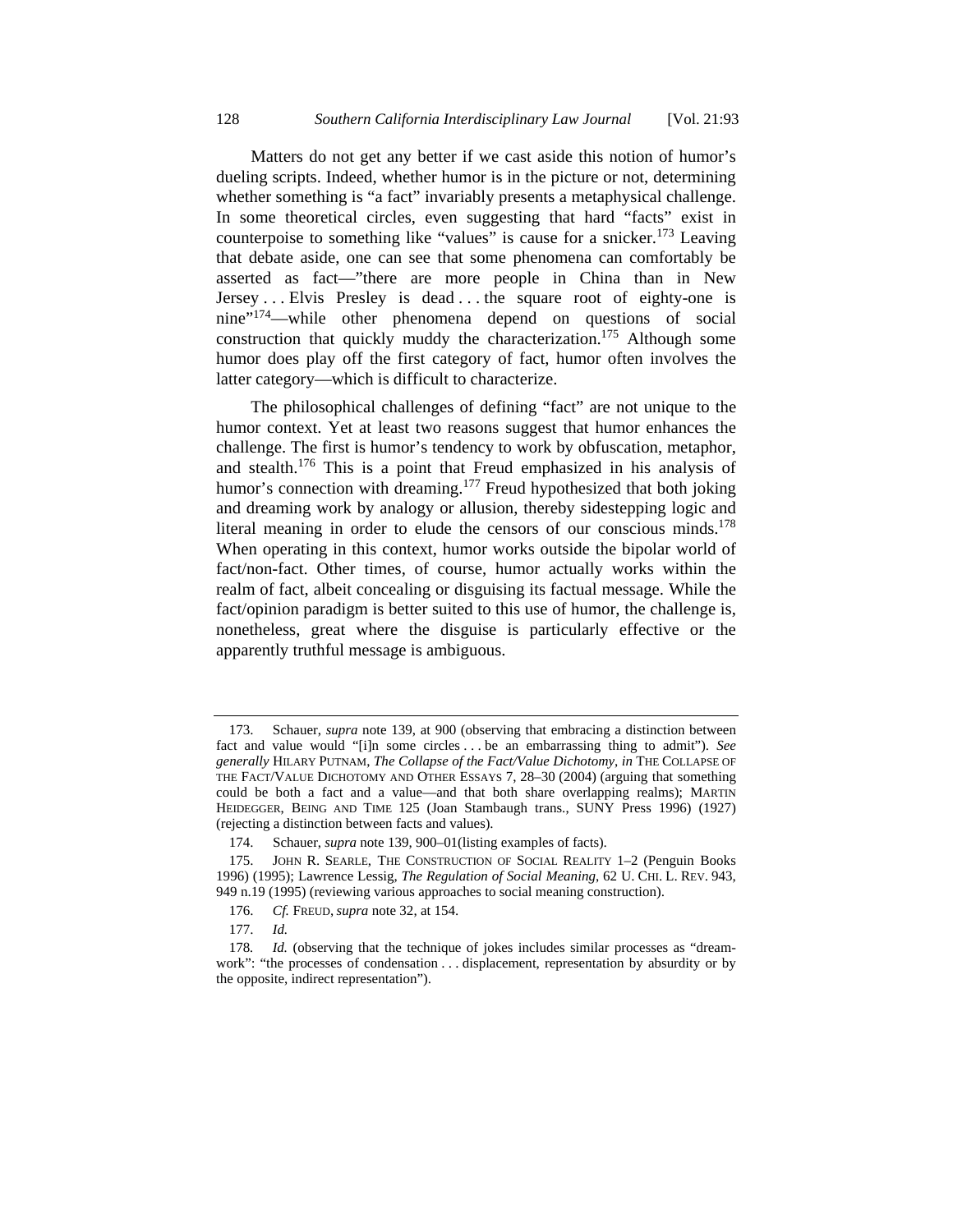A related challenge is humor's tendency to operate in socially contested areas. As Professor Lawrence Lessig explains, not all "facts" are created equal.179 Some facts work well within a First Amendment marketplace of ideas paradigm because of their ability to be verified in nature (such as the square root of eighty-one).<sup>180</sup> Others (such as the common characteristics of demographic groups or the personality strengths of an individual) are contingent on social definition.<sup>181</sup> For this latter category, a "fact" (such as what tasks women are best suited for doing in the workplace) depends on what society has to say about the matter.<sup>182</sup> Because of its unique ability to help individuals communicate about sensitive social topics, humor often crops up when those topics are discussed and—when it does so—can cause controversy that is not always susceptible to any precise factual litmus test.

Aside from general philosophical problems of defining "fact" in a humorous communication, one also encounters difficulties segregating fact from non-fact because of humor's dependence on the unique context in which it arises. What is funny in one social context may be tragic or sad in another. For example, we might be willing to laugh at slapstick depicting an unknown older woman who falls, but are aghast at such a depiction if we know the woman.<sup>183</sup> Classic interdisciplinary works on humor have explained that humorous subject matter must be "objective"—meaning that the recipient of a joke will not perceive it as funny if the recipient reacts to the subject matter subjectively by perceiving sympathy or other feeling. <sup>184</sup> This complex relationship between objective and subjective perceptions within humor makes the determination of "fact" even more problematic than it is outside the humor context. The complex relationship also highlights the limitations of the legal doctrine that focuses on a reasonable reader or fact finder. Because subjectivity plays a strong role in the perception and appreciation of humor, an objective reasonableness test is either inadequate for the matters it seeks to regulate or downright misguided.

 <sup>179.</sup> *See* Lessig, *supra* note 175, at 1036–37.

 <sup>180.</sup> *Id.* at 1037.

<sup>181</sup>*. Id.*

 <sup>182.</sup> *Id.* at 1036–37 (discussing how different facts fare differently in the idea marketplace).

 <sup>183.</sup> Maier, *supra* note 61, at 71.

 <sup>184.</sup> BERGSON, *supra* note 48, at 139; Maier, *supra* note 61, at 71 (explaining the connection between humor appreciation and lack of subjective feelings).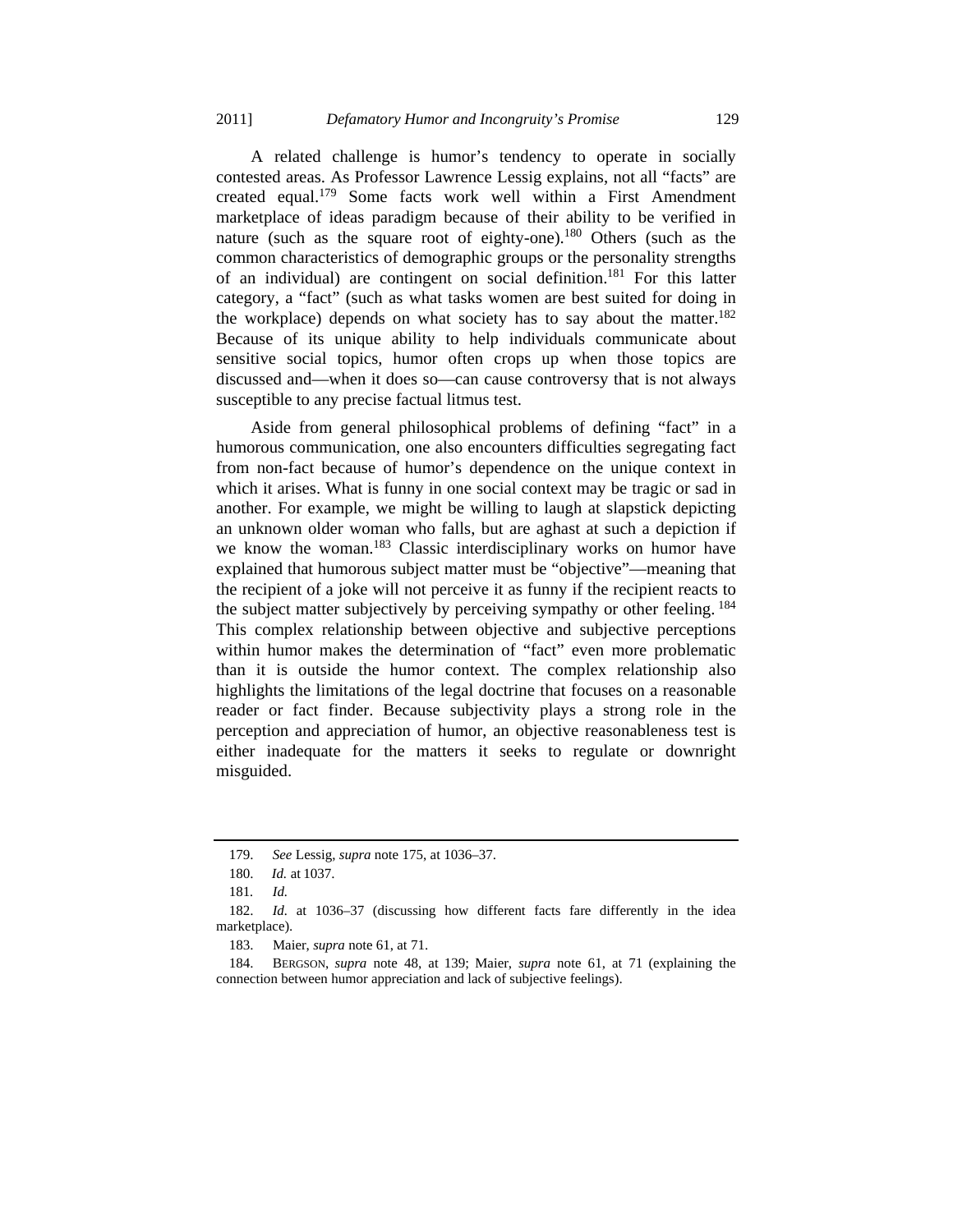One final reason why the fact/opinion distinction is problematic is that it sends arguably perverse incentives to humorists attempting to avoid defamation liability. The message of the fact/opinion distinction is that potential defendants wishing to avoid defamation damages judgments need to stay in the "opinion chute." So what can they do to ensure that? According to existing state common law and First Amendment doctrine, it is certainly helpful if they include as many outrageously false, hyperbolic, or vigorous epithets as possible to describe the object of the communication.<sup>185</sup>

Having pointed out these significant problems of deciding defamatory humor cases by reference to "facts," I do not advocate dropping the fact/opinion dichotomy altogether. Until another approach suggests itself, the deeply entrenched dichotomy provides the best starting point that we have for accommodating the important social values implicated in this type of litigation. My intention here is to expose the complexities inherent in the dichotomy and to suggest refining the law's approach to the dichotomy as much as possible. To that end, I turn now to the contributions of Australian courts. I follow that discussion with some upbeat thoughts about the promise of incongruity theory.

## D. AUSTRALIA'S CONTRIBUTION: AUSTRALIAN DEFAMATION LAW AND ITS LESSON FOR THE UNITED STATES

Australian cases have a two-fold importance for United States jokesters: (1) the Australian cases directly regulate those foreign humorists who cast their jokes into Australia's regulatory net, and (2) the Australian cases inform regulation in United States courts. While I use Australian experience in this article for the latter lesson, I advise those engaging in edgy humor—particularly on the Internet—to take note of Australia's farreaching regulation of defamation and to become familiar with its parameters.186 But as I say, my primary enterprise here is to use the

 <sup>185.</sup> *See* M. Kevin Smith, Note, *Constitutional Law—Satire, Defamation, and the Believability Rule as a Bar to Recovery—*Falwell v. Flynt*, 797 F.2d 1270 (4th Cir. 1986)*, 22 WAKE FOREST L. REV. 915, 915, 928–29 (1987) (reasoning that the focus on facts encourages speakers to increase intentional falsehoods to insulate themselves from defamation recovery). This problem of encouraging greater hyperbole or epithets likely operates most often in jokes laced heavily with superiority humor.

 <sup>186.</sup> One could also say, of course, that Australian defamation law calls for significant attention because—as a general matter—Australia is an important global partner for the United States. Even leaving aside the cultural and ideological kinship between the United States and Australia, Australia is economically and strategically important to the United States. The economic importance of Australia may not be readily apparent, since, despite signing a free trade agreement with Australia in 2004, the United States has received only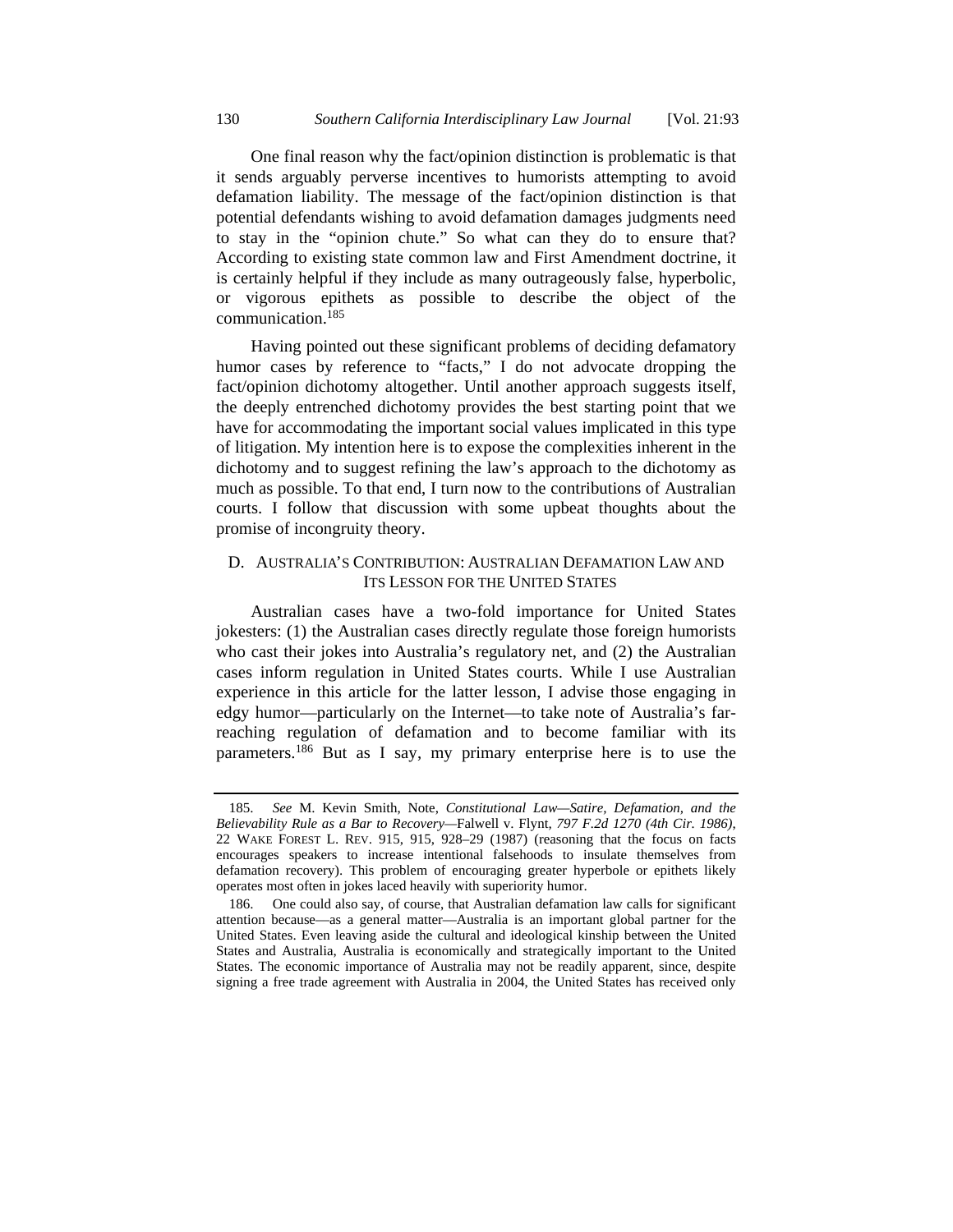Australian cases as a foil: to highlight qualities in the Australian case law from which United States courts might benefit or—alternatively—avoid.187

marginal direct benefit. *See* Chris Nyland & Russell Smyth, *Australian Roadmaps to Globalism: Explaining the Shift from Multilateralism to Imperial Preference*, *in* GLOBALIZATION IN THE ASIAN REGION: IMPACTS AND CONSEQUENCES 117, 119–20 (Gloria Davies & Chris Nyland eds., 2004). Nonetheless, the United States has a strong, indirect economic interest in Australia, given Australia's ties with key Asian trade players, like China, India, and Japan. *See* BRUCE VAUGHN, CONG. RESEARCH SERV., RL 33010, AUSTRALIA: BACKGROUND AND U.S. RELATIONS 16–18 (2008). These countries, for their part, rely on Australia for access to raw materials. *See id.* at 12. From the point of view of politics and international security, the United States also considers Australia (along with Japan) to be an important partner, given its shared democratic traditions and strategically significant geographic position near China and the Korean Peninsula. *See id.* at 8–9, 11–13.

 187. Comparative law is practically useful for expanding the horizons of law and treating similar legal problems that challenge multiple legal systems. *See generally* Laura E. Little, *Transnational Guidance in Terrorism Cases*, 38 GEO. WASH. U. INT'L L. REV. 1, 6–18 (2006) (reviewing reasons why use of transnational materials promotes good judging methodology and is consistent with the constitutional role of United States courts, even if only to demonstrate what does not transfer well to United States jurisprudence). What I advocate here is to pursue what Professor Vicki Jackson might call "engagement" with Australian law rather than "convergence" with Australian law. VICKI C. JACKSON, CONSTITUTIONAL ENGAGEMENT IN A TRANSNATIONAL ERA 11–12, 39, 71 (2010). In democratic countries where "the relative social, historical, and religious circumstances create a common ideological basis, it is possible to refer to a foreign legal system for a source of comparison and inspiration." Aharon Barak, *A Judge on Judging: The Role of a Supreme Court in Democracy*, 116 HARV. L. REV. 16, 110–11 (2002). Legal crossfertilization, or the borrowing of legal experiences, is common in practice in Commonwealth and former Commonwealth countries with common law systems. *Id.* at 114. *See, e.g.*, Mark C. Rahdert, *Comparative Constitutional Advocacy*, 56 AM. U. L. REV. 553, 554–62, 576–77 (2007) (favoring using comparative constitutional materials as persuasive authority and instruction on basic concepts such as liberty, equal protection, and privacy).

That is not to say that one should embark on the comparative enterprise lightly or with an inclination to make broad generalizations. *See* Annelise Riles, *Wigmore's Treasure Box: Comparative Law in the Era of Information*, 40 HARV. INT'L L.J. 221, 252–53 (1999) (questioning whether comparative law can function as a source of legal inspiration since more of the foreign law's context is left out than is included in a comparative analysis). One must be mindful that the more detailed the scale of the inquiry, the more likely one will encounter increased complication and more variables to take into account. *Id.* Such information overload can make real comparison at different levels of generality well-nigh impossible. *Id. See also* Teemu Ruskola, *Legal Orientalism*, 101 MICH. L. REV. 179, 190 (2002) (doubting whether some modern comparativists do more than try to confirm the universality of their legal system or to indict other legal systems for what they lack).

Mindful of the risks of the comparative law enterprise, I try to confine my look at Australian law to a search for ideas and lessons. I do note that Australia's and America's shared legal heritage in the English common law combined with its sometimes path-breaking High Court rulings makes Australia an intelligent source to look for tested legal innovation. That Australia's federal structure of government and judiciary largely resembles that of the United States indicates that America can learn much from the Australian laboratory. *See generally* Kathleen E. Foley, *Australian Judicial Review*, 6 WASH. U. GLOB. STUD. L. REV. 281, 290–91 (2007) (describing the operation of Australian judicial review and the powers of the Australian High Court). Since gaining its autonomy from the British appeals system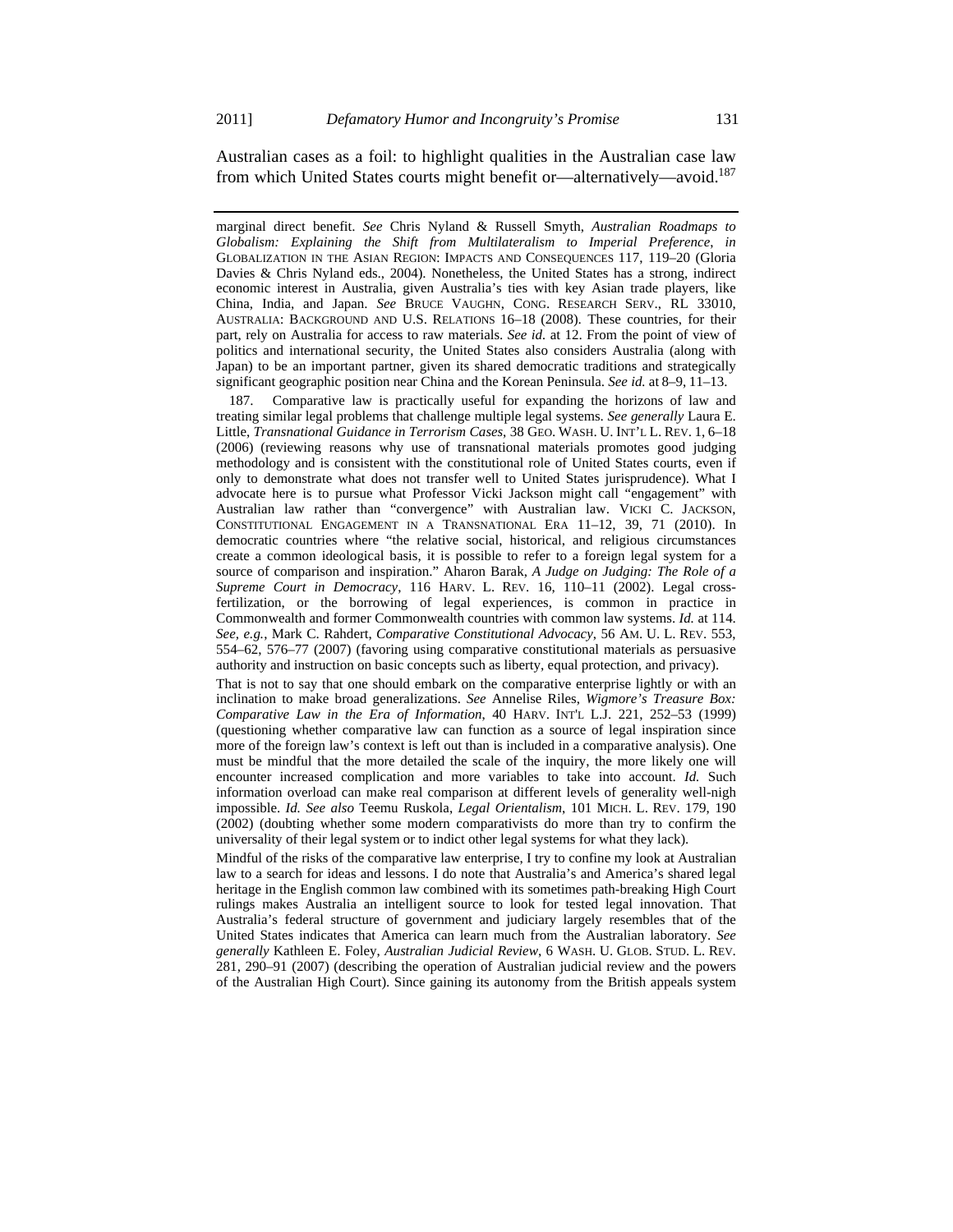To serve these goals, this section starts first with a description of Australia's regulatory tentacles within a global context. It next reviews general principles of Australia's speech protection and defamation law. Finally, it ends with an analysis of Australia's defamatory humor cases and their lessons for courts in the United States.

#### 1. Br-r-r-r: Australian Defamation Laws' Global Chill

For those concerned with possible exposure to defamation liability, Sydney rivals London for the reputation of "a town named sue."<sup>188</sup> Indeed, as long as twenty-five years ago, Sydney was dubiously honored as the "defamation capital of the world."189 While defamation practice in Sydney is particularly robust, $190$  other parts of the Australian court system enjoy similarly lively and significant defamation dockets.<sup>191</sup>

The impact is not limited to domestic defendants. In 2002, the High Court of Australia struck fear in the hearts of publishers throughout the world with its decision in *Dow Jones & Co. v Gutnick.*192 Applying a choice of law rule based on *lex loci deliciti* (law of the place of the tort governs), the High Court allowed a resident of the state of Victoria to proceed in a defamation action against Dow Jones for material uploaded onto the Internet in the United States. Uniform legislation enacted after the *Gutnick* decision left open liability exposure and uncertainties for foreign

in 1986, the Australian High Court has robustly reviewed cutting-edge legal issues, giving Australian law increasing relevance in a globalized world. *See id.* at 284, 305. Moreover, the two countries share deep-seated cultural values such as "almost strident egalitarianism, deep suspicion of authority, [and] laconic and even self-deprecating humour." *See* Michael Coper, *Three Good Things and Three Not-So-Good Things About the Australian Legal System*, INT'L ASS'N OF LAW SCHS. 2 (Oct. 17–19, 2007), http://www.ialsnet.org/meetings/enriching/coper.pdf.

 <sup>188.</sup> Sarah Lyall, *England, Long a Libel Mecca, Reviews Laws*, N.Y. TIMES, Dec. 11, 2009, at A1 (associating that name with London).

 <sup>189.</sup> Michael Newcity, *The Sociology of Defamation in Australia and the United States*, 26 TEX. INT'L L.J. 1, 11 n.46, 64 (1991). *See also* Andrew Hemming, *Is Defamation the 'Galapagos Islands Division' of the Australian Law of Torts?*, 11 U. NOTRE DAME AUSTL. L. REV. 84, 110–11 (2009) (stating that "[w]hether Sydney continues to wear the crown as the defamation capital remains an open question").

 <sup>190.</sup> Indeed, courts in Sydney have a special docket dedicated to defamation cases. *See*  David Levine, *Defamation Practice: Change and Reform*, Lawlink New South Wales (Mar. 16, 2001), www.lawlink.nsw.gov.au/lawlink/supreme\_court/ll\_sc.nsf/vwPrint1/SCO\_speech \_levine\_160301.

<sup>191</sup>*. See, e.g.*, ANDREW T. KENYON, DEFAMATION: COMPARATIVE LAW AND PRACTICE 2, 165–93 (2006) (describing detailed and well-developed defamation practice in Victoria).

 <sup>192.</sup> *Dow Jones & Co. v Gutnick* (2002) 210 CLR 575 (Austl.).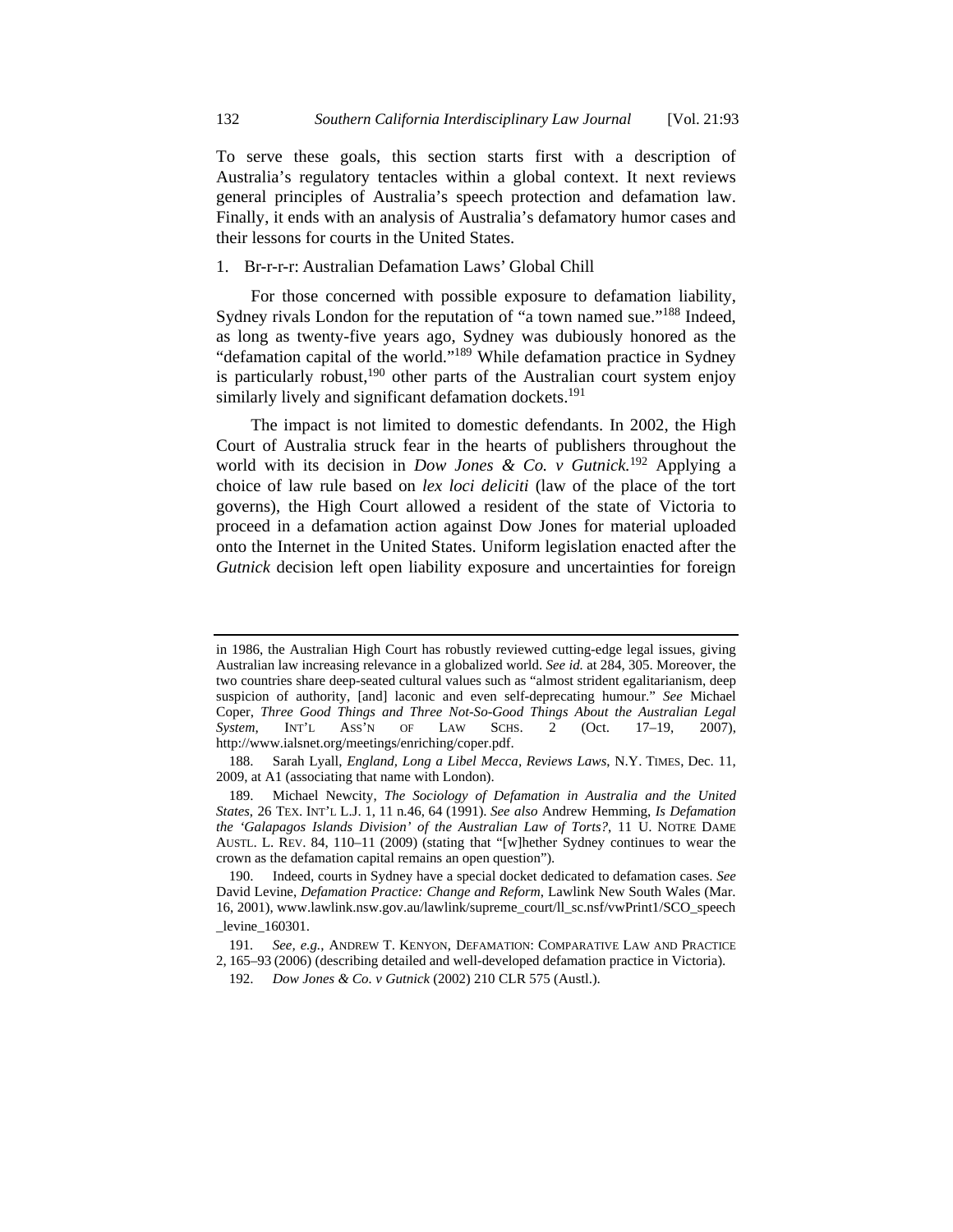defendants who publish material overseas<sup>193</sup>—thus maintaining significant incentives for libel tourism and potentially excessive self-censorship on the part of publishers.<sup>194</sup>

Australia continues to provide incentives for libel plaintiffs to file suit there because of its relatively plaintiff-friendly defamation laws, as well as personal jurisdiction and choice of law principles that allow extraterritorial application of Australian law on foreign defendants who make statements outside of Australia.<sup>195</sup> With Great Britain potentially responding to United States' libel tourism restrictions by making the country less hospitable to defamation plaintiffs,<sup>196</sup> Australia could take on even greater importance for those forum shopping for an attractive place to file a defamation suit. In its potential to chill the expression of humorists uploading materials from elsewhere in the world, Australian law requires attention.<sup>197</sup>

# 2. Australian Defamation Law: A General Overview

Australian judges and legal scholars are deeply self-critical of Australia's current defamation laws.198 Commenting on what he perceived

 194. Robilliard, *supra* note 193, at 193, 198 (explaining how a defendant with strict liability exposure—such as the case of defamation liability in Australia—will distort the level of precautions taken).

 195. Michelle A. Wyant, *Confronting the Limits of the First Amendment: A Proactive Approach for Media Defendants Facing Liability Abroad*, 9 SAN DIEGO INT'L L.J. 367, 393– 400 (2008) (explaining how the intersection of Australia's *lex loci delecti* choice of law rule and its recognition of a separate cause of action for each publication allows its defamation laws to have extraterritorial reach).

 196. Lyall, *supra* note 188 (describing Great Britain's serious consideration of such a legislative change).

 198. *See, e.g.*, Ruth McColl, *Forward* to PATRICK GEORGE, DEFAMATION LAW IN AUSTRALIA xv–xvi (2006) (stating that "Australian courts have resisted calls for the law of

 <sup>193.</sup> Belinda Robilliard, *Jurisdiction and Choice of Law Rules for Defamation Actions in Australia Following the* Gutnick *Case and the Uniform Defamation Legislation*, 14 AUSTL. INT'L L.J. 185, 193, 197–198 (2007) (discussing uncertainty and exposure for defamation defendants under uniform defamation legislation). The potential exposure from *Gutnick*, however, can easily be overstated. For example, liability was restricted to damages accrued within the state of Victoria, and principles of abuse of process limit plaintiffs' ability to file repeated lawsuits in multiple jurisdictions based on the same matter. *See, e.g.*, David Rolph, *The Message, Not the Medium: Defamation, Publication and the Internet in*  Dow Jones & Co. Inc. v. Gutnick, 24 SYDNEY L. REV. 263, 275 (2002) (discussing limitations on liability made possible under *Gutnick*).

 <sup>197.</sup> For a description of how a joke publication can result in a chilling foreign judgment on a U.S. newspaper, see Michael Socha, *Double Standard: A Comparison of British and American Defamation Law*, 23 PENN. ST. INT'L L. REV. 471 (2004) (describing the potential chilling effect of a defamation judgment against Dow Jones in British courts). For a discussion of the chilling effect of Australian defamation law for humorists within Australia, see Elizabeth Handsley & Robert Phiddian, *Political Cartoonists and the Law*, *in* COMIC COMMENTATORS 73–74 (Robert Phiddian & Haydon Manning, eds., 2008).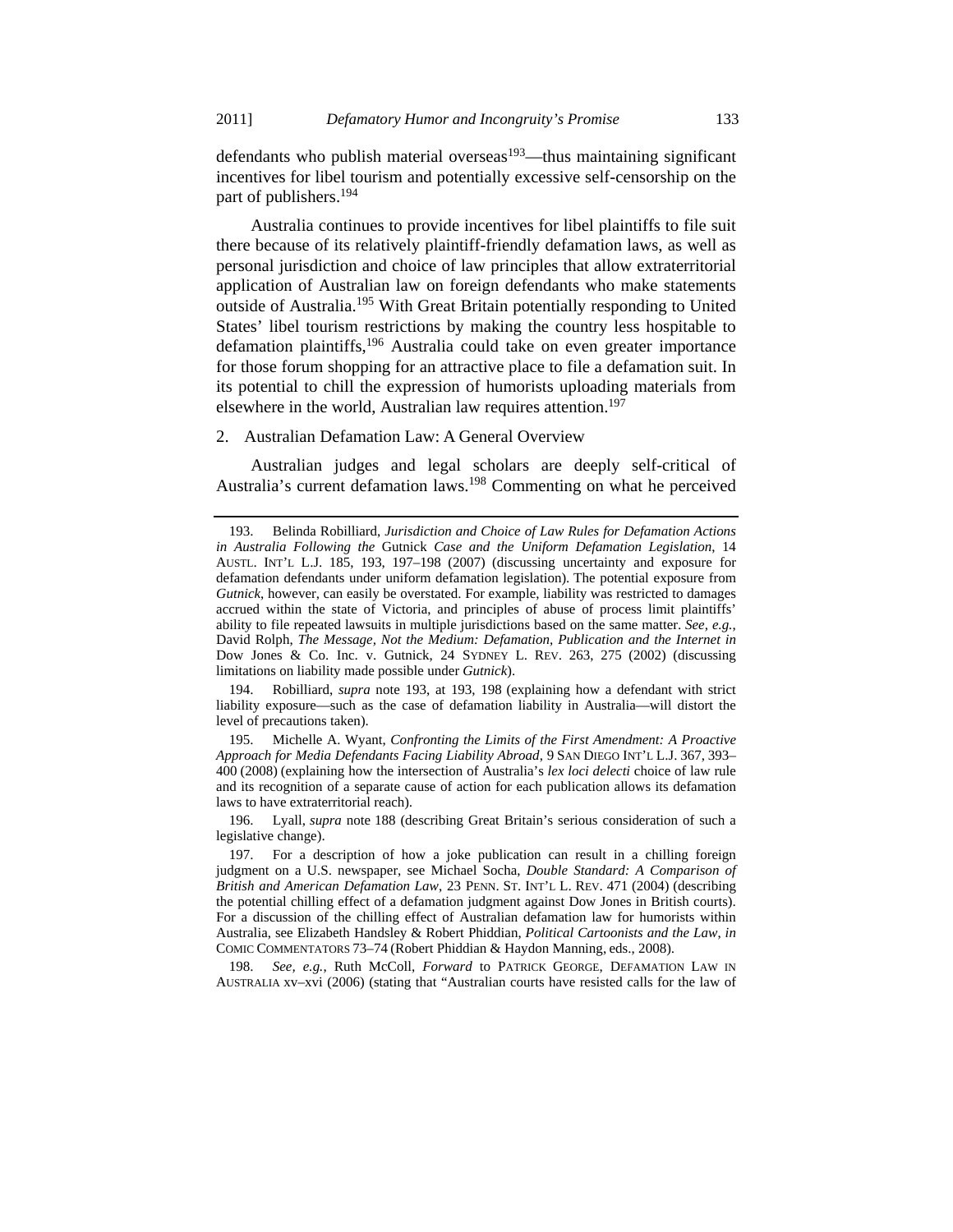as the unevolved status of Australian defamation law, one judge described it as the "Galapagos Island Division of the law of torts."199 He bemoaned defamation law's "esoteric customs," which perpetuate "distinctions between inferences upon inferences."200 While this description suggests a dismal prognosis for the future of Australian defamation law, others are more sanguine,<sup>201</sup> finding hope in the Uniform Defamation Laws enacted throughout the country in 2006.202

Perhaps the most salient feature of Australian defamation laws (for this Article's purposes) is their relative lack of constraint: they operate unfettered by any constitutional analogue to the First Amendment. Silence on free speech rights is not confined to that category of civil liberties, since the Australian Constitution reflects almost no mention of individual rights as a general matter.<sup>203</sup> Australian law's approach reflects a belief that social cohesion and public order should trump freedom of speech where speech might threaten a breach of the peace. <sup>204</sup>

defamation to adapt to the global . . . world"); Tony Fitzgerald, *Telling the Truth, Laughing*, 92 MEDIA INT'L AUSTL. 11, 16 (1999) (asserting that "[d]efamation law in Australia is in a mess"); Roger S. Magnusson, *Freedom of Speech in Australian Defamation Law: Ridicule, Satire and Other Challenges*, 9 TORTS L.J. 269, 272–74 (2001) (commenting on the "volatility" of defamation laws governing Australia's media); David Rolph, *Critique of the Uniform Defamation Act*, 16 TORTS L.J. 207, 247 (2008) (opining that Australian defamation law bears the hallmarks of historical accident, comparative neglect, and piecemeal reform).

 <sup>199.</sup> Justice David Ipp, *Themes in the Law of Torts*, 81 AUSTL. L.J. 609, 614 (2007). 200. *Id.*

 <sup>201.</sup> *See, e.g.*, Hemming, *supra* note 189, at 84 (maintaining that "conjuring up images of giant turtle and arcane procedures in relation to defamation is to indulge hyperbole and gives insufficient credit to" Australia's new uniform defamation laws).

 <sup>202.</sup> Paul Svilans, *The Uniform Defamation Laws*, (New South Wales Young Lawyers CLE Seminar Papers 2006) (reporting that most states and territories enacted the uniform law on January 1, 2006, and at that time the Northern Territory was expected to follow shortly thereafter).

 <sup>203.</sup> Magnusson, *supra* note 198, at 275 (maintaining that "constitutional protection in Australia confers no private rights, but operates as a limitation upon legislative and executive power" to ensure effective representational government).

 <sup>204.</sup> *See, e.g.*, Melinda Jones, *Free Speech Revisited: The Implication of* Lange *and* Levy, 4 AUSTL. J. HUM. RTS. 188, 203 (1997). A powerful example of the willingness of Australian regulators to restrict humor appears in a legislative committee report relating exemptions to the Australian racial vilification laws. The committee report expressed concern about the exemption from liability under the federal racial vilification act for communications for artistic purposes. *See* Judith Bannister, *It's Not What You Say but the Way That You Say It: Australian Hate Speech Laws and the Exemption of "Reasonable" Expression*, 36 FLA. ST. U. L. REV. 23, 33 (2008) (observing that in an artistic performance a "comedian can . . . tell blatantly racist jokes[,] . . . but those some [sic] jokes told by an ordinary citizen in a public place . . . could render him/her subject to civil proceedings"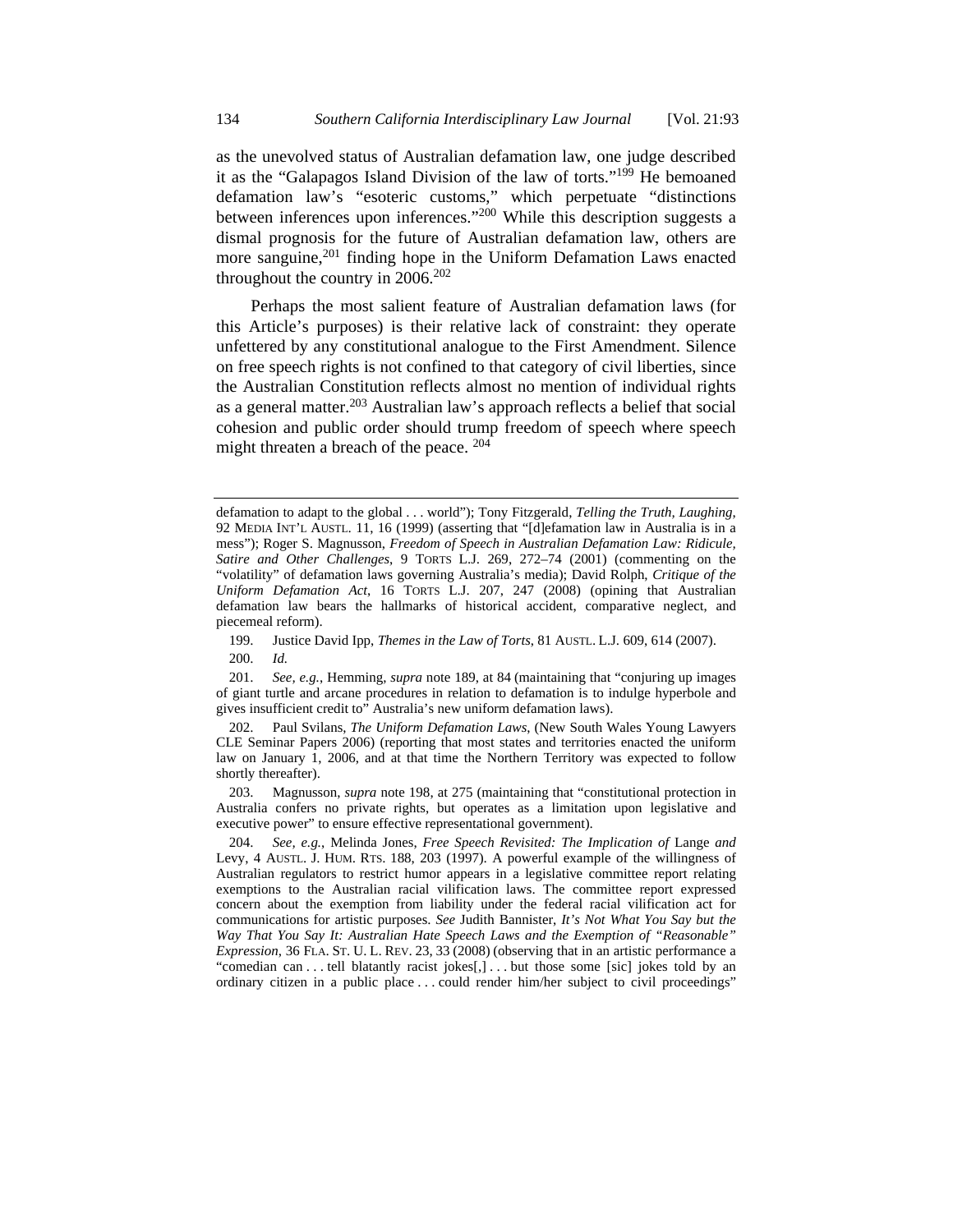Nonetheless, the Australian High Court has found an implied constitutional freedom of political communication.205 In language reminiscent of United States free speech rhetoric, the High Court cited the central role that political communication plays in the functioning of the representative government explicitly described in the written Australian Constitution.206 As originally articulated, the qualified freedom extends to protect public communications about politics.<sup>207</sup> Judges have been reluctant to protect the freedom rigorously, choosing instead to defer to legislative judgments and to decline opportunities to expand the categories of protected communications.208 Thus, communications within the ambit of

206. *Lange v Austl. Broad. Corp.* (1997) 189 CLR 520 (Austl.).

 207. *Id.* at 112. The High Court made clear that the freedom was unavailable if the plaintiff established that the publication was inspired by ill will or other improper motive. *Id.* at 117–18.

 208. James Stellios, *Using Federalism to Protect Political Communication: Implications from Federal Representative Government*, 31 MELB. U. L. REV. 239, 240, 245 (2007). The High Justices have said that free speech protections in Australia differ from those in the United States in that Australian protections protect only political discourse as "an indispensable element in ensuring the efficacious working of representative democracy and government[,]" not "freedom of expression generally as a fundamental human right." *Theophanous v Herald & Weekly Times* (1994) 182 CLR 104, 125 (Austl.). Another example of Australia's inclination to restrict this protection is federal and state racial vilification laws, at least some of which have been held to be an appropriate restriction on communications relating to political and governmental matters. *See* Bannister, *supra* note 204, at 26 (citing decisions of an Australian federal court as well as the Victoria Court of Appeal).

A possible exception to the High Court's inclination to read the scope of political communication restrictively is *Coleman v Power* (2004) 220 CLR 1 (Austl.), in which the High Court quashed the conviction of a political activist for using "threatening, abusive, or insulting words." *See* Adrienne Stone & Simon Evans, *Australia: Freedom of Speech and Insult in the High Court of Australia*, 4 INT'L J. CONST. L. 677, 678 (2006) (noting that the *Coleman* majority did not accept that the state may "mandate civility in political communication").

<sup>(</sup>citing S. LEGAL AND CONSTITUTIONAL LEGIS. COMM., REPORT ON RACIAL HATRED BILL 1994, MINORITY REPORT, at 6 (1995))).

 <sup>205.</sup> Under the Anglo-Australian approach adopted from the common law, this protection is accurately regarded as a freedom and not a right*.* See Douglas v. Hello! Ltd., [2005] EWCA (Civ) 595, [64] (Eng.), in which Justice Brooke discussed the freedom/right distinction. The distinction generally means that a citizen may be free to say what he or she likes, but does not have a protected right to do so. Under this freedom-based approach, existing laws such as those proscribing defamation or contempt of court provide robust constraints on speech, with protections like the implied freedom of political communications providing only a negative limitation on the laws rather than a positive right of Australians to converse about political or governmental matters. For a discussion of the ramifications of this negative conceptualization of the freedom, see Adrienne Stone, *The Comparative Constitutional Law of Freedom of Expression*, *in* RESEARCH HANDBOOK IN COMPARATIVE CONSTITUTIONAL LAW (Rosalind Dixon & Tom Ginsburg eds., publication forthcoming), *available at* http://papers.ssrn.com/sol3/papers.cfm?abstract\_id=1633231.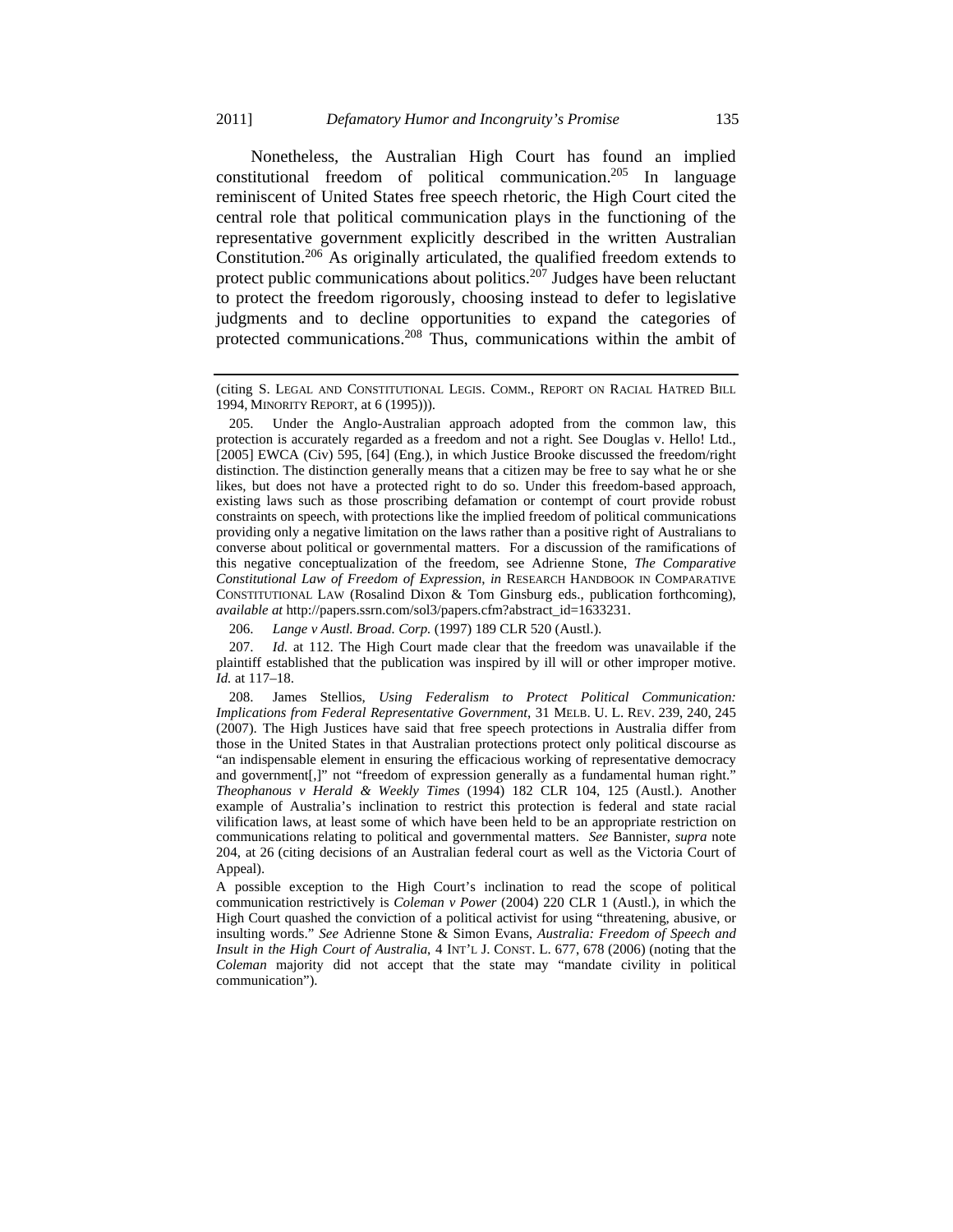Australian constitutional protection continue to include only those "that are somehow related to government and political matters."<sup>209</sup> Although the Australian High Court has adopted a variation of the American actual malice standard in such cases, an Australian defamation plaintiff must establish that the publication was "actuated by . . . ill will or other improper motive"<sup>210</sup> only after the defendant has asserted the privilege and established that the publication was reasonable.

As for free speech protection in the context of defamation, defamation law itself is thought to calibrate the appropriate balance between expressive freedom and reputation protection.<sup>211</sup> The law monitors this balance through the cause of action elements and a series of elaborate defenses. A look at the various definitions for "defamatory" appearing in Australian cases powerfully illustrates how this balance favors reputation more than United States law does.<sup>212</sup> First, a defamatory publication is one that "is calculated to injure the reputation of another, by exposing him to hatred, contempt, or ridicule."<sup>213</sup> A publication can also be defamatory where "it" tends to make the plaintiff be shunned and avoided . . . without any moral discredit" prompted by the plaintiff<sup>214</sup> or where it tends "to lower the plaintiff in the estimation of right-thinking [members of society generally.]"215 Also indicative of the plaintiff-oriented balance is the strict liability nature of the tort: "[A] defendant may be liable even though no

 <sup>209.</sup> William Buss, *Constitutional Words About Words: Protected Speech and "Fighting Words" Under the Australian and American Constitutions*, 15 TRANSNAT'L L. & CONTEMP. PROBS. 489, 494 (2006).

 <sup>210.</sup> *Lange v Austl. Broad. Corp.* (1997) 189 CLR 520, 574 (Austl.). *See* Wyant, *supra* note 195, at 388 (describing Australian rules and observing that a plaintiff under United States defamation laws would need to establish actual malice in every such case).

 <sup>211.</sup> DAVID ROLPH, REPUTATION, CELEBRITY AND DEFAMATION LAW 1 (2008) (stating that tort law "purports to strike a balance between freedom of speech and protection of reputation"). Some Australian judges have frankly questioned the value of freedom of expression and freedom of the press, particularly in media cases over the last fifteen years. *See*, *e.g.*, *Austl. Broad. Corp. v. O'Neill* (2006) 227 CLR 57, 114–16 (Judge Heydon); *Austl. Broad. Corp. v. Lenah Game Meats* (2001) 208 CLR 199, 300–09 (Judge Callinan); *Ballina Shire Council v. Ringland* (1994) 33 NSWLR 680 (Austl. (Judge Mahoney).

 <sup>212.</sup> PATRICK GEORGE, DEFAMATION LAW IN AUSTRALIA 154–55 (2006) (summarizing the common law definitions of defamatory, which are deemed unaffected by the Uniform Act).

 <sup>213.</sup> *Id.* (citing Parmiter v. Coupland, (1840) 151 Eng. Rep. 340 (Exch. of Pleas) 342).

 <sup>214.</sup> *Id.* (citing Youssoupoff v. MGM Pictures, Ltd., (1934) 1 T.L.R. 581 (EWCA) at 587 (Eng.)).

 <sup>215.</sup> *Id.* (citing Sim v. Stretch, (1936) 2 All E.R. 1237 at 1240 (Eng.)).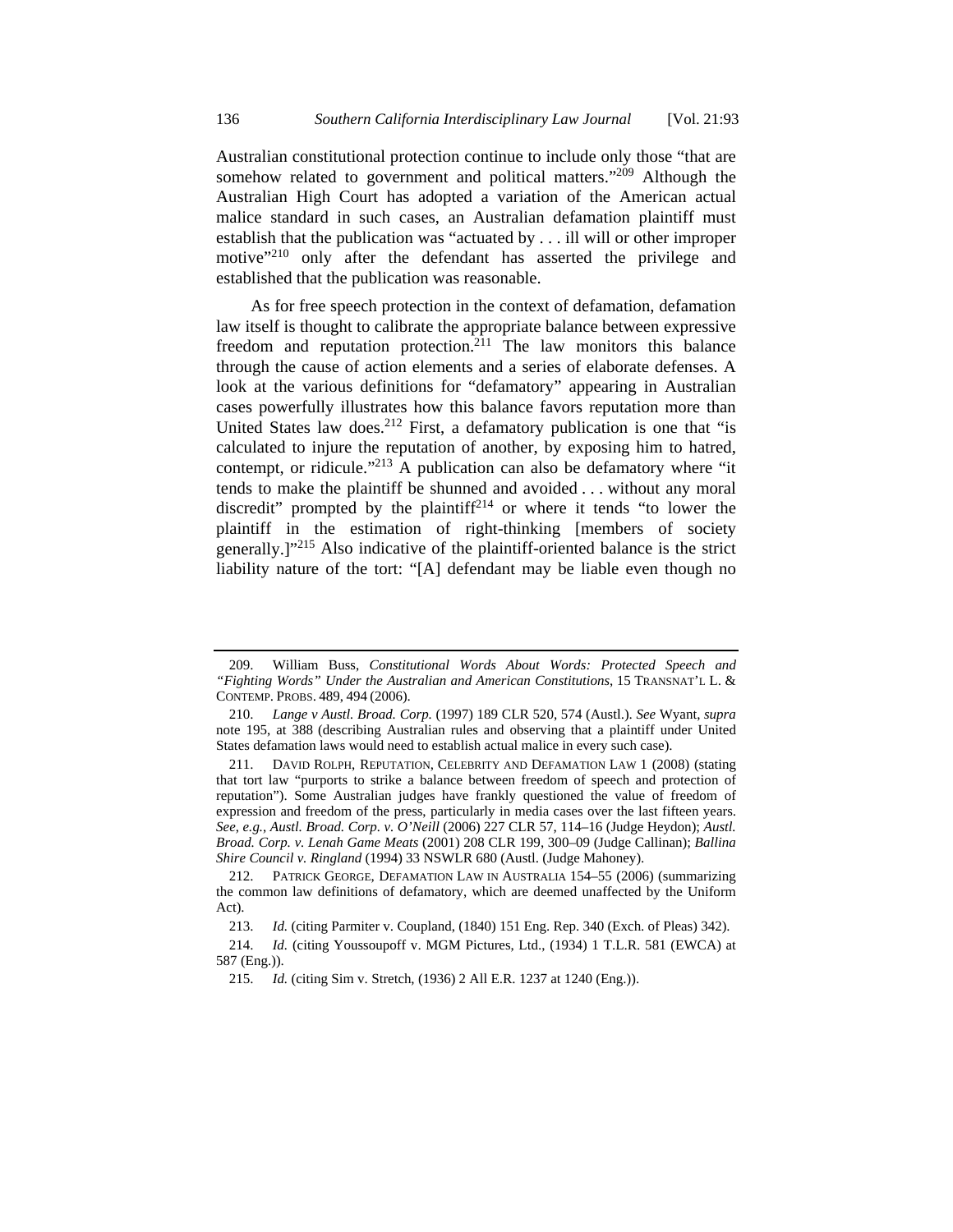injury to reputation was intended and the defendant acted with reasonable care . . . ."216

The free speech side of the balance is represented by elaborate defenses, set forth in detail in the Uniform Defamation Act.<sup>217</sup> Most pertinent here is the defense of "honest opinion"—which may in some cases protect opinion-based humor. Although the "honest opinion" defense substantially mirrors a preexisting defense from Anglo-Australian common law known as the defense of fair comment, defendants encountered substantial difficulty in successfully asserting the common law fair comment defense.<sup>218</sup> The current provision under the Uniform Act tries to broaden protections against expressions of comment or opinion, although it limits the defense to a "matter of public interest"<sup>219</sup> and circumstances where the opinion is based on material that is "substantially true or published on an occasion of absolute, qualified, or fair report privilege."<sup>220</sup> One can see that the privilege operates quite differently than the fact/opinion dichotomy in United States law; the honest opinion privilege is available under Australian law only if the opinion actually has a factual underpinning or is otherwise protected by another privilege.

Prior to the Uniform Defamation Act, the notion of a defamatory "imputation" was a key concept for a defamation plaintiff in certain Australian jurisdictions.<sup>221</sup> Pleading rules imposed on the plaintiff a duty to identify the precise defamatory meaning that one might impute to the

 <sup>216.</sup> Robilliard, *supra* note 193, at 193, 197–98 (discussing uncertainty and exposure for defamation defendants under uniform defamation legislation).

 <sup>217.</sup> *See Defamation Act 2005* (NSW) ss 24–33 (Austl.), *reprinted in* GEORGE, *supra* note 212, at 450–58.

 <sup>218.</sup> Andrew T. Kenyon, *Perfecting Polly Peck: Defences of Truth and Opinion in Australian Defamation Law and Practice*, 29 SYDNEY L. REV. 651, 680 (2007) (describing prior practice under the defense). *See also* Handsley & Phiddian, *supra* note 197, at 68–73 (discussing fair comment and honest opinion as these defenses pertain to political cartoons).

 <sup>219.</sup> Kenyon, *supra* note 218, at 680 (quoting Australia's uniform defamation law).

<sup>220.</sup> *Id.* (describing uniform defamation law and reforms the law sought to implement).

 <sup>221.</sup> The concept of an imputation was part of the cause of action for defamation in the largest source of defamation jurisprudence—New South Wales—and an important component of defamation codes in Queensland and Tasmania. *See, e.g.*, *Defamation Act 1974* (NSW). s 9 (Austl.) (earlier provision, now repealed, detailing the imputation requirement). Pleading particular imputations were less important in other Australian jurisdictions, where the communication as a whole—not the imputations contained within it—provided the cause of action. *See* GEORGE, *supra* note 212, at 142–49 (discussing variation in the requirement of pleading imputations across Australian jurisdictions). The word "imputation" appears in older United States materials as well, although it is not clear that spawned complex procedural requirements as it did in Australia.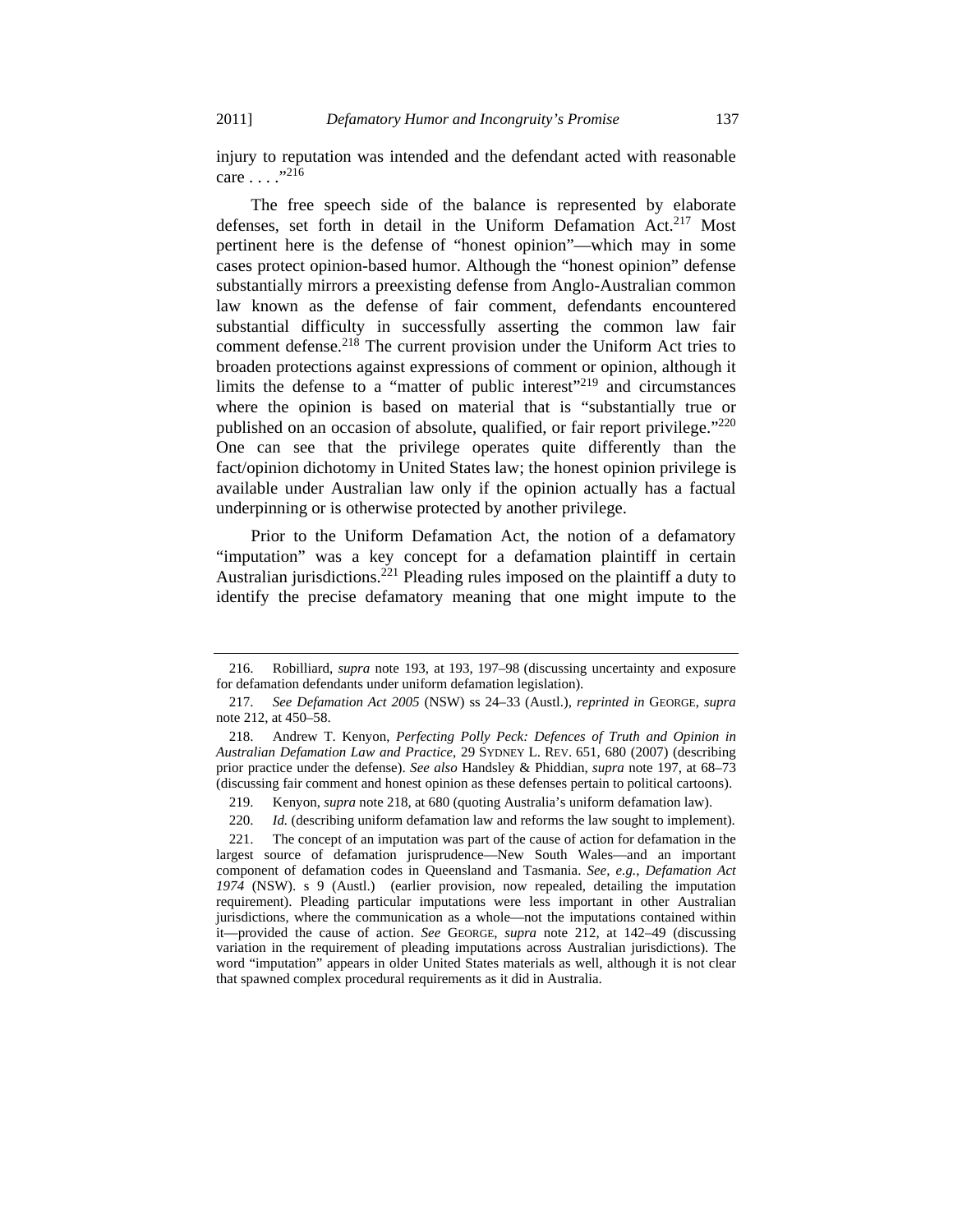defendant's communication.<sup>222</sup> Although the concept of an imputation would seem to have the salutary effect of crystallizing the precise point of controversy between the parties, the requirement multiplied complexities in litigating defamation cases and the Uniform Defamation Act omitted it. $223$ The imputation requirement nonetheless remains an important part of precedent, providing the vocabulary for conceptualizing how a communication might be understood as defamatory.

Interpretation of the defendant's communication is for the jury, which should evaluate whether the plaintiff's asserted imputations are reasonable under community standards.<sup>224</sup> Juries must follow the rule that the "defendant's *actual* intention (as opposed to what was *understood* to be his intention *from what he had published*) is irrelevant to the meaning in fact conveyed."225 Importantly though—for the purposes of humor cases—the jury must undertake its interpretative role in light of human discourse and expressive patterns. Reminiscent of the United States Supreme Court's "rhetorical hyperbole" exception to defamation liability, $226$  one Australian court explained:

[P]eople not unfrequently use words, and are understood to use words, not in their natural sense, or as conveying the imputation which, in ordinary circumstances, and apart from their surroundings, they would convey, but extravagantly, and in a manner which would be understood by those who hear or read them as not conveying the grave imputation suggested by a mere consideration of the words themselves.<sup>227</sup>

Similarly reminiscent of the United States Supreme Court's "vigorous epithet" exception to defamation liability, $228$  another line of Australian cases allows "vulgar abuse" to escape liability.<sup>229</sup> One commentator

 <sup>222.</sup> GEORGE, *supra* note 212, at 142.

 <sup>223.</sup> *Id.* at 149. It is, however, still considered good pleading practice for a plaintiff to particularize imputations upon which the plaintiff relies. *Id.*

 <sup>224.</sup> *O'Hara v Channel Seven Sydney Pty Ltd.,* [2007] NSWDC 81 (14 September 2007) [23–28] (Austl.) (discussing case law establishing that questions of interpretation as to allegedly defamatory material are questions for a jury). For a formula of this concept in the context of a classic humor case, see Donoghue v. Hayes, (1831) Hayes Ir. Exch. Rep. 265, 266 ("The whole question is, whether the jocularity was in the mind of the defendant alone, or was shared by the bystanders.").

 <sup>225.</sup> *Anderson v Mirror Newspaper Ltd. (No. 1)* (1986) 6 NSWLR 99 (Austl.).

 <sup>226.</sup> *See supra* notes 134–38 and accompanying text for further discussion of this exception.

<sup>227</sup>*.* Austl. Newspaper Co. v. Bennett, [1894] A.C. 284, 287 (Eng.).

 <sup>228.</sup> *See supra* notes 134–38 and accompanying text for further discussion of this exception.

 <sup>229.</sup> Magnusson, *supra* note 198.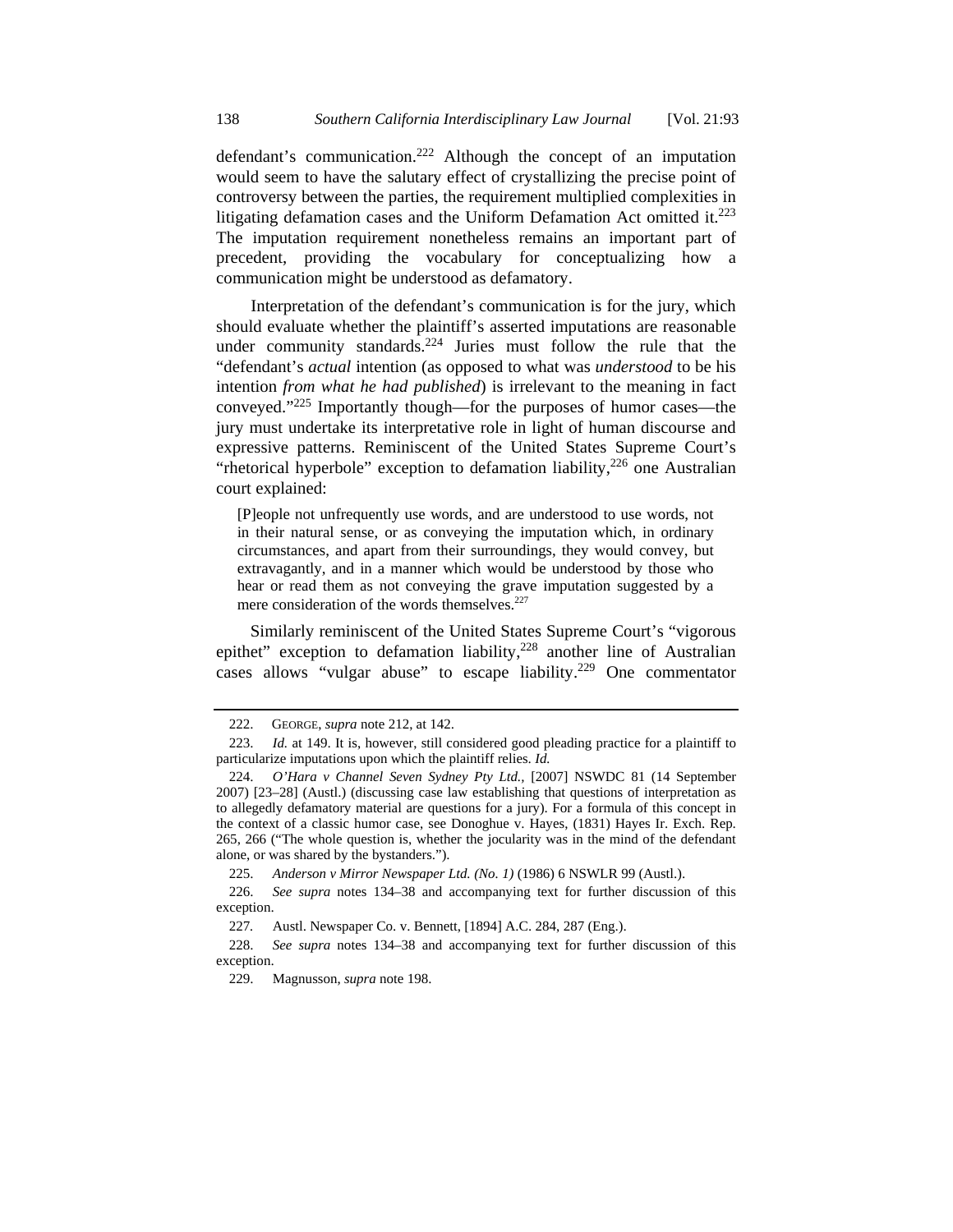explained that, "'[v]ulgar abuse' escapes liability not because it is nonsense or because it is vulgar, but frequently because it is so excessive, irrational and disproportionate that the imputations conveyed would not be taken seriously, and so cannot reasonably be said to arise."<sup>230</sup>

#### 3. Disparagement Versus Ridicule: Australian Defamatory Humor Cases

By evaluating whether a joke might suggest some unflattering fact about the plaintiff, Australian defamatory humor cases resemble their counterparts in the United States. Given Australia's greater emphasis on reputational interests, one might expect this parallel analysis to yield liability for Australian defendants more often than in the United States.<sup>231</sup> Interestingly, however, the cases do not really bear this out. What is a striking difference from the United States is Australia's continued commitment to defamation protection for plaintiffs who are simply exposed to ridicule, even where defendants' communications contains little, if anything, suggesting an unflattering fact. The ridicule test is conceptually distinct from the tests for defamatory meaning based on disparagement, because ridicule does not necessarily suggest to others that the ridicule's object (the plaintiff) possesses any characteristic, or has taken any action, that would lower others' esteem for the plaintiff.232 Although the "disparagement" versus "ridicule" labels are mine, Australian courts have occasionally explicitly described the distinction these labels represent.<sup>233</sup> The following examples of Australian defamatory humor decisions illustrate these various observations.

### a. Disparagement Cases

The broad sweep of Australia's defamation definitions, and its comparatively constrained protection of free speech values, suggest that

 <sup>230.</sup> *Id.* at 284.

 <sup>231.</sup> Seeing analytical overlap in approaches, I only partly embrace the position of Richard Creech, who concluded his comparative study of United States and Australian libel cases as follows: "In the end, the American and Australian approaches to the analysis of defamatory language appear to be irreconcilable, as each is the product of a different societal judgment regarding the relative worth of free speech compared to a person's reputational interest." Richard L. Creech, Dow Jones *and the Defamatory Defendant Down Under: A Comparison of Australian and American Approaches to Libelous Language in Cyberspace*, 22 J. MARSHALL J. COMPUTER & INFO. L. 553, 566 (2004).

 <sup>232.</sup> Magnusson, *supra* note 198, at 280.

<sup>233</sup>*. See, e.g.*, *Darbyshir v Daily Examiner Pty Ltd.* (Unreported, Supreme Court of New South Wales, Levine J, 29 August 1997) (Austl.) (discussing whether advertisement had an adverse reflection upon the reputation of the plaintiff or could hold her up to ridicule).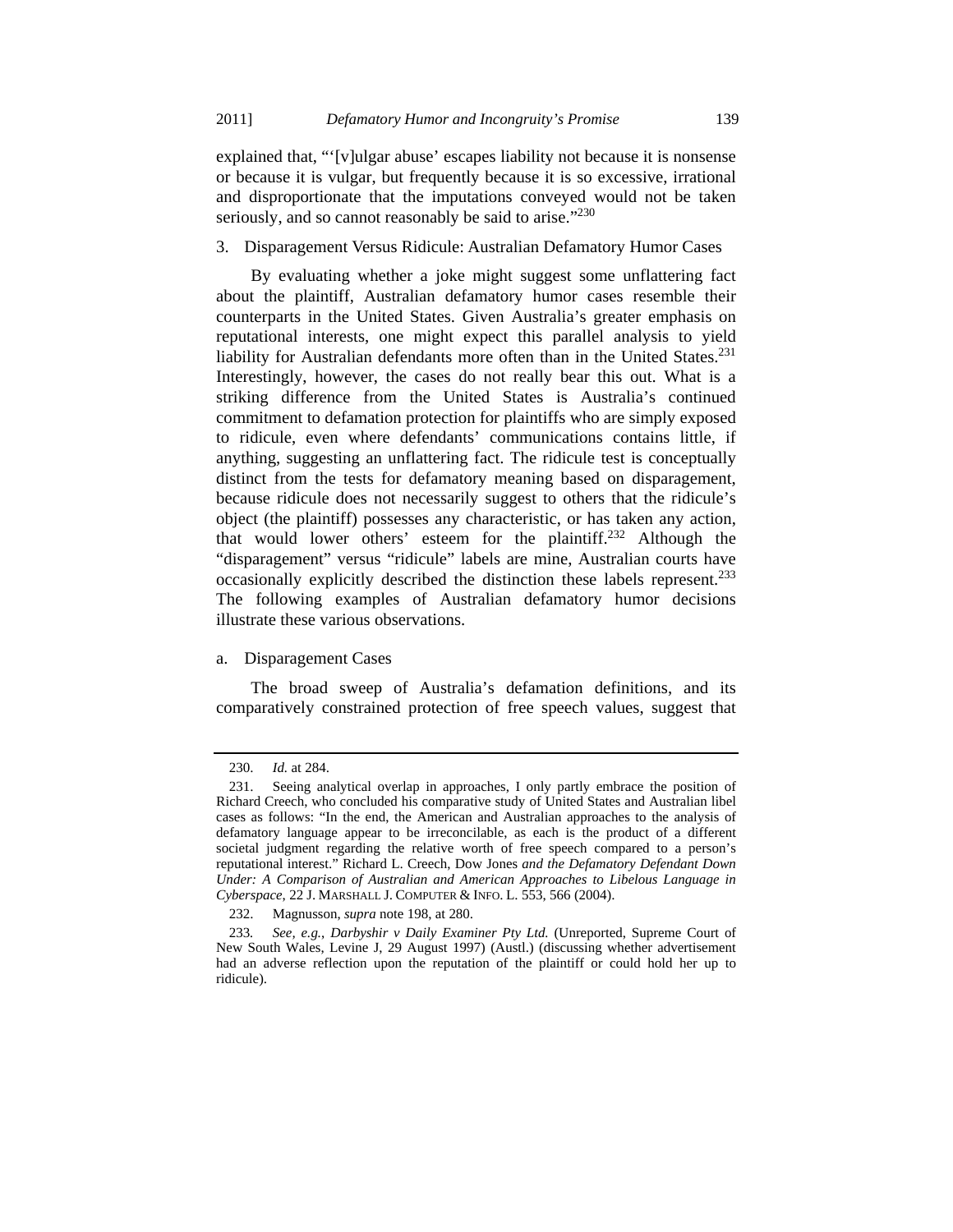Australian cases evaluating whether a joke amounts to disparagement would be far more protective of the plaintiff, and more restrictive of humor, than United States cases are. But the results are not so clear. Of the relatively small universe of Australian decisions dealing with defamatory humor,<sup>234</sup> many come out in favor of the jokester. For example, in *Seidler v. Fairfax*, an allegedly defamatory cartoon depicted a barren landscape containing austere, person-sized structures.235 Some of the structures were completely filled with a person being served sandwiches at the structure's front and excreting feces out the structure's back.<sup>236</sup> The cartoon's caption said "Harry Seidler Retirement Park."<sup>237</sup> The cartoon apparently sought to comment on "the dehumanizing . . . modernist architecture" of Australian architect Harry Seidler.<sup>238</sup> Seidler lost at the defamation trial about the cartoon because the jury found the requisite elements of a fair comment defense, including finding that the cartoon was an expression of opinion and that the opinion was based on "proper material for comment."239 The appellate court affirmed, despite Seidler's argument that the fair comment defense should be unavailable because the cartoon inaccurately suggested that he had designed a retirement park.<sup>240</sup> Explaining that the jury was free to find the retirement park reference to be fictitious, one appellate judge explained that a cartoon on a subject of public interest is "bound by its nature to traffic in exaggeration, caricature, allegory and fiction" and that the "ordinary reader would understand that cartoons are often not to be taken literally."241

 <sup>234.</sup> Since "humor" is not a legal category, I had to evaluate whether a particular defamation case presented an issue dealing with humor, rather than straightforward ridicule or some other expression with no comedic effect or intent. In one disparagement case filed by a federal election candidate, however, the defendant comedian formally asserted "humor" as a defense. Steve Larkin, *Court Jester: Mick Molloy to Use Humour as a Defence in Defamation Case*, SYDNEY MORNING HERALD, Apr. 27, 2010, http://www.smh.com.au/entertainment/court-jester-mick-molloy-to-use-humour-as-adefence-in-defamation-case-20100427-tp2i.html.

 <sup>235.</sup> *Seidler v Fairfax* [1986] Aust Torts Reports ¶ 80–002, 67,473–67,475 (Austl.).

<sup>236</sup>*. Id.* at 67, 475.

 <sup>237.</sup> *Id.* 

 <sup>238.</sup> John McCallum, *Comedy and Constraint: Lenny Bruce, Bernard Manning, Pauline Pantsdown and Bill Hicks*, *in* SERIOUS FROLIC: ESSAYS ON AUSTRALIAN HUMOUR 202, 215 (Fran De Groen & Peter Kirkpatrick eds., 2009).

 <sup>239.</sup> *Seidler v Fairfax* [1986] Aust Torts Reports ¶¶ 80–002, 67,475 (Austl.).

<sup>240</sup>*. Id.*

 <sup>241.</sup> *Id.* at 67,476. One might argue that the reasoning here is contradictory: on one hand the court says that the cartoon is not to be taken literally, and on the other hand the court suggests that it is a serious comment (the fair comment defense acknowledges that the communication can make a literal, defamatory suggestion about the plaintiff). The bottom line, however, was a humor-protecting result. *See generally Austl. Broad. Corp. v Hanson*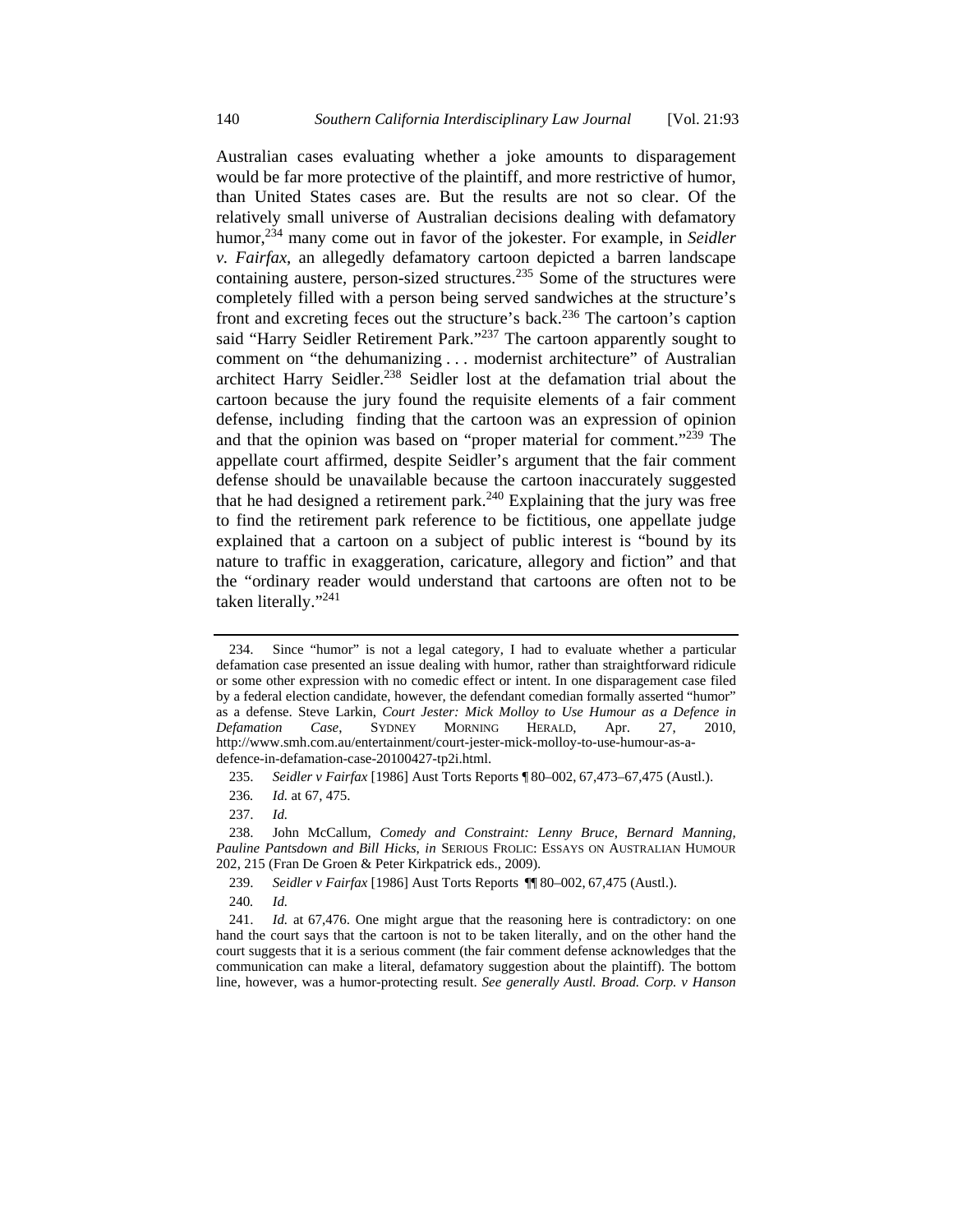nor would inspire anyone to shun or avoid the plaintiff.<sup>244</sup>

The court reached a similarly humor-friendly result in *Coleman & Anor v. John Fairfax Publications Pty Ltd.,* an action brought by a coach in Australia's National Rugby League for an article that blamed the team's poor results on the coach's "being put in child care as a toddler."242 The article quoted a "psychologist" as saying the coach's "somewhat fractured relationship with his mother as a child hasn't provided him with adequate communication and intimacy skills."243 Rejecting the defamation claim, the court reasoned that a reasonable reader would find nothing in the article's contents "to be taken seriously," adding that the article was "self-evidently absurd" and simply a "joke" that neither conveyed anything "disparaging,"

The humor-protecting orientation guiding *Coleman* and *Seidler* appears in other disparagement cases as well.<sup>245</sup> I note, however, that four

 The British case, Berkoff v. Burchill [1997] E.M.L.R. 139 (U.K.), a case which strongly influenced Australian defamation cases, is also aligned with the type of result one would likely see in the United States. In that case, a journalist described Steven Berkoff, an actor and director, as follows: "Film directors, from [Alfred] Hitchcock to [Steven] Berkoff, are notoriously hideous-looking people . . ." and in a review of Frankenstein, she described the new look for the monster, stating, "it's a lot like Stephen [sic] Berkoff, only marginally better looking." *Id.* at 141. In oft-quoted language, one judge stated: "Many a true word is spoken in jest. Many a false one too. But chaff and banter are not defamatory, and even serious imputations are not actionable if no one would take them to be meant seriously." *Id.*  at 152 (Millett, L.J., dissenting). He added:

The line between mockery and defamation may sometimes be difficult to draw. When it is it should be left to the jury to draw it  $\dots$ . A decision that it is an actionable wrong to describe a man as "hideously ugly" would be an unwarranted

<sup>[1998]</sup> QCA 306 (28 September 1998) (Austl.); McCallum, *supra* note 238, at 215 (contrasting *Seidler* with a case in which the court was more hostile to the humor).

 <sup>242.</sup> *Coleman v John Fairfax Publ'ns Pty Ltd.* [2003] NSWSC 564 (25 June 2003) [Appendix A] (Austl.).

 <sup>243.</sup> *Id.*

 <sup>244.</sup> *Id.* at [22]–[23].

<sup>245</sup>*. See, e.g.*, *Falkenberg v Nationwide News Pty Ltd.* (Unreported, Supreme Court of New South Wales, Levine J, 16 December 1994) 3–4 (Austl.). The *Falkenberg* plaintiff sued over a Gary Larson "The Far Side" cartoon captioned "Graffiti in Hell," which depicted the devil in a rage because of the apparently sweet picture and statement "Satan is a warm and tender guy" written on the wall. *Id.* at [2]. The wall also had the following written: "For a pleasant conversation call Satan 5551232." *Id.* This, it turned out, was the phone number for plaintiffs, Daniel and Rosemary Falkenberg, who received many phone calls from readers who saw the cartoon in an Australian newspaper. *Id.* at [2]. These plaintiffs asserted four imputations based on the premise that they are akin to a devil who tries to attract telephone conversations. *Id.* at [2]. The court concluded that it was incapable of defaming Rosemary because the devil is depicted as a woman. *Id.* at [7]. As for Daniel, the court also determined that the cartoon was not capable of conveying the imputations. *Id.* at [8]. The court added that the appropriate test is "the ordinary reasonable reader, knowing the relevant facts and not what must have been a great deal of weird people who merely called the telephone number." *Id*.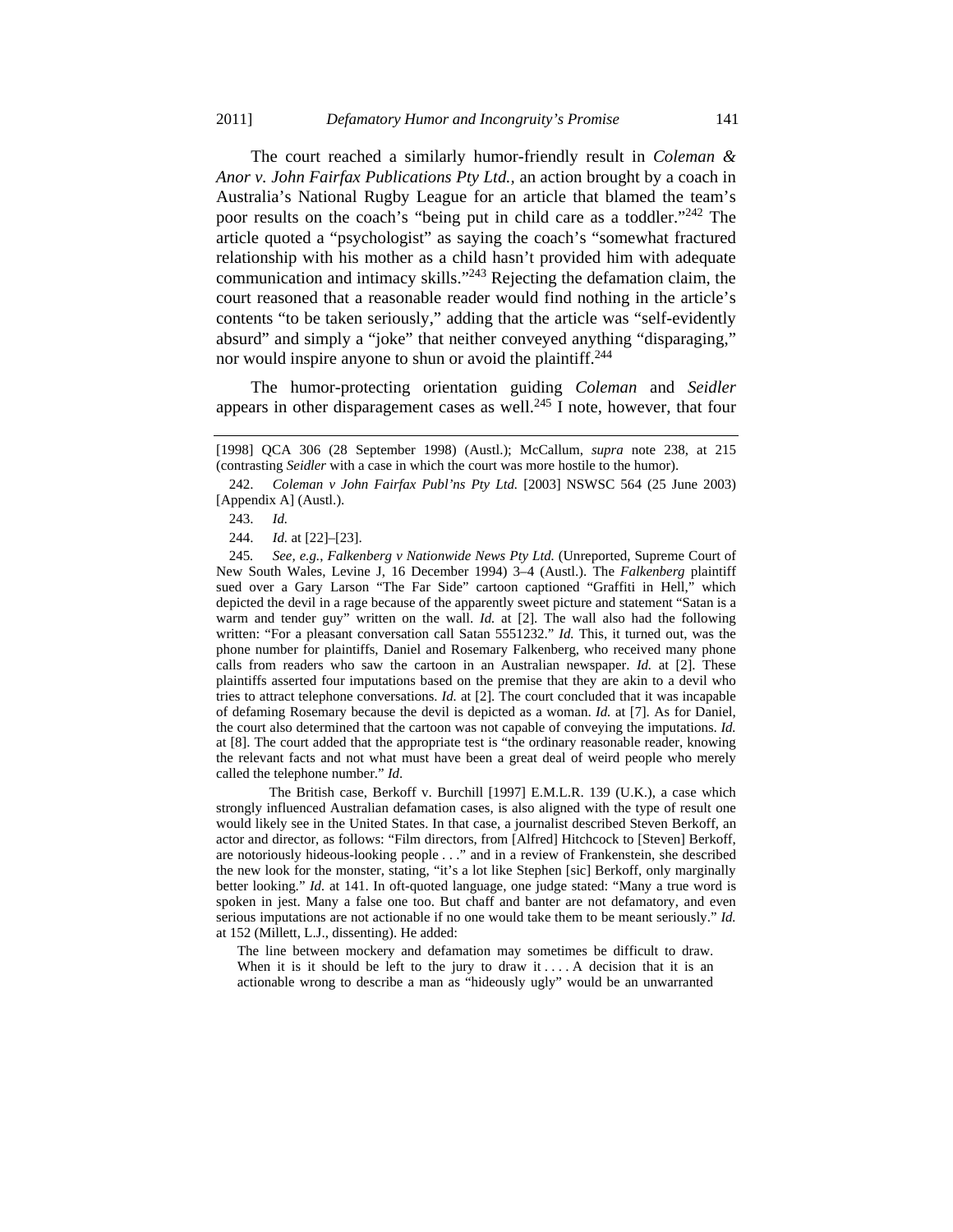defamation cases arising from disparagement humor come out the other way—in support of the plaintiff. Nonetheless, the facts in two of the four cases so strongly support a plaintiff's win that one would expect a similar result in the United States.<sup>246</sup> Importantly, both cases reckon forthrightly

*Id.* at 153. *See also* John v. Guardian News & Media Ltd*.*, [2008] EWHC (QB) 3006, [47] (Eng.) (following *Berkoff*, a court in Great Britain concluded that a mock "diary entry" by Singer Sir Elton John was a form of teasing that could not be reasonably read to contain a serious allegation).

 246. One case, *Entienne Pty Ltd. v Festival City Broad. Pty Ltd.* (2001) 79 SASR 19 (Austl.), was based on a parody weather report in which the radio host referred to a local street as a place to score drugs and referred to a "flash man" (a term used to refer to a drug peddler) on the street. Although considerable media reports had stated that the street was indeed a place to buy drugs, the tone of the parodied weather report was jocular. Allegedly unbeknownst to the radio host, the street did have a gelateria known as "Flash Gelateria." The owner of the store sued. *Id.* at 24. The *Entienne* trial judge held that "a reasonable listener . . . would be fully aware that the whole program intended to be and was a comic program of complete nonsense. The only part of the program which makes sense is the initial giving of the temperature." *Id.* at 25. The appellate court agreed that the general presentation was intended to be "a comic, nonsensical spoof." *Id.* at 29. Nonetheless, the appellate court allowed the appeal, noting that the segment was "built on a substratum of fact." *Id.* at 31. Although clearly a parody, the court concluded, the skit "incorporated factual material" and conveyed the imputation that the plaintiff was indeed a drug dealer. *Id.* The second case, *Darbyshir v Daily Examiner Pty Ltd.* (Unreported, Supreme Court of New South Wales, Levine J, 29 August 1997) [2] (Austl.), concerned a spoof advertisement about a plaintiff who practiced law. The plaintiff submitted imputations stating that the ad conveyed the impression that as a lawyer, she was an unprincipled, predatory vulture. *Id.* at [2]. The Supreme Court of New South Wales rejected the argument that advertisement was incapable of being defamatory because it was a "joke." *Id.* at [10]. The court emphasized that even if it was clearly a joke, the advertisement was still capable of holding plaintiff up to ridicule and could thus adversely reflect on the plaintiff's reputation. *Id.* 

Two other cases present harder calls for predicting how a court in the United States would come out given the same facts. In one, *McGuiness v J. T. Publ'g Austl. Pty Ltd.* [1999] NSWSC 471 (21 May 1999) (Austl.), the defendant's parody insinuated that the plaintiff would relish "emptying his service revolver into another" and the court concluded this had a disparaging ring. *Id.* [8]. In the second case, *Cornes v Ten Grp. Pty Ltd.* [2011] SASC 104 (5 July 2011) [1]–[2] (Austl.), the plaintiffs brought a defamation action on the basis of a comment by a talk show interviewer during an interview of a footballer. After discussion of the footballer's sex life and relationship with an actress, the interviewer discussed the plaintiff's praise of the footballer and stated: "And apparently you slept with her, too." *Id.* at [4].

restriction on free speech. And if a bald statement to this effect would not be capable of being defamatory, I do not see how a humorously exaggerated observation to the like effect could be. People must be allowed to poke fun at one another without fear of litigation. It is one thing to ridicule a man; it is another to expose him to ridicule. Miss Burchill made a cheap joke at Mr. Berkoff's expense; she may thereby have demeaned herself, but I do not believe that she defamed Mr. Berkoff.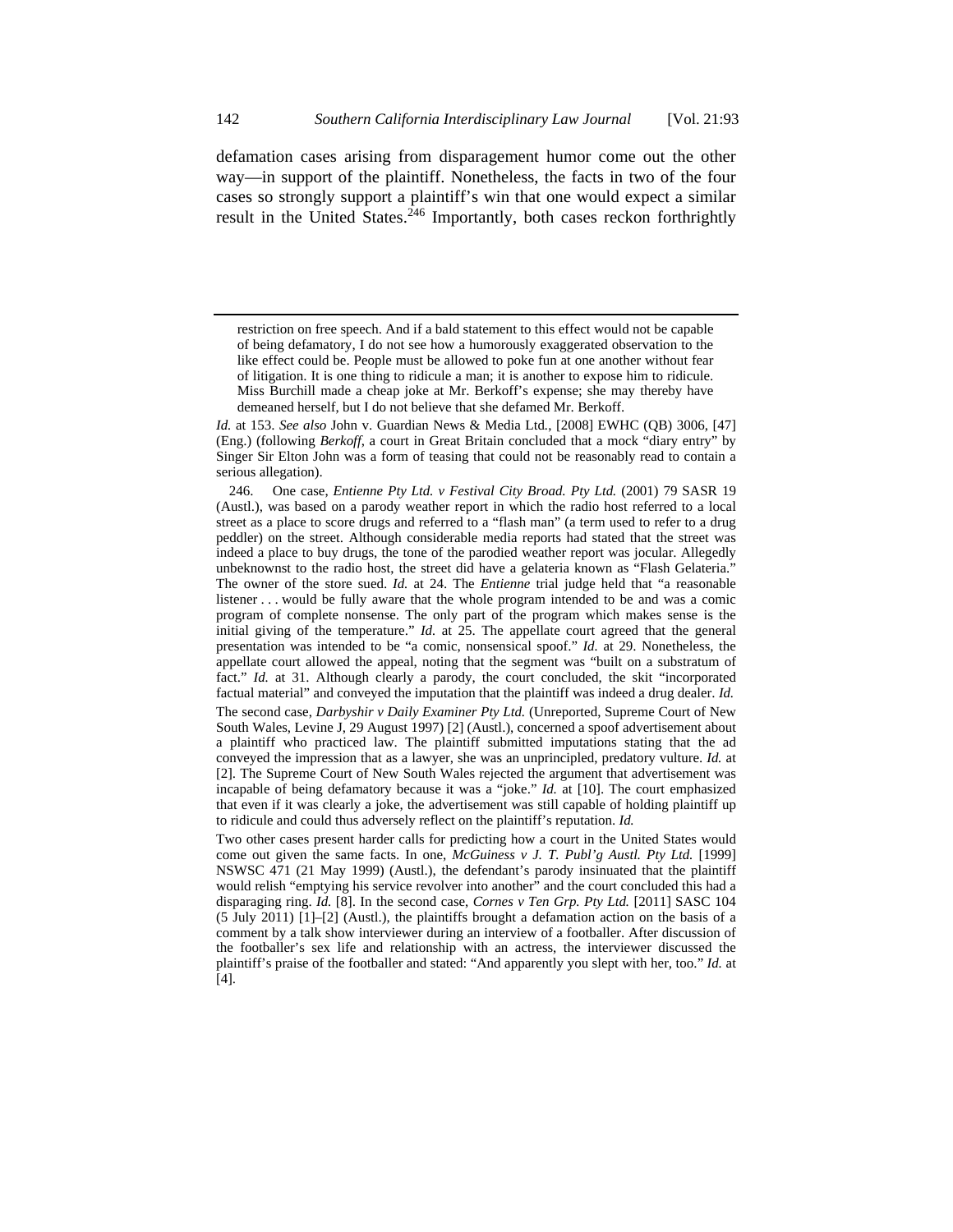with the injuries to the plaintiffs' reputational interests, which swayed the courts' decisions.247

A third case favoring the plaintiff breaks from the pattern: the court in that case not only showed an unsympathetic approach to satire, but also limited the defense of fair comment on governmental and political matters in a way one would likely never expect to see reproduced in the United States.<sup>248</sup> In the final case, the court not only failed to see the humor in what could quite reasonably be taken as a jaunty, spur-of-the-moment quip, $249$  but also channeled the plaintiff's theory of liability toward disparagement (and away from ridicule, which it described as the less serious theory of defamation).<sup>250</sup>

What accounts for the general similarity in results between Australian and United States disparagement cases? I hazard a possible explanation: Australian culture's commitment to humor and modesty. As a society,

It's Little Mikey and the big bad racists

How did little Mikey Brander get to be the leader of the racist gang National Action?

Did he beat all the other, bigger NA chaps in a peeing contest or something?

It is hard to imagine how you can piddle higher than everyone else if you sit down to take a pee. . . .

Hey, loosen up, guys! Even political revolutionaries with a brittle potential for violence can still get in touch with the inner child. Follow your leader.

*Id.* In evaluating whether the defense applied, the court imposed a reasonableness standard in evaluating whether the defendant reasonably believed that the plaintiff possessed these qualities. Applying the reasonableness standard, the court ultimately concluded that the plaintiff had made out the imputations that plaintiff "did not hold his political views sincerely" and that he was motivated by "juvenile attention seeking." *Id.* at 246–47. As one commentator pointed out, this reasonableness requirement is ill-fitted for evaluating satire, which operates by exaggeration and distortion, not congruence with reality. Magnusson, *supra* note198, at 289 (observing that satire "exaggerates and distorts perspectives in order to make its point. Rarely will a defendant hold an honest belief in the truth of the inflated, "literal" imputations the plaintiff is likely to find most offensive.").

249*. Cornes v Ten Grp. Pty Ltd.* (Unreported, Supreme Court of South Australia, Peek J, 5 July 2011) (Austl.). Although the statement, "[a]nd apparently you slept with her, too," was spontaneous and part of a jocular, lighthearted interchange, *id.* at [5], the court concluded that that the context suggested that it was "informative material," *id.* at [42].

250*. Id.* at [81].

 <sup>247.</sup> *Entienne Pty Ltd. v Festival City Broad. Pty Ltd.* (2001) 79 SASR 19 (Austl.) evaluated the damage inflicted by the drug dealing insinuation and *Darbyshir v Daily Examiner Pty Ltd.* [1997] NSWSC1027 (29 August 1997) (Austl.), discussed how the plaintiff's reputation as a lawyer would suffer from the defendant's defamatory message.

 <sup>248.</sup> The plaintiff in the case, chairman of a political party known as Australian National Action, sued about an article satirizing his racist views. *Brander v Ryan* [2000] SALR 234, 235 (Austl.). The article contained statements about the propensity of plaintiff, Michael Brander, for effeminate and juvenile behavior: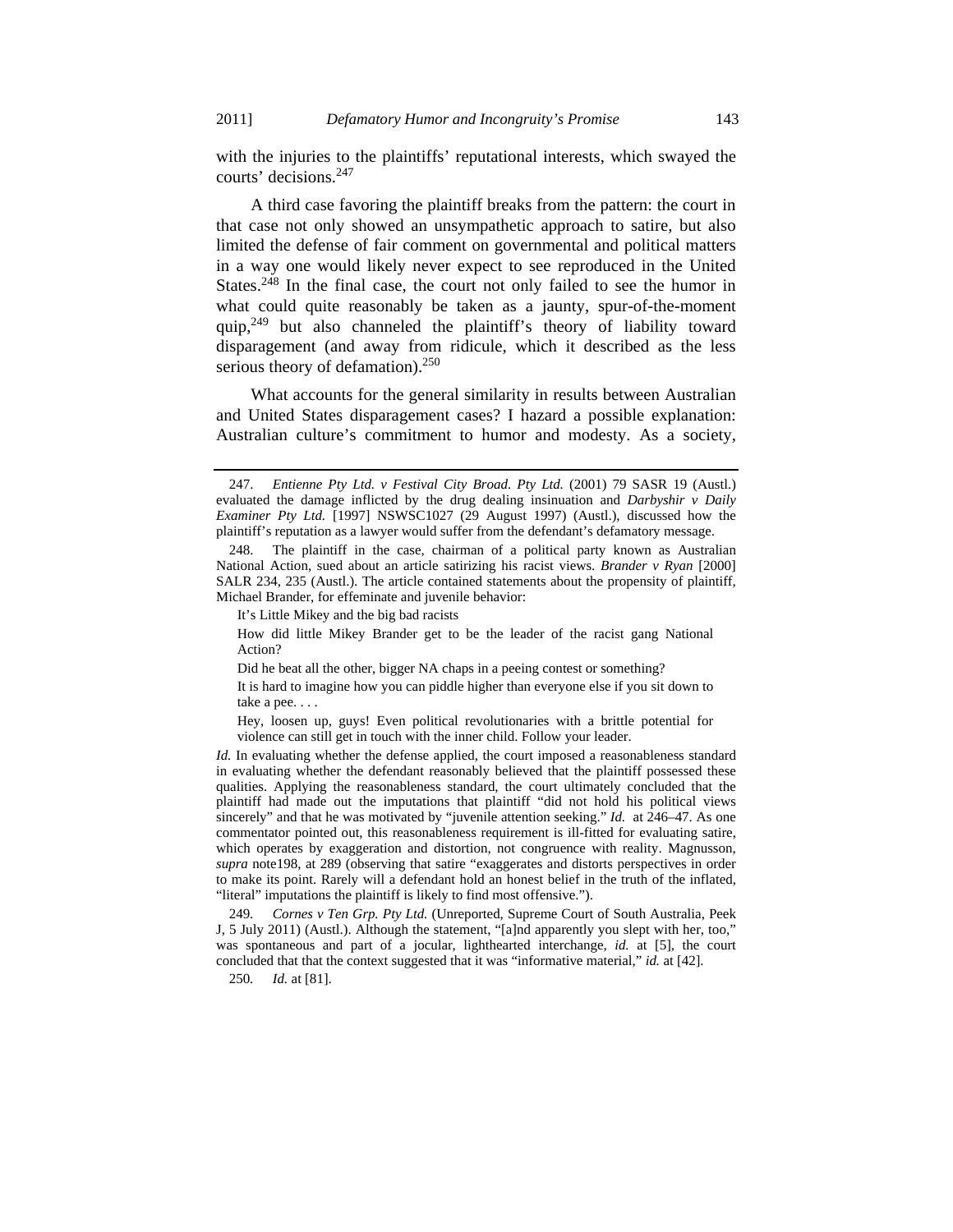Australia not only treasures laughter, but also uses deprecating humor as "an acculturating ritual." 251 Australia's affinity with laughter in general and deprecating humor in particular is often associated with the unique challenges of survival posed by the history and climate of the country.252 Indeed, one scholar even noted Australian capacity for sardonic humor as an important factor enabling Australian prisoners of war to survive captivity more successfully than prisoners from other nations.253

In a totally different context—during debates over liberalization of Australia's copyright laws to accommodate parody and satire—the Minister for Justice told the Senate that the new exception to the Copyright Act for both satire and parody would "ensure 'that Australia's fine tradition of poking fun at itself and others will not be unnecessarily restricted.'"254 Along the same vein, an Australian judge has explained that humor in Australia has exploited "the larrikinism in the national character to release us from rigidity and to push the boundaries of tolerance."<sup>255</sup> Larrikinism is the name associated with the Australian tradition of irreverent and selfdeprecating humor.256 Onetime Attorney General Phillip Ruddock (who later became a Member of Parliament) has opined that, "Australians have always had an irreverent streak. . . . An integral part of their armoury is parody and satire—or, if you prefer, 'taking the micky' [sic] out of someone."<sup>257</sup> Taking the mickey includes "baiting others, particularly the obviously 'other,' with joking, teasing and insult."258 To overcome this treatment effectively, the object of the joke is advised to acknowledge the

 253. Fran De Groen, *Risus Sardonicus*, *in* SERIOUS FROLIC: ESSAYS ON AUSTRLALIAN HUMOUR 69, 77 (Fran De Groen & Peter Kirkpatrick eds., 2009).

 254. Conal Condren et al., *Defining Parody and Satire: Australian Copyright Law and Its New Exception: Part 2—Advancing Ordinary Definitions*, 13 MEDIA & ARTS L. REV. 401, 403 (2008) (quoting Parliamentary Debates, Senate, 29 Nov. 2006, 112 (Christopher Martin Ellison, Senator) (Austl.)).

255. Fitzgerald, *supra* note 198, at 14.

 256. *Australian Humour—Larrikin*, CONVICTCREATIONS.COM, http://www.convictcreations.com/culture/comedy.htm (last visited Oct. 23, 2011).

 257. Jessica Milner Davis, *'Taking the Mickey': A Brave Australian Tradition*, 4 THE FINE PRINT 20, 22 (2007).

258. *Id.*

 <sup>251.</sup> Jessica Milner Davis, *'Aussie' Humour and Laughter: Joking as an Acculturating Ritual*, *in* SERIOUS FROLIC: ESSAYS ON AUSTLALIAN HUMOUR 31 (Fran De Groen & Peter Kirkpatrick eds., 2009).

 <sup>252.</sup> *See, e.g.*, Gerry Turcotte, *The Alternative Traditions: An Introduction to Australian Humour*, 10 THALIA: STUDS. LITERARY HUMOUR 3, 4–5 (1989), *quoted in* Davis, *supra* note 251, at 31 (observing that "Australia's humorists are still laughing as part of a survival process" and noting that joke collectors often nominate as their favorites "a wry narrative, often with an outback setting").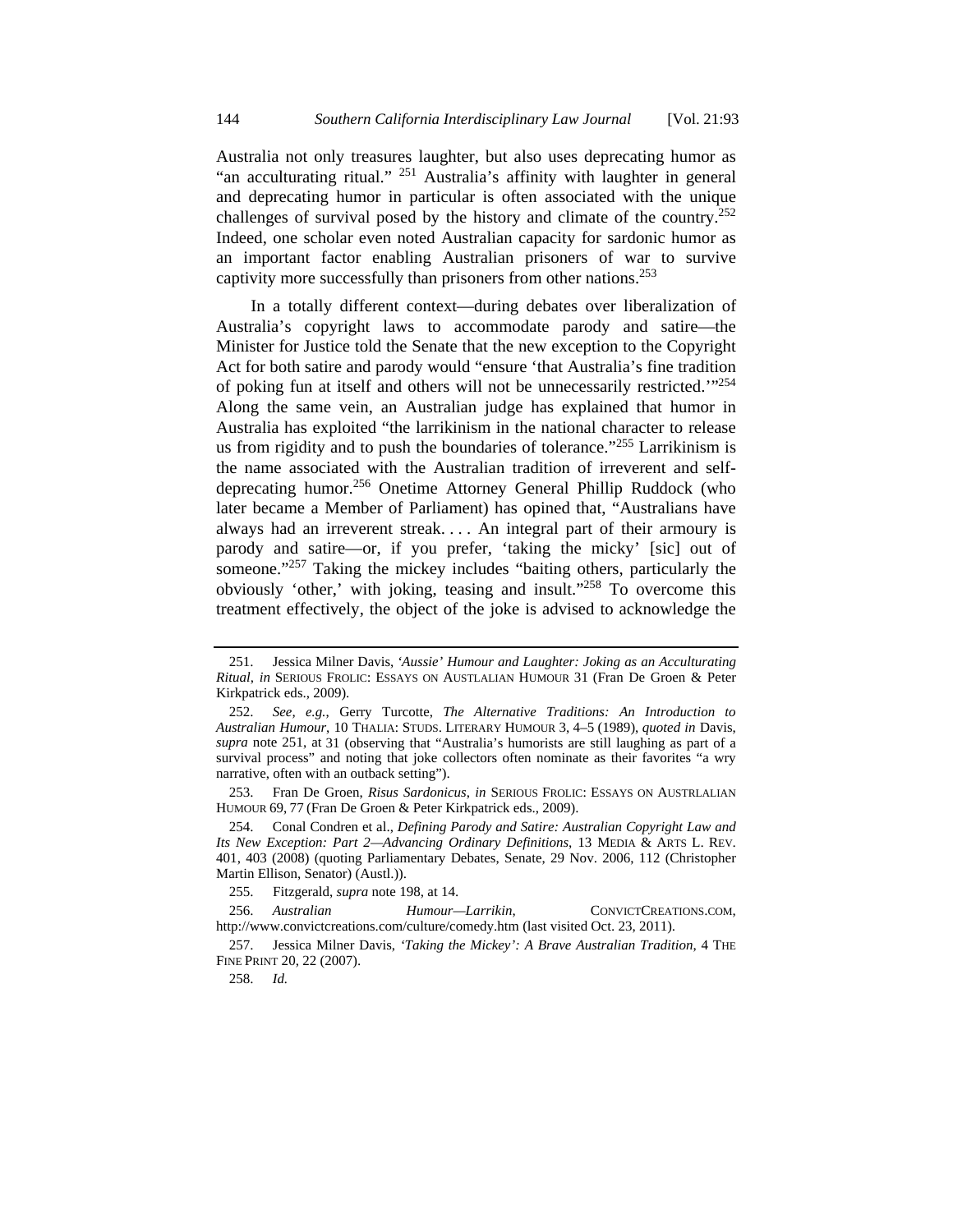skill of the joke and  $\dots$  well  $\dots$  to return the favor.<sup>259</sup> In the end, the result is generally a few bruises that heal themselves, a stronger bond (and sense of equality) among participants in the exchange, a feeling of membership in a shared culture, and the mental stimulation of lively repartee.

American culture, of course, also features a key role for humor,<sup>260</sup> and certainly an important component of that humor includes American love of irreverence and dislike of arrogance.<sup>261</sup> Yet potent features of Australian society captured in the term 'larrikinism' seem more defining of the national character than in what has become an increasingly diverse and atomistic American culture.<sup>262</sup> Thus, one might see why results in Australian disparagement cases are similar to those in the United States. In striking the balance between reputation and free speech, Australia generally

 262. Scholars sometimes trace Australia's defiant style of humor to the original convicts banished to Australia, who used humor to prove they were more likeable than those who shipped them to the Australian continent. While many might characterize contemporary Australians as restrained and "proper," the larrikin continues to be a stereotype with which Australians often self identify. *See, e.g.*, *The Larrikin Legacy*, CONVICTCREATIONS.COM, http://www.convictcreations.com/history/larrikin.htm (last visited Oct. 23, 2011). Larrikins are self-deprecating and make jokes about things that should not be laughed at in good company. Making a joke at a mate's expense signals a sense of comfort in the strength of a relationship. *Australian Humour–Larrikan*, *supra* note 256.

One might make a case for the proposition that the attitudes of Australia and the United States are converging. The lineage for American humor, however, differs from the Australian tradition that gave rise to larrikinism: American attitudes toward humor arose in the context of different experiences in the country's original settlement (including slavery and rehabilitation), longer initial periods of immigration, vast regional biases among the states, and possibly wider disparity in attitudes between urban and rural dwellers. This early diversity in the United States gave rise to diverse humor styles. As Constance Rourke wrote in 1931: Although "[h]umor has been a fashioning instrument in America, cleaving its way through the national life . . . [no] single unmistakable type emerged; the American character is still split into many characters." CONSTANCE ROURKE, AMERICAN HUMOR: A STUDY OF THE NATIONAL CHARACTER 231–32 (The N.Y. Review of Books 2004) (1931).

 <sup>259.</sup> *Id.* (explaining that "the only truly effective response is to accept that the mickey has indeed been taken, to appreciate its skill and to reply in kind").

 <sup>260.</sup> *See, e.g.*, KUIPERS, *supra* note 101, at 222–23, 228, which reports on a study comparing Dutch and American reactions to jokes. The author concludes that Americans perceive a good sense of humor as key to a person's moral quality (Americans believe one needs to have a sense of humor, particularly about oneself) and that Americans are more "omnivorous" in appreciating and using humor.

 <sup>261.</sup> As Professor Joseph Boskin explains: "It is explicitly declared that its historical dimension is boundless, its character egalitarian, its breadth all-encompassing, and its expression open and innovative. An oft-stated remark is that political irreverence is, and peristently [sic] remains, a distinctive American trait that subjects every form of power to humorous scrutiny and/or comedic skepticism." Joseph Boskin, *American Political Humor: Touchables and Taboos*, 11 INT'L POL. SCI. REV. 473 (1990). *See also* ORING, *supra* note 66, at 101 (describing how humorous invective toward another person was "an art form . . . conceived of as poetic speech" in the American Frontier).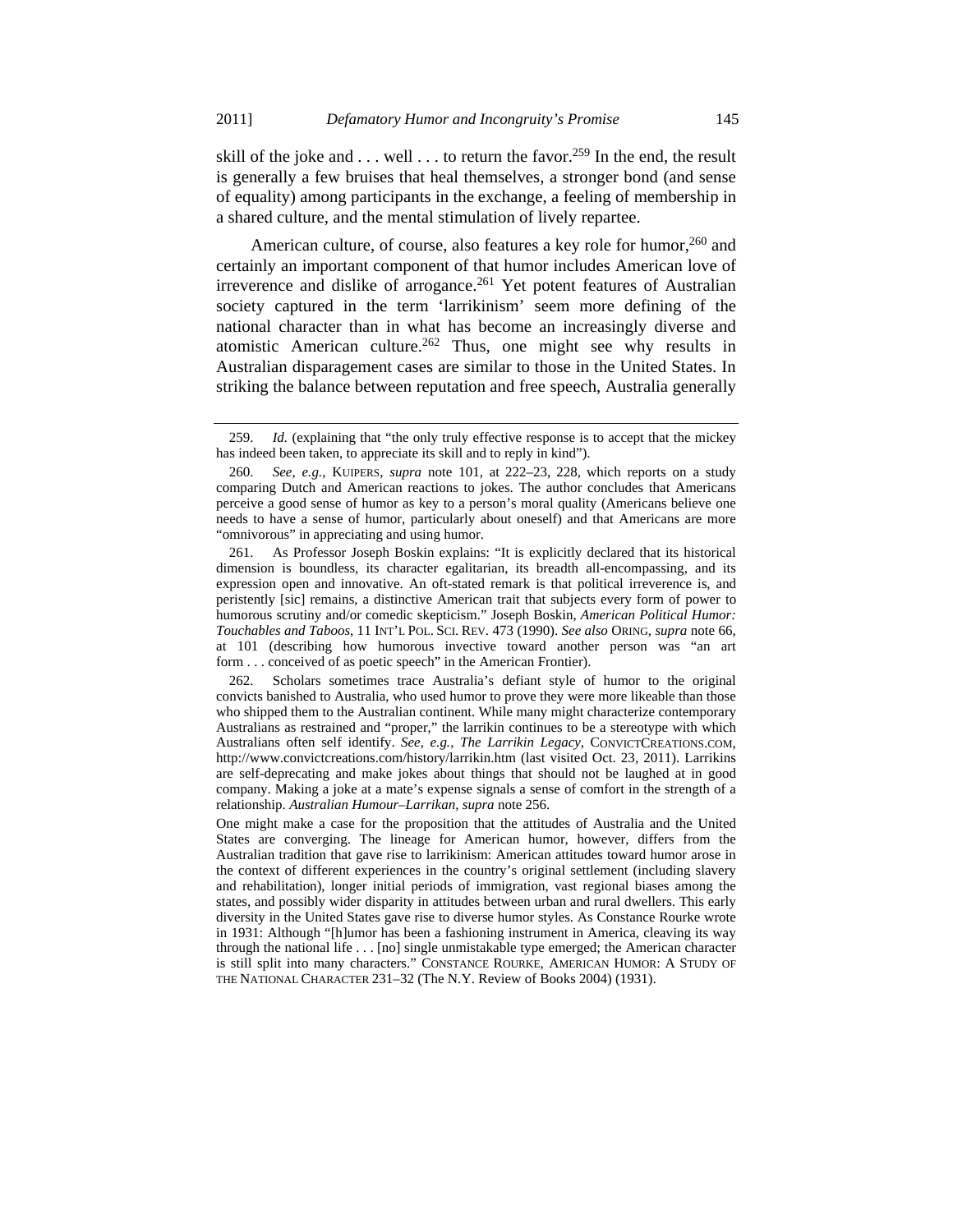weighs reputation more heavily than the United States does; however, Australia has a particularly strong factor that tips the scales for free speech: the nation's commitment to a "serious frolic."263 From a doctrinal viewpoint, Australia has reached these results without slavish reliance on the problem-ridden fact/opinion dichotomy. I explore this important observation later. First, however, is another line of Australian defamatory humor cases that requires attention.

### b. Ridicule Cases

While Australian and United States disparagement cases both tend to protect humor, the outcome of contemporary ridicule cases differ. Australian cases from the last few decades reflect the notion that humor at "the expense" of the plaintiff—humor that "exposed" the plaintiff to ridicule—is actionable as defamation without apparent regard for whether the humor suggests anything factually unflattering about the plaintiff.<sup>264</sup> In fact, the District Court of New South Wales suggested that the theory has greater currency now than in earlier points in the development of defamation law. Specifically, the court stated that "the concept of an imputation which holds a person up to ridicule did not receive much judicial attention" until a 1991 decision in which the defendant had published a photograph of "the plaintiff, a footballer, in which it is was possible to see his penis."265 The court held that the photograph (which

 <sup>263.</sup> The term comes from a recent scholarly study of Australian humor, SERIOUS FROLIC: ESSAYS ON AUSTRALIAN HUMOUR (Fran De Groen & Peter Kirkpatrick eds., 2009).

 <sup>264.</sup> For example, in *Anderson v Gregory* [2008] QCA 419 (23 December 2008) (Austl.), the court explained that although the defendant may have intended a photograph as a joke, the joke occurred at the plaintiff's expense and thus exposed him to ridicule. Specifically the *Anderson* court found that it was the juxtaposition of plaintiff's visage on a T-shirt next to the words "I beat anorexia" that exposed the plaintiff to ridicule. The court explained that a "humourous context may in some circumstance serve to render otherwise defamatory words harmless." *Id.* at [6]. Similarly in *Wild v John Fairfax Publ'n Pty Ltd.* [1997] NSWSC \*1 (Unreported, Levine, J, 8 Aug. 1997) (Austl.), the plaintiff's visage was juxtaposed next to a photograph of female buttocks with the captions, "They like to watch" and "In defence of female voyeurism and sexist ads." The court found this is capable of defamatory meaning because it gives rise to imputations that would render him liable to "hatred, ridicule, or contempt" and "to be shunned and avoided." *Id.* at \*8. *See also Brander v Ryan* [2000] SASC 446, 245 (Austl.) (stating that "it may be inferred from the [satirical] article itself that the defendants were intending to hold the plaintiff up to ridicule.").

 <sup>265.</sup> *O'Hara v Channel Seven Sydney Pty Ltd.,*[2007] NSWDC 81 (14 September 2007) [16] (Austl.)(citing *Ettingshausen v Austl. Consol. Press Ltd.* (1991) 23 NSWLR 443).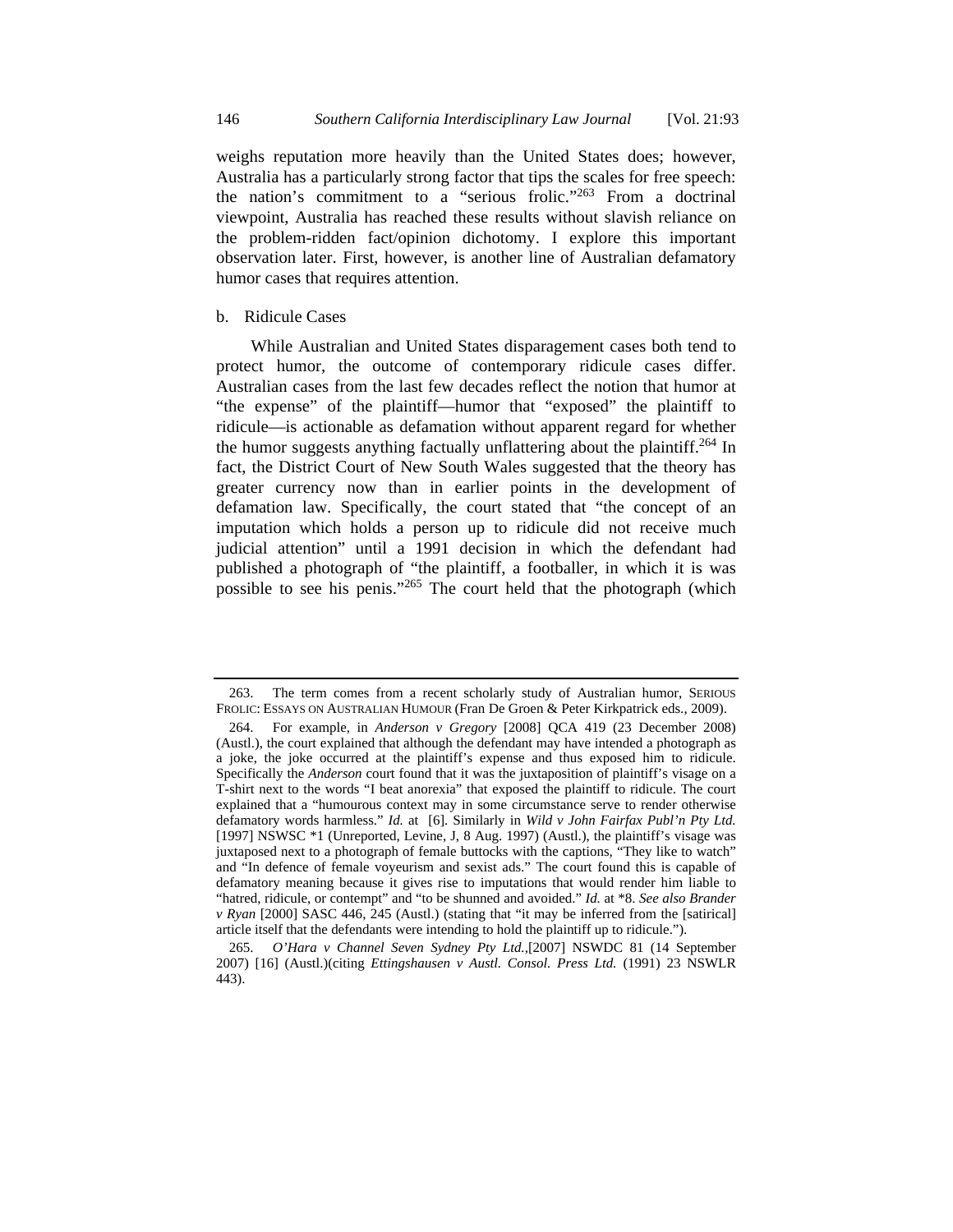brought amusement to many who viewed it)<sup>266</sup> was capable of defaming the plaintiff, because it could subject "the entirely blameless plaintiff to a more than trivial degree of ridicule."<sup>267</sup>

Australian case law attributes the pedigree for this theory of defamation liability to a Judge Learned Hand opinion from the United States Court of Appeals for the Second Circuit in the 1930s.<sup>268</sup> Ironically or not, that case concerned a photograph featuring an optical illusion representing the male plaintiff indulging in "indecent exposure."269 It appears, however, that this theory of defamation liability is no longer robust in the United States. This is possibly because it clashes with subsequent First Amendment jurisprudence requiring the plaintiff to prove

HUGHES: What else could it be . . . is it a duck?

REPUTATION, CELEBRITY AND DEFAMATION LAW, *supra* note 211, at 151 (describing the interchange as "one of the most famous pieces of cross-examination in Australian legal history."). The interchange here is apparently an example of trans-Tasman ribbing, tied to the specifics of New Zealand pronunciation, which to the Australian ear interchanges the sounds duck and dick (Martyn is a New Zealander).

 267. *O'Hara v Channel Seven Sydney Pty Ltd.,*[2007] NSWDC 81 (14 September 2007) [16] (Austl.). In a case similar to *Ettingshausen* (the footballer's penis case) the court used the ridicule rationale to impose defamation liability on a man who fraudulently submitted a naked picture of his ex-girlfriend, the plaintiff, a magazine in which it was subsequently published. *Shepherd v Walsh* [2001] QSC (Unreported, Jones J, 6 September 2001) (Austl.). *See* REPUTATION, CELEBRITY AND DEFAMATION LAW, *supra* note 211, at 151–67 for analysis of *Shepherd v Walsh* and another instance where defamation liability was threatened for publishing a photograph of exposed body parts.

 268. *See, e.g.*, *O'Hara v Channel Seven Sydney Pty Ltd.,*[2007] NSWDC 81 (14 September 2007) [16] (Austl.) (citing Burton v. Crowell Publ'g Co., 82 F.2d 154 (2d Cir. 1936)).

 269. Burton v. Crowell Publ'g Co., 82 F.2d 154, 154 (2d Cir. 1936) (reporting that the plaintiff alleged that the photograph suggested he was "physically deformed and mentally perverted"). The case does not name the body part involved, but the description suggests that the photograph depicted that the plaintiff's penis as "grotesque, monstrous, and obscene." *Id.* For another, older example of this concern with ridicule, see Triggs v. Sun Printing & Publ'g Ass'n, 71 N.E. 739, 742 (N.Y. 1904) (quoting Donoghue v. Hayes, (1831) Hayes Ir. Exch. Rep. 265, 266), which found statements that were "calculated . . . to injure the plaintiff's reputation, and to expose him to public contempt, ridicule, or shame" to be libelous per se. For a discussion of older United States cases, see generally Eric Scott Fulcher, Note, *Rhetorical Hyperbole and the Reasonable Person Standard: Drawing the Line Between Figurative Expression and Factual Defamation*, 38 GA. L. REV. 717, 726 (2004).

 <sup>266.</sup> Not surprisingly, the trial in this case also generated amusement when Hughes, counsel for the plaintiff cross-examined Martyn, the editor of the publication that ran the picture:

HUGHES: It is a penis isn't it?

MARTYN: I assume if it is in that part of the body, may be it could be or it might not be.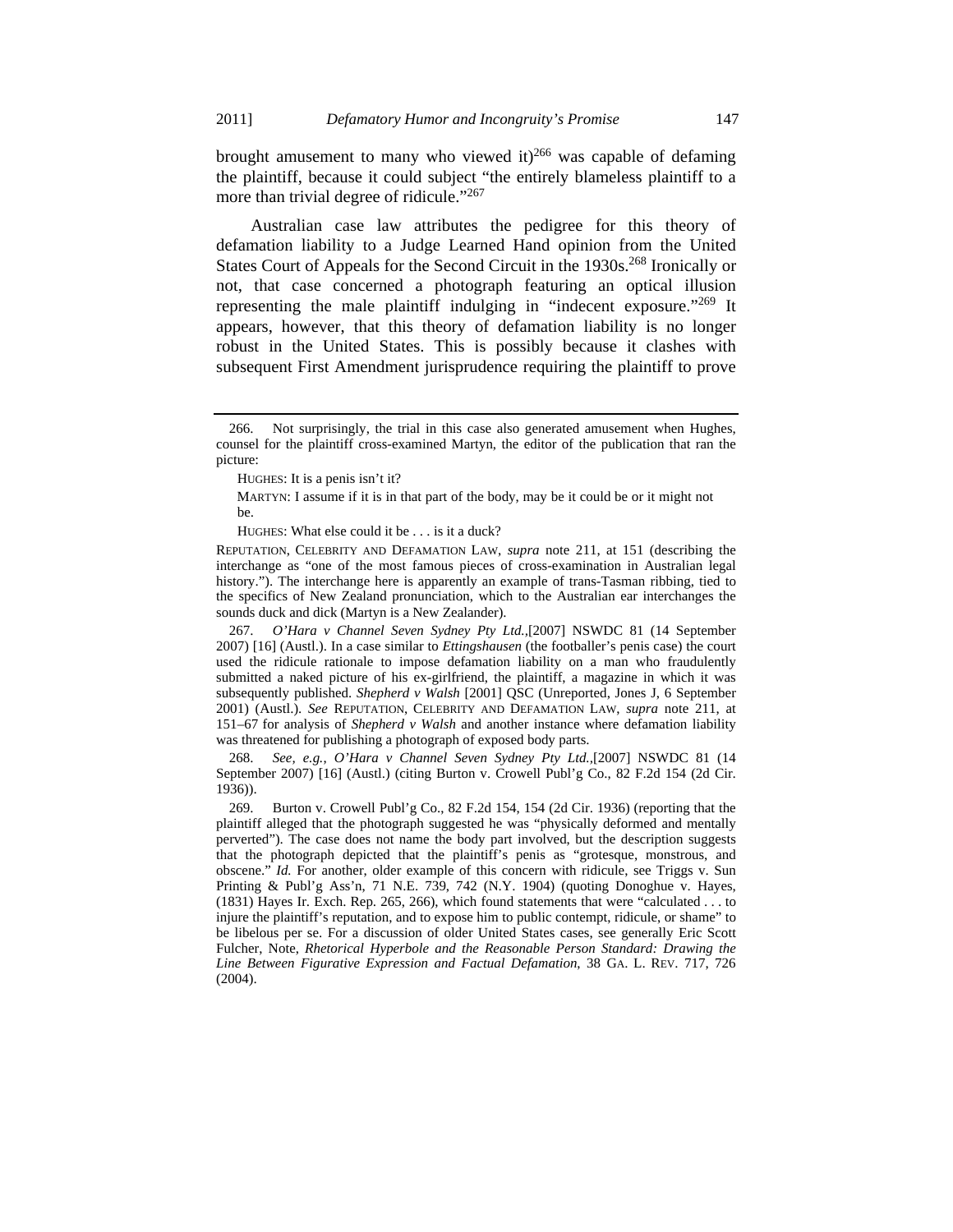falsity in defamation actions, $270$  or because plaintiffs have found that invasion of privacy doctrine is more amendable to such tort claims.<sup>271</sup>

A central impulse behind these ridicule cases seems to reflect a desire to remedy damage to the plaintiff's dignity.272 Indeed, ever since Professor Robert Post's classic work, *The Social Foundations of Defamation Law: Reputation and the Constitution*, identified the specific components of reputation implicated by defamation law, few would dispute that dignity along with property and honor—are possible human interests that a defamatory communication can damage.<sup>273</sup> Post describes dignity as a private concept that operates in a public sphere and encompasses "the respect (and self-respect) that arises from full membership in society."<sup>274</sup> He explains that "[p]ersons who are socially acceptable will be included within the forms of respect that constitute social dignity."<sup>275</sup> When that social dignity is damaged, a court might rehabilitate it with a defamation

 272. ROLPH, *supra* note 211, at 147. Indeed, one explanation for these cases is that they arise in the defamation context, because Australia lacks the privacy tort that might remedy similar violations under American law. *See* Peter Bartlett, *Privacy Down Under*, 3 J. INT'L MEDIA & ENT. L. 145, 163 (2010) (discussing lack of general protection of individual privacy under Australian law).

 <sup>270.</sup> In *Philadelphia Newspapers, Inc. v. Hepps*, 475 U.S. 767, 777 (1986), the Supreme Court held that the First Amendment requires plaintiffs to prove falsity in a defamation action "against a media defendant for speech of public concern." In a subsequent decision, justices writing in separate opinions concluded that this holding should not be confined to media defendants. *See* Dun & Bradstreet, Inc. v. Greenmoss Builders, Inc., 472 U.S. 749, 773 (1985) (White, J., concurring). Although one might argue that something like inadvertent nudity is not a matter of public concern, *Philadelphia Newspapers* and *Dun & Bradstreet* offer a disincentive for plaintiffs to choose defamation when trying to frame a tort cause of action.

 <sup>271.</sup> *See, e.g.*, Daily Times Democrat v. Graham, 162 So.2d 474 (Ala. 1964) (recognizing invasion of privacy cause of action where reporter took photograph of plaintiff's skirt being blown above her waist at a fun house); RESTATEMENT (SECOND) OF TORTS §652 (1977) (providing that "[o]ne who intentionally intrudes, physically or otherwise, upon the solitude or seclusion of another or his private affairs or concerns, is subject to liability to the other for invasion of his privacy, if the intrusion would be highly offensive to a reasonable person").

 <sup>273.</sup> Post, *supra* note 122, at 693. Post describes the interests of property and honor as follows: property is "understood to be a form of 'capital' since it 'creates funds' and the potential for 'patronage and support.'" *Id.* at 694 (quoting JOEL HAWES, LECTURES ADDRESSED TO THE YOUNG MEN OF HARTFORD AND NEW HAVEN 112 (Oliver D. Cooke & Co.1828)). According to Post, honor "can be forfeited by improper behavior, but . . . cannot be individually created." *Id.* at 70. Honor, he explains, "is a matter of either fulfilling or failing to fulfill the requirements of one's social position." *Id*.

 <sup>274.</sup> *Id.* at 711.

 <sup>275.</sup> *Id.*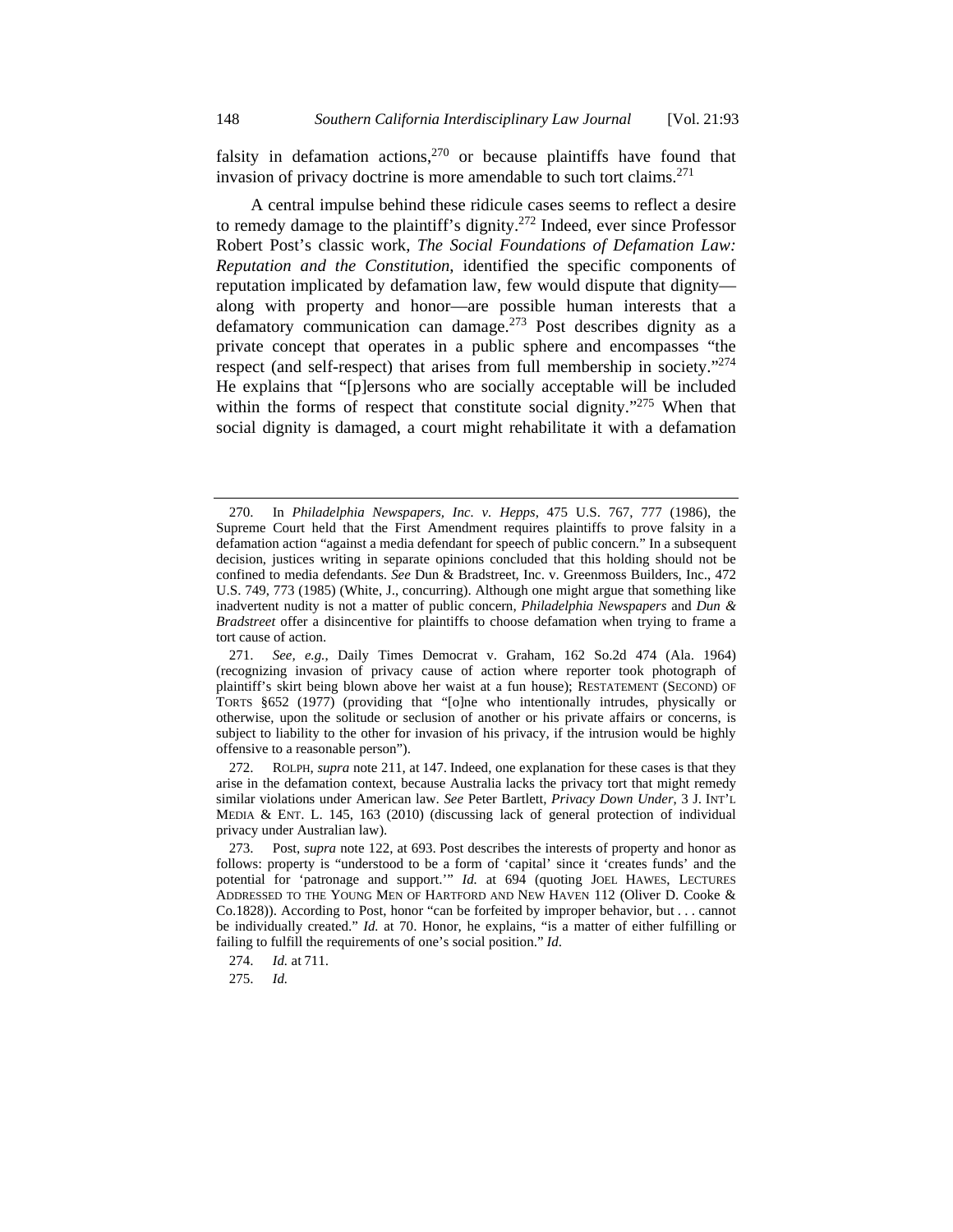remedy by "authoritatively determin[ing] that the defendant's departure from the rules of civility was unjustified."<sup>276</sup>

Under Post's analysis, one is hardly surprised that contemporary United States courts seem uninterested in using defamation liability to remedy injury to dignity. In Post's view, that portion of reputation representing dignity clashes with "the essential premise of constitutional autonomy."277 And what is that central premise? It is "the right to differ as to things that touch the heart of the existing order."278 United States courts might be more comfortable curtailing the right to challenge "the existing order" when the plaintiff's cause of action features an individual right possessing comparable constitutional pedigree—such as privacy. This would explain the inclination of United States courts to allow invasion of privacy actions to remedy damages to dignity. $279$ 

United States case law was the raw material for Post's analysis. In a parallel study of Australian cases, Professor David Rolph points out that Post's conceptualization fails to account for "a significant rights-based jurisprudence in common law countries, such as Canada, the United Kingdom and New Zealand, [which manifests] a concern for individual reputation as a dignitary right."<sup>280</sup>

International instruments such as the International Covenant for Political and Civil Rights and the Universal Declaration of Human Rights also reflect this emphasis on individual dignity.281 Yet this observation does not explain Australia's approach to ridicule cases, since Australian courts and law makers have not formally developed such a rights-based jurisprudence.<sup>282</sup> Nonetheless, Australia's embrace of international law and overlapping legal traditions with those countries that share its enthusiasm for international law may provide some explanation for its adherence to a conception of defamation that protects against invasion on individual

 <sup>276.</sup> *Id.* at 712–31.

 <sup>277.</sup> *Id.* at 737.

 <sup>278.</sup> *Id.* at 737–38 (citing W. V. State Bd. of Educ. v. Barnette, 319 U.S. 624 (1943)).

 <sup>279.</sup> For a review of such actions, see RESTATEMENT (SECOND) OF TORTS §652 (1977) (annotations). For a contrary suggestion, arguing that American courts are sometimes reluctant to use privacy torts in place defamation, see *supra* note 198.

 <sup>280.</sup> ROLPH, *supra* note 211, at 30.

 <sup>281.</sup> International Covenant on Civil and Political Rights, art. 17, Dec. 16, 1966, 999 U.N.T.S. 171 (linking protection of reputation to sanctity of privacy); Universal Declaration of Human Rights, G.A. Res. 217 (III) A, U.N. Doc. A/RES/217(III) (Dec. 10, 1948).

 <sup>282.</sup> ROLPH, *supra* note 211, at 30. The ridicule cases may, however, be viewed as an attempt to remedy an invasion of privacy—which of course protects a form of human dignity with analytical kinship to the individual to reputation.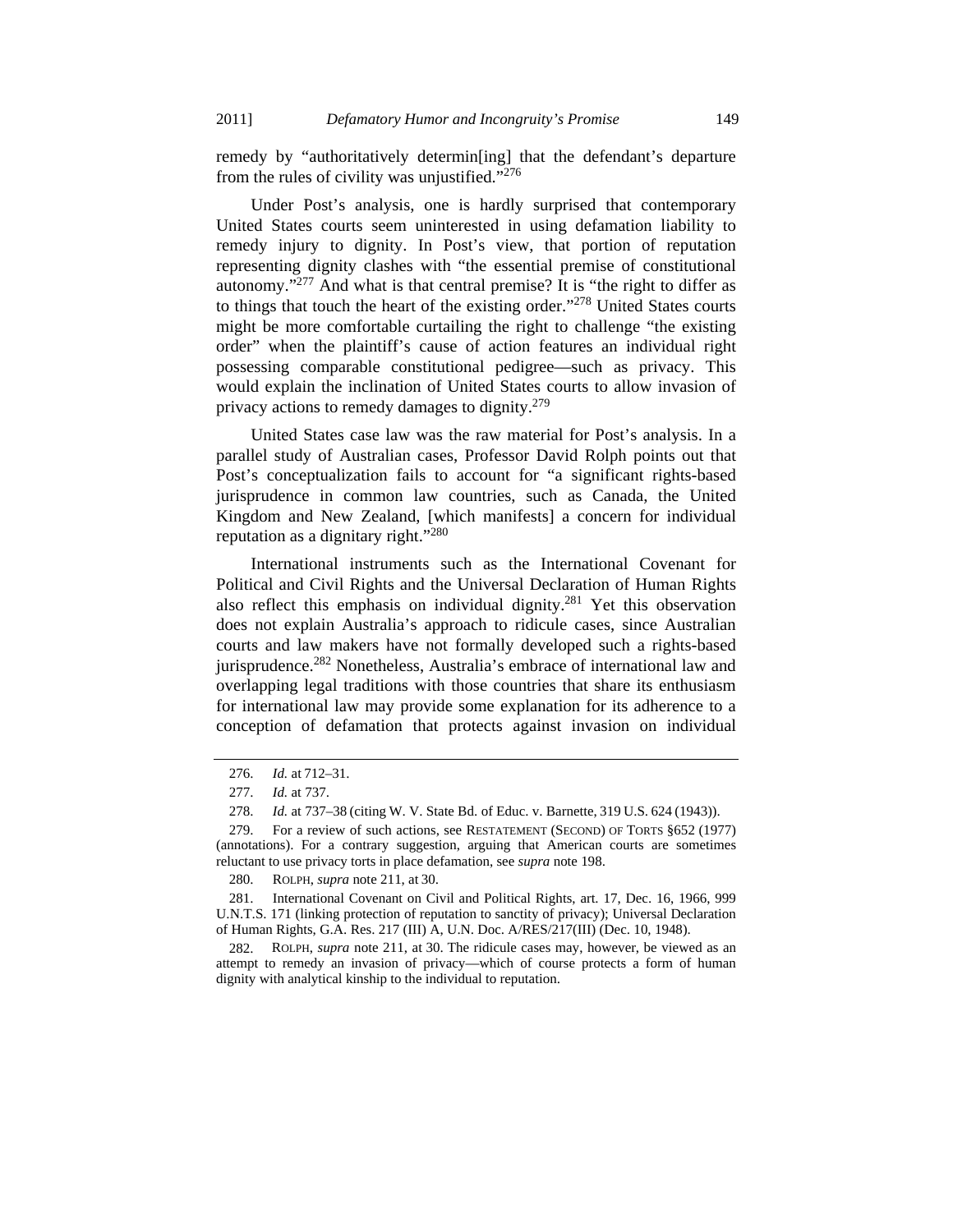dignity. Moreover, what is even clearer is that (sadly for many of us) the United States has not embraced such enthusiasm for international definitions of human rights. One can, then, credibly explain at least some of the gulf between the United States and Australia by pointing to a different approach to the individual right of human dignity.

### c. *Hanson v. Australian Broadcasting Corp.*: A Category of its Own

One prominent Australian defamatory humor case does not fit neatly into the disparagement/ridicule paradigm: *Hanson v. Australian Broadcasting Corp.*<sup>283</sup> Although unusual, this case should not be dismissed as simply *sui generis*. *Hanson* deserves serious attention because of its prominence in the fabric of Australian defamation lore and its capacity to shed light on the difficulties of regulating defamatory humor.

The *Hanson* plaintiff, Pauline Hanson, was a member of the Australian House of Representatives who advocated such policies as governmental barriers for prospective immigrants to Australia, pride in Australian nationalism, and eliminating special government assistance for aboriginal people.284 She brought the defamation suit to enjoin a musical composition entitled "Back Door Man" from being broadcast on national radio, and—remarkably from the standpoint of an American jurist—she succeeded in getting her requested injunction.<sup>285</sup> The challenged broadcast was created with sound tracks of Hanson's own words, stringing together snippets of her speeches to provide the song's lyrics. The lyrics are a nonsensical ramble, including such statements as: "I'm a back door man"; "I'm a homosexual"; "I've called for a homosexual government"; "I'm proud that I'm not straight"; "I'm not human"; "I like trees and I like shrubs and plants"; "I'm a backdoor man for the Klu [sic] Klux Klan with a very horrendous plan. I'm a very caring potato."286 Invoking concern with political speech, the Australian Broadcasting Corporation fought the injunction request by arguing that the sexual and Ku Klux Klan references in the song alluded "in a satirical or ironic sense to

 <sup>283.</sup> *See Austl. Broad. Corp. v Hanson* [1998] QCA 306 (28 September 1998) (Austl.).

 <sup>284.</sup> L.M. BOGAD, ELECTORAL GUERILLA THEATRE: RADICAL RIDICULE AND SOCIAL MOVEMENTS 167–68 (2005); Geoffrey Stokes, *One Nation and Australian Populism*, *in* THE RISE AND FALL OF ONE NATION 23, 27–29 (Michael Leach, Geoffrey Stokes & Ian Ward eds., 2000).

 <sup>285.</sup> The case is also remarkable under Australian law itself, which shares the American aversion to prior restraint of speech. *See* David Rolph, *Showing Restraint: Interlocutory Injunctions in Defamation Cases*, 14 MEDIA & ARTS L. REV. 255 (2009).

 <sup>286.</sup> *Austl. Broad. Corp. v Hanson* [1998] QCA 306 (28 September 1998) [2] (Austl.).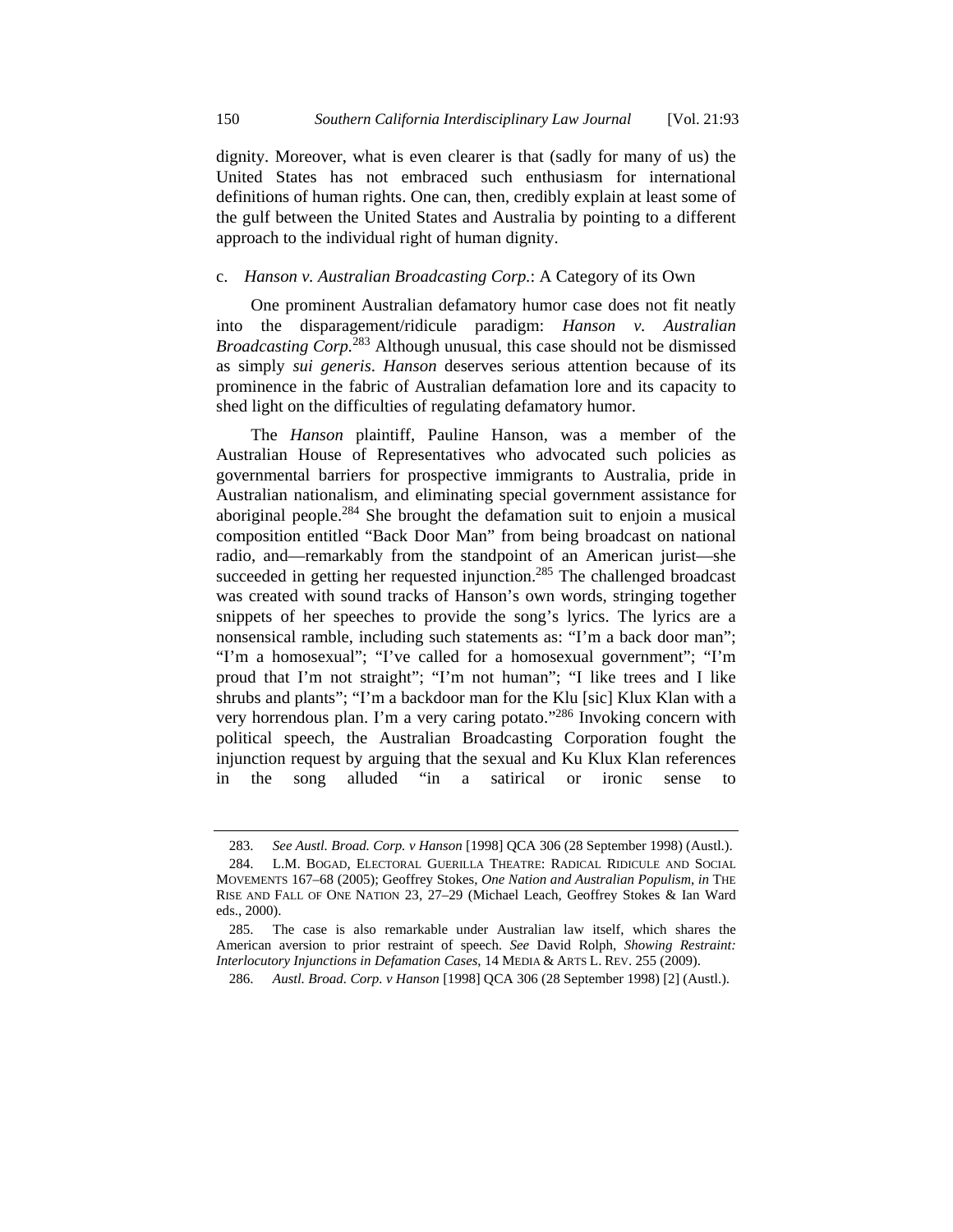[Hanson's] ... conservative political views"<sup>287</sup> as a House of Representatives member. Rejecting this contention, the Queensland appellate court found nothing in the song relating to discussion of public matters "fundamental to our democratic society."288 The appellate court approvingly cited the lower court's conclusion that the song was defamatory because it asserted that she was a pedophile and a homosexual.<sup>289</sup>

By the measure of the courts' reasoning, *Hanson* is a disparagement case: the song defamed Pauline Hanson because it suggested that she possessed 'unsavory' characteristics such as homosexual and pedophilic tendencies. But is that really how the courts interpreted the song? Is that really the wrong the courts sought to remedy? Several reasons suggest otherwise. To begin with, the suggestion that Hanson possesses these tendencies is extravagantly far from any facts known about her. Hanson was well known to believe that homosexuality is unnatural.<sup>290</sup> Second, the creator of the song—Simon Hunt—had explained that he used a satirical strategy in the lyrics similar to that used by Weimar satirists in Berlin cabarets, who found it necessary to find alternatives to usual exaggeration strategies in satirizing Adolf Hitler's views.<sup>291</sup> Hunt said that like these Hitler satirists, he sought to reveal the "ridiculousness of [Hanson's] style of argumentation by using it in retaliation to different matters."<sup>292</sup> As such, whatever one says about the decision, the courts clearly did not embrace the song on the terms it was intended—on a literal level it was nonsense, yet on a deeper, rhetorical level it was a serious comment on Hanson's communication style and politics.

 <sup>287.</sup> *Id.* at 4.

 <sup>288.</sup> *Id.* at 6.

 <sup>289.</sup> *Id.* at 5.

 <sup>290.</sup> *See* Magnusson, *supra* note198, at 285. Commentators were somewhat dumbfounded by the courts' suggestion that the song should in any way be taken as suggesting anything factual. *See* MARGO KINGSTON, OFF THE RAILS: THE PAULINE HANSON TRIP 194 (1999) (observing that after the judgment in the *Hanson* case, "a posse of Sydney defamation lawyers and academics lampooned its reasoning"); Elizabeth Handsley & Gary Davis, Case Notes, *Defamation and Satire:* Hanson v. Australian Broadcasting Corporation, 2000 TLJ LEXIS 12 (2000) (reasoning that "many of the statements in the song were just so silly, either on their face or in the context [of being heard in Mrs. Hanson's voice], that the listener would have been on notice that the song was not to be taken literally"); Magnusson, *supra* note198, at 286 (explaining that the song's satire derives in part from "the insertion in Hanson's own voice, of seemingly random and incoherent non sequiturs. They provide a biting critique of Hanson's speech patterns and interview style.").

 <sup>291.</sup> Magnusson, *supra* note 198, at 284–85.

 <sup>292.</sup> Handsley & Davis, *supra* note 290, at 4 (paraphrasing Simon Hunt).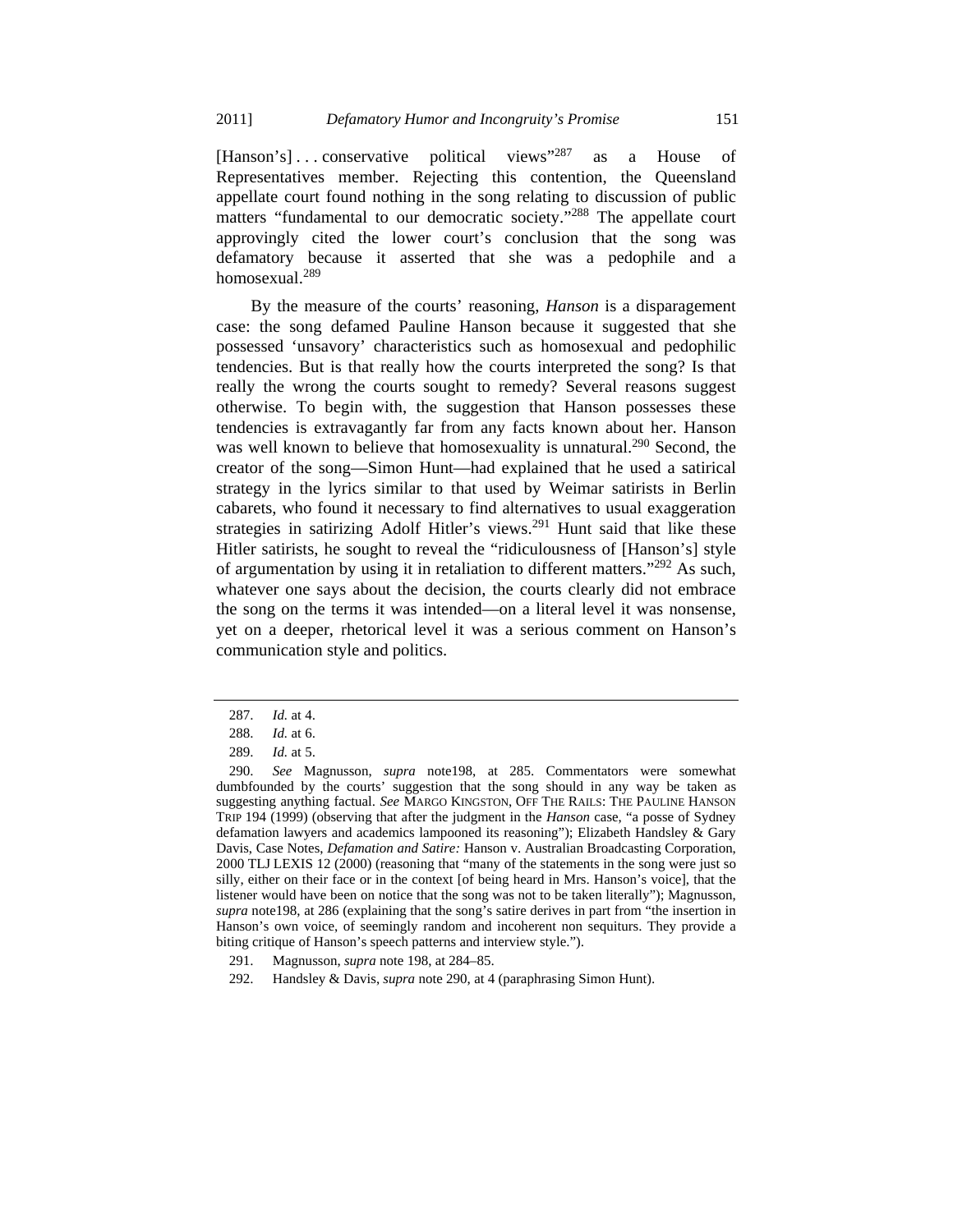The appellate court also treated the defendant to a "tails I win, heads you lose" approach to the defendant's "fair comment" defense. On one hand, the court rejected the defendant's averment that the song constituted a good faith comment on a subject of public interest, noting that sexual preferences were matters of private, not public, interest.<sup>293</sup> The court also reasoned, however, that the defendant's arguments were internally inconsistent since the defendant relied on a defense designed to protect serious matters of public debate, yet maintained that the song itself should be "dismissed as a piece of derisory fun or nonsense not to be taken in any degree seriously."294 As commentators have argued, this reasoning handed the defendant the worst of all worlds: "[T]he material was taken literally and seriously for the purpose of determining whether it was irresistibly defamatory, and rejected as a piece of nonsense for the purpose of determining the potential availability of the [fair comment] defense.<sup>"295</sup>

What besides literal disparagement of Pauline Hanson might have concerned the courts? Could it be a perceived attack on her dignity? The *Hanson* court's reference to the "private matters" of sexual preference adds credence to this interpretation—as does the court's embrace of a strained reading of the alleged untruths in the song.296 *Hanson* may thus be taken on its own terms as a disparagement case or conceived of as a ridicule case. And, as suggested earlier, one could also simply dismiss the case as a

 <sup>293.</sup> *Austl. Broad. Corp. v Hanson* [1998] QCA 306 (28 September 1998) [5] (Austl.). 294. *Id.*

 <sup>295.</sup> Handsley & Davis, *supra* note 290, at 22. *See also* Magnusson, *supra* note 198, at 282 (reasoning that where "the imputation of ridicule arises from particular words that can be regarded as either expressing an opinion or asserting a fact, the quality of 'ridicule' will often arise from exaggerated or false meanings in ways that would defeat the defences of truth or fair comment").

 <sup>296.</sup> Reading the *Hanson* decision as concerned with avoiding ridicule and attacks on the dignity of an elected politician might shed light on another phenomenon in Australian defamation practice that was documented before the decision: at one time, Australian politicians represented proportionally greater percentage of defamation plaintiffs than elected politicians represent among United States defamation plaintiffs. *See* Newcity, *supra*  note 189, at 25–26 (observing that "[w]hereas Australian elected officials initiate proportionally more defamation suits than do their American counterparts, Australian nonelected public officials bring a smaller portion of defamation suits than do American nonelected officials"). One surmises that Australian politicians pursue their lawsuits with the expectation of successfully vindicating their alleged injury. A ready explanation for the disparity is the formal obstacle in the United States (missing in Australia) of *New York Times, Co. v. Sullivan*, 376 U.S. 254 (1964), and its actual malice standard. Yet the High Court adopted a similar approach to *New York Times, Co. v. Sullivan* in 1997. *See Lange v Austl. Broad. Corp.* (1997) 189 CLR 520, 548–49 (Austl.). One wonders whether the statistics would come out differently today.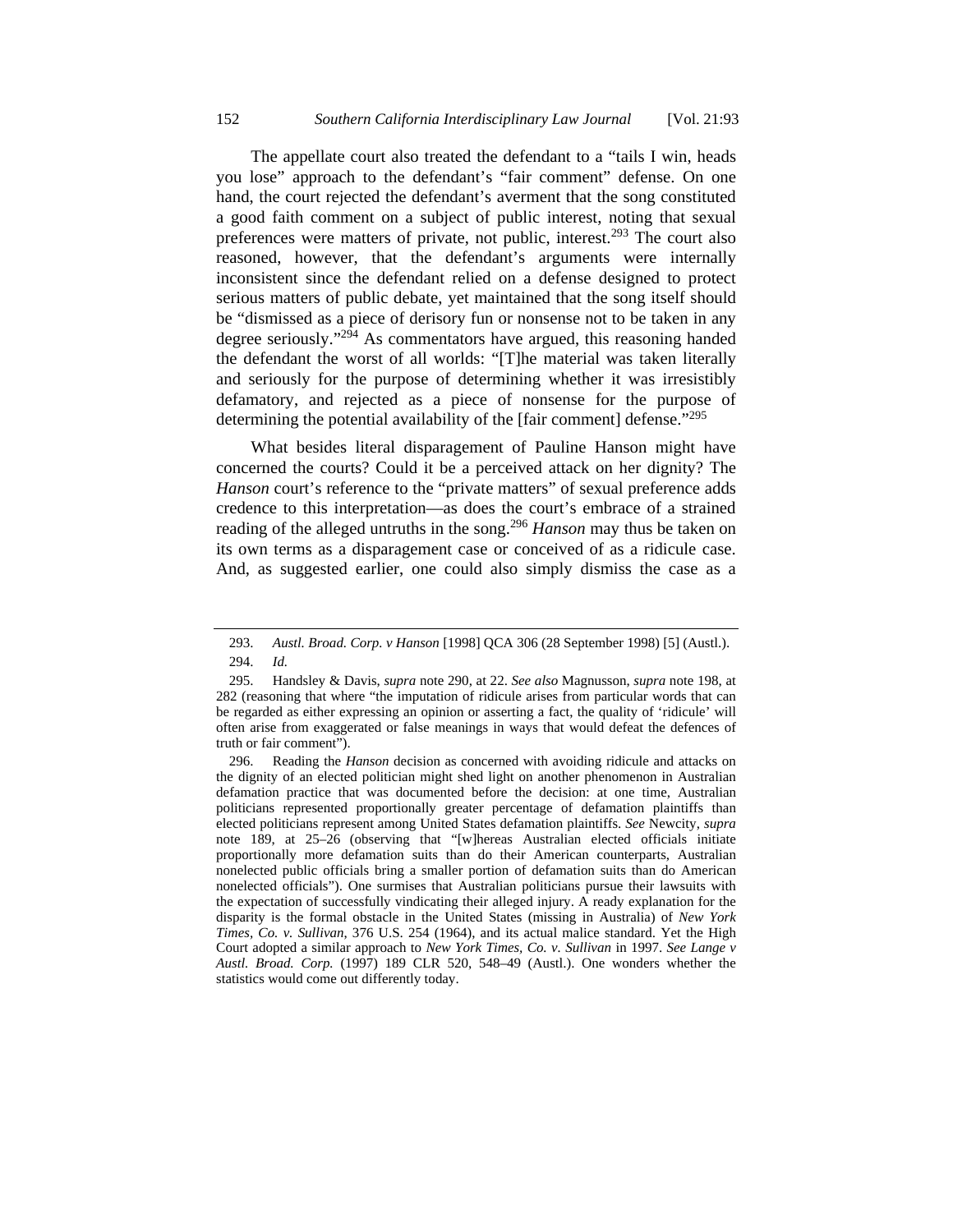sport—albeit a sport with interesting insights into defamatory humor regulation.

### 4. Australian Lessons for the United States

Australian defamation cases have a variety of lessons for United States defamatory humor cases. Some of the disputes would have come out quite differently in the United States and stand as an example of what not to do. Certainly a prior restraint like that issued in *Hanson* would be inimical to First Amendment doctrine, as would unfettered defamation liability asserted by a public official such as Pauline Hanson on a matter with such obvious political content. The courts' handling of the humor defense is also not worthy of imitation, since the reasoning suggests that humor cannot convey serious political messages.<sup>297</sup> To treat humor in this way is not only to fail to understand the subtleties of political discourse, but also to denigrate the skill and artistry of humorists.<sup>298</sup>

The Australian ridicule cases are also not a particularly useful paradigm for United States courts seeking guidance with defamatory humor. The Australian cases' solicitude for dignitary interests likely clashes with the First Amendment doctrine's current orientation toward restricting defamation liability by giving wide berth to dissent from the settled order. Were United States courts to track the Australian ridicule cases in developing defamation doctrine, one can imagine the cries of criticism bemoaning the loss of the First Amendment's force in protecting unpopular ideas.

That is not to say that protecting dignity, which is often given short shrift as Americans struggle with such questions as whether and how to regulate racist or hate speech, is not a worthy concept. Yet the context of humorous ridicule does not present the best setting for venturing an experiment with regulating communication's potential for harming human dignity. For many cases, a cause of action already exists in the United States to remedy such harms: invasion of privacy.<sup>299</sup> To add defamation as

 <sup>297.</sup> McCallum, *supra* note 238, at 214 (arguing that as framed in *Hanson,* the humor defense suggests that "comedy itself is a ridiculous activity that has earned no right to be taken seriously . . . [and] implies that comedy is inevitably constrained by its own absurdity and can never operate in the real world of political and intellectual discourse").

 <sup>298.</sup> *Id.* at 215 (arguing that humor defense is "a denigration of the work of any artist . . . challenging such basic principles of comic practice as recognition-humour, identification and comic distance from painful realities").

 <sup>299.</sup> I do not, however, want to overstate the availability of invasion of privacy as a theory of liability. As Professor Rodney Smolla has pointed out, United States courts actually seem to prefer defamation to other dignitary torts—at least where defamation liability is available. My point, however, is that defamation is not really a viable option in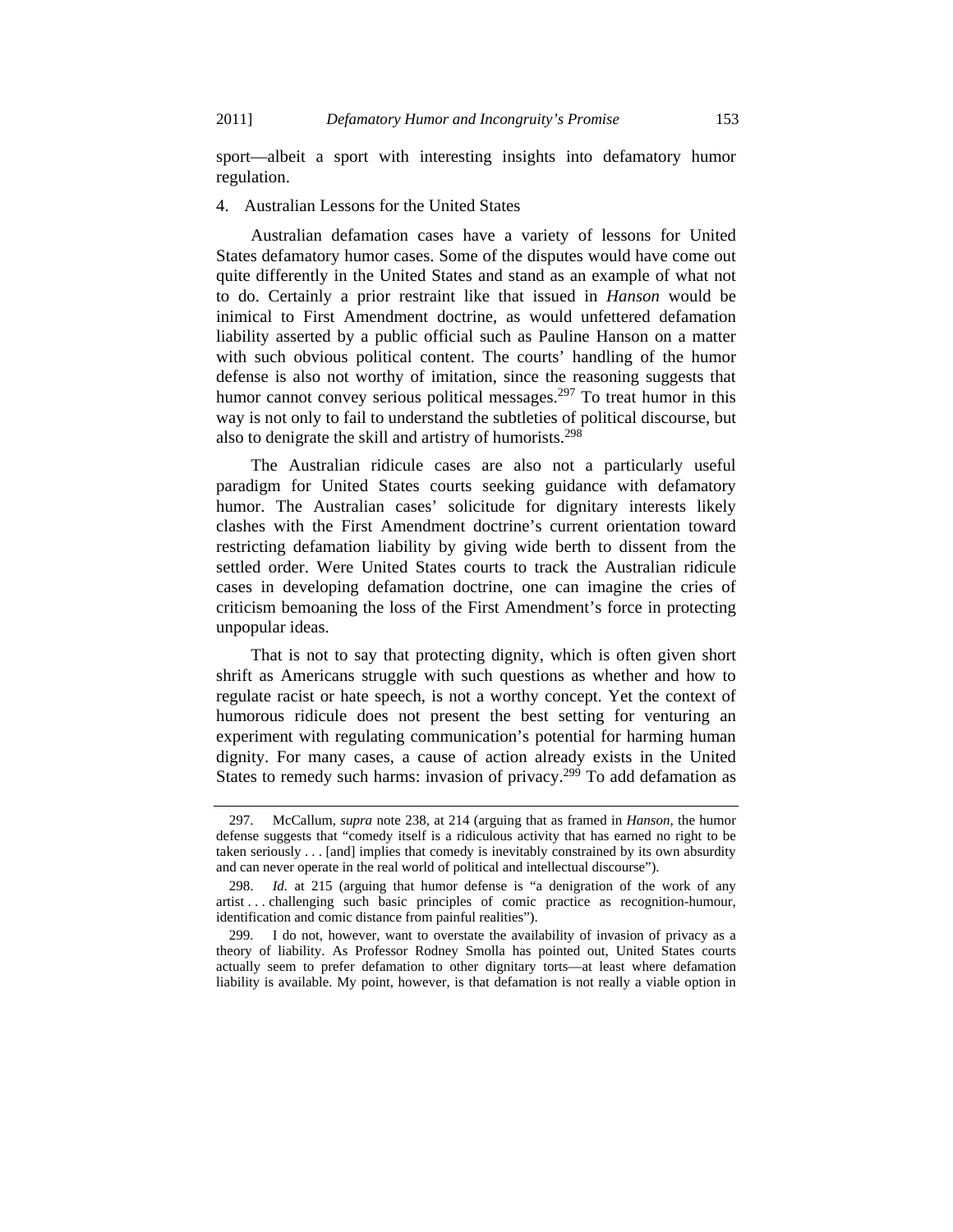a theory of liability would pick a fight with the First Amendment where the fight might not be necessary to correct a wrong done. Moreover, the United States has experienced dramatic social, political, and legal controversy over regulating speech where attacks on dignity are mixed with actual threats to safety.<sup>300</sup> The magnitude of these controversies suggests that allowing defamation doctrine to regulate attacks on dignity alone would be unwise, whether or not those attacks manifest as humor or attempts at humor.

A more apt context for United States courts to consider a more nuanced understanding of dignity and other forms of reputation is that of disparagement cases, where humor inflicts harm on the plaintiff by suggesting something negative about the plaintiff's character or actions. It is here that the Australian disparagement cases might provide useful lessons. In the disparagement context, Australian courts often reached the same humor-protecting results as one would expect in United States courts. Yet the Australian courts arrived at the results without the obfuscation and difficulties of First Amendment doctrine governing fact and opinion.

this context, so we should simply leave in place invasion of privacy actions where existing law would support them in meritorious cases. *See* Rodney A. Smolla, *Accounting for the Slow Growth of American Privacy Law*, 27 NOVA L. REV. 289, 292–96 (2002) (stating that "false light" right of privacy causes of action have been "devoured" by defamation actions). Smolla explains that the commonly asserted distinction that defamation compensates for reputational damage while false light is for emotional harm is largely academic and blurred in real world defamation practice. Courts are permissive in allowing plaintiffs to recover for essentially internal emotional injuries in defamation actions. *Id.* at 294.

 <sup>300.</sup> *See, e.g.*, C. Edwin Baker, *Autonomy and Hate Speech*, *in* EXTREME SPEECH AND DEMOCRACY 139, 147 (Ivan Hare & James Weinstein eds., 2009) (arguing that regulators should restrict hate speech only upon an empirical showing of such matters as virulent racism or genocidal practices such that the need to protect individuals from the harm of hate speech outweighs the societal benefits of autonomy and the protection of democracy that come with absolute free speech); Mari J. Matsuda, *Legal Storytelling: Public Response to Racist Speech: Considering the Victim's Story*, 87 MICH. L. REV. 2320, 2336–38, 2351–53 (1989) (describing how the United States has protected such activities as Ku Klux Klan marches, but has heretofore been reluctant to protect against the effect of hate speech on victims, which can include physiological symptoms, emotional distress, and psychological effects that prompt victims to "quit jobs, forgo [sic] education . . . avoid certain public places, curtail their own exercise of speech rights, and otherwise modify their behavior and demeanor"); Ronald Turner, *Regulating Hate Speech and the First Amendment: The Attractions of, and Objections to, an Explicit Harms-Based Analysis*, 29 IND. L. REV. 257, 294–97 (1995) (pointing out that the United States has avoided regulating hate speech even though it can cause individuals the same humiliation, damage to reputation, and emotional torment that victims of dignitary torts suffer); Jeremy Waldron, *Dignity and Defamation: The Visibility of Hate*, 123 HARV. L. REV. 1596, 1636 (2010) (arguing that a free speech exception should be fashioned to protect against the brutal spirit murder resulting from hate speech and pointing out that the values of autonomy of personal expression and democracy do not merit protecting other damaging forms of expression, such as child pornography).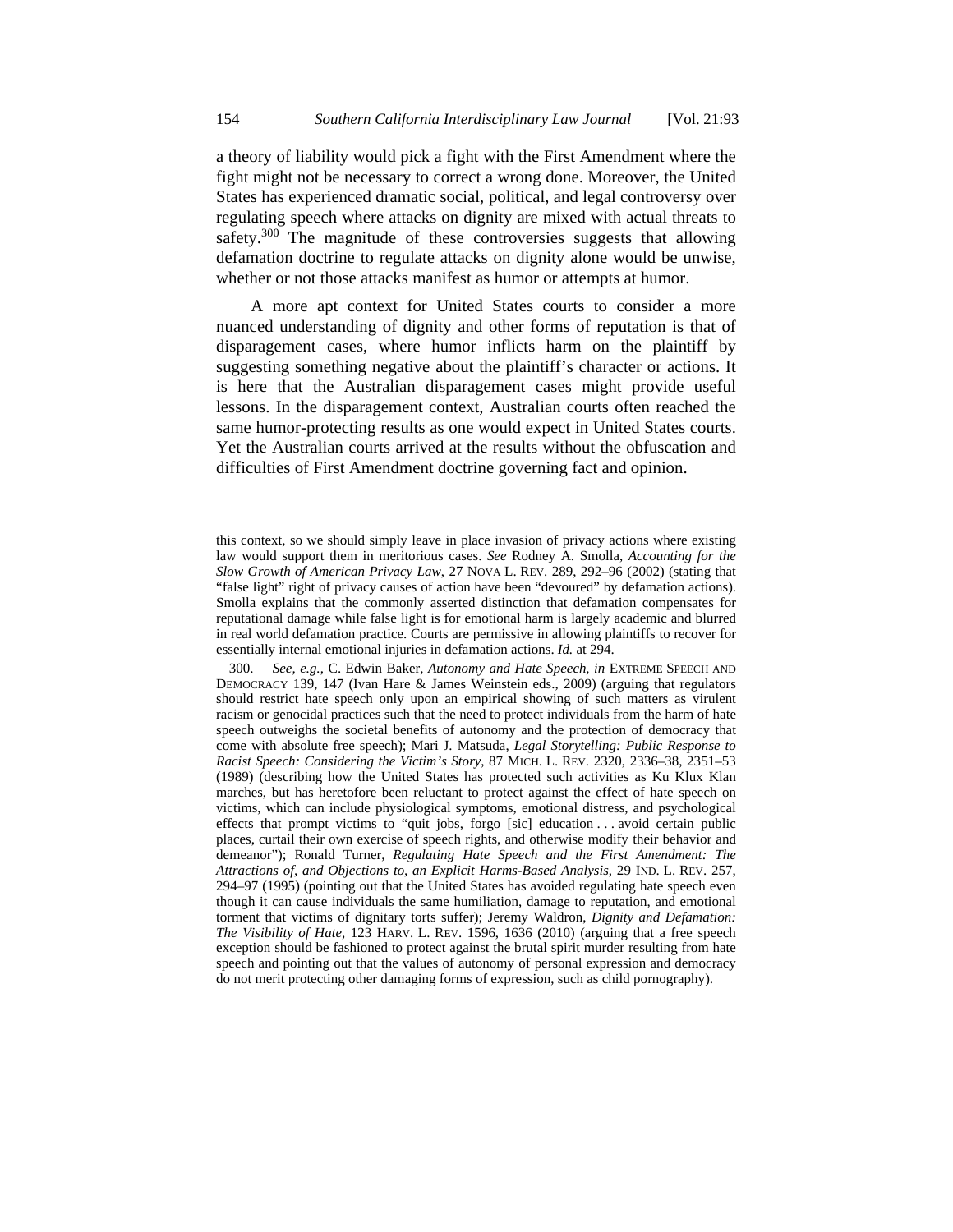The fact/opinion dichotomy is a well-intentioned mechanism for seeking to identify when a communication suggests an untruth that inflicts harm on the plaintiff. Yet it is riddled with difficulties in application in the humor context and often displaces discussion of the individual reputational interests implicated in a case. Although I do not advocate abandoning the dichotomy altogether, I do suggest that analysis would benefit if courts explicitly considered the harm to the plaintiff's reputation that may go unremedied if the defamation case fails. $301$  The fact/opinion dichotomy might continue to play a role in the decision so long as it does not obfuscate the reputational injury and courts are mindful of the dichotomy's significant limitations in understanding humor's impact.

The First Amendment is key to the political, governmental, and social systems in the United States, but it is not a shorthand or a replacement for justice. First Amendment doctrine should not hijack discussion of all factors relevant to whether a court should regulate communication. Candor and good judicial decision-making in the United States would be served by explicit discussion of all aspects of the plaintiff's reputation threatened by the defendant's attempt at a joke. This, it seems, is the most forthright approach to evaluating how and when to accommodate the corrective justice goals at play when our system of civil justice recognizes a cause of action for defamation.

#### IV. INCONGRUITY'S PROMISE

We have seen, thus far, several mechanisms for guiding United States courts in the difficult task of regulating defamatory humor. When used judiciously, the First Amendment and common law doctrines governing the fact/opinion distinction help take account of important interests associated with free expression, such as truth seeking, individual autonomy, social tolerance, and democratic self-governance.<sup>302</sup> Next, experience from other

 <sup>301.</sup> This approach is arguably consistent with public opinion. A recent study by the First Amendment Center concludes that "a significant percentage of Americans are reluctant to give full First Amendment protection to comedic speech, art or performances that could potentially insult or offend others. There appears to be a willingness to give up a little liberty in exchange for fewer hurt feelings." Kenneth A. Paulson, *Comedy and Freedom of Speech*, FREEDOM FORUM (2002), *available at*  http://www.freedomforum.org/publications/first/sofa/2002/ComedyandFreedomofSpeech.pd f. The two topics that the study found Americans most comfortable with regulating were humor that was offensive to racial groups (with 63 percent believing government should prevent such comments in public) and to religious groups (with 58 percent believing government should prevent such comments in public). *See id.*

 <sup>302.</sup> *See supra* notes 141–149 and accompanying text for further discussion of these values, which are reviewed generally in CHEMERINSKY, *supra* note 121, at 925–32.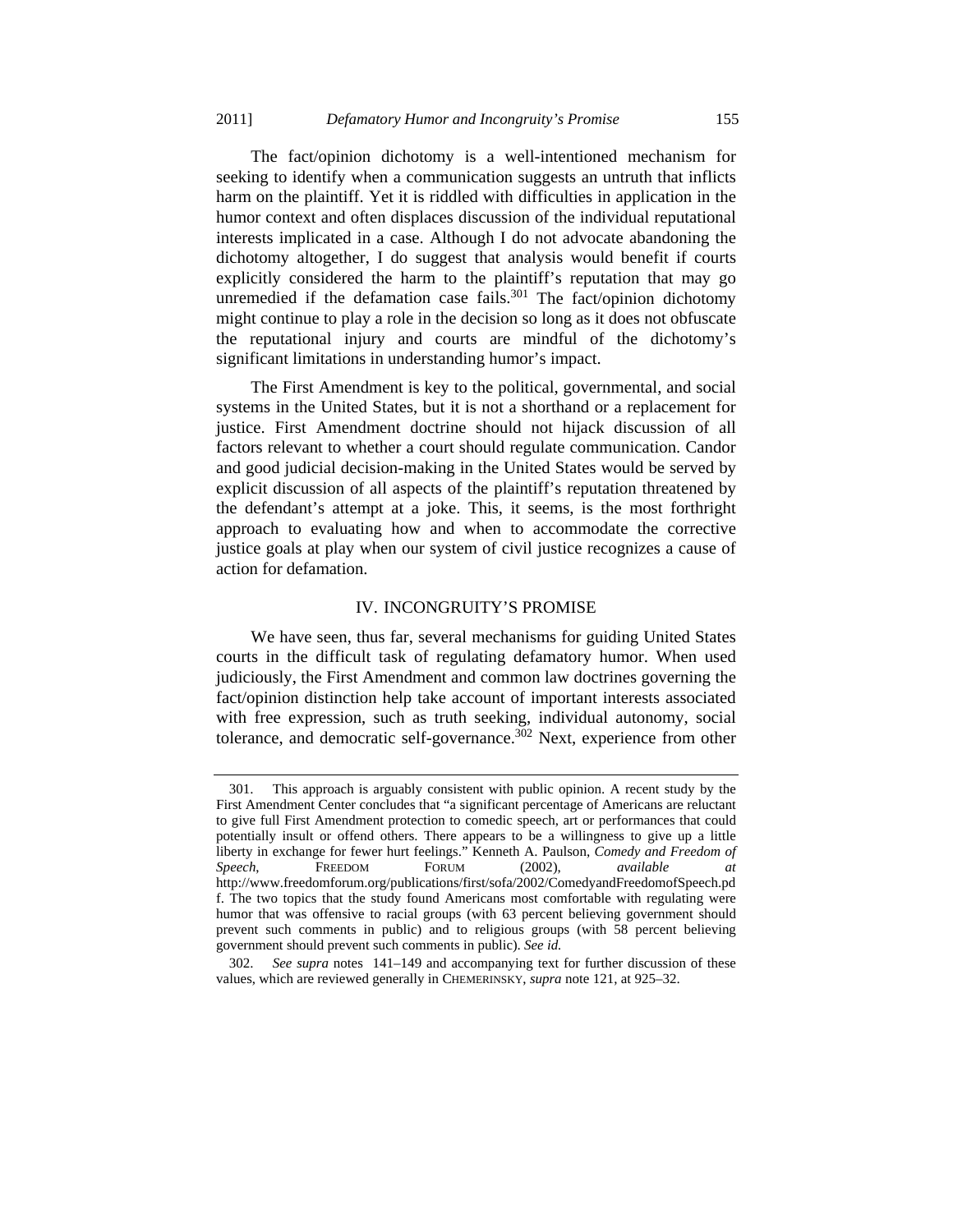countries, such as Australia, provides the framework for more nuanced consideration of reputational interests. While the First Amendment remains a mainstay of American civil liberties and government, justice provides counsel that explicit consideration of a defamation plaintiff's various reputational injuries is necessary, and the Australian cases demonstrate an important angle on that process.

Fortunately, courts have yet another important mechanism for evaluating whether to regulate defamatory humor: interdisciplinary understanding of humor's various permutations. In particular, the three categories of humor—superiority humor, release humor, and incongruity humor—provide a useful rubric for courts deciding whether to use civil remedies in defamation actions to regulate humor. In using these categories, courts must tread carefully, since the categories are not mutually exclusive and the characterization of a particular joke requires a large measure of subjective interpretation. Nonetheless, the characterization process can help courts evaluate the social interests in protecting the joke from regulation. By focusing on what type of humor is involved in a challenged communication, the court can more knowledgeably evaluate the conflicting interests, considering both the nature and scope of the plaintiff's injury as well as the nature and scope of the defendant's misconduct.

Of the three categories, superiority humor is probably the most straightforward. If a court concludes that the primary purpose of a joke is to disparage others to the jokester's advantage, the court can comfortably conclude that the joke strikes at the heart of tort law's goal: providing an avenue of civil recourse to remedy a tortious injury inflicted to benefit the wrongdoer.<sup>303</sup> The court may ultimately determine that First Amendment considerations mandate avoiding liability. For example, the Supreme Court often cites parody and satire as humor forms worthy of constitutional protection.304 If, however, a court decides to insulate the superiority humor

 <sup>303.</sup> *See, e.g.*, Goldberg & Zipursky, *supra* note 11, at 918 (arguing that the goal of tort suits is to provide plaintiffs with an avenue for getting redress from those who have inflicted a wrong on them). Goldberg and Zipursky focus their energy on analyzing the importance of a "wrongs-based" view of tort law rather than a "loss-based" view. *See id.* at 946. It is not necessary for me to enter a debate about this distinction, since the distinction is not crucial to identifying a useful role for characterizing the type of humor involved in a defamation action. The character of the joke is relevant to appreciating both the scope of the defendant's misconduct and the plaintiff's injury.

 <sup>304.</sup> *See, e.g.*, Hustler Magazine v. Falwell, 485 U.S. 46, 54–56 (1988) (celebrating the importance of parodists and satirists in public debate over politics); Falwell v. Flynt, 805 F.2d 484, 487 (4th Cir. 1986) (Wilkinson, J., dissenting from denial of petition for en banc rehearing) ("[s]atire is particularly relevant to political debate because it tears down facades, deflates stuffed shirts, and unmasks hypocrisy"); Fitzgerald, *supra* note 198, at 14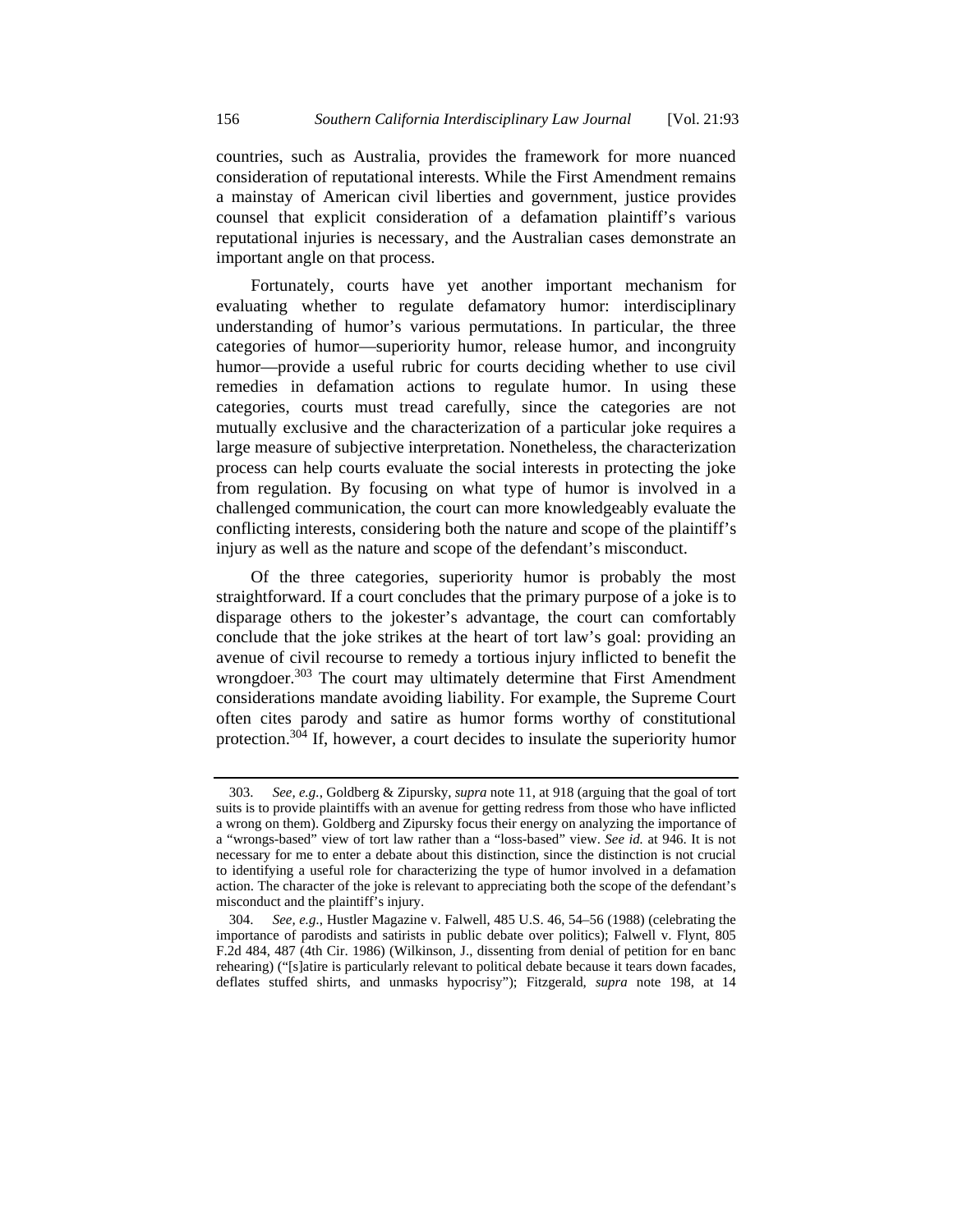from liability, the court does so with the understanding of possible personal injury that might go unremedied.

By contrast, release humor is probably the least helpful of the three humor categories. To be sure, plenty of sources suggest that release humor serves important individual and social functions of processing discomfort with taboo or negative subjects.<sup>305</sup> Yet these functions do not translate neatly into any calculus about whether a court should regulate defamatory humor. Specifically, one wonders whose discomfort a court should consider and how: The jokester's discomfort? The discomfort of the plaintiff who was the joke's subject? Or should the court simply consider general social disapproval or collective discomfort over the subject matter? This latter possibility leads to a particular problem with regulating release humor: when a court decides to regulate a joke about one of the subjects associated with release humor—sex, incest, death, disability, excretion, and the like—one wonders whether the court is simply imposing its view of bad taste.<sup>306</sup> Not only is the role of regulating taste inherently problematic for a court, but the concept of "taste" is relatively unhelpful in evaluating First Amendment values.<sup>307</sup>

What is an especially useful aid in deciding cases of defamatory humor is the concept of incongruity. Starting with the premise that humor is often artistic and beneficial to individuals and communities, a court should evaluate whether in fact a communication can be characterized as humorous. Incongruity theory provides a testing rod.

As discussed above, most humor theorists maintain that incongruity is a necessary, though not sufficient, condition for a communication to be

<sup>(</sup>explaining satire's important social role that "combines laughter with information and [sometimes lacerating] criticism.").

 <sup>305.</sup> *See supra* notes 35–40 and accompanying text for a discussion of the function of release humor.

 <sup>306.</sup> *See* New Times, Inc. v. Isaacks*,* 146 S.W.3d 144, 157, 166 (Tex. 2004) (explaining that courts should not be cast in the role of monitoring "bad taste"); Little, *supra* note 3, at 1285–88 (discussing the problems that arise when courts are cast in the role of regulating taste).

 <sup>307.</sup> It is perhaps for this reason that United States courts initially abandoned trying to determine whether humor improperly undermined the dignity of a particular plaintiff. For an example of the Supreme Court steering clear of defining First Amendment restrictions on governmental judgments about taste, see, for example, Nat'l Endowment for the Arts v. Finley, 524 U.S. 569, 585–86 (1998), observing that in the arts funding context, the government is making decisions about "artistic worth" and cannot be guided by "absolute neutrality."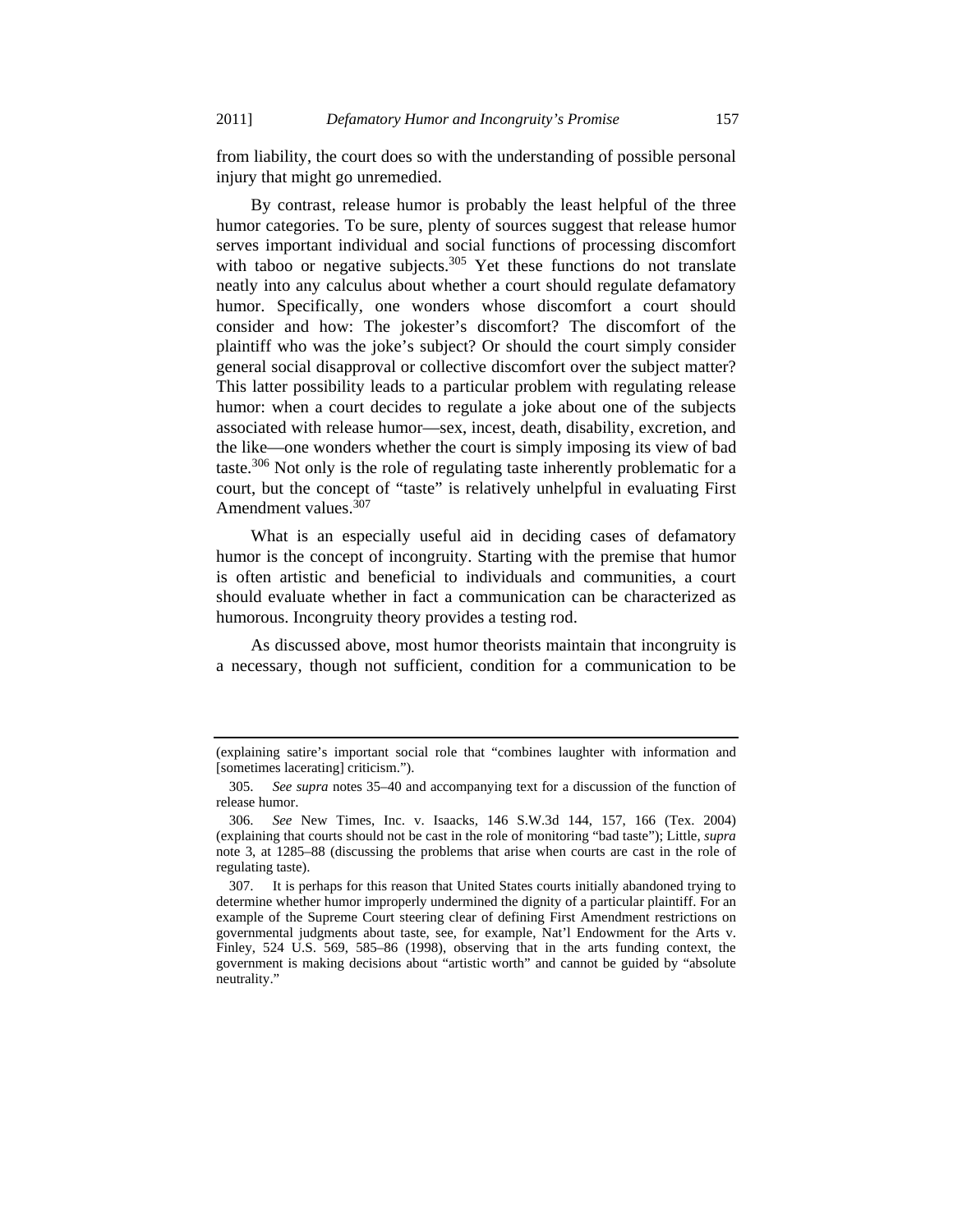funny.<sup>308</sup> Thus, a court evaluating whether a communication merits protection from liability might, as a starting point, evaluate the degree of incongruity contained in the communication. Incongruity comes in many permutations, some slapstick-ed-ly obvious and some nuanced. Common heuristics of incongruity humor nonetheless exist, suggesting that a court might look fruitfully for such rhetorical techniques as juxtaposition of diverse phenomenon, illogical or irrational sequencing, joinder of opposites, dueling scripts, and a set-up that primes for a later surprise. 309

Of course, a court's identifying one of these techniques in a communication does not definitively determine that the communication is funny or should be insulated from liability. The presence of incongruity, however, suggests that those who viewed or heard the communication were more likely to have perceived it as a joke, as something not to be interpreted literally and as something communicated for a reason other than simply conveying information about its subject. If that is the case, then the communication may be less likely to hurt the plaintiff.<sup>310</sup> In this way, incongruity serves a useful proxy for the reasonable reader's or listener's understanding: the greater the incongruity, the less likely that the reader or listener interpreted the communication as conveying solidly unflattering "truths" about the plaintiff. In addition, the incongruity's presence cues the court to the possibility that the communication is capable of amusing its audience and, thus, might satisfy one of the myriad positive functions, for individuals or groups, associated with humor.

Incongruity, therefore, provides tests for understanding how a communication is interpreted, as well as for evaluating the individual and social worth of the communication. Both of these are important, though not determinative, factors for a court to consider while evaluating whether a communication is the type that should flourish, unfettered by civil liability. In other words, incongruity's presence performs a screening function: a first step signaling the court to continue with the complex process of

 <sup>308.</sup> *See supra* notes 41–44, 55–65, and accompanying text for a discussion of authority supporting the necessity of incongruity to humor.

 <sup>309.</sup> *See supra* notes 3945–54 and accompanying text for an inventory of various earmarks of incongruity humor.

 <sup>310.</sup> In addition to the possibility that a mere joke might not inflict harm, damages from humor may be particularly difficult to establish. Under First Amendment principles established in *Gertz v. Robert Welch, Inc.*, 418 U.S. 323, 349 (1974), liability for defamation "extends no further than compensation for actual injury," proven by competent evidence. Even if jokes are actionable, they may be unlikely to cause provable reputational injury. *See*  Dorsen, *supra* note 9 (pointing out the difficulty of providing damages from satire).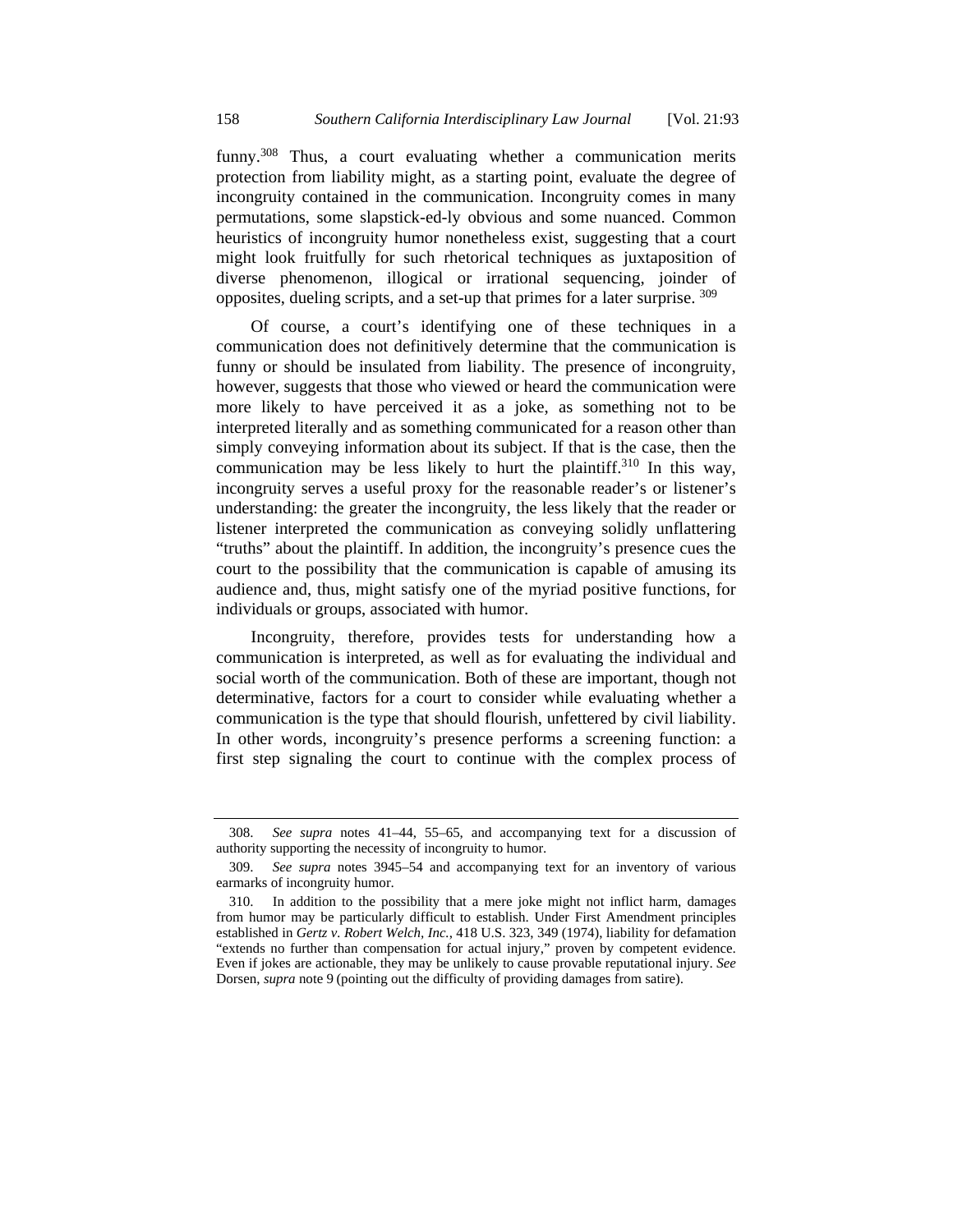evaluating whether First Amendment or defamation principles protect the communication.

#### A. ARE COURTS CAPABLE AND WILLING TO IDENTIFY INCONGRUITY?

Is testing for incongruity an intellectual operation that courts have the capacity and willingness to undertake? Yes. Courts interpret texts all the time, testing for such qualities as argumentation technique, linguistic patterns, logic, and internal consistency.311 Moreover, one can infer courts' capacity to discern incongruity from anecdotal evidence showing that they are already implicitly scanning challenged communications for incongruities. In an earlier study, I concluded that courts in three legal contexts evince a consistent tendency not to impose civil liability for incongruity humor.<sup>312</sup> The contexts I studied are diverse—contract, trademark infringement, and employment discrimination—and arguably represent three pillars of law (contract, property, and tort).

Defamation cases show the same preference for incongruity humor. In the United States, this preference is clear from the fact/opinion dichotomy itself. When evaluating whether a communication suggests any factual matters about the plaintiff, courts are routinely asking whether the qualities of the communication—such as its logic and its congruence with known or external circumstances—could be reasonably understood as describing real facts.<sup>313</sup>

Several classic as well as contemporary cases illustrate how this search for factual inferences is really no more than a search for incongruities in the challenged communication. For example, in *Polygram Records, Inc. v. Superior Court*, 314 the court evaluated a defamation claim

 <sup>311.</sup> Michael L. Geis, *On* Meaning*: The Meaning of* Meaning *in the Law*, 73 WASH. U. L. Q. 1125, 1132 (1995) (presenting a case study of linguistic reasoning in the Supreme Court); Peter Meijes Tiersma, *The Judge as Linguist*, 27 LOY. L. REV. 269, 269-70 (1993) (exploring judicial analysis of language in a variety of contexts, including criminal law, torts, contracts, and wills); Stephanie A. Vaughan, *Persuasion Is An Art . . . but It Is Also an Invaluable Tool in Advocacy*, 61 BAYLOR L. REV. 635 (2009) (discussing effective persuasive techniques). *See generally* LAWRENCE M. SOLAN, THE LANGUAGE OF JUDGES (1993) (reviewing linguistics analyses in judicial opinions). *See* Janet E. Ainsworth, *In a Different Register: The Pragmatics of Powerlessness in Police Interrogation*, 103 YALE L.J. 259, 320–21 (1993) (analyzing linguistic differences between men and women and proposing that legal doctrines accommodate these differences).

 <sup>312.</sup> *See* Little, *supra* note 3, at 1239 (describing preference for incongruity humor in contract, trademark infringement, and employment cases).

 <sup>313.</sup> *See, e.g.*, New Times, Inc. v. Isaacks*,* 146 S.W.3d 144, 158 (Tex. 2004) (evaluating whether a newspaper spoof was subject to defamation liability by analyzing whether the publication could reasonably be understood as describing real facts).

 <sup>314.</sup> Polygram Records, Inc. v. Superior Court, 216 Cal. Rptr. 252 (Ct. App. 1985).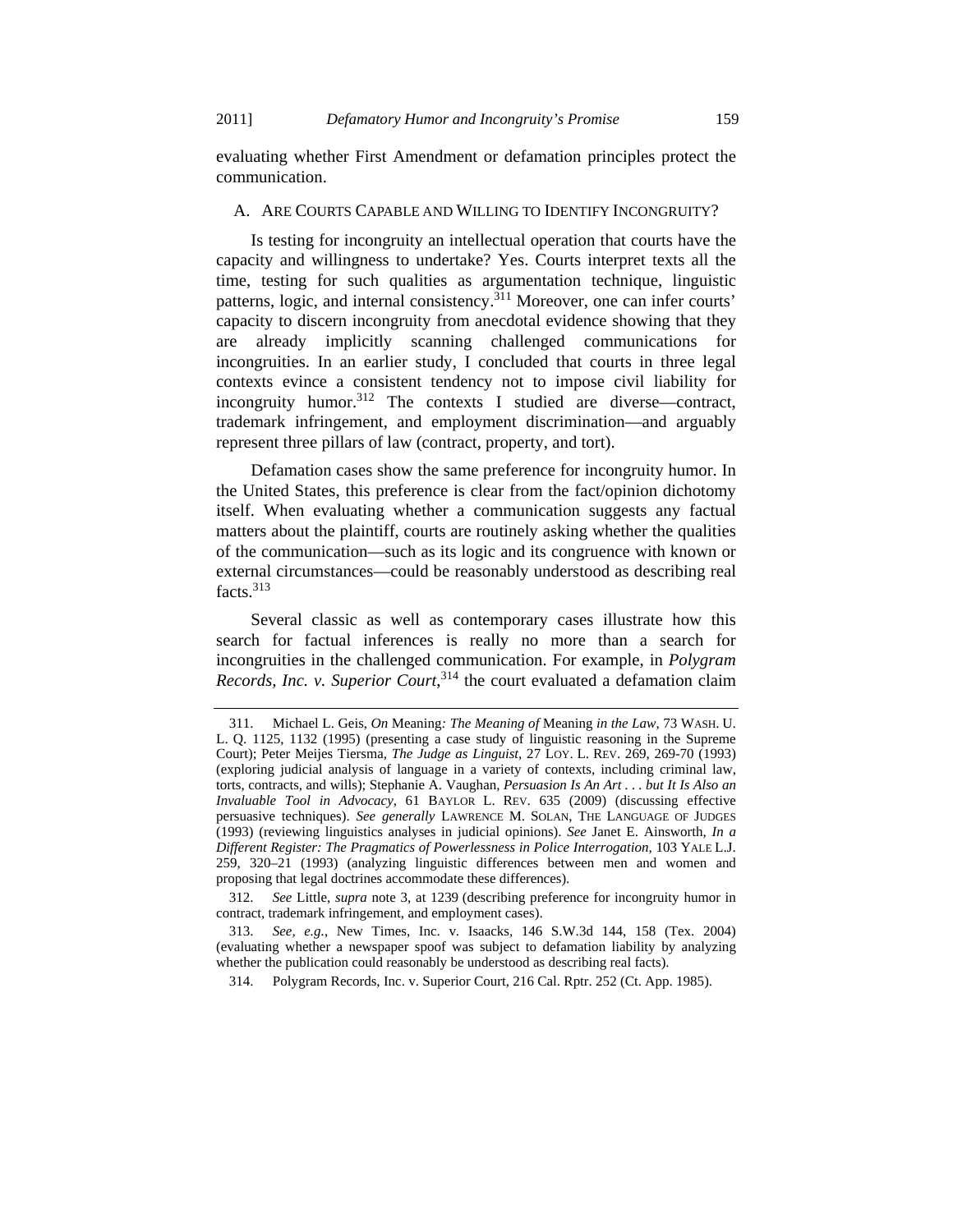based on Comedian Robin Williams's parody of advertising practices and wine snobbery. According to the court, Williams developed his parody around "the fantasy of a black wine 'tough enough' to be advertised by 'Mean Joe Green.'"315 In the crescendo of its decision insulating the parody from liability, the court concluded that Williams's "suggestions that the hypothetical wine is a 'motherfucker,' black in color, tastes like urine, goes with anything 'it' damn well pleases, or is 'tough' or endorsed by ruffians are obvious figments of a comic imagination impossible for any sensible person to take seriously."316

Along the same lines, another court scanned a fictional editorial for signs of imaginative "exaggeration and distortion," concluding that the editorial contained too many incongruities to support defamation liability.<sup>317</sup> Referring to specific parts of the editorial, the court queried: "Would a six-year-old be able to comment intelligently on the works of [J.D.] Salinger and [Mark] Twain, while using expressions like '[e]xcuse my French'? Would a faith-based organization label itself 'GOOF'? Would a judge say that it is time to panic and overreact?"318

Often United States courts look for reference to an act or state of being that is physically impossible. Thus, the court in *Pring v. Penthouse International, Ltd.*<sup>319</sup> concluded a spoof's description of a beauty contestant

\*Reference to a judge stating that "any implication of violence in a school setting . . . is reason enough for panic and overreaction."

\*Reference to a six-year old's statement in reaction to her book report: "Like, I'm *sure*. It's bad enough people think like Salinger and Twain are dangerous, but [Maurice] Sendak? Give me a break, for Christ's sake. Excuse my French."

*Id.* at 149, 158.

An even more recent example is *Hamilton v. Prewett*, 860 N.E.2d 1234, 1247 (Ind. Ct. App. 2007). In *Hamilton,* the court decided that a website was not capable of defamation liability because it was a parody. In support of this decision, the court noted that the website asserted that a group of "Amish Aliens" from another solar system invaded the Earth and were taking over the world by placing minerals in our water. *Id.* at 1246. The parody continued that the only way to cope was to "submit to Amish Aliens" or to purchase the plaintiff's water conditioning products. *Id.*

 319. Pring v. Penthouse Int'l, Ltd., 695 F.2d 438, 441 (10th Cir. 1982) (evaluating a beauty contest spoof by reference to rhetorical hyperbole case law and deciding that the

 <sup>315.</sup> *Id.* at 260.

 <sup>316.</sup> *Id.* at 260–61.

 <sup>317.</sup> *Isaacks*, 146 S.W.3d at 158.

 <sup>318.</sup> The specific portions of the editorial supporting these rhetorical questions provided as follows:

<sup>\*</sup>Reference to a freedom-opposing religious group that goes by the acronym, "GOOF," standing for "God Fearing Opponents of Freedom."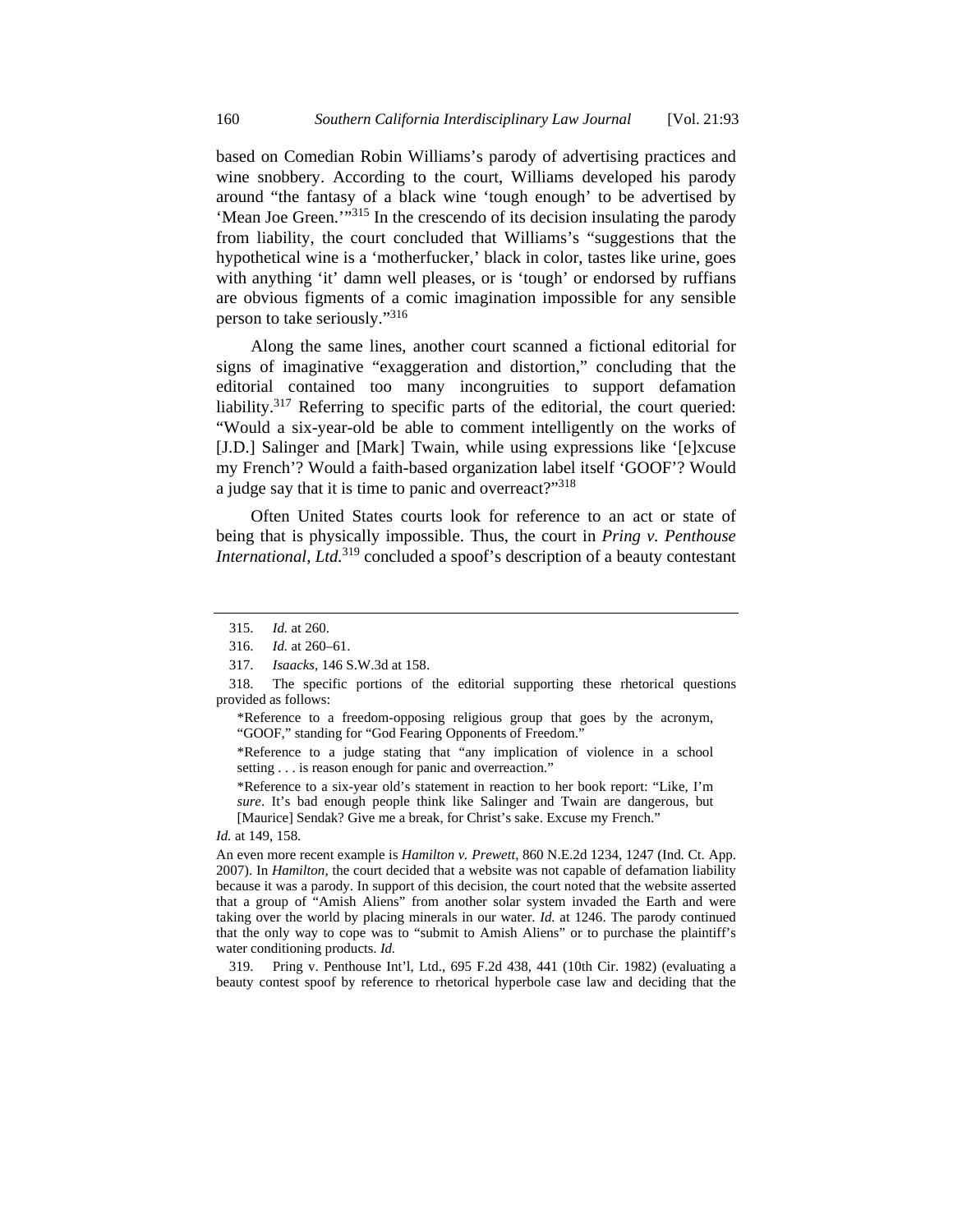having sex with her coach during a competition involved physically impossible acts. Another court reasoned that liability should not attach to a song parody containing illogical or impossible statements, such as directing the plaintiff to "'move on in' with his 'live-in lover.'"320

Australian defamation cases also track incongruity reasoning. For example, Australian courts take the position that "vulgar abuse" escapes liability, reasoning that a communication can be "so excessive, irrational and disproportionate that the imputations conveyed would not be taken seriously, and so cannot reasonably be said to arise." $321$  Similarly, defamation liability does not attach if the challenged communication is "self-evidently absurd"322 or the plaintiff could not reasonably be believed to possess certain unfavorable qualities. $323$ 

United States and Australian courts thus already seem to have made their way to a similar insight as humor theorists: a communication containing incongruities is more likely to be funny and less likely to be interpreted as a serious statement. This practice suggests that courts would take well to more explicit consideration of incongruity as part of textual analysis of allegedly defamatory humor.

spoof could not be interpreted as providing actual facts since the spoof presented "impossibility and fantasy within a fanciful story").

 <sup>320.</sup> Freedlander v. Edens Broad., Inc., 734 F. Supp. 221, 228 (E.D. Va. 1990).

 <sup>321.</sup> Magnusson, *supra* note 198.

 <sup>322.</sup> *Coleman v John Fairfax Publ'ns Pty Ltd.*, (2003) NSWSC 564 (25 June 2003) [22]–[23] (Austl.).

 <sup>323.</sup> *Brander v Ryan* [2000] SASC 446 ¶¶ 77–89 (Austl.). Prior to the Uniform Defamation Act, Australian courts also made use of the concept of congruency in evaluating the fair comment defense. As a judge stated in one case: "I am of the opinion that . . . the comment established by the defendant should be congruent with the imputation to which it is pleaded. If a comment is established which falls short of such congruency the defence is not made out." *David Syme & Co. v Lloyd* [1984] 3 NSWLR 346, 358 (Austl.) (Glass, JA), *discussed in* Andrew Kenyon, *Defamation, Artistic Criticism, and Fair Comment*, 18 SYDNEY L. REV. 193, 209–10 (1996). *Australian Broadcasting Corp*. *v Hanson* provides an important counterexample of the tendency of Australian courts to insulate incongruous humor from liability. [1998] QCA 306 (28 September 1998) (Austl.). The court in *Hanson* found the song parody defamatory even though it was chock full of incongruities. For example, the song included statements that no person would ever say about themselves. Handsley & Davis, *supra* note 290, at 6 (concluding that no person could be expected to say things like "You know I'm not human" and "I have very horrendous plans"). In addition, the song was filled with nonsensical juxtapositions and non-sequiturs. Magnusson, *supra* note 198, at 286 (explaining that the songs satire derives in part from "the insertion in Hanson's own voice, of seemingly random and incoherent non sequiturs").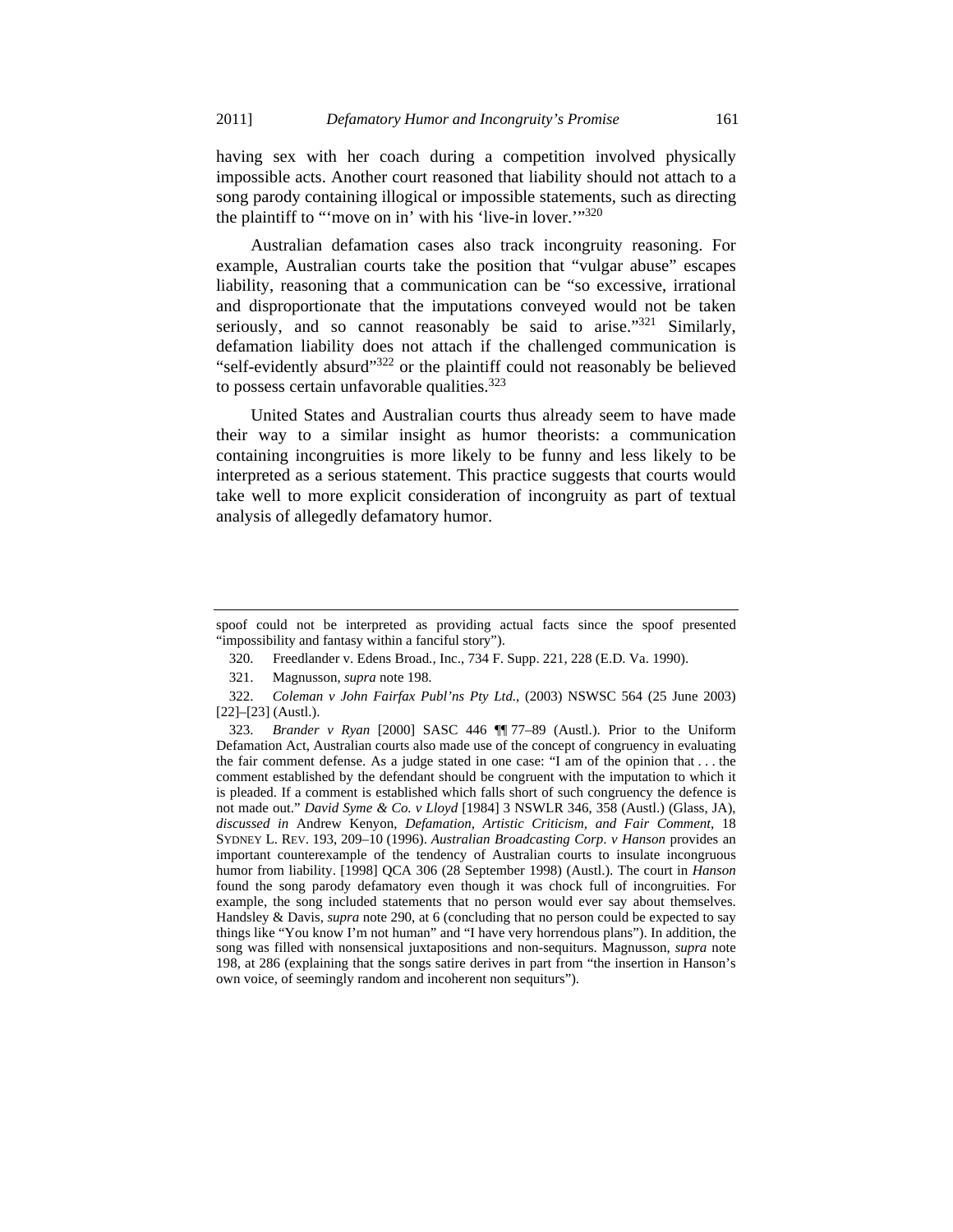#### B. IS INCONGRUITY A MEASURE OF WORTH?

Having concluded that courts can capably and meaningfully identify incongruous content, incongruity may seem a measure of whether a putatively funny communication is either worthy of First Amendment protection or should be otherwise disqualified from defamation liability. Since incongruity is suggestive of humor, incongruity establishes some of a communication's positive social worth. Considering incongruity as a definitive measure of social worth, however, would overstate incongruity's promise.

Implicit in the idea that a communication has positive social worth is the conclusion that the communication's contribution to social welfare is greater than its damage to an individual plaintiff or group. Unfortunately, one cannot accurately make such a broad claim for humor, given its double-edged quality on matters of hurt.

On the positive side, humor allows dialogue in uncomfortable matters to take place more easily. Through humor-studded communications, people can converse about matters they may not otherwise broach. Truths can sometimes be conveyed without the barbed quality accompanying straightforward, unadorned insults.<sup>324</sup>

Yet the opposite effect also frequently results. Incongruous humor is perfectly capable of conveying a negative message. Given the mental stimulation that incongruous humor inspires, $325$  one can imagine that such humor can be a potent vehicle for inflicting injury.<sup>326</sup> Likewise, empirical studies suggest humor tinged with hostility can enhance aggressive

 <sup>324.</sup> *See, e.g.*, PALMER, *supra* note 113, at 61 (1994) (observing that humor can "release the pressure of inhibition" while leaving in place inhibition's function outside of the humor context); Podlas, *supra* note 83, at 512 (arguing that humor lowers "emotional (and intellectual) defenses, thereby avoiding resistance" of listeners).

 <sup>325.</sup> *See* Carey, *supra* note 62 (reporting on studies supporting connection between mental stimulation and such things as a "pink unicorn," a "three dollar bill," and a "nun with a beard."). *But cf.* Laura R. Bradford, *Parody and Perception: Using Cognitive Research to Expand Fair Use in Copyright*, 46 B.C. L. REV. 705, 766–67 (2005) (arguing that legal protection should vary according to "hierarchy" of cognitive "processing," and observing that the unconscious impact is greater for input for which there is less processing).

 <sup>326.</sup> As Dr. Samuel Johnson observed, "[a]buse is not so dangerous when there is no vehicle of wit . . . ." JAMES BOSWELL, THE LIFE OF SAMUEL JOHNSON 1146 (Everyman's Library 1992) (1791). *See also* Fitzgerald, *supra* note198, at 14 (quoting Johnson and explaining that "ridicule provokes amusement which emphasizes the underlying message").